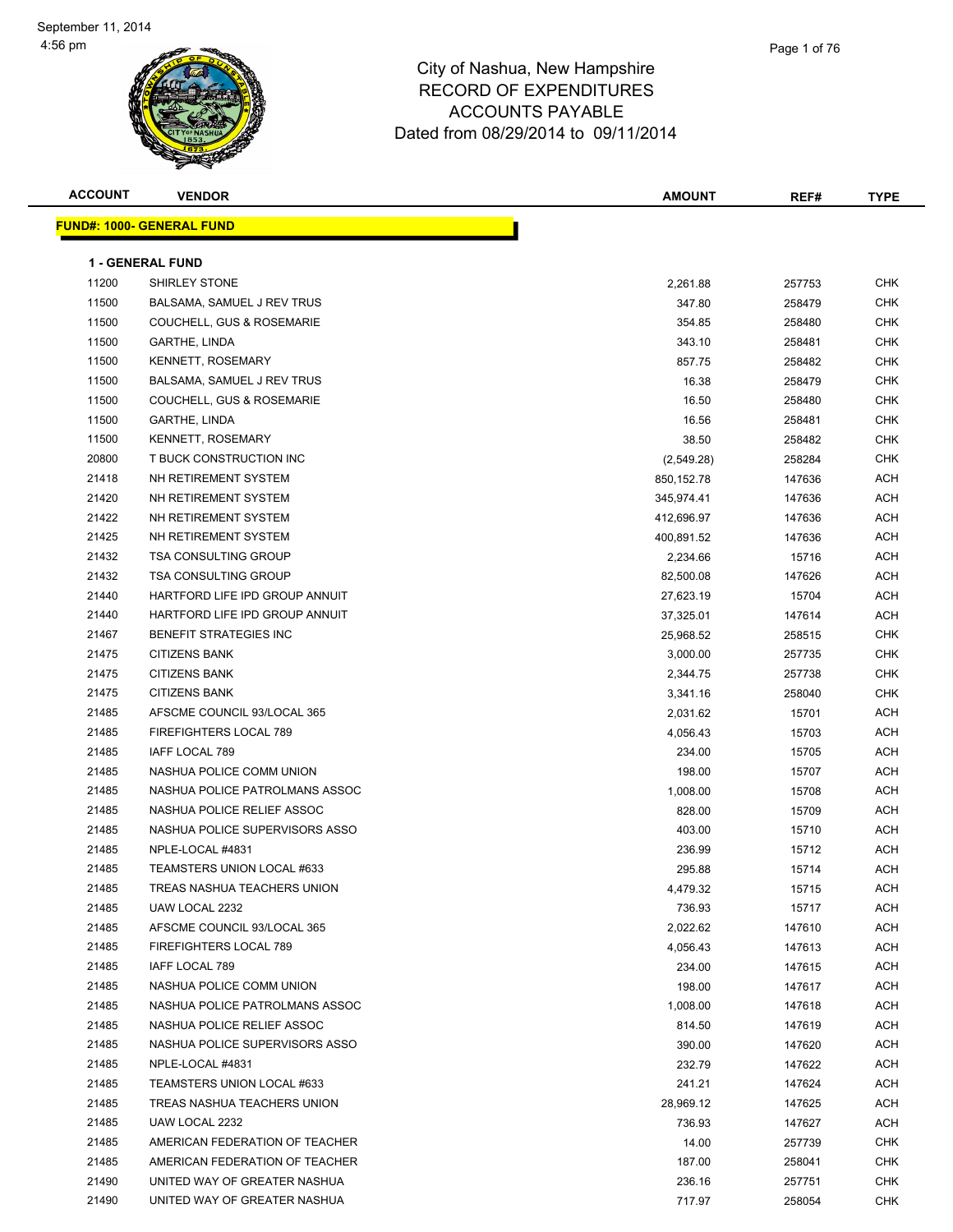| <b>ACCOUNT</b> | <b>VENDOR</b>                                    | <b>AMOUNT</b>    | REF#           | <b>TYPE</b>              |
|----------------|--------------------------------------------------|------------------|----------------|--------------------------|
|                | <u> FUND#: 1000- GENERAL FUND</u>                |                  |                |                          |
|                |                                                  |                  |                |                          |
|                | <b>1 - GENERAL FUND</b>                          |                  |                |                          |
| 21495          | <b>WAGE ASSIGNMENT</b>                           | 175.00           | 15702          | <b>ACH</b><br><b>ACH</b> |
| 21495<br>21495 | <b>WAGE ASSIGNMENT</b><br><b>WAGE ASSIGNMENT</b> | 318.00           | 15706          | <b>ACH</b>               |
| 21495          | <b>WAGE ASSIGNMENT</b>                           | 259.00           | 15713<br>15718 | <b>ACH</b>               |
| 21495          | <b>WAGE ASSIGNMENT</b>                           | 219.23<br>594.00 | 147611         | <b>ACH</b>               |
| 21495          | <b>WAGE ASSIGNMENT</b>                           | 175.00           | 147612         | <b>ACH</b>               |
| 21495          | <b>WAGE ASSIGNMENT</b>                           | 318.00           | 147616         | <b>ACH</b>               |
| 21495          | <b>WAGE ASSIGNMENT</b>                           | 259.00           | 147623         | <b>ACH</b>               |
| 21495          | <b>WAGE ASSIGNMENT</b>                           | 219.23           | 147628         | <b>ACH</b>               |
| 21495          | <b>WAGE ASSIGNMENT</b>                           | 1,429.25         | 257740         | <b>CHK</b>               |
| 21495          | <b>WAGE ASSIGNMENT</b>                           | 1.15             | 257741         | CHK                      |
| 21495          | <b>WAGE ASSIGNMENT</b>                           | 134.06           | 257742         | <b>CHK</b>               |
| 21495          | <b>WAGE ASSIGNMENT</b>                           | 80.74            | 257743         | <b>CHK</b>               |
| 21495          | <b>WAGE ASSIGNMENT</b>                           | 104.00           | 257744         | <b>CHK</b>               |
| 21495          | <b>WAGE ASSIGNMENT</b>                           | 275.00           | 257745         | <b>CHK</b>               |
| 21495          | <b>WAGE ASSIGNMENT</b>                           | 1,518.50         | 257746         | CHK                      |
| 21495          | <b>WAGE ASSIGNMENT</b>                           | 11.54            | 257747         | <b>CHK</b>               |
| 21495          | <b>WAGE ASSIGNMENT</b>                           | 103.50           | 257748         | <b>CHK</b>               |
| 21495          | <b>WAGE ASSIGNMENT</b>                           | 237.00           | 257749         | <b>CHK</b>               |
| 21495          | <b>WAGE ASSIGNMENT</b>                           | 25.00            | 257750         | <b>CHK</b>               |
| 21495          | <b>WAGE ASSIGNMENT</b>                           | 123.15           | 257752         | <b>CHK</b>               |
| 21495          | <b>WAGE ASSIGNMENT</b>                           | 1,429.25         | 258042         | <b>CHK</b>               |
| 21495          | <b>WAGE ASSIGNMENT</b>                           | 1.15             | 258043         | <b>CHK</b>               |
| 21495          | <b>WAGE ASSIGNMENT</b>                           | 142.57           | 258044         | <b>CHK</b>               |
| 21495          | <b>WAGE ASSIGNMENT</b>                           | 95.21            | 258045         | <b>CHK</b>               |
| 21495          | <b>WAGE ASSIGNMENT</b>                           | 104.00           | 258046         | <b>CHK</b>               |
| 21495          | <b>WAGE ASSIGNMENT</b>                           | 275.00           | 258047         | <b>CHK</b>               |
| 21495          | <b>WAGE ASSIGNMENT</b>                           | 1,543.08         | 258048         | <b>CHK</b>               |
| 21495          | <b>WAGE ASSIGNMENT</b>                           | 11.54            | 258049         | <b>CHK</b>               |
| 21495          | <b>WAGE ASSIGNMENT</b>                           | 103.50           | 258050         | <b>CHK</b>               |
| 21495          | <b>WAGE ASSIGNMENT</b>                           | 197.69           | 258051         | <b>CHK</b>               |
| 21495          | WAGE ASSIGNMENT                                  | 237.00           | 258052         | <b>CHK</b>               |
| 21495          | <b>WAGE ASSIGNMENT</b>                           | 75.00            | 258053         | <b>CHK</b>               |
| 21495          | WAGE ASSIGNMENT                                  | 426.70           | 258055         | <b>CHK</b>               |
| 21495          | <b>WAGE ASSIGNMENT</b>                           | 148.23           | 258056         | <b>CHK</b>               |
| 21538          | NASHUA TEACHERS UNION                            | 100.32           | 15711          | ACH                      |
| 21538          | NASHUA TEACHERS UNION                            | 4,295.45         | 147621         | ACH                      |
| 21921          | STATE OF NH-MV                                   | 21,852.06        | 15698          | ACH                      |
| 21921          | STATE OF NH-MV                                   | 28,494.93        | 15699          | <b>ACH</b>               |
| 21921          | STATE OF NH-MV                                   | 23,817.26        | 15700          | <b>ACH</b>               |
| 21921          | STATE OF NH-MV                                   | 21,587.68        | 15720          | <b>ACH</b>               |
| 21921          | STATE OF NH-MV                                   | 18,092.59        | 15723          | <b>ACH</b>               |
| 21921          | STATE OF NH-MV                                   | 15,243.49        | 15727          | <b>ACH</b>               |
| 21921          | STATE OF NH-MV                                   | 14,094.12        | 147608         | <b>ACH</b>               |
| 21921          | STATE OF NH-MV                                   | 12,626.79        | 147609         | <b>ACH</b>               |
| 21921          | STATE OF NH-MV                                   | 12,003.66        | 147631         | ACH                      |
| 21922          | STATE OF NH DEPT OF SAFETY                       | 16.50            | 257788         | <b>CHK</b>               |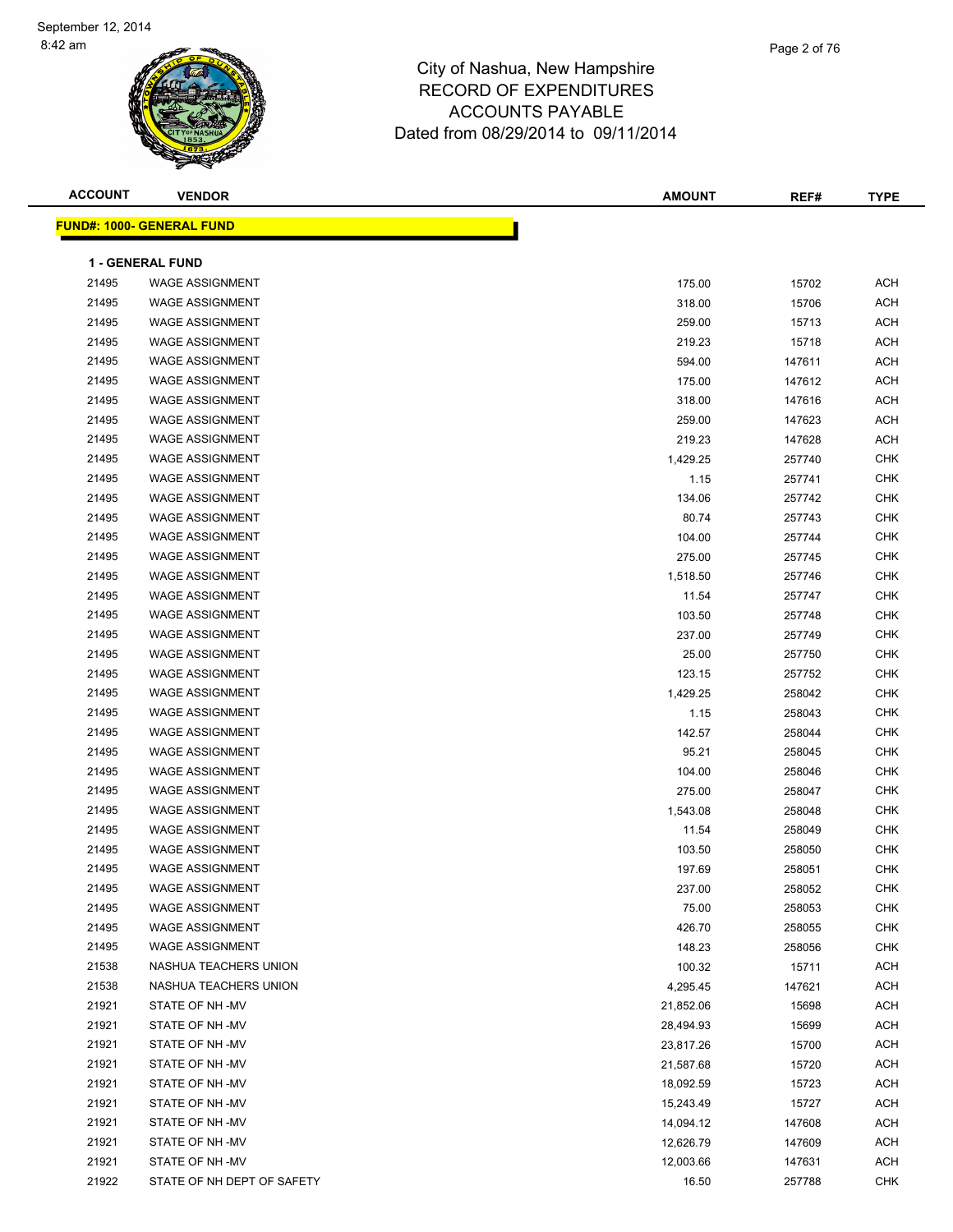

Page 3 of 76

| <b>ACCOUNT</b>     | <b>VENDOR</b>                                       | <b>AMOUNT</b>  | REF#   | <b>TYPE</b> |
|--------------------|-----------------------------------------------------|----------------|--------|-------------|
|                    | <b>FUND#: 1000- GENERAL FUND</b>                    |                |        |             |
|                    | TOTAL 1 - GENERAL FUND                              | \$2,433,918.11 |        |             |
| <b>101 - MAYOR</b> |                                                     |                |        |             |
| 54828              | US BANK EQUIPMENT FINANCE                           | 85.24          | 258121 | CHK         |
| 61910              | SAM'S CLUB DIRECT-0860                              | 49.92          | 258275 | <b>CHK</b>  |
|                    | TOTAL 101 - MAYOR                                   | \$135.16       |        |             |
|                    | <b>102 - BOARD OF ALDERMEN</b>                      |                |        |             |
|                    | <b>TOTAL 102 - BOARD OF ALDERMEN</b>                | \$0.00         |        |             |
| <b>103 - LEGAL</b> |                                                     |                |        |             |
| 54828              | US BANK EQUIPMENT FINANCE                           | 125.50         | 258124 | <b>CHK</b>  |
| 55300              | <b>CELIA LEONARD</b>                                | 48.80          | 258059 | CHK         |
| 55495              | <b>BRAGAN REPORTING ASSOCIATES</b>                  | 540.30         | 258154 | CHK         |
|                    | <b>TOTAL 103 - LEGAL</b>                            | \$714.60       |        |             |
|                    | 107 - CITY CLERK                                    |                |        |             |
| 61100              | PETTY CASH                                          | 57.47          | 258038 | <b>CHK</b>  |
|                    | <b>TOTAL 107 - CITY CLERK</b>                       | \$57.47        |        |             |
|                    | <b>109 - CIVIC &amp; COMMUNITY ACTIVITIES</b>       |                |        |             |
| 56200              | <b>GEORGE HICKEY IV</b>                             | 310.00         | 257762 | <b>CHK</b>  |
| 56214              | HUMANE SOCIETY FOR GREATER                          | 8,256.75       | 258205 | CHK         |
|                    | <b>TOTAL 109 - CIVIC &amp; COMMUNITY ACTIVITIES</b> | \$8,566.75     |        |             |
|                    | <b>111 - HUMAN RESOURCES</b>                        |                |        |             |
| 55425              | JACQUELINE AGUILAR                                  | 25.00          | 258134 | <b>CHK</b>  |
| 55425              | <b>TIMOTHY KLEIN</b>                                | 40.00          | 258217 | <b>CHK</b>  |
| 61100              | WB MASON CO INC                                     | 123.67         | 257889 | <b>CHK</b>  |
| 61100              | PETTY CASH                                          | 28.00          | 258038 | <b>CHK</b>  |
|                    | <b>TOTAL 111 - HUMAN RESOURCES</b>                  | \$216.67       |        |             |
| 113 - BENEFITS     |                                                     |                |        |             |
| 59580              | STATE OF NH UC                                      | 11,552.14      | 258281 | CHK         |
|                    | <b>TOTAL 113 - BENEFITS</b>                         | \$11,552.14    |        |             |
|                    | <b>120 - TELECOMMUNICATIONS</b>                     |                |        |             |
| 55109              | FAIRPOINT COMMUNICATIONS                            | 2,323.11       | 257775 | <b>CHK</b>  |
| 55109              | PAETEC COMMUNICATIONS INC                           | 2,130.87       | 257783 | CHK         |
| 55109              | PAETEC COMMUNICATIONS INC                           | 690.24         | 257784 | <b>CHK</b>  |

55109 SUSAN LOVERING 33.00 258071 CHK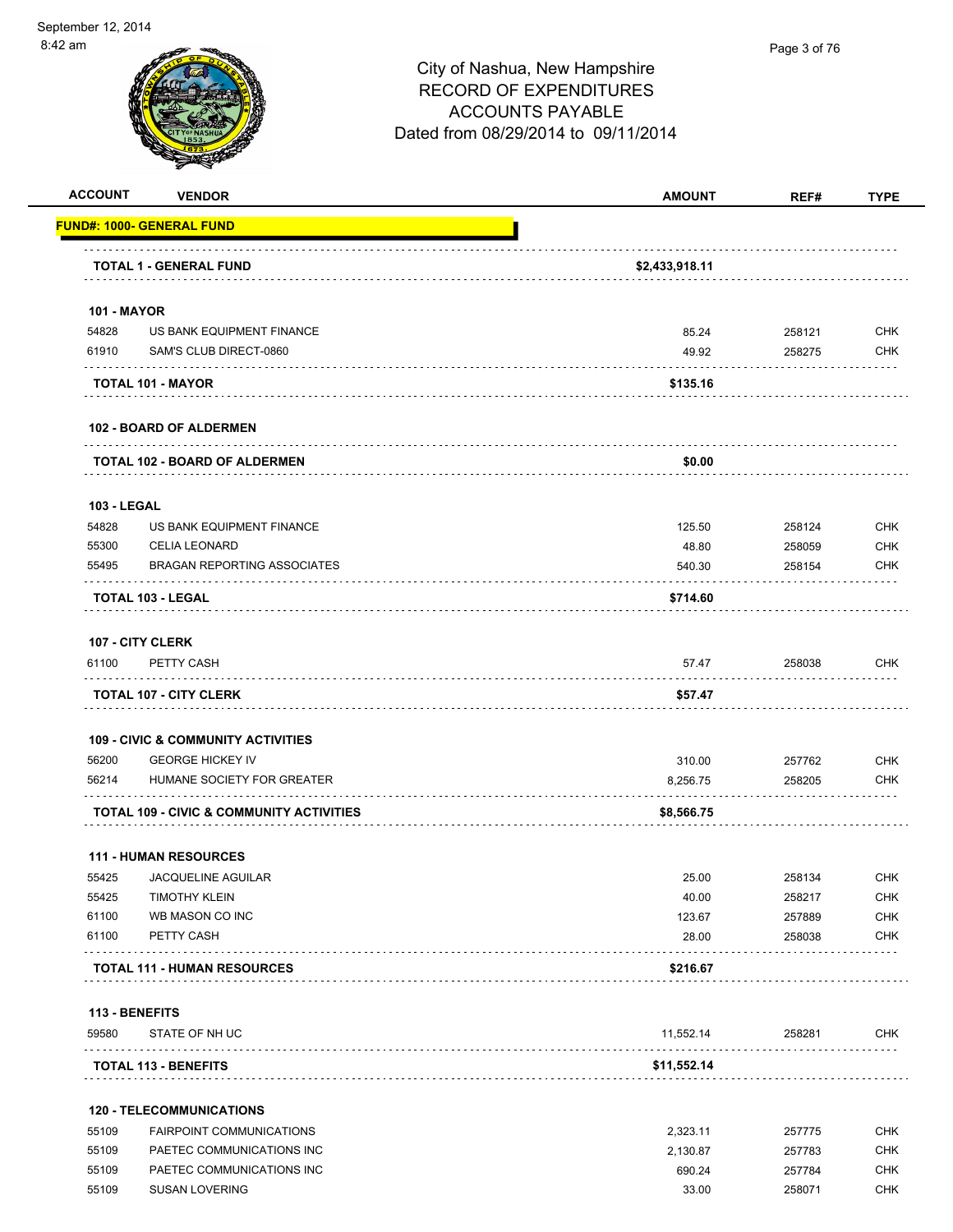| <b>ACCOUNT</b> | <b>VENDOR</b>                       |                             | <b>AMOUNT</b>    | REF#              | <b>TYPE</b> |
|----------------|-------------------------------------|-----------------------------|------------------|-------------------|-------------|
|                | <u> FUND#: 1000- GENERAL FUND</u>   |                             |                  |                   |             |
|                | <b>120 - TELECOMMUNICATIONS</b>     |                             |                  |                   |             |
| 55109          | PACIFIC TELEMANAGEMENT SERVICE      |                             | 75.00            | 258259            | CHK         |
|                | TOTAL 120 - TELECOMMUNICATIONS      |                             | \$5,252.22       |                   |             |
|                | <b>122 - INFORMATION TECHNOLOGY</b> |                             |                  |                   |             |
| 54400          | <b>CDW GOVERNMENT</b>               |                             | 158.37           | 258163            | CHK         |
| 54400          | CITIZENS BANK CREDIT CARD           | AMAZON DIGITAL SVCS         | 28.99            | 9201504           | <b>ACH</b>  |
| 54407          | CITIZENS BANK CREDIT CARD           | CTO CITRIX ONLINE.COM       | 55.00            | 9201504           | ACH         |
| 54407          | CITIZENS BANK CREDIT CARD           | <b>NLI SHAREFILE</b>        | 109.55           | 9201504           | ACH         |
| 54407          | CITIZENS BANK CREDIT CARD           | NEOVATION.COM               | 20.00            | 9201504           | <b>ACH</b>  |
| 54407          | CITIZENS BANK CREDIT CARD           | <b>FOREIGN EXCHANGE FEE</b> | 1.50             | 9201504           | <b>ACH</b>  |
| 54407          | CITIZENS BANK CREDIT CARD           | EVERNOTE.COM                | 5.00             | 9201504           | ACH         |
| 55118          | VERIZON WIRELESS-985557535          |                             | 40.01            | 258126            | CHK         |
| 71221          | DELL MARKETING LP                   |                             | 901.61           | 258174            | CHK         |
| 71221          | <b>VOLOGY DATA SYSTEMS</b>          |                             | 523.00           | 258294            | <b>CHK</b>  |
| 71221          | CITIZENS BANK CREDIT CARD           | CLAMCASE, LLC               | 149.00           | 9201504           | ACH         |
|                | TOTAL 122 - INFORMATION TECHNOLOGY  |                             | \$1,992.03       |                   |             |
| 41307          | HILLSBOROUGH COUNTY REGISTRY        |                             | 100.94           | 258200            | <b>CHK</b>  |
| 42200          | <b>JEAN G TREMBLY</b>               |                             | 39.00            | 258518            | <b>CHK</b>  |
| 42200          | ELIZABETH M VANTASSELL              |                             | 175.00           | 258519            | CHK         |
| 42200          | <b>GERALD M RODRIGUEZ</b>           |                             | 57.00            | 258520            | CHK         |
| 42200          | ROBERT J REARDON JR                 |                             | 90.00            | 258521            | CHK         |
| 42200          | <b>HENRY CASTONGUAY</b>             |                             | 284.00           | 258522            | CHK         |
| 53452          | KROLL, BECKER & WING LLC            |                             | 1,236.90         | 258219            | <b>CHK</b>  |
| 53467          | <b>MAILINGS UNLIMITED</b>           |                             | 765.12           | 258228            | CHK         |
| 54828          | US BANK EQUIPMENT FINANCE           |                             | 28.14            | 258122            | CHK         |
| 54828          | US BANK EQUIPMENT FINANCE           |                             | 53.10            | 258125            | <b>CHK</b>  |
| 55400          | RACHAEL LAVOIE                      |                             | 150.60           | 257769            | CHK         |
| 55400          | <b>CITIZENS BANK CREDIT CARD</b>    | <b>KRONOSWORKS</b>          | 1,525.00         | 9201504           | <b>ACH</b>  |
| 55421          | NH TAX COLLECTORS ASSN              |                             | 65.00            | 257736            | <b>CHK</b>  |
| 55421          | NH MUNICIPAL ASSOCIATION LLC        |                             | 75.00            | 258039            | CHK         |
| 55421          | NH MUNICIPAL ASSOCIATION LLC        |                             | 75.00            | 258108            | CHK         |
| 55607          | <b>MAILINGS UNLIMITED</b>           |                             | (25.38)          | 258228            | CHK         |
| 55607          | MAILINGS UNLIMITED - MVR            |                             | 1,140.00         | 011401533         | ACH         |
| 61100          | WB MASON CO INC                     |                             | 29.24            | 257889            | CHK         |
|                | WB MASON CO INC                     | <b>Wall Street Journal</b>  | 283.95<br>113.75 | 258297<br>9201504 | CHK<br>ACH  |
|                |                                     |                             |                  |                   |             |
| 61100<br>61830 | CITIZENS BANK CREDIT CARD<br>.      |                             | \$6,261.36       |                   |             |

| 54100 | PSNH                       | 2.496.27 | 258113 | CHK. |
|-------|----------------------------|----------|--------|------|
| 54114 | LIBERTY UTILITIES - NH     | 150.66   | 258099 | CHK. |
| 54141 | PENNICHUCK WATER WORKS INC | 839.48   | 257785 | CHK. |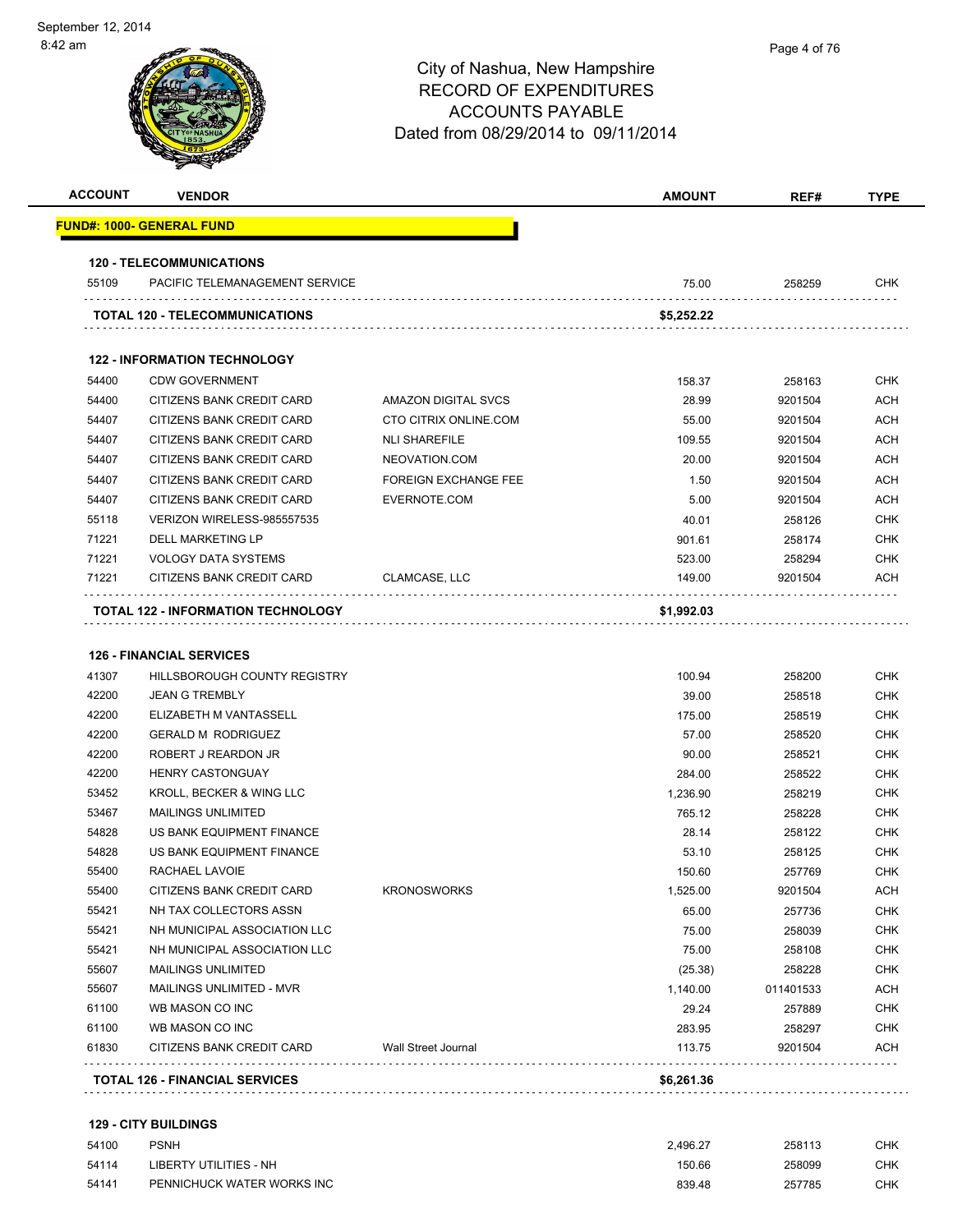| <b>ACCOUNT</b> | <b>VENDOR</b>                             |                               | <b>AMOUNT</b> | REF#    | <b>TYPE</b> |
|----------------|-------------------------------------------|-------------------------------|---------------|---------|-------------|
|                | <u> FUND#: 1000- GENERAL FUND</u>         |                               |               |         |             |
|                | <b>129 - CITY BUILDINGS</b>               |                               |               |         |             |
| 54243          | HEATING SPECIALTIES OF NH INC             |                               | 33.63         | 257833  | <b>CHK</b>  |
| 54280          | <b>FAY ELECTRIC MOTORS</b>                |                               | 553.89        | 257825  | <b>CHK</b>  |
| 54280          | <b>B &amp; S LOCKSMITHS INC</b>           |                               | 83.75         | 258145  | <b>CHK</b>  |
| 61428          | <b>BLUE TARP FINANCIAL</b>                |                               | 13.47         | 257807  | <b>CHK</b>  |
| 61428          | PETTY CASH                                |                               | 39.92         | 258038  | <b>CHK</b>  |
|                | <b>TOTAL 129 - CITY BUILDINGS</b>         |                               | \$4,211.07    |         |             |
|                | <b>130 - PURCHASING</b>                   |                               |               |         |             |
| 55500          | CITIZENS BANK CREDIT CARD                 | American Purchasing Society   | 300.00        | 9201504 | <b>ACH</b>  |
| 55500          | CITIZENS BANK CREDIT CARD                 | Job Target (TransitJobFinder) | 150.00        | 9201504 | <b>ACH</b>  |
| 61100          | LINDENMEYR MUNROE                         |                               | 725.30        | 257844  | <b>CHK</b>  |
|                | <b>TOTAL 130 - PURCHASING</b>             |                               | \$1,175.30    |         |             |
|                | 132 - ASSESSING                           |                               |               |         |             |
| 55307          | <b>GARY TURGISS</b>                       |                               | 141.12        | 257883  | <b>CHK</b>  |
| 61299          | PETTY CASH                                |                               | 19.99         | 258038  | <b>CHK</b>  |
|                | <b>TOTAL 132 - ASSESSING</b>              |                               | \$161.11      |         |             |
|                |                                           |                               |               |         |             |
|                | <b>142 - WOODLAWN CEMETERY</b>            |                               |               |         |             |
| 54100          | <b>PSNH</b>                               |                               | 303.79        | 258113  | <b>CHK</b>  |
| 54114          | LIBERTY UTILITIES - NH                    |                               | 54.39         | 258096  | <b>CHK</b>  |
| 54280          | HOME DEPOT CREDIT SERVICE 3065            |                               | 116.24        | 257834  | <b>CHK</b>  |
| 54280          | HOME DEPOT CREDIT SERVICE 3065            |                               | 15.96         | 258201  | <b>CHK</b>  |
| 54600          | PETTY CASH                                |                               | 8.00          | 258038  | <b>CHK</b>  |
| 54600          | MORIN ENGINE SERVICES LLC                 |                               | 40.00         | 258073  | <b>CHK</b>  |
| 55109          | PAETEC COMMUNICATIONS INC                 |                               | 17.38         | 257783  | <b>CHK</b>  |
| 61499          | HOME DEPOT CREDIT SERVICE 3065            |                               | 73.01         | 257834  | <b>CHK</b>  |
| 61499          | PETTY CASH                                |                               | 4.99          | 258038  | <b>CHK</b>  |
| 61705          | <b>MAYNARD &amp; LESIEUR INC</b>          |                               | 786.50        | 257849  | <b>CHK</b>  |
| 61705          | MAYNARD & LESIEUR INC                     |                               | 23.90         | 258231  | <b>CHK</b>  |
| 61799          | SANEL AUTO PARTS CO                       |                               | 10.02         | 257870  | <b>CHK</b>  |
|                | .<br><b>TOTAL 142 - WOODLAWN CEMETERY</b> |                               | \$1,454.18    |         |             |
|                | 144 - EDGEWOOD CEMETERY                   |                               |               |         |             |
| 54100          | <b>PSNH</b>                               |                               | 88.59         | 258113  | <b>CHK</b>  |
| 54280          | HOME DEPOT CREDIT SERVICE 3065            |                               | 37.50         | 257834  | <b>CHK</b>  |
| 54280          | PETTY CASH                                |                               | 33.00         | 258038  | <b>CHK</b>  |
| 54280          | HOME DEPOT CREDIT SERVICE 3065            |                               | 128.28        | 258201  | <b>CHK</b>  |
| 55400          | <b>NHCA</b>                               |                               | 60.00         | 258109  | <b>CHK</b>  |
|                |                                           |                               |               |         |             |
|                | <b>TOTAL 144 - EDGEWOOD CEMETERY</b>      |                               | \$347.37      |         |             |

#### **145 - SUBURBAN CEMETERY**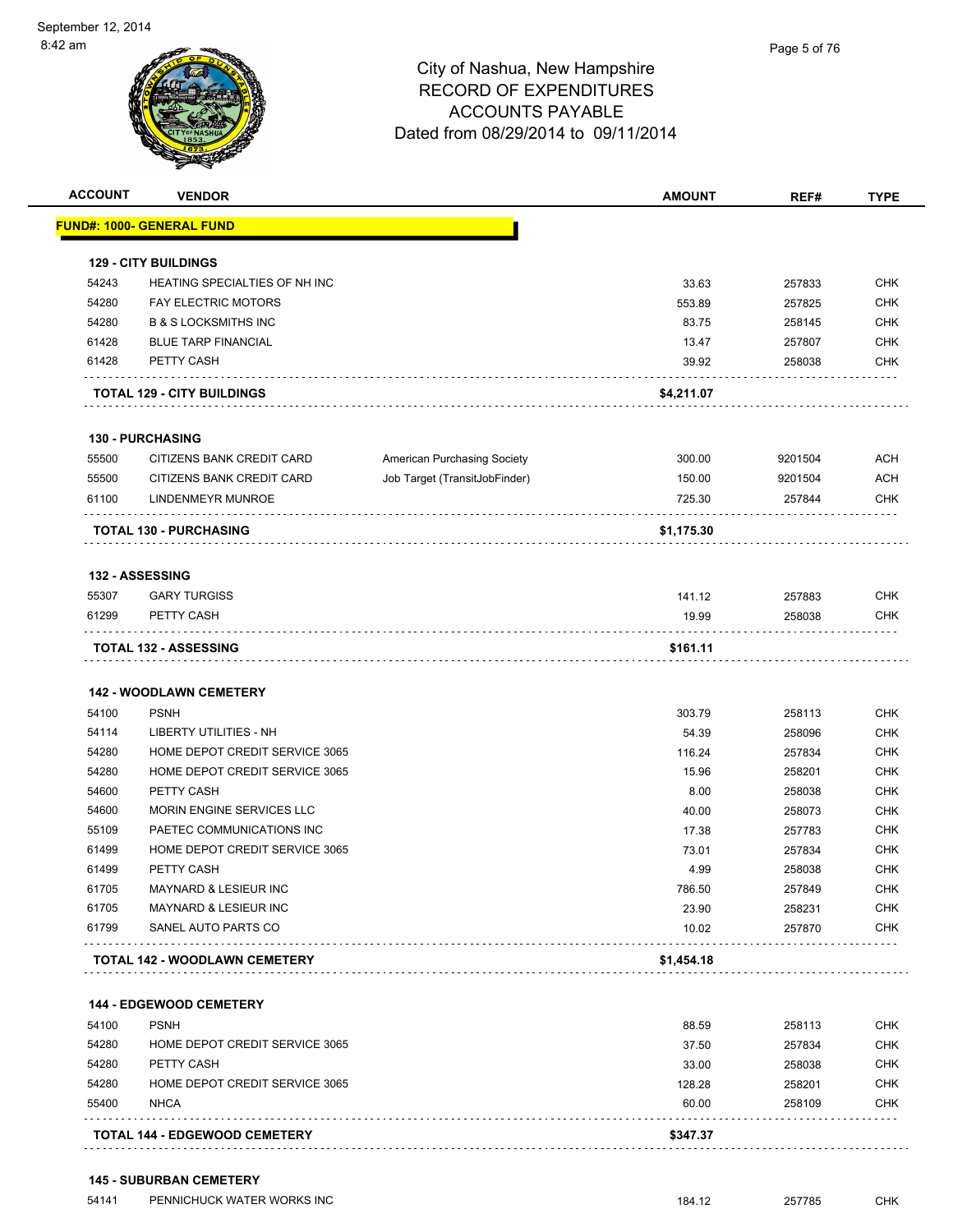

| <b>ACCOUNT</b> | <b>VENDOR</b>                                |                    | <b>AMOUNT</b>   | REF#             | <b>TYPE</b>              |
|----------------|----------------------------------------------|--------------------|-----------------|------------------|--------------------------|
|                | <u> FUND#: 1000- GENERAL FUND</u>            |                    |                 |                  |                          |
|                |                                              |                    |                 |                  |                          |
| 54280          | <b>145 - SUBURBAN CEMETERY</b><br>PETTY CASH |                    | 12.49           | 258038           | <b>CHK</b>               |
|                |                                              |                    |                 |                  |                          |
|                | TOTAL 145 - SUBURBAN CEMETERY                |                    | \$196.61        |                  |                          |
|                |                                              |                    |                 |                  |                          |
| 150 - POLICE   |                                              |                    |                 |                  |                          |
| 44184          | NASHUA POLICE DEPARTMENT                     |                    | 4.99            | 258075           | <b>CHK</b>               |
| 52800          | <b>SHAWN HILL</b>                            |                    | 900.00          | 258066           | <b>CHK</b>               |
| 53999          | AAA CREDIT SCREENING SERV LLC                |                    | 25.00           | 258129           | <b>CHK</b>               |
| 54100          | <b>PSNH</b>                                  |                    | 699.58          | 257786           | CHK                      |
| 54100          | <b>PSNH</b>                                  |                    | 233.34          | 258113           | <b>CHK</b>               |
| 54100          | PSNH-LARGE POWER                             |                    | 12,729.21       | 258114           | CHK                      |
| 54114          | LIBERTY UTILITIES - NH                       |                    | 41.19           | 257777           | <b>CHK</b>               |
| 54114          | <b>DIRECT ENERGY BUSINESS</b>                |                    | 1,555.70        | 258180           | <b>CHK</b>               |
| 54141          | PENNICHUCK WATER WORKS INC                   |                    | 1,225.96        | 258112           | CHK                      |
| 54280          | HOME DEPOT CREDIT SERVICE 3073               |                    | 206.03          | 258202           | CHK                      |
| 54280          | JOHN DEERE LANDSCAPES LLC                    |                    | 137.25          | 258215           | CHK                      |
| 54280          | NASHUA WALLPAPER & PAINT CO                  |                    | 184.95          | 258247           | <b>CHK</b>               |
| 54487          | NEVERETTS SEW & VAC INC                      |                    | 45.00           | 258249           | <b>CHK</b>               |
| 54600          | <b>TWISTED CYCLES INC</b>                    |                    | 210.15          | 257884           | <b>CHK</b>               |
| 54600          | DAVE ILLGS COLLISION REPAIR CE               |                    | 140.39          | 258173           | <b>CHK</b>               |
| 54849          | PETER CINFO<br><b>JOSHUA ST ONGE</b>         |                    | 45.96           | 258060           | <b>CHK</b>               |
| 54849<br>54849 | COMCAST CABLE COMMUNICATIONS I               |                    | 45.96<br>332.85 | 258084           | <b>CHK</b><br><b>CHK</b> |
| 54849          | <b>FAIRPOINT COMMUNICATIONS</b>              |                    | 34.87           | 258089           | <b>CHK</b>               |
| 54849          | VERIZON WIRELESS-286546928                   |                    | 1,303.81        | 258091<br>258127 | CHK                      |
| 55109          | PAETEC COMMUNICATIONS INC                    |                    | 200.41          | 257784           | <b>CHK</b>               |
| 55200          | <b>ACTAR</b>                                 |                    | 250.00          | 258057           | CHK                      |
| 55307          | <b>GUIDO MARCHIONDA</b>                      |                    | 44.80           | 257765           | CHK                      |
| 55307          | <b>KEVIN DELANEY</b>                         |                    | 14.00           | 258063           | CHK                      |
| 55307          | DANIEL HAYDEN                                |                    | 44.80           | 258064           | <b>CHK</b>               |
| 55307          | PETER LAROCHE                                |                    | 44.80           | 258070           | <b>CHK</b>               |
| 55307          | MICHAEL MOUSHEGIAN                           |                    | 24.64           | 258074           | <b>CHK</b>               |
| 55307          | <b>JOHN YURCAK</b>                           |                    | 44.80           | 258088           | <b>CHK</b>               |
| 55400          | HOLY FAMILY HOSPITAL BLS FUND                |                    | 200.00          | 257776           | <b>CHK</b>               |
| 55400          | <b>STEVEN BERRY</b>                          |                    | 175.00          | 258058           | <b>CHK</b>               |
| 55400          | PETER LAROCHE                                |                    | 350.00          | 258070           | <b>CHK</b>               |
| 55400          | <b>TRITECH SOFTWARE SYSTEMS</b>              |                    | 225.00          | 258119           | <b>CHK</b>               |
| 55400          | CITIZENS BANK CREDIT CARD                    | FBI LLEDA Inc.     | 300.00          | 9201504          | ACH                      |
| 55400          | CITIZENS BANK CREDIT CARD                    | APCO International | 490.00          | 9201504          | ACH                      |
| 55400          | CITIZENS BANK CREDIT CARD                    | Expedia            | 7.00            | 9201504          | <b>ACH</b>               |
| 55400          | CITIZENS BANK CREDIT CARD                    | Expedia            | 601.70          | 9201504          | <b>ACH</b>               |
| 55500          | SUCCESS ADVERTISING INC                      |                    | 1,454.66        | 257877           | <b>CHK</b>               |
| 55500          | NORTH OF BOSTON MEDIA GROUP                  |                    | 533.52          | 258111           | <b>CHK</b>               |
| 55500          | LOWELL PUBLISHING CO                         |                    | 1,197.76        | 258225           | CHK                      |
| 55607          | UNITED PARCEL SERVICE                        |                    | 10.74           | 258120           | <b>CHK</b>               |
| 55699          | <b>T-MOBILE</b>                              |                    | 100.00          | 258116           | <b>CHK</b>               |
| 55699          | CANAL ART & FRAMING                          |                    | 411.00          | 258160           | <b>CHK</b>               |
|                |                                              |                    |                 |                  |                          |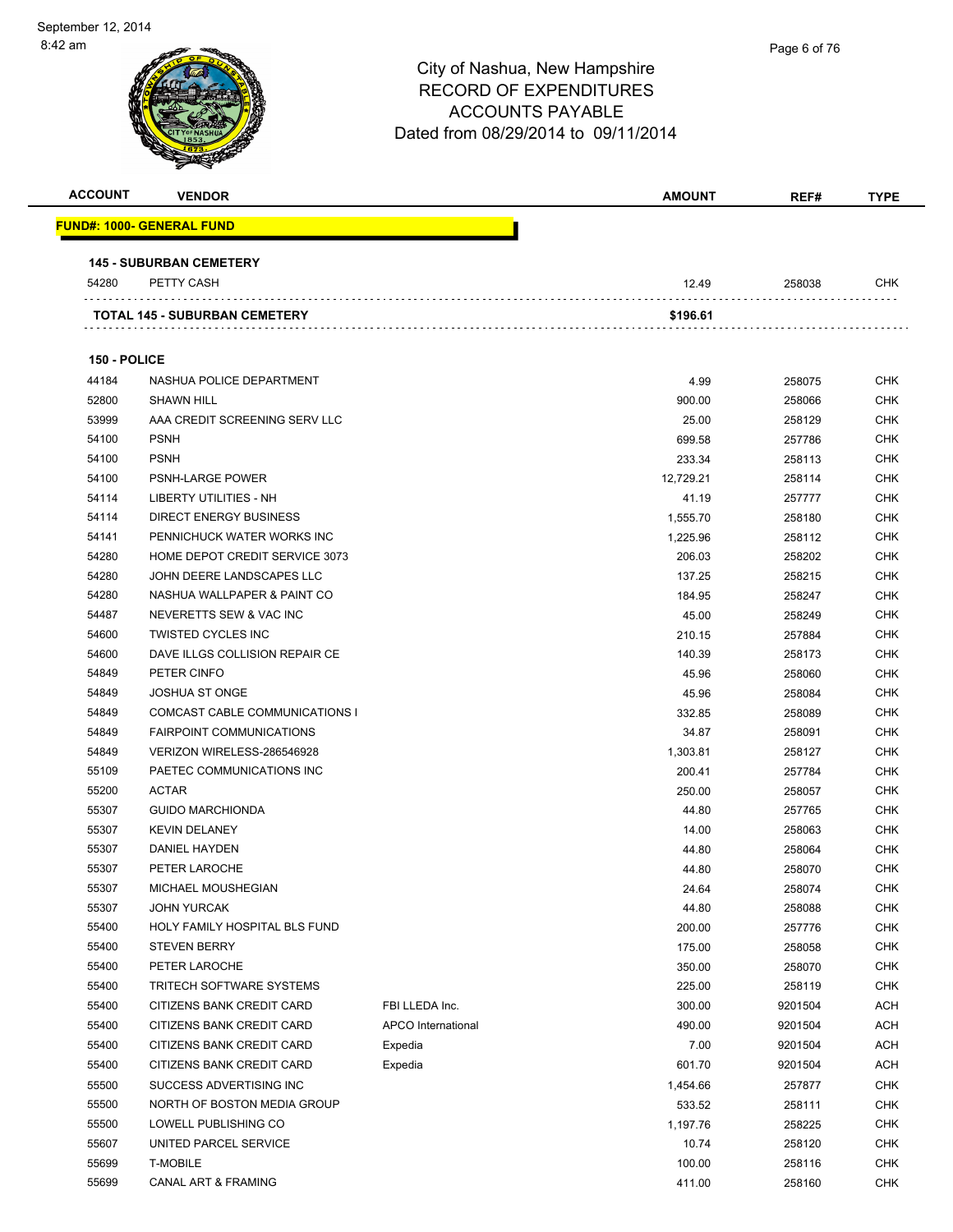| <b>ACCOUNT</b> | <b>VENDOR</b>                       |            | <b>AMOUNT</b> | REF#    | <b>TYPE</b> |
|----------------|-------------------------------------|------------|---------------|---------|-------------|
|                | <b>FUND#: 1000- GENERAL FUND</b>    |            |               |         |             |
| 150 - POLICE   |                                     |            |               |         |             |
| 55699          | ALEXANDRA MESQUITA-BAER             |            | 150.00        | 258236  | <b>CHK</b>  |
| 55699          | NASHUA MILLYARD ASSOC INC           |            | 703.46        | 258246  | <b>CHK</b>  |
| 61100          | <b>CVS WHOLESALE FLAGS</b>          |            | 546.00        | 257817  | <b>CHK</b>  |
| 61107          | <b>BEN'S UNIFORMS</b>               |            | 425.00        | 257806  | <b>CHK</b>  |
| 61107          | ALL SPORTS HEROES UNIFORMS          |            | 193.85        | 258136  | <b>CHK</b>  |
| 61107          | <b>BEN'S UNIFORMS</b>               |            | 424.00        | 258150  | <b>CHK</b>  |
| 61107          | DICK AVARD'S HABERDASHERY           |            | 179.55        | 258179  | <b>CHK</b>  |
| 61110          | <b>BEN'S UNIFORMS</b>               |            | 110.00        | 257806  | <b>CHK</b>  |
| 61110          | <b>BEN'S UNIFORMS</b>               |            | 398.00        | 258150  | <b>CHK</b>  |
| 61185          | PRENDO FORENSICS                    |            | 207.00        | 258266  | <b>CHK</b>  |
| 61299          | CENTRAL EQUIPMENT CO INC            |            | 218.00        | 258164  | <b>CHK</b>  |
| 61299          | FOREMOST PROMOTIONS                 |            | 292.90        | 258188  | <b>CHK</b>  |
| 61299          | SAM'S CLUB DIRECT-0860              |            | 32.82         | 258275  | <b>CHK</b>  |
| 61299          | CITIZENS BANK CREDIT CARD           | Sign Depot | 210.00        | 9201504 | <b>ACH</b>  |
| 61299          | CITIZENS BANK CREDIT CARD           | Sign Depot | 210.00        | 9201504 | <b>ACH</b>  |
| 61300          | <b>WEX BANK</b>                     |            | 1,083.97      | 258298  | <b>CHK</b>  |
| 61428          | THE DURKIN CO INC                   |            | 569.90        | 257821  | <b>CHK</b>  |
| 61428          | PETTY CASH                          |            | 52.95         | 258078  | <b>CHK</b>  |
| 61428          | <b>BELLETETES INC</b>               |            | 16.00         | 258149  | <b>CHK</b>  |
| 61607          | <b>TESSCO INC</b>                   |            | 63.24         | 258287  | <b>CHK</b>  |
| 61799          | ADAMSON INDUSTRIES CORP             |            | 873.60        | 257797  | <b>CHK</b>  |
| 61799          | <b>CARPARTS OF NASHUA</b>           |            | 110.60        | 257809  | <b>CHK</b>  |
| 61799          | <b>IMPERIAL MUNICIIPAL PARTNERS</b> |            | 355.94        | 258033  | <b>CHK</b>  |
| 61799          | PETTY CASH                          |            | 76.99         | 258078  | <b>CHK</b>  |
| 61799          | <b>CARPARTS OF NASHUA</b>           |            | 245.91        | 258162  | <b>CHK</b>  |
| 61799          | <b>IMPERIAL MUNICIIPAL PARTNERS</b> |            | 2,209.50      | 258207  | <b>CHK</b>  |
| 61799          | MHQ MUNICIPAL VEHICLES              |            | 225.00        | 258237  | <b>CHK</b>  |
| 61799          | NEW ENGLAND PARTS WAREHOUSE         |            | 255.18        | 258251  | <b>CHK</b>  |
| 61907          | SAM'S CLUB DIRECT-0860              |            | 257.10        | 258275  | <b>CHK</b>  |
| 61910          | PETTY CASH                          |            | 38.75         | 258077  | <b>CHK</b>  |
| 71025          | PETTY CASH                          |            | 16.00         | 258078  | <b>CHK</b>  |
| 71221          | ADVANCED ELECTRONIC DESIGN INC      |            | 42,400.00     | 258131  | <b>CHK</b>  |
| 71999          | LA POLICE GEAR INC                  |            | 239.95        | 258220  | <b>CHK</b>  |
|                |                                     |            |               |         |             |

|  | FIRE |
|--|------|
|--|------|

| 52800 | <b>WILLIAM ATKINSON</b>    | 1.215.00 | 258144 | <b>CHK</b> |
|-------|----------------------------|----------|--------|------------|
| 52800 | <b>STEVE BUXTON</b>        | 1.125.00 | 258158 | <b>CHK</b> |
| 52800 | DARREN DESJADON            | 1.013.00 | 258178 | <b>CHK</b> |
| 54100 | <b>PSNH</b>                | 8.169.14 | 258113 | <b>CHK</b> |
| 54114 | LIBERTY UTILITIES - NH     | 255.61   | 258093 | <b>CHK</b> |
| 54114 | LIBERTY UTILITIES - NH     | 62.74    | 258094 | <b>CHK</b> |
| 54114 | LIBERTY UTILITIES - NH     | 149.98   | 258101 | <b>CHK</b> |
| 54114 | DIRECT ENERGY BUSINESS     | 186.78   | 258180 | <b>CHK</b> |
| 54141 | PENNICHUCK WATER WORKS INC | 1.453.35 | 257785 | <b>CHK</b> |
| 54141 | PENNICHUCK WATER WORKS INC | 274.17   | 258112 | <b>CHK</b> |
|       |                            |          |        |            |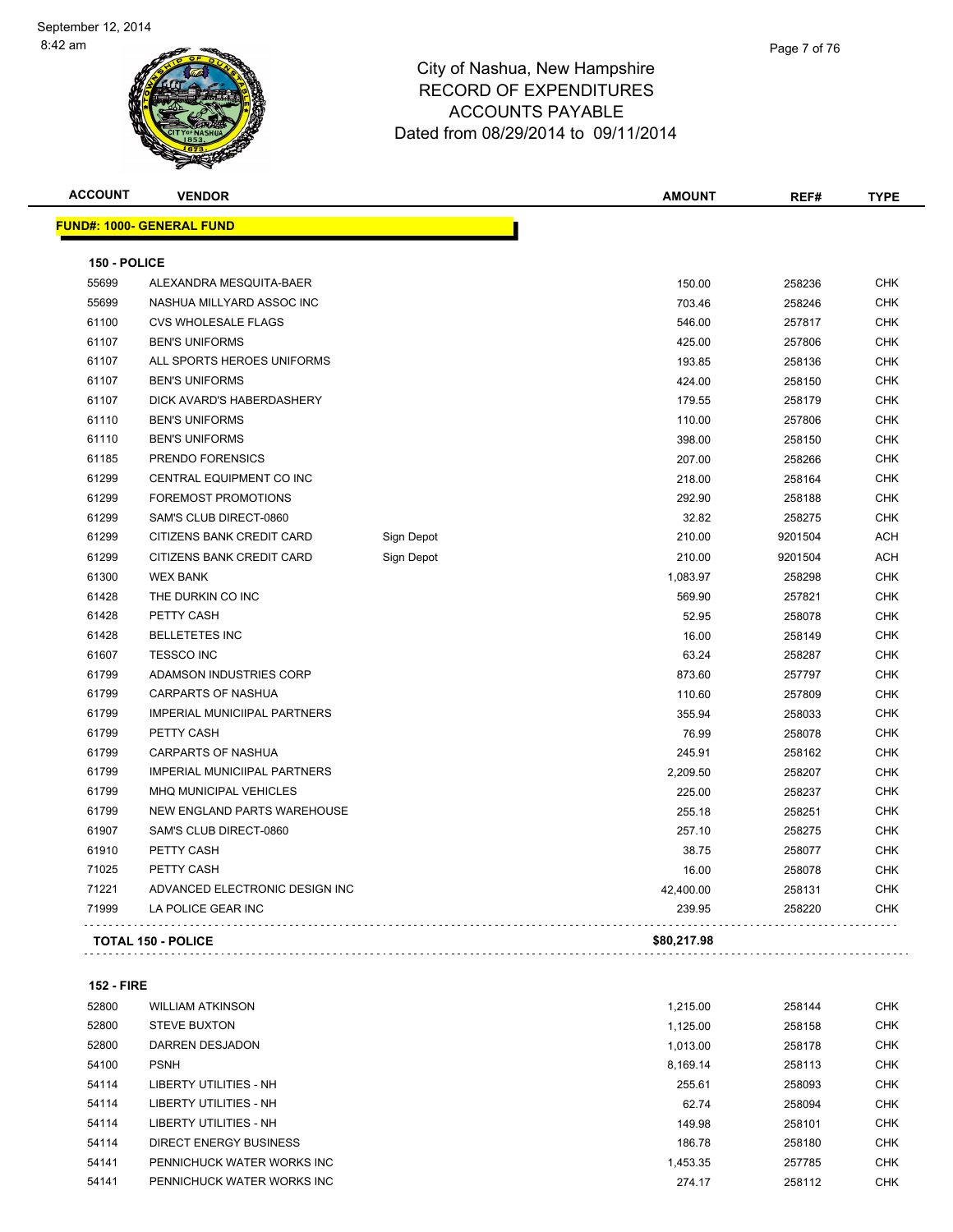**ACCOUNT VENDOR AMOUNT REF# TYPE FUND#: 1000- GENERAL FUND 152 - FIRE** J P PEST SERVICES 267.00 257836 CHK J P PEST SERVICES 89.00 258211 CHK AE MECHANICAL INC 5,400.25 257798 CHK AE MECHANICAL INC 1,828.45 258132 CHK BELLETETES INC 8.57 257805 CHK SANEL AUTO PARTS CO 402.98 257871 CHK BELLETETES INC 13.10 258149 CHK MAYNARD & LESIEUR INC 580.00 258230 CHK US BANK EQUIPMENT FINANCE 223.26 257792 CHK 55118 PAETEC COMMUNICATIONS INC **10.59** 257783 CHK TRUE BLUE CLEANERS 124.84 257880 CHK TRUE BLUE CLEANERS 135.72 257881 CHK WB MASON CO INC 35.69 258297 CHK JB SIMONS INC 1,338.28 257874 CHK ALECS SHOE STORE INC 99.95 258135 CHK NORTHEAST RESCUE SYSTEMS 148.00 257863 CHK BELLETETES INC 16.00 257805 CHK YANKEE TRUCK LLC 23.06 257890 CHK NEW ENGLAND PAPER & SUPPLY 2,551.90 257861 CHK NEW ENGLAND PAPER & SUPPLY 851.21 258250 CHK B & S LOCKSMITHS INC 52.00 258145 CHK M & M ELECTRICAL SUPPLY CO INC 105.81 258226 CHK MAYNARD & LESIEUR INC 1,110.89 257848 CHK MAYNARD & LESIEUR INC 710.89 258230 CHK et and the same of the set of the set of the set of the set of the set of the set of the set of the set of the set of the set of the set of the set of the set of the set of the set of the set of the set of the set of the s FLEETPRIDE INC 622.00 257826 CHK JACK YOUNG CO INC 588.15 257837 CHK MINUTEMAN TRUCKS INC 2,474.50 257858 CHK R WHITE EQUIPMENT CENTER INC 10.00 257866 CHK YANKEE TRUCK LLC 491.98 257890 CHK CHROMATE INDUSTRIAL CORP 184.74 258165 CHK MINUTEMAN TRUCKS INC 429.56 258239 CHK TIERRANET 17.00 258117 CHK NICHOLAS STEPNEY 68.91 257772 CHK SAM'S CLUB DIRECT-0860 85.78 257869 CHK WAL-MART 63.88 257887 CHK The State of the DEPOT CREDIT SERVICE 3065 123.21 257834 CHK INDUSTRIAL CHEM LABS 208.76 258208 CHK INDUSTRIAL PROTECTION SERVICES (29.00) 258209 CHK . . . . . . . . . . . . . . . . . **TOTAL 152 - FIRE \$35,986.49** 

#### **153 - BUILDING INSPECTION**

| 55307 | <b>WILLIAM CONDRA</b> | 268.80 | 257757 | CHK        |
|-------|-----------------------|--------|--------|------------|
| 55307 | TIMOTHY DUPONT        | 392.56 | 257759 | CHK        |
| 55307 | <b>RUSS MARCUM</b>    | 434.50 | 257766 | <b>CHK</b> |
| 55307 | JEFFREY RICHARD       | 393.12 | 257770 | <b>CHK</b> |
| 55307 | PETTY CASH            | 37.52  | 258038 | <b>CHK</b> |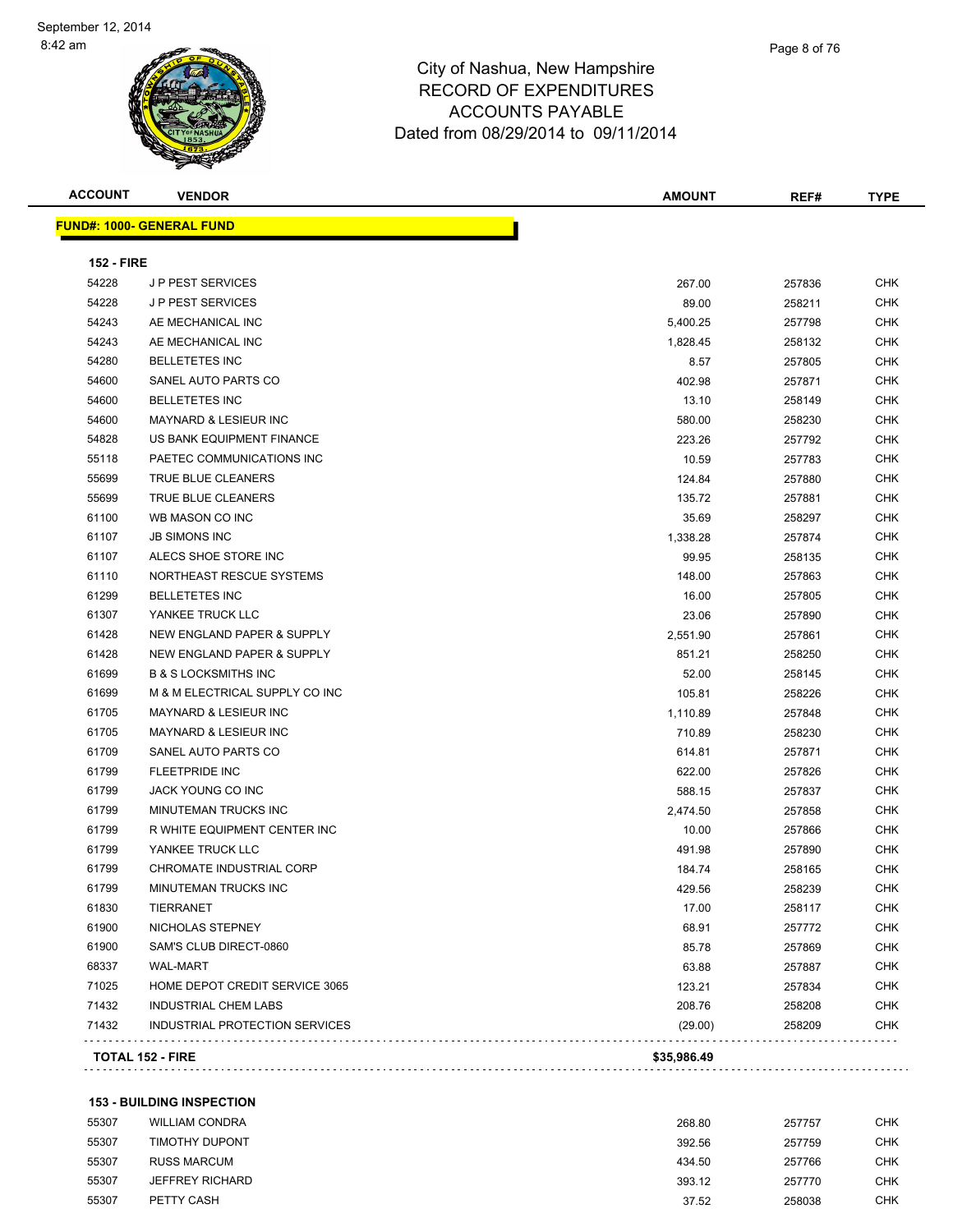| <b>ACCOUNT</b> | <b>VENDOR</b>                              |           | <b>AMOUNT</b> | REF#    | <b>TYPE</b> |
|----------------|--------------------------------------------|-----------|---------------|---------|-------------|
|                | <b>FUND#: 1000- GENERAL FUND</b>           |           |               |         |             |
|                | <b>153 - BUILDING INSPECTION</b>           |           |               |         |             |
| 71900          | WB MASON CO INC                            |           | (29.98)       | 258297  | <b>CHK</b>  |
|                | <b>TOTAL 153 - BUILDING INSPECTION</b>     |           | \$1,496.52    |         |             |
|                | <b>155 - CODE ENFORCEMENT</b>              |           |               |         |             |
| 55307          | <b>NELSON ORTEGA</b>                       |           | 230.72        | 257768  | <b>CHK</b>  |
| 55307          | ROBERT SOUSA                               |           | 335.44        | 257771  | <b>CHK</b>  |
|                | TOTAL 155 - CODE ENFORCEMENT               |           | \$566.16      |         |             |
|                | <b>156 - EMERGENCY MANAGEMENT</b>          |           |               |         |             |
| 71000          | <b>JUSTIN KATES</b>                        |           | 200.71        | 258069  | <b>CHK</b>  |
|                | .                                          |           |               |         |             |
|                | TOTAL 156 - EMERGENCY MANAGEMENT           |           | \$200.71      |         |             |
|                | <b>157 - CITYWIDE COMMUNICATIONS</b>       |           |               |         |             |
| 54435          | <b>MOTOROLA SOLUTIONS INC</b>              |           | 318.09        | 257779  | <b>CHK</b>  |
| 54435          | 2-WAY COMMUNICATIONS SERVICE               |           | 400.00        | 257793  | <b>CHK</b>  |
| 54487          | DELMMAR COMMUNICATIONS                     |           | 9.10          | 258175  | <b>CHK</b>  |
| 55421          | CITIZENS BANK CREDIT CARD                  | Southwest | 22.60         | 9201504 | <b>ACH</b>  |
| 55607          | UNITED PARCEL SERVICE                      |           | 13.55         | 257791  | <b>CHK</b>  |
| 61299          | HOME DEPOT CREDIT SERVICE 3073             |           | 152.91        | 258202  | <b>CHK</b>  |
| 71025          | HOME DEPOT CREDIT SERVICE 3073             |           | 100.00        | 258202  | <b>CHK</b>  |
| 71207          | SUNNY COMMUNICATIONS INC                   |           | 4,753.00      | 257878  | <b>CHK</b>  |
|                | <b>TOTAL 157 - CITYWIDE COMMUNICATIONS</b> |           | \$5,769.25    |         |             |

|       | <b>TOTAL 159 - OTHER PUBLIC SAFETY</b> | \$216,524.97 |        |     |
|-------|----------------------------------------|--------------|--------|-----|
|       |                                        |              |        |     |
| 54835 | PENNICHUCK WATER WORKS INC             | 216.524.97   | 258112 | снк |

#### **160 - PUBLIC WORKS-ADMIN/ENGINEERING**

| 54100 | <b>PSNH</b>                 |                           | 837.27 | 257786  | <b>CHK</b> |
|-------|-----------------------------|---------------------------|--------|---------|------------|
| 54114 | DIRECT ENERGY BUSINESS      |                           | 0.99   | 258180  | <b>CHK</b> |
| 54141 | PENNICHUCK WATER WORKS INC  |                           | 87.55  | 257785  | <b>CHK</b> |
| 54141 | PENNICHUCK WATER WORKS INC  |                           | 77.05  | 258112  | <b>CHK</b> |
| 55109 | PAETEC COMMUNICATIONS INC   |                           | 8.26   | 257783  | <b>CHK</b> |
| 55307 | <b>WILLIAM KEATING</b>      |                           | 35.28  | 257764  | <b>CHK</b> |
| 55307 | WAYNE HUSBAND               |                           | 88.48  | 257773  | <b>CHK</b> |
| 55307 | <b>ROBERT MEUNIER</b>       |                           | 270.48 | 258072  | <b>CHK</b> |
| 55307 | PETTY CASH                  |                           | 8.00   | 258079  | <b>CHK</b> |
| 55400 | CITIZENS BANK CREDIT CARD   | <b>Skillpath Seminars</b> | 139.00 | 9201504 | <b>ACH</b> |
| 55699 | HW STAFFING SOLUTIONS       |                           | 989.09 | 258206  | <b>CHK</b> |
| 55699 | JAN PRO CLEANING SYSTEMS NE |                           | 665.00 | 258213  | <b>CHK</b> |
| 61100 | PETTY CASH                  |                           | 57.98  | 258079  | <b>CHK</b> |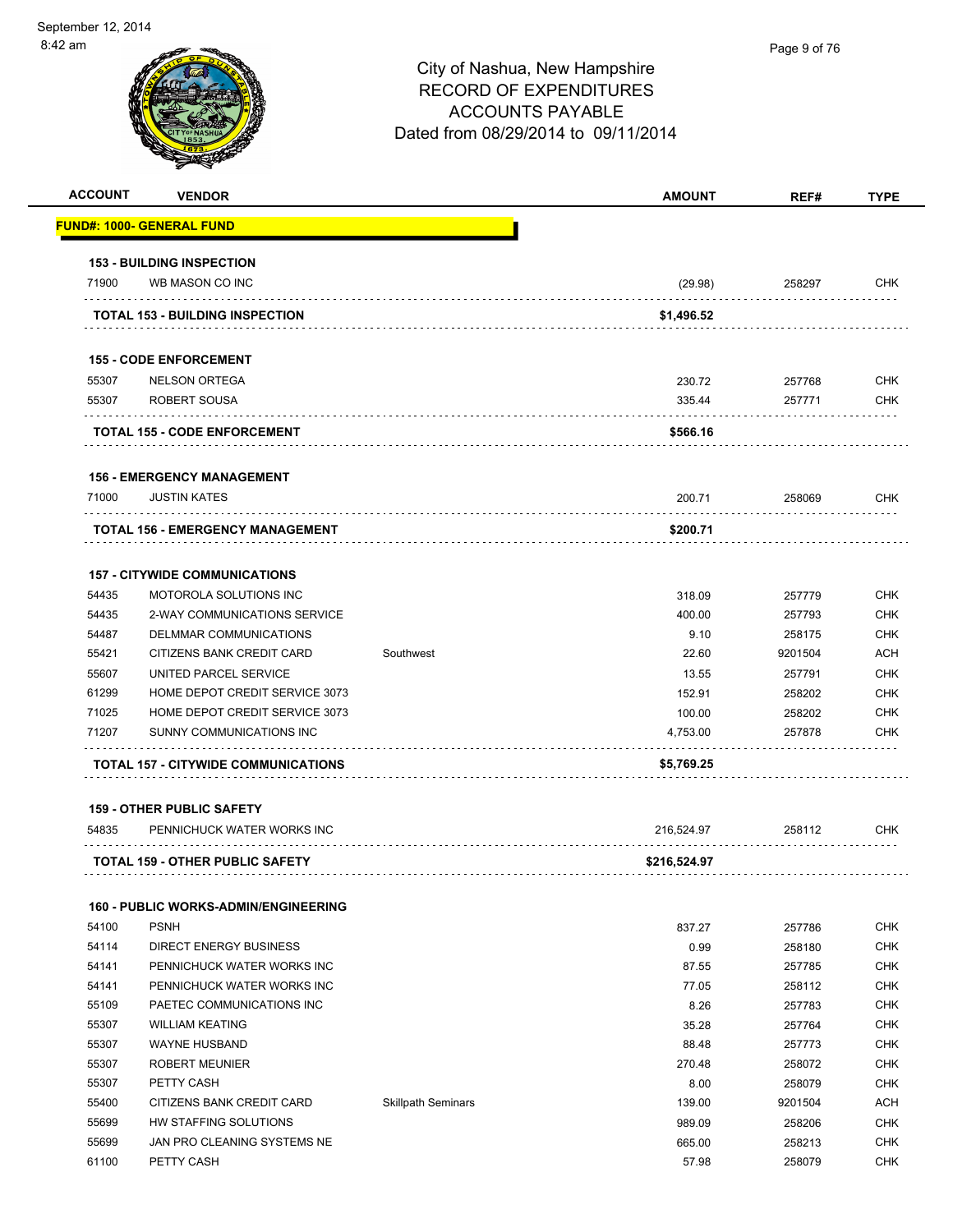

| <b>ACCOUNT</b> | <b>VENDOR</b>                                |                           | AMOUNT        | REF#    | <b>TYPE</b> |
|----------------|----------------------------------------------|---------------------------|---------------|---------|-------------|
|                | <u> FUND#: 1000- GENERAL FUND</u>            |                           |               |         |             |
|                | TOTAL 160 - PUBLIC WORKS-ADMIN/ENGINEERING   |                           | \$3,264.43    |         |             |
| 161 - STREETS  |                                              |                           |               |         |             |
| 54100          | <b>PSNH</b>                                  |                           | 2,858.46      | 257786  | <b>CHK</b>  |
| 54100          | <b>PSNH</b>                                  |                           | 3,797.38      | 258113  | <b>CHK</b>  |
| 54141          | PENNICHUCK WATER WORKS INC                   |                           | 421.95        | 258112  | <b>CHK</b>  |
| 54200          | JAN PRO CLEANING SYSTEMS NE                  |                           | 855.00        | 258213  | <b>CHK</b>  |
| 54228          | <b>JP PEST SERVICES</b>                      |                           | 68.00         | 257836  | <b>CHK</b>  |
| 54600          | CARPARTS OF NASHUA                           |                           | 122.88        | 257809  | <b>CHK</b>  |
| 54600          | SANEL AUTO PARTS CO                          |                           | 33.76         | 257872  | <b>CHK</b>  |
| 54600          | SOUTHWORTH-MILTON INC                        |                           | 536.64        | 257875  | <b>CHK</b>  |
| 54600          | TENNANT SALES & SERVICE CO                   |                           | 555.40        | 257879  | <b>CHK</b>  |
| 54600          | TST HYDRAULICS INC                           |                           | 374.34        | 257882  | <b>CHK</b>  |
| 54600          | <b>BEST FORD</b>                             |                           | 28.16         | 258151  | <b>CHK</b>  |
| 54600          | <b>CARPARTS OF NASHUA</b>                    |                           | 357.33        | 258162  | <b>CHK</b>  |
| 54600          | NAPA AUTO PARTS                              |                           | (24.44)       | 258244  | <b>CHK</b>  |
| 54600          | <b>WILLARDS AUTO RADIATOR SHOP</b>           |                           | 423.00        | 258299  | <b>CHK</b>  |
| 55109          | PAETEC COMMUNICATIONS INC                    |                           | 21.18         | 257783  | <b>CHK</b>  |
| 55400          | CITIZENS BANK CREDIT CARD                    | <b>Skillpath Seminars</b> | 139.00        | 9201504 | <b>ACH</b>  |
| 61299          | <b>GRAINGER</b>                              |                           | 528.34        | 257830  | <b>CHK</b>  |
| 61299          | SANEL AUTO PARTS CO                          |                           | 31.08         | 257872  | <b>CHK</b>  |
| 61299          | CITIZENS BANK CREDIT CARD                    | <b>USAIRWAYS</b>          | 271.00        | 9201504 | <b>ACH</b>  |
| 61300          | DENNIS K BURKE INC                           |                           | 16,923.29     | 257819  | <b>CHK</b>  |
| 61300          | DENNIS K BURKE INC                           |                           | 18,485.69     | 258176  | <b>CHK</b>  |
| 61307          | SHATTUCK MALONE OIL CO                       |                           | 5,822.02      | 258115  | <b>CHK</b>  |
| 61507          | <b>BROX INDUSTRIES INC</b>                   |                           | 60.78         | 257808  | <b>CHK</b>  |
| 61507          | <b>BROX INDUSTRIES INC</b>                   |                           | 704.38        | 258156  | <b>CHK</b>  |
| 61535          | <b>BROX INDUSTRIES INC</b>                   |                           | 69.48         | 257808  | <b>CHK</b>  |
| 61535          | <b>BROX INDUSTRIES INC</b>                   |                           | 1,783.12      | 258156  | <b>CHK</b>  |
| 61542          | <b>FASTENAL CO</b>                           |                           | 71.79         | 257824  | <b>CHK</b>  |
| 61556          | <b>FASTENAL CO</b>                           |                           | 174.23        | 257824  | <b>CHK</b>  |
| 61709          | FUTURE SUPPLY CO                             |                           | 315.00        | 257827  | CHK         |
| 61799          | CARPARTS OF NASHUA                           |                           | 24.65         | 257809  | <b>CHK</b>  |
| 61799          | <b>FASTENAL CO</b>                           |                           | 19.88         | 257824  | <b>CHK</b>  |
| 61799          | SANEL AUTO PARTS CO                          |                           | 29.43         | 257872  | <b>CHK</b>  |
| 61799          | <b>CARPARTS OF NASHUA</b>                    |                           | 18.53         | 258162  | <b>CHK</b>  |
| 71999          | MHQ MUNICIPAL VEHICLES                       |                           | 303.32        | 257855  | <b>CHK</b>  |
| 71999          | <b>CARPARTS OF NASHUA</b>                    |                           | 283.00        | 258162  | <b>CHK</b>  |
|                | TOTAL 161 - STREETS                          |                           | \$56,487.05   |         |             |
|                |                                              |                           |               |         |             |
| <b>54100</b>   | <b>162 - STREET LIGHTING</b><br><b>DONIH</b> |                           | <b>275.70</b> | 250112  | CUV         |

| 54100 | <b>PSNH</b>                        | 275.78      | 258113 | CHK        |
|-------|------------------------------------|-------------|--------|------------|
| 54100 | PSNH-LARGE POWER                   | 58.951.71   | 258114 | <b>CHK</b> |
|       | <b>TOTAL 162 - STREET LIGHTING</b> | \$59,227.49 |        |            |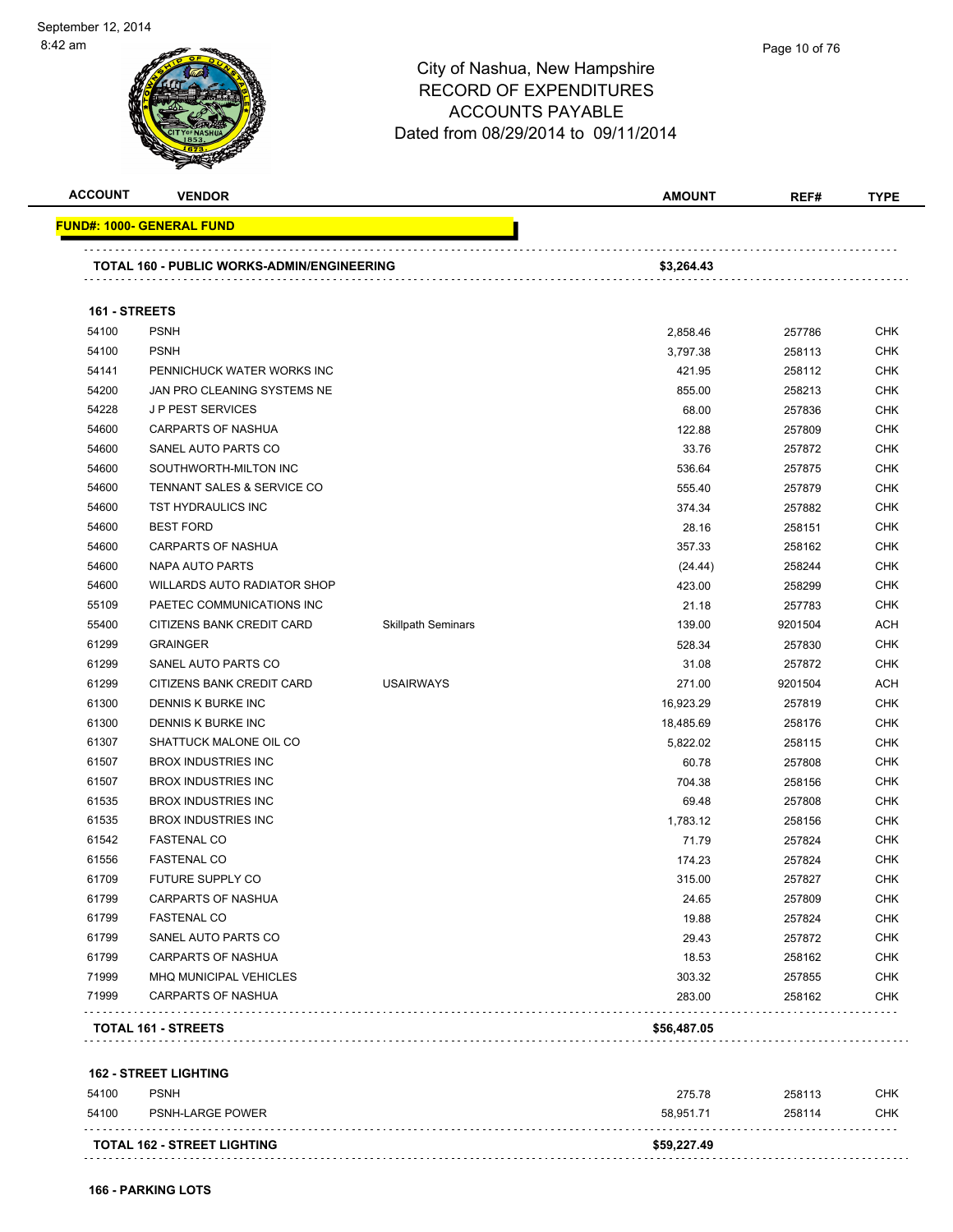

| <b>ACCOUNT</b> | <b>VENDOR</b>                                    | <b>AMOUNT</b> | REF#   | <b>TYPE</b> |
|----------------|--------------------------------------------------|---------------|--------|-------------|
|                | <u> FUND#: 1000- GENERAL FUND</u>                |               |        |             |
|                | <b>166 - PARKING LOTS</b>                        |               |        |             |
| 54100          | <b>PSNH</b>                                      | 570.10        | 258113 | <b>CHK</b>  |
| 54141          | PENNICHUCK WATER WORKS INC                       | 81.25         | 257785 | <b>CHK</b>  |
| 54280          | GAGNONS ELECTRICAL SERVICE INC                   | 188.60        | 258190 | <b>CHK</b>  |
| 55699          | <b>LOOMIS</b>                                    | 57.02         | 257845 | <b>CHK</b>  |
| 55699          | <b>CUMMINS-ALLISON CORP</b>                      | 1,400.00      | 258172 | <b>CHK</b>  |
| 55699          | <b>LOOMIS</b>                                    | 78.12         | 258224 | <b>CHK</b>  |
| 61299          | HOME DEPOT CREDIT SERVICE 3065                   | 24.90         | 258201 | <b>CHK</b>  |
| 61428          | LOWE'S - 3502                                    | 11.61         | 257846 | <b>CHK</b>  |
| 71025          | HOME DEPOT CREDIT SERVICE 3065                   | 96.81         | 258201 | <b>CHK</b>  |
| 71600          | <b>CALE AMERICA</b>                              | 119.22        | 258159 | <b>CHK</b>  |
| 71600          | MUNICIPAL SUPPLY SALES CO                        | 574.50        | 258241 | <b>CHK</b>  |
| 71600          | RYDER FLEET PRODUCTS                             | 620.29        | 258273 | <b>CHK</b>  |
|                | <b>TOTAL 166 - PARKING LOTS</b>                  | \$3,822.42    |        |             |
|                | <b>171 - COMMUNITY SERVICES</b>                  |               |        |             |
| 54141          | PENNICHUCK WATER WORKS INC                       | 332.15        | 257785 | <b>CHK</b>  |
| 61100          | CONWAY OFFICE SOLUTIONS                          | 9.84          | 258168 | <b>CHK</b>  |
| 61100          | WB MASON CO INC                                  | 92.25         | 258297 | <b>CHK</b>  |
|                | <b>TOTAL 171 - COMMUNITY SERVICES</b>            | \$434.24      |        |             |
|                |                                                  |               |        |             |
| 55307          | <b>173 - ENVIRONMENTAL HEALTH</b><br>AMANDA HYDE | 101.92        | 257754 | <b>CHK</b>  |
|                | TOTAL 173 - ENVIRONMENTAL HEALTH                 | \$101.92      |        |             |
|                | <b>174 - WELFARE ADMINISTRATION</b>              |               |        |             |
| 55400          | <b>NHLWAA</b>                                    | 30.00         | 257781 | <b>CHK</b>  |
| 55699          | ORANGE COUNTY COMPTROLLER                        | 10.00         | 257782 | <b>CHK</b>  |
|                | <b>TOTAL 174 - WELFARE ADMINISTRATION</b>        | \$40.00       |        |             |
|                |                                                  |               |        |             |
|                | <b>175 - WELFARE ASSISTANCE</b>                  |               |        |             |
| 55810          | 18-24 ASH STREET LLC                             | 700.00        | 257998 | <b>CHK</b>  |
| 55810          | 188 CONCORD ST LLC                               | 560.00        | 257999 | <b>CHK</b>  |
| 55810          | <b>KERRY D BROWN</b>                             | 900.97        | 258000 | <b>CHK</b>  |
| 55810          | CASIMIR PLACE LP                                 | 624.48        | 258001 | <b>CHK</b>  |
| 55810          | <b>COUNTRY BARN MOTEL</b>                        | 1,764.00      | 258002 | <b>CHK</b>  |
| 55810          | <b>TERRY DAKIN</b>                               | 700.00        | 258004 | <b>CHK</b>  |
| 55810          | <b>DOUGLAS J DICHARD</b>                         | 675.00        | 258005 | <b>CHK</b>  |
| 55810          | NORMAND E LEVESQUE                               | 900.00        | 258006 | <b>CHK</b>  |
| 55810          | RAYMOND E LORDEN                                 | 750.00        | 258007 | <b>CHK</b>  |
| 55810          | EDWARD PAQUIN                                    | 700.00        | 258008 | <b>CHK</b>  |
| 55810          | SOMERSET ASSOC                                   | 900.97        | 258009 | <b>CHK</b>  |
| 55810          | <b>MATT STEELE</b>                               | 175.00        | 258010 | <b>CHK</b>  |
| 55810          | <b>LISE TREMBLAY</b>                             | 477.67        | 258011 | <b>CHK</b>  |
| 55810          | <b>WEST HOLLIS TRUST</b>                         | 624.24        | 258012 | <b>CHK</b>  |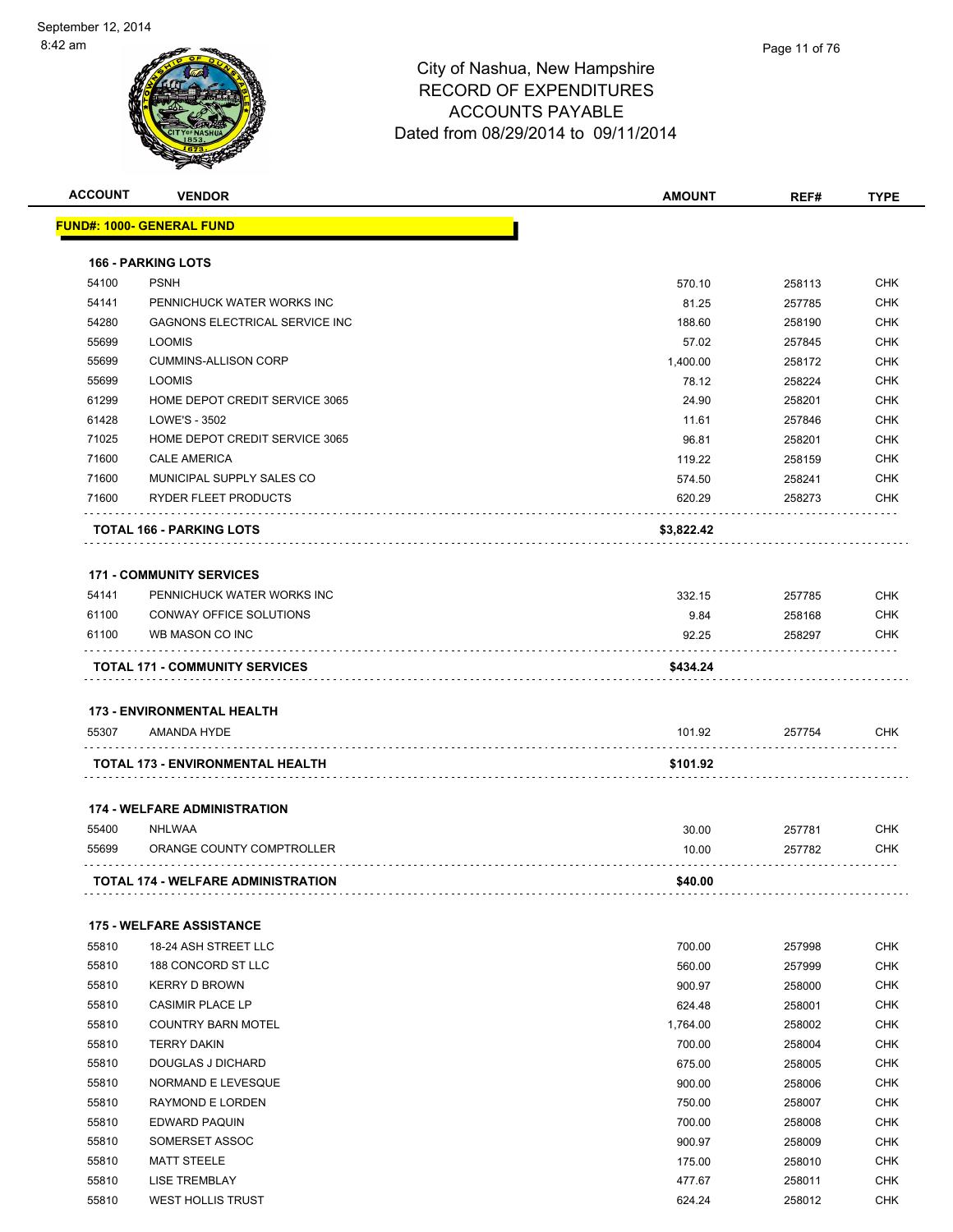

| <b>ACCOUNT</b> | <b>VENDOR</b>                         | <b>AMOUNT</b> | REF#   | <b>TYPE</b> |
|----------------|---------------------------------------|---------------|--------|-------------|
|                | <b>FUND#: 1000- GENERAL FUND</b>      |               |        |             |
|                | <b>175 - WELFARE ASSISTANCE</b>       |               |        |             |
| 55810          | 188 CONCORD ST LLC                    | 889.00        | 258485 | <b>CHK</b>  |
| 55810          | 23-25 TEMPLE ST REALTY LLC            | 900.00        | 258486 | CHK         |
| 55810          | AIMCO-ROYAL CREST-NASHUA LLC          | 400.00        | 258487 | <b>CHK</b>  |
| 55810          | <b>ALICE COTE</b>                     | 700.00        | 258488 | <b>CHK</b>  |
| 55810          | <b>COUNTRY BARN MOTEL</b>             | 1,190.00      | 258489 | <b>CHK</b>  |
| 55810          | <b>DIANE DUCHARME</b>                 | 700.00        | 258490 | CHK         |
| 55810          | FIRST LEDGE ST ASSOC LLC              | 418.72        | 258491 | <b>CHK</b>  |
| 55810          | <b>FLAGLER PROPERTIES INC</b>         | 900.97        | 258492 | <b>CHK</b>  |
| 55810          | RAYMOND L FORREST                     | 569.83        | 258493 | <b>CHK</b>  |
| 55810          | <b>CONSTANCE GAUTHIER</b>             | 680.00        | 258494 | CHK         |
| 55810          | J P MANAGEMENT INC                    | 650.00        | 258495 | <b>CHK</b>  |
| 55810          | <b>JIMMIE LUMPKIN</b>                 | 800.00        | 258496 | <b>CHK</b>  |
| 55810          | RODNEY KIRKMAN                        | 850.00        | 258497 | <b>CHK</b>  |
| 55810          | <b>LEO M LAVOIE</b>                   | 400.00        | 258498 | <b>CHK</b>  |
| 55810          | <b>EDWARD PAQUIN</b>                  | 485.33        | 258500 | <b>CHK</b>  |
| 55810          | PINE HILL GARDENS ASSOC               | 658.87        | 258501 | <b>CHK</b>  |
| 55810          | <b>WILLIAM PSALEDAKIS</b>             | 474.72        | 258502 | <b>CHK</b>  |
| 55810          | <b>STEPHEN RICHER</b>                 | 725.96        | 258503 | <b>CHK</b>  |
| 55810          | <b>RTN LLC</b>                        | 319.42        | 258504 | <b>CHK</b>  |
| 55810          | <b>DIANE URQUHART</b>                 | 795.00        | 258505 | <b>CHK</b>  |
| 55814          | <b>LIBERTY UTILITIES</b>              | 602.31        | 257996 | CHK         |
| 55814          | NORTHEAST UTILITIES                   | 560.18        | 257997 | <b>CHK</b>  |
| 55814          | <b>LIBERTY UTILITIES</b>              | 803.47        | 258483 | CHK         |
| 55814          | NORTHEAST UTILITIES                   | 467.52        | 258484 | CHK         |
| 55816          | MARKET BASKET ACCT 2589096            | 1,086.57      | 258499 | CHK         |
| 55818          | MARKET BASKET ACCT 2589096            | 11.02         | 258499 | <b>CHK</b>  |
| 55820          | <b>CREMATION SOCIETY OF NH</b>        | 750.00        | 258003 | <b>CHK</b>  |
|                | <b>TOTAL 175 - WELFARE ASSISTANCE</b> | \$28,241.22   |        |             |

#### **177 - PARKS & RECREATION**

| 54100 | <b>PSNH</b>                   | 14.91     | 257786 | <b>CHK</b> |
|-------|-------------------------------|-----------|--------|------------|
| 54100 | <b>PSNH</b>                   | 9,472.25  | 258113 | <b>CHK</b> |
| 54100 | <b>PSNH-LARGE POWER</b>       | 2,655.06  | 258114 | <b>CHK</b> |
| 54114 | LIBERTY UTILITIES - NH        | 47.28     | 258098 | <b>CHK</b> |
| 54114 | <b>LIBERTY UTILITIES - NH</b> | 104.36    | 258102 | <b>CHK</b> |
| 54114 | DIRECT ENERGY BUSINESS        | 8.75      | 258180 | <b>CHK</b> |
| 54141 | PENNICHUCK WATER WORKS INC    | 28,804.15 | 257785 | <b>CHK</b> |
| 54141 | PENNICHUCK WATER WORKS INC    | 5,966.24  | 258112 | <b>CHK</b> |
| 54253 | PIONEER TREE SERVICE LLC      | 1,300.00  | 258264 | <b>CHK</b> |
| 54280 | ASAP SPRINKLER LLC            | 920.00    | 257802 | <b>CHK</b> |
| 54280 | JAN PRO CLEANING SYSTEMS NE   | 300.00    | 257838 | <b>CHK</b> |
| 54280 | JOHN DEERE LANDSCAPES LLC     | 54.90     | 257841 | <b>CHK</b> |
| 54280 | JOHNSONS ELECTRIC INC         | 1,385.00  | 257842 | <b>CHK</b> |
| 54280 | PETTY CASH                    | 5.80      | 258076 | <b>CHK</b> |
| 54280 | AFFILIATED HVAC SERVICES LLC  | 1,351.60  | 258133 | <b>CHK</b> |
| 54280 | ASAP ALARM & ELECTRICAL LLC   | 318.00    | 258143 | <b>CHK</b> |
| 54280 | <b>BELLETETES INC</b>         | 88.00     | 258149 | <b>CHK</b> |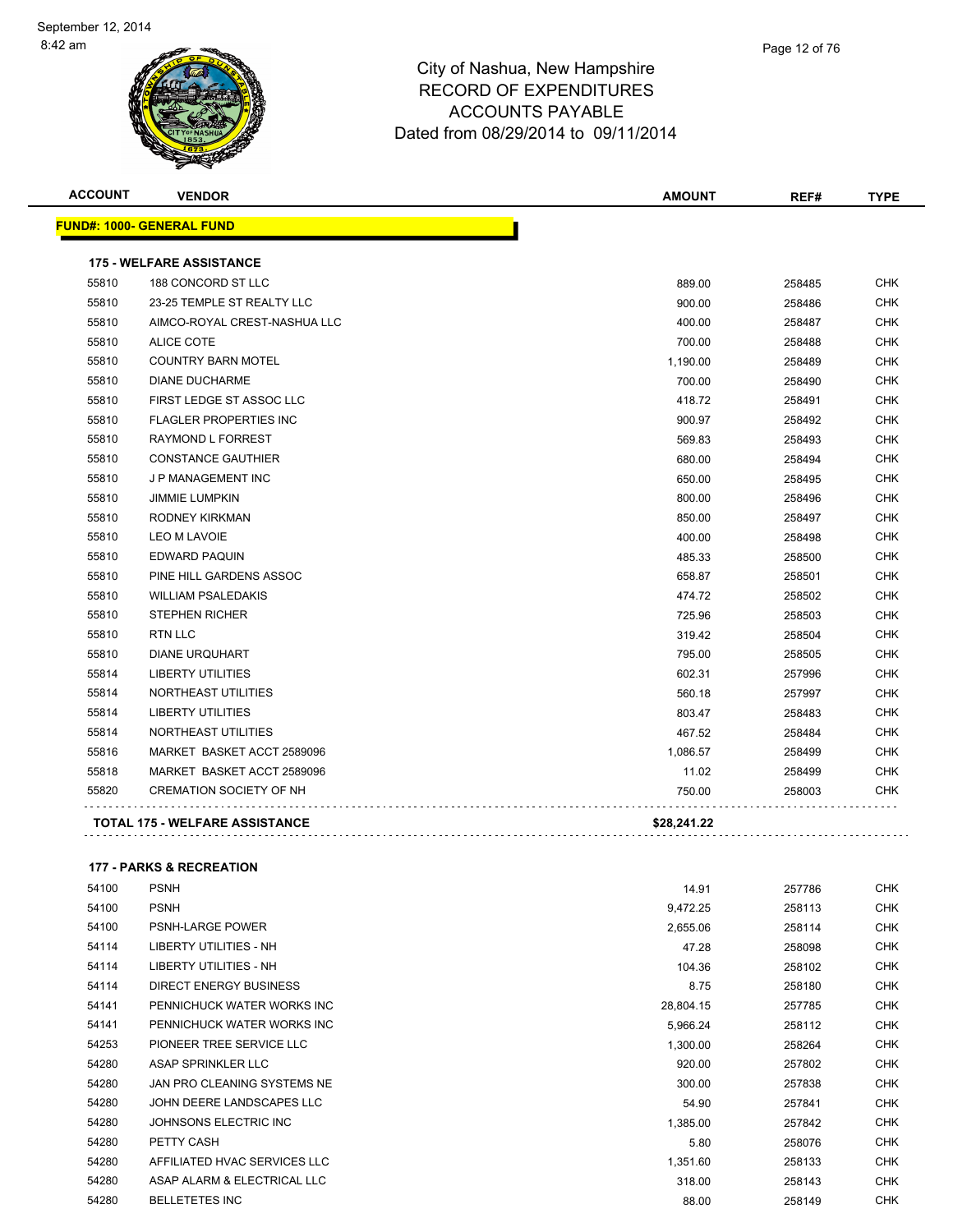

| <b>ACCOUNT</b> | <b>VENDOR</b>                             |                           | <b>AMOUNT</b> | REF#    | <b>TYPE</b> |
|----------------|-------------------------------------------|---------------------------|---------------|---------|-------------|
|                | <u> FUND#: 1000- GENERAL FUND</u>         |                           |               |         |             |
|                | <b>177 - PARKS &amp; RECREATION</b>       |                           |               |         |             |
| 54280          | F M ABBOTT POWER EQUIPMENT INC            |                           | 180.46        | 258184  | <b>CHK</b>  |
| 54280          | F W WEBB CO                               |                           | 22.16         | 258185  | <b>CHK</b>  |
| 54280          | GATE CITY FENCE CO INC                    |                           | 425.00        | 258192  | <b>CHK</b>  |
| 54280          | HOME DEPOT CREDIT SERVICE 3065            |                           | 2,204.18      | 258201  | <b>CHK</b>  |
| 54280          | JOHN DEERE LANDSCAPES LLC                 |                           | 942.84        | 258215  | <b>CHK</b>  |
| 54280          | JOHNSONS ELECTRIC INC                     |                           | 2,699.60      | 258216  | <b>CHK</b>  |
| 54280          | <b>GLENN KOHL</b>                         |                           | 520.00        | 258218  | <b>CHK</b>  |
| 54280          | PEABODY SUPPLY CO                         |                           | 2,041.30      | 258260  | <b>CHK</b>  |
| 54280          | PIONEER ATHLETICS                         |                           | 4,384.00      | 258263  | <b>CHK</b>  |
| 54280          | SAM'S CLUB DIRECT-0860                    |                           | 20.94         | 258275  | <b>CHK</b>  |
| 54280          | STANLEY ELEVATOR CO INC                   |                           | 1,180.00      | 258280  | <b>CHK</b>  |
| 54280          | TUCKAHOE TURF FARMS INC                   |                           | 530.00        | 258289  | <b>CHK</b>  |
| 54280          | <b>TURF PRODUCTS</b>                      |                           | 1,421.49      | 258290  | <b>CHK</b>  |
| 54280          | UNITED SITE SERVICES NORTHEAST            |                           | 109.94        | 258292  | <b>CHK</b>  |
| 54487          | HUDSON SMALL ENGINE                       |                           | 312.00        | 258203  | <b>CHK</b>  |
| 55109          | PAETEC COMMUNICATIONS INC                 |                           | 8.74          | 257783  | <b>CHK</b>  |
| 55300          | <b>MICHAEL ALLEN</b>                      |                           | 337.68        | 257801  | <b>CHK</b>  |
| 55400          | CITIZENS BANK CREDIT CARD                 | <b>Skillpath Seminars</b> | 139.00        | 9201504 | ACH         |
| 55654          | <b>BJ HICKMAN MAGIC SHOWS</b>             |                           | 465.00        | 258153  | <b>CHK</b>  |
| 55654          | <b>COMMUNITY EVENTS LLC</b>               |                           | 2,500.00      | 258167  | <b>CHK</b>  |
| 55654          | <b>MARCUS GALE</b>                        |                           | 400.00        | 258191  | <b>CHK</b>  |
| 55654          | <b>WAYNE READ</b>                         |                           | 650.00        | 258270  | <b>CHK</b>  |
| 55654          | ANGEL WAGNER                              |                           | 800.00        | 258296  | <b>CHK</b>  |
| 61100          | PETTY CASH                                |                           | 32.99         | 258076  | <b>CHK</b>  |
| 61107          | <b>M &amp; N SPORTS LLC</b>               |                           | 500.00        | 258227  | <b>CHK</b>  |
| 61107          | PHOENIX SCREEN PRINTING                   |                           | 215.00        | 258261  | <b>CHK</b>  |
| 61114          | PETTY CASH                                |                           | 9.98          | 258076  | <b>CHK</b>  |
| 61114          | JOHNSONS ELECTRIC INC                     |                           | 905.65        | 258216  | CHK         |
| 61128          | <b>BSN SPORTS INC</b>                     |                           | 602.73        | 258157  | <b>CHK</b>  |
| 61128          | <b>NEIBLE INC</b>                         |                           | 180.00        | 258248  | <b>CHK</b>  |
| 61799          | <b>FREIGHTLINER OF NH INC</b>             |                           | 253.79        | 258189  | <b>CHK</b>  |
| 61799          | NAPA AUTO PARTS                           |                           | 4.55          | 258242  | <b>CHK</b>  |
| 61799          | NAPA AUTO PARTS                           |                           | 135.39        | 258244  | CHK         |
|                | <b>TOTAL 177 - PARKS &amp; RECREATION</b> |                           | \$77,930.71   |         |             |

**179 - LIBRARY**

| 53479 | <b>HERITAGE ARCHIVES INC.</b>  | 186.75   | 258199 | <b>CHK</b> |
|-------|--------------------------------|----------|--------|------------|
| 54100 | <b>PSNH-LARGE POWER</b>        | 6.372.08 | 258114 | <b>CHK</b> |
| 54141 | PENNICHUCK WATER WORKS INC     | 484.80   | 257785 | <b>CHK</b> |
| 54280 | CINTAS FIRE PROTECTION         | 1.117.25 | 257811 | <b>CHK</b> |
| 54280 | HOME DEPOT CREDIT SERVICE 3065 | 60.89    | 257834 | <b>CHK</b> |
| 54280 | J P PEST SERVICES              | 114.00   | 258211 | <b>CHK</b> |
| 54828 | US BANK EQUIPMENT FINANCE      | 133.06   | 258123 | <b>CHK</b> |
| 55200 | MERRI-HILL ROCK LIBRARIES      | 35.00    | 258235 | <b>CHK</b> |
| 55400 | <b>JENNIFER HINDERER</b>       | 295.00   | 257763 | <b>CHK</b> |
| 55400 | <b>JENNIFER HOSKING</b>        | 235.00   | 258067 | <b>CHK</b> |
|       |                                |          |        |            |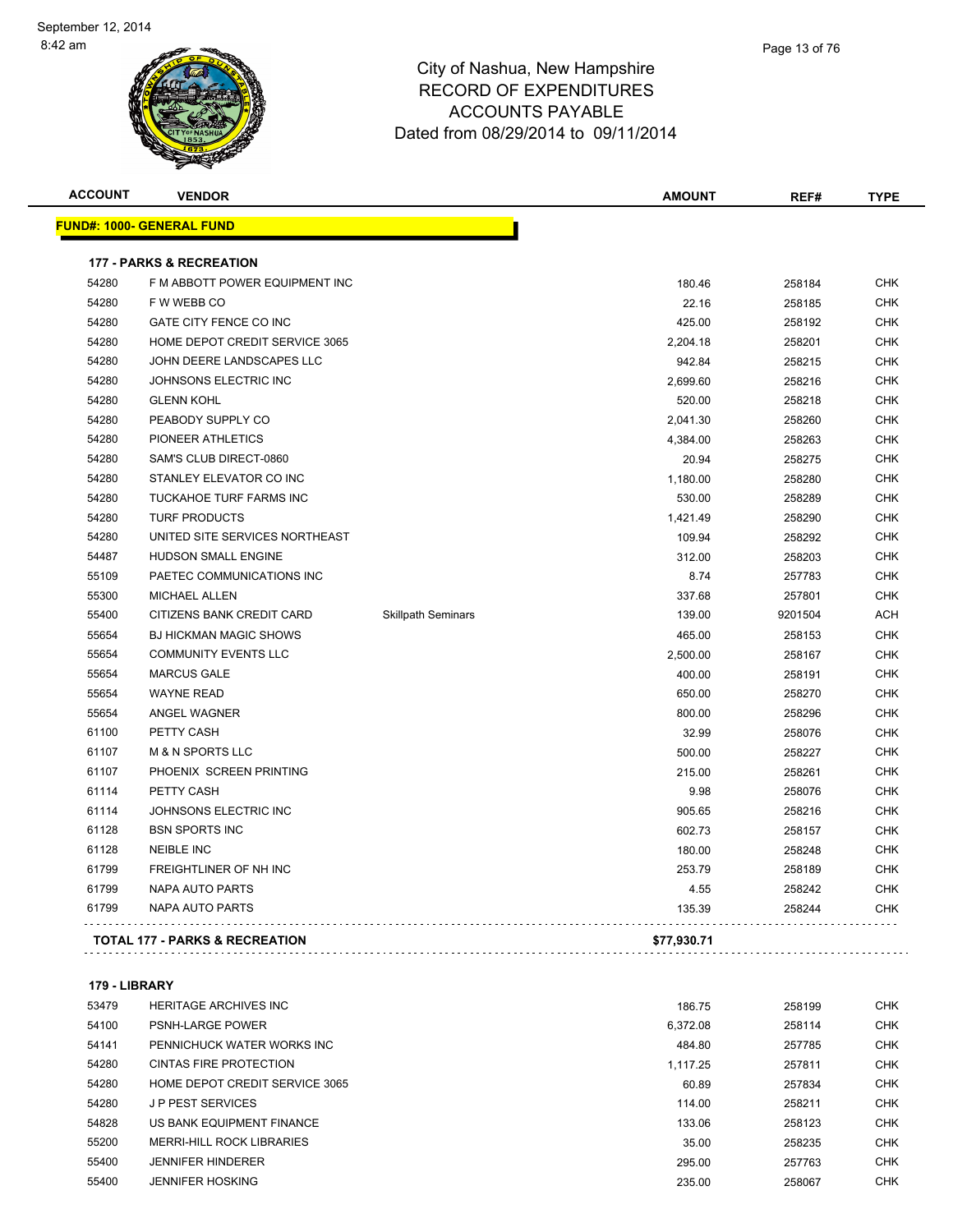

| <b>ACCOUNT</b>      | <b>VENDOR</b>                                             | <b>AMOUNT</b> | REF#   | <b>TYPE</b> |
|---------------------|-----------------------------------------------------------|---------------|--------|-------------|
|                     | <u> FUND#: 1000- GENERAL FUND</u>                         |               |        |             |
|                     |                                                           |               |        |             |
| 179 - LIBRARY       |                                                           |               |        |             |
| 61299               | SAM'S CLUB DIRECT-0860                                    | 137.74        | 257869 | CHK         |
| 61299               | <b>BRODART CO</b>                                         | 233.19        | 258155 | CHK         |
| 61650               | CONWAY OFFICE SOLUTIONS                                   | 9.84          | 257813 | CHK         |
| 61807               | <b>BAKER &amp; TAYLOR</b>                                 | 1,332.24      | 257803 | CHK         |
| 61807               | <b>SIMON &amp; SCHUSTER</b>                               | 44.52         | 257873 | <b>CHK</b>  |
| 61807               | NADA APPRAISAL GUIDES                                     | 75.00         | 258106 | CHK         |
| 61807               | <b>BAKER &amp; TAYLOR</b>                                 | 308.74        | 258146 | CHK         |
| 61807               | <b>INGRAM LIBRARY SERVICES</b>                            | 449.50        | 258210 | <b>CHK</b>  |
| 61807               | <b>SIMON &amp; SCHUSTER</b>                               | 17.64         | 258277 | CHK         |
| 61814               | <b>BAKER &amp; TAYLOR</b>                                 | 34.63         | 257803 | <b>CHK</b>  |
| 61814               | MIDWEST TAPE                                              | 325.64        | 257856 | <b>CHK</b>  |
| 61814               | <b>MULTICULTURAL BOOKS &amp; VIDEOS</b>                   | 107.75        | 257859 | CHK         |
| 61814               | <b>MIDWEST TAPE</b>                                       | 672.24        | 258238 | <b>CHK</b>  |
| 61816               | AC MOORE INC                                              | 188.45        | 257796 | CHK         |
| 61821               | <b>CONCORD MONITOR</b>                                    | 296.40        | 258090 | CHK         |
| 61821               | LOWELL PUBLISHING COMPANY                                 | 325.00        | 258104 | <b>CHK</b>  |
| 68322               | <b>GATE CITY COMMUNITY GARDENS</b>                        | 54.00         | 257760 | CHK         |
| 71221               | <b>CDW GOVERNMENT</b>                                     | 2,040.00      | 257810 | CHK         |
|                     | TOTAL 179 - LIBRARY                                       | \$15,686.35   |        |             |
|                     |                                                           |               |        |             |
|                     | <b>181 - COMMUNITY DEVELOPMENT</b>                        |               |        |             |
| 55307               | PETTY CASH                                                | 23.18         | 258038 | CHK         |
| 61100               | WB MASON CO INC                                           | 8.58          | 258297 | CHK         |
|                     | TOTAL 181 - COMMUNITY DEVELOPMENT                         | \$31.76       |        |             |
|                     |                                                           |               |        |             |
|                     | <b>182 - PLANNING &amp; ZONING</b>                        |               |        |             |
| 55307               | PETTY CASH                                                | 373.52        | 258038 | CHK         |
| 55614               | HILLSBOROUGH COUNTY REGISTRY                              | 4.00          | 258200 | <b>CHK</b>  |
|                     | <b>TOTAL 182 - PLANNING &amp; ZONING</b>                  | \$377.52      |        |             |
|                     |                                                           |               |        |             |
|                     | <b>183 - ECONOMIC DEVELOPMENT</b><br><b>ALPHAGRAPHICS</b> |               |        |             |
| 53400               |                                                           | 4,065.05      | 258139 | <b>CHK</b>  |
| 54828               | US BANK EQUIPMENT FINANCE                                 | 85.24         | 258121 | <b>CHK</b>  |
|                     | TOTAL 183 - ECONOMIC DEVELOPMENT                          | \$4,150.29    |        |             |
|                     |                                                           |               |        |             |
| <b>191 - SCHOOL</b> |                                                           |               |        |             |
| 44700               | <b>JENNIFER MCCAFFERTY</b>                                | 65.00         | 257947 | <b>CHK</b>  |
| 44700               | NZENALU OBINELO                                           | 130.00        | 257961 | <b>CHK</b>  |
| 44700               | ANGEL RODRIGUEZ                                           | 65.00         | 257976 | <b>CHK</b>  |
| 44700               | <b>CHRISTINE TYLER</b>                                    | 65.00         | 257987 | <b>CHK</b>  |
| 52800               | <b>ALEXIS BAKER</b>                                       | 540.00        | 257901 | <b>CHK</b>  |
| 52800               | PHYLLIS COLBURN                                           | 2,728.80      | 257914 | <b>CHK</b>  |

52800 CHRISTINE PAULIK **CHRISTINE PAULIK** 1,231.20 257968 CHK JULIA SANDERS 2,462.40 257977 CHK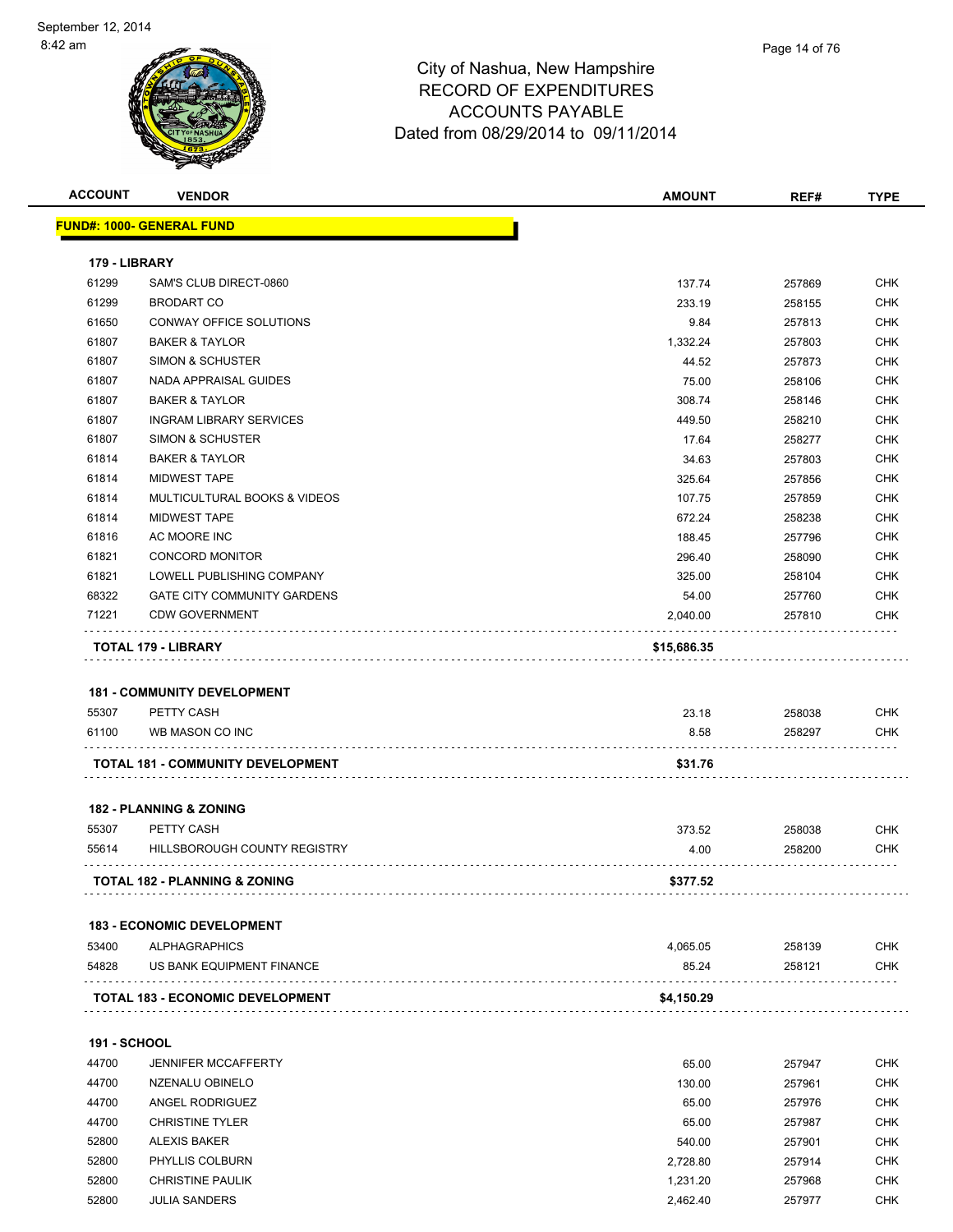| <b>ACCOUNT</b>      | <b>VENDOR</b>                    | <b>AMOUNT</b> | REF#   | <b>TYPE</b> |
|---------------------|----------------------------------|---------------|--------|-------------|
|                     | <b>FUND#: 1000- GENERAL FUND</b> |               |        |             |
|                     |                                  |               |        |             |
| <b>191 - SCHOOL</b> |                                  |               |        |             |
| 52800               | NANCY BURNETT                    | 1,360.00      | 258333 | CHK         |
| 52800               | <b>MAUREEN CURRAN</b>            | 540.00        | 258350 | CHK         |
| 52800               | <b>GIANNAKOPOULOS ELISABETH</b>  | 380.00        | 258372 | CHK         |
| 52800               | SHARMILA SHENDYE                 | 1,231.20      | 258453 | <b>CHK</b>  |
| 53600               | <b>EDUCATION INC</b>             | 186.20        | 258361 | <b>CHK</b>  |
| 53614               | AMY MCCARTNEY                    | 2,156.40      | 257948 | <b>CHK</b>  |
| 53614               | <b>BARBARA HAWKINS</b>           | 325.52        | 258382 | CHK         |
| 53614               | <b>INTERIM HEALTH CARE</b>       | 4,481.00      | 258387 | CHK         |
| 53614               | AMY MCCARTNEY                    | 3,114.80      | 258408 | CHK         |
| 53614               | PHONAK, LLC                      | 10,988.75     | 258429 | CHK         |
| 53628               | MULTI STATE BILLING SERVICES L   | 158.35        | 257951 | CHK         |
| 53628               | AMERICAN SECURITY & FIRE PROTE   | 5,400.00      | 258317 | CHK         |
| 53628               | <b>MULTILINGUAL LINKS</b>        | 156.00        | 258413 | CHK         |
| 53628               | NORTHEAST PRO-CON SOLUTIONS      | 1,150.00      | 258421 | CHK         |
| 53628               | TRI STATE FIRE PROTECTION LLC    | 645.00        | 258461 | CHK         |
| 54100               | <b>PSNH</b>                      | 7,905.68      | 257892 | <b>CHK</b>  |
| 54100               | PUBLIC SERVICE OF NH-LARGE POW   | 40,197.63     | 257972 | <b>CHK</b>  |
| 54100               | <b>PSNH</b>                      | 10,921.28     | 258303 | <b>CHK</b>  |
| 54100               | PUBLIC SERVICE OF NH-LARGE POW   | 10,357.05     | 258432 | <b>CHK</b>  |
| 54114               | <b>LIBERTY UTILITIES</b>         | 1,875.24      | 257894 | CHK         |
| 54114               | <b>DIRECT ENERGY BUSINESS</b>    | 1,451.62      | 257917 | CHK         |
| 54114               | <b>LIBERTY UTILITIES</b>         | 1,263.13      | 258302 | CHK         |
| 54114               | <b>DIRECT ENERGY BUSINESS</b>    | 543.36        | 258304 | CHK         |
| 54141               | PENNICHUCK WATER WORKS INC       | 8,570.55      | 257891 | CHK         |
| 54141               | PENNICHUCK WATER WORKS INC       | 4,860.68      | 258310 | CHK         |
| 54280               | KAMCO SUPPLY CORP                | 297.52        | 257939 | <b>CHK</b>  |
| 54280               | LIFE SAFETY FIRE PROTECTION IN   | 737.62        | 257943 | <b>CHK</b>  |
| 54280               | MARVELL PLATE GLASS INC          | 300.95        | 257946 | CHK         |
| 54280               | NASHUA GLASS                     | 59.00         | 257954 | CHK         |
| 54280               | NASHUA GLASS                     | 743.00        | 258414 | CHK         |
| 54280               | NASHUA WALLPAPER & PAINT CO      | 18,025.00     | 258416 | CHK         |
| 54280               | <b>RC WELDING LLC</b>            | 74.00         | 258435 | <b>CHK</b>  |
| 54280               | <b>RMG ENTERPRISE INC</b>        | 968.70        | 258438 | CHK         |
| 54487               | ALL AMERICAN SPORTS CORP         | 48.25         | 257897 | CHK         |
| 54600               | ARTHUR G GUERETTE                | 3,587.85      | 257930 | <b>CHK</b>  |
| 54600               | NAPA AUTO PARTS                  | 11.64         | 257953 | <b>CHK</b>  |
| 54600               | SANEL AUTO PARTS CO              | 160.52        | 257978 | <b>CHK</b>  |
| 54600               | <b>DMR SERVICES</b>              | 449.92        | 258356 | <b>CHK</b>  |
| 54600               | SANEL AUTO PARTS CO              | 45.36         | 258446 | CHK         |
| 55109               | <b>FAIRPOINT COMMUNICATIONS</b>  | 4,947.66      | 257893 | CHK         |
| 55109               | <b>BAYRING COMMUNICATIONS</b>    | 2,228.10      | 258306 | CHK         |
| 55109               | <b>FAIRPOINT COMMUNICATIONS</b>  | 34.87         | 258308 | <b>CHK</b>  |
| 55109               | <b>SPRINT</b>                    | 13.08         | 258311 | <b>CHK</b>  |
| 55200               | <b>NHIAA</b>                     | 40.00         | 257959 | CHK         |
| 55200               | <b>NHSAA</b>                     | 1,800.00      | 257960 | CHK         |
| 55200               | MICHELLE PAPANICOLAU             | 80.00         | 257964 | CHK         |
| 55200               | <b>COLLEGE BOARD</b>             | 325.00        | 258341 | CHK         |
| 55300               | <b>NHIAA</b>                     | 40.00         | 257959 | <b>CHK</b>  |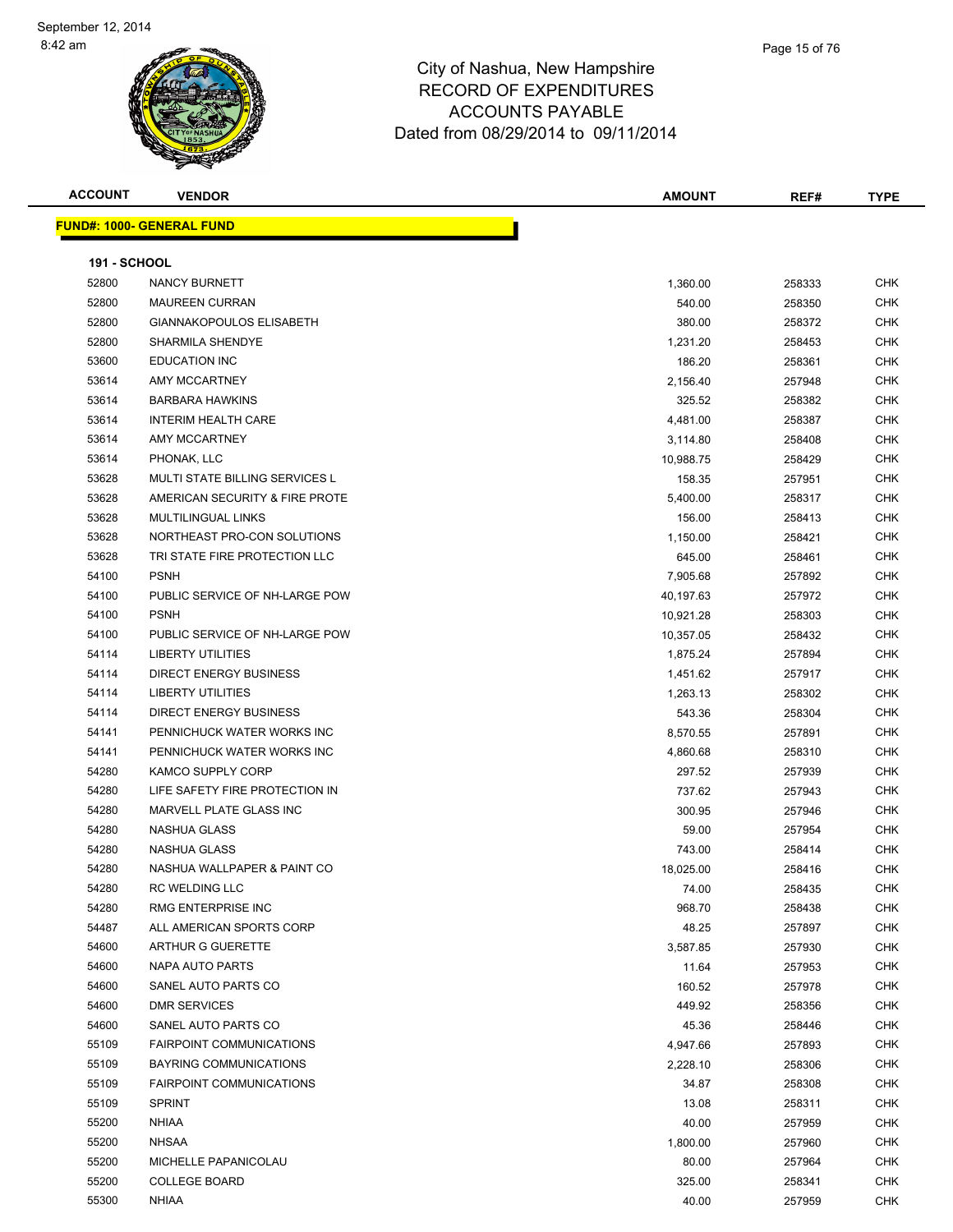| <b>ACCOUNT</b>      | <b>VENDOR</b>                    |                                 | <b>AMOUNT</b> | REF#    | <b>TYPE</b> |
|---------------------|----------------------------------|---------------------------------|---------------|---------|-------------|
|                     | <b>FUND#: 1000- GENERAL FUND</b> |                                 |               |         |             |
|                     |                                  |                                 |               |         |             |
| <b>191 - SCHOOL</b> |                                  |                                 |               |         |             |
| 55300               | <b>JUDITH BOIRE</b>              |                                 | 75.00         | 258326  | <b>CHK</b>  |
| 55300               | <b>DEBORAH CURRIE</b>            |                                 | 25.00         | 258351  | <b>CHK</b>  |
| 55300               | ELITE SPIRIT OFFICIALS OF NH     |                                 | 25.00         | 258362  | <b>CHK</b>  |
| 55300               | CITIZENS BANK CREDIT CARD        | <b>ECOTARIUM</b>                | 280.00        | 9201504 | ACH         |
| 55300               | CITIZENS BANK CREDIT CARD        | HARVARD MUSEUM OF NATURAL HIST  | 231.00        | 9201504 | ACH         |
| 55300               | CITIZENS BANK CREDIT CARD        | MUSEUM OF SCIENCE               | 1,347.00      | 9201504 | ACH         |
| 55300               | CITIZENS BANK CREDIT CARD        | MUSEUM OF SCIENCE               | 2,301.50      | 9201504 | ACH         |
| 55300               | CITIZENS BANK CREDIT CARD        | MUSEUM OF SCIENCE               | (357.50)      | 9201504 | ACH         |
| 55300               | CITIZENS BANK CREDIT CARD        | <b>EMBASSY SUITES CLEVELAND</b> | 450.87        | 9201504 | ACH         |
| 55300               | CITIZENS BANK CREDIT CARD        | <b>HEIFER PROJECT</b>           | 90.00         | 9201504 | ACH         |
| 55300               | CITIZENS BANK CREDIT CARD        | Museum of Science               | 227.50        | 9201504 | ACH         |
| 55300               | CITIZENS BANK CREDIT CARD        | Squam Lakes of Natural Science  | 750.00        | 9201504 | ACH         |
| 55300               | CITIZENS BANK CREDIT CARD        | Museum of Science               | 1,205.00      | 9201504 | ACH         |
| 55300               | CITIZENS BANK CREDIT CARD        | Squam Lakes of Natural Science  | (240.00)      | 9201504 | ACH         |
| 55307               | <b>VIRGINIA ESSON</b>            |                                 | 18.48         | 257920  | <b>CHK</b>  |
| 55307               | LYNNE JOSEPH                     |                                 | 24.08         | 257938  | CHK         |
| 55307               | <b>TARA KINSELLA</b>             |                                 | 40.54         | 257941  | <b>CHK</b>  |
| 55307               | <b>MARK LUCAS</b>                |                                 | 34.44         | 257944  | <b>CHK</b>  |
| 55307               | <b>LORNE SWINDELL</b>            |                                 | 331.97        | 257984  | <b>CHK</b>  |
| 55307               | <b>KATHLEEN BERRY</b>            |                                 | 40.88         | 258322  | <b>CHK</b>  |
| 55307               | <b>MARK CONRAD</b>               |                                 | 80.47         | 258343  | <b>CHK</b>  |
| 55307               | <b>VIRGINIA L COVART</b>         |                                 | 7.28          | 258348  | <b>CHK</b>  |
| 55307               | <b>JULIET CURRAN</b>             |                                 | 4.76          | 258349  | <b>CHK</b>  |
| 55307               | <b>MARIANNE DUSTIN</b>           |                                 | 74.48         | 258358  | <b>CHK</b>  |
| 55307               | <b>LISA GINGRAS</b>              |                                 | 122.19        | 258374  | <b>CHK</b>  |
| 55307               | LYNNE JOSEPH                     |                                 | 20.16         | 258392  | <b>CHK</b>  |
| 55307               | DONNA LATINA                     |                                 | 58.10         | 258398  | CHK         |
| 55307               | <b>ISA ROSS</b>                  |                                 | 67.09         | 258441  | <b>CHK</b>  |
| 55307               | STEPHANIE ROSS-SAURI             |                                 | 8.96          | 258442  | <b>CHK</b>  |
| 55307               | <b>KATHLEEN SAAD</b>             |                                 | 9.52          | 258444  | <b>CHK</b>  |
| 55307               | JENNIFER SEUSING                 |                                 | 52.19         | 258452  | <b>CHK</b>  |
| 55307               | AMY YORK                         |                                 | 47.18         | 258466  | <b>CHK</b>  |
| 55400               | <b>MOLLY SILLICH</b>             |                                 | 269.00        | 257981  | <b>CHK</b>  |
| 55500               | CITIZENS BANK CREDIT CARD        | <b>INDEED</b>                   | 26.23         | 9201504 | ACH         |
| 55500               | CITIZENS BANK CREDIT CARD        | <b>INDEED</b>                   | 347.11        | 9201504 | ACH         |
| 55600               | PREMIER AGENDAS                  |                                 | 2,168.00      | 257970  | CHK         |
| 55600               | <b>JANET VALERI</b>              |                                 | 481.97        | 257989  | CHK         |
| 55600               | THE COPY SHOP                    |                                 | 4,737.40      | 258344  | <b>CHK</b>  |
| 55607               | <b>FEDEX</b>                     |                                 | 19.38         | 258365  | CHK         |
| 55607               | NEOPOST USA INC                  |                                 | 123.00        | 258418  | <b>CHK</b>  |
| 55642               | <b>JOSEPH CERRA</b>              |                                 | 36.00         | 257912  | <b>CHK</b>  |
| 55642               | DONALD MCGUIGAN                  |                                 | 43.00         | 257949  | <b>CHK</b>  |
| 55642               | ROLAND F ST GERMAN JR            |                                 | 43.00         | 257982  | <b>CHK</b>  |
| 55642               | ROBERT ZUCCARO                   |                                 | 36.00         | 257993  | <b>CHK</b>  |
| 55642               | WAYNE HUSBAND                    |                                 | 54.00         | 258305  | <b>CHK</b>  |
| 55642               | ROBERT ALPERIN                   |                                 | 62.00         | 258316  | <b>CHK</b>  |
| 55642               | WILLIAM L ANDRUS                 |                                 | 148.00        | 258318  | <b>CHK</b>  |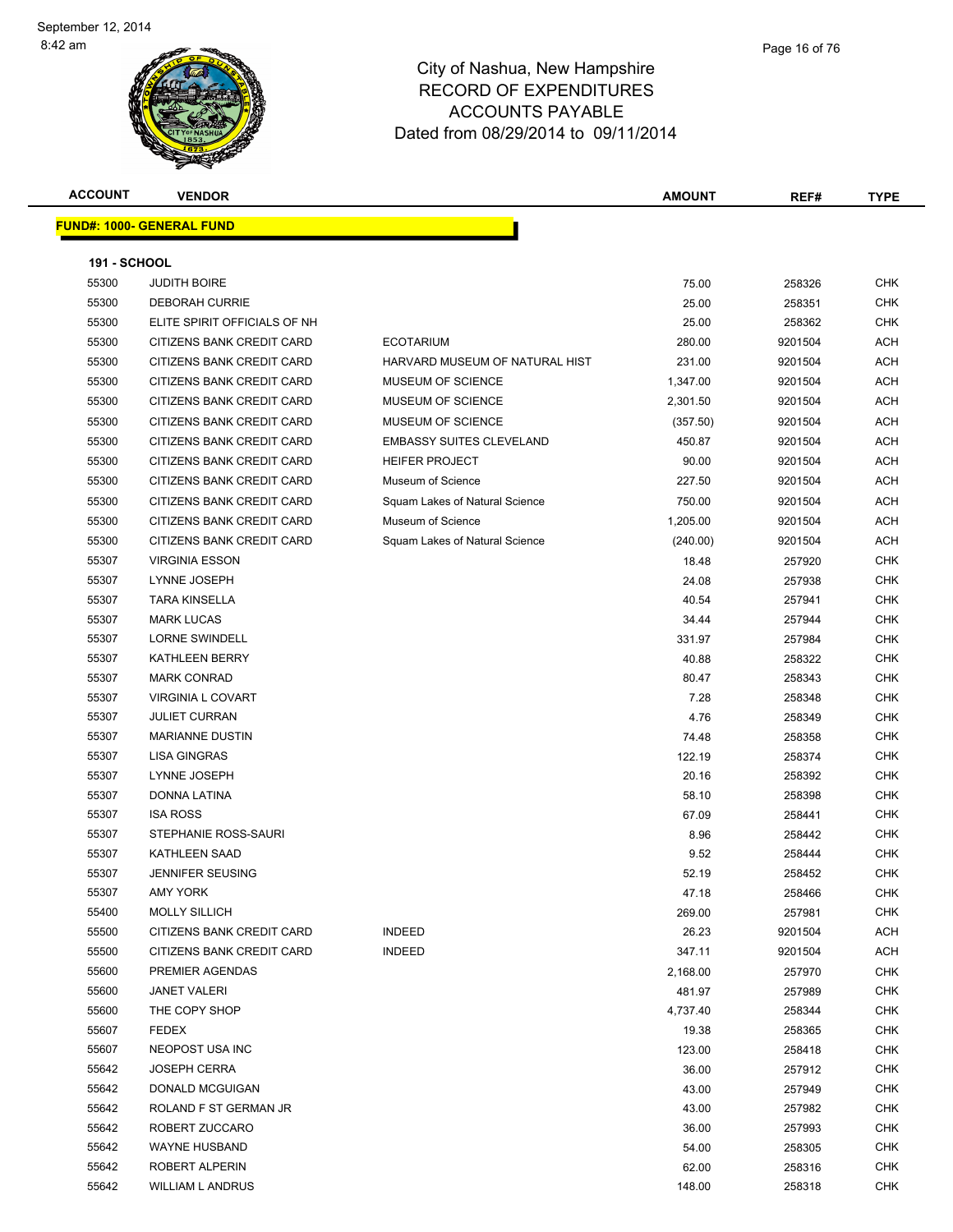| <b>ACCOUNT</b>      | <b>VENDOR</b>                    | <b>AMOUNT</b> | REF#   | <b>TYPE</b> |
|---------------------|----------------------------------|---------------|--------|-------------|
|                     | <b>FUND#: 1000- GENERAL FUND</b> |               |        |             |
|                     |                                  |               |        |             |
| <b>191 - SCHOOL</b> |                                  |               |        |             |
| 55642               | <b>WILLIAM BENSON</b>            | 146.00        | 258321 | <b>CHK</b>  |
| 55642               | <b>KEVIN BOLDUC</b>              | 54.00         | 258327 | <b>CHK</b>  |
| 55642               | ROBERT CAMIRAND                  | 43.00         | 258335 | CHK         |
| 55642               | <b>JOSEPH CERRA</b>              | 54.00         | 258339 | CHK         |
| 55642               | ANTHONY M DINARDO                | 138.00        | 258353 | CHK         |
| 55642               | <b>BOUZNED DJABELARBI</b>        | 96.00         | 258355 | <b>CHK</b>  |
| 55642               | ROBERT A EARL                    | 54.00         | 258359 | CHK         |
| 55642               | JOHN FULTON                      | 134.00        | 258369 | CHK         |
| 55642               | <b>ANDREW HARTERY</b>            | 36.00         | 258380 | CHK         |
| 55642               | EDWARD JONSON                    | 64.00         | 258391 | CHK         |
| 55642               | <b>GARY KUBA</b>                 | 84.00         | 258397 | <b>CHK</b>  |
| 55642               | <b>ART LEBEL</b>                 | 64.00         | 258399 | CHK         |
| 55642               | STEPHEN M LEWIS                  | 128.00        | 258401 | CHK         |
| 55642               | MITCHELL MASTROMATTEO            | 54.00         | 258406 | CHK         |
| 55642               | <b>MATTHEW MATSIS</b>            | 134.00        | 258407 | CHK         |
| 55642               | <b>DAVID PROULX</b>              | 54.00         | 258431 | CHK         |
| 55642               | <b>JAMES C RAVSCHER</b>          | 84.00         | 258434 | CHK         |
| 55642               | <b>BARRY REDDICK</b>             | 54.00         | 258437 | CHK         |
| 55642               | <b>GERARD ROBICHAUD</b>          | 54.00         | 258439 | CHK         |
| 55642               | WILLIAM RONAN JR.                | 64.00         | 258440 | CHK         |
| 55642               | <b>MIKE SMITH</b>                | 84.00         | 258456 | CHK         |
| 55642               | R. BRIAN SNOW                    | 54.00         | 258457 | <b>CHK</b>  |
| 55642               | PETER M TANGUAY                  | 84.00         | 258459 | CHK         |
| 55642               | <b>KEVIN TORRE</b>               | 138.00        | 258460 | CHK         |
| 55642               | <b>DENNIS VAN ERON</b>           | 64.00         | 258462 | CHK         |
| 55642               | ROBERT ZUCCARO                   | 54.00         | 258467 | CHK         |
| 55649               | <b>STEVE ROSSETTI</b>            | 975.00        | 258443 | <b>CHK</b>  |
| 55690               | FIRST STUDENT INC                | 4,366.38      | 257925 | <b>CHK</b>  |
| 55691               | <b>BRAD CANFIELD</b>             | 840.00        | 257907 | CHK         |
| 61100               | UNITED PARCEL SERVICE            | 4.94          | 257895 | CHK         |
| 61100               | ATLAS PEN & PENCIL CORP.         | 117.00        | 257900 | CHK         |
| 61100               | WB MASON CO INC                  | 2,322.40      | 257992 | CHK         |
| 61100               | BICENTENNIAL SCHOOL PETTY CASH   | 24.80         | 258307 | <b>CHK</b>  |
| 61100               | <b>MIKE FREDERICKSEN</b>         | 94.44         | 258368 | <b>CHK</b>  |
| 61100               | WB MASON CO INC                  | 2,135.55      | 258465 | CHK         |
| 61135               | CAROLINA BIOLOGICAL SUPPLY CO    | 579.88        | 257908 | CHK         |
| 61135               | CARTRIDGE WORLD NASHUA           | 105.48        | 257909 | <b>CHK</b>  |
| 61135               | <b>DONNA COLLINS</b>             | 325.00        | 257915 | CHK         |
| 61135               | <b>DISCOUNT SCHOOL SUPPLY</b>    | 2.98          | 257918 | <b>CHK</b>  |
| 61135               | <b>ESSENTRA SPECIALTY TAPES</b>  | 537.72        | 257919 | <b>CHK</b>  |
| 61135               | SARA FALLAHKHARY                 | 104.00        | 257923 | CHK         |
| 61135               | <b>JOHN C FRANZINI</b>           | 178.38        | 257926 | <b>CHK</b>  |
| 61135               | FREESTYLE PHOTOGRAPHIC SUPPLIE   | 126.97        | 257927 | CHK         |
| 61135               | <b>GOPHER SPORTS</b>             | 428.42        | 257928 | CHK         |
| 61135               | HAL LEONARD CORP                 | 195.00        | 257931 | CHK         |
| 61135               | HOME DEPOT CREDIT SERVICES       | 81.90         | 257934 | CHK         |
| 61135               | <b>MAURA MCINTYRE</b>            | 38.56         | 257950 | CHK         |
| 61135               | MUSIC AND ARTS CTR               | 122.32        | 257952 | CHK         |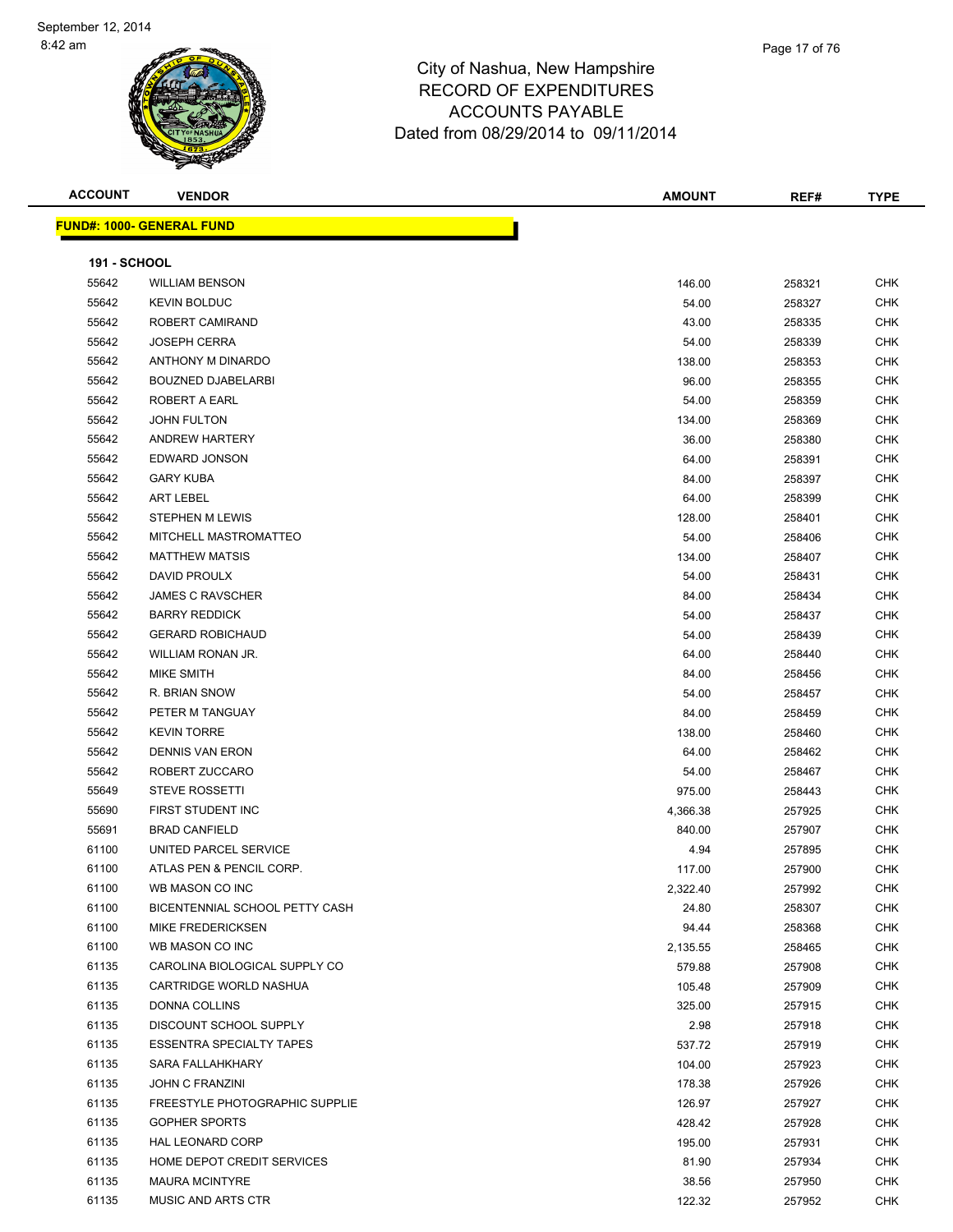| <b>ACCOUNT</b>      | <b>VENDOR</b>                     |                    | <b>AMOUNT</b> | REF#    | <b>TYPE</b> |
|---------------------|-----------------------------------|--------------------|---------------|---------|-------------|
|                     | <u> FUND#: 1000- GENERAL FUND</u> |                    |               |         |             |
|                     |                                   |                    |               |         |             |
| <b>191 - SCHOOL</b> |                                   |                    |               |         |             |
| 61135               | KATHY PAETZOLD                    |                    | 181.74        | 257962  | CHK         |
| 61135               | <b>PASCO</b>                      |                    | 974.00        | 257965  | CHK         |
| 61135               | POCKET NURSE                      |                    | 154.65        | 257969  | CHK         |
| 61135               | DAVID QUIMBY                      |                    | 209.99        | 257973  | <b>CHK</b>  |
| 61135               | <b>SARGENT WELCH</b>              |                    | 84.10         | 257979  | <b>CHK</b>  |
| 61135               | <b>SCHOOL SPECIALTY</b>           |                    | 2,470.74      | 257980  | <b>CHK</b>  |
| 61135               | TRIARCO ARTS & CRAFTS             |                    | 148.96        | 257986  | <b>CHK</b>  |
| 61135               | <b>WAL-MART</b>                   |                    | 168.00        | 257990  | <b>CHK</b>  |
| 61135               | WB MASON CO INC                   |                    | 4,471.45      | 257992  | <b>CHK</b>  |
| 61135               | BICENTENNIAL SCHOOL PETTY CASH    |                    | 138.49        | 258307  | <b>CHK</b>  |
| 61135               | <b>GABRIEL ARANEO</b>             |                    | 99.99         | 258319  | <b>CHK</b>  |
| 61135               | <b>BLICK ART MATERIALS</b>        |                    | 1,087.32      | 258324  | <b>CHK</b>  |
| 61135               | CARTRIDGE WORLD NASHUA            |                    | 119.98        | 258336  | <b>CHK</b>  |
| 61135               | <b>JOANNA CASTALDINI</b>          |                    | 116.86        | 258337  | CHK         |
| 61135               | DONORSCHOOSE.ORG                  |                    | 25,000.00     | 258357  | <b>CHK</b>  |
| 61135               | <b>GENERAL LINEN SERVICE INC</b>  |                    | 300.74        | 258371  | CHK         |
| 61135               | <b>HAAN CRAFTS LLC</b>            |                    | 1,651.34      | 258378  | <b>CHK</b>  |
| 61135               | <b>HEINEMANN</b>                  |                    | 352.00        | 258383  | <b>CHK</b>  |
| 61135               | <b>DEBORAH HILL</b>               |                    | 34.50         | 258384  | <b>CHK</b>  |
| 61135               | HOME DEPOT CREDIT SERVICE         |                    | 637.85        | 258386  | CHK         |
| 61135               | J W PEPPER & SON INC              |                    | 118.91        | 258389  | <b>CHK</b>  |
| 61135               | KATHRYN JANCO                     |                    | 78.29         | 258390  | <b>CHK</b>  |
| 61135               | <b>JENNIFER KRISAK</b>            |                    | 115.61        | 258396  | CHK         |
| 61135               | RITA LEWANDOWSKI                  |                    | 11.68         | 258400  | <b>CHK</b>  |
| 61135               | NANCY MACDONALD                   |                    | 37.92         | 258404  | CHK         |
| 61135               | <b>SERA MARCOUS</b>               |                    | 65.51         | 258405  | <b>CHK</b>  |
| 61135               | <b>EMILY MCCORMACK</b>            |                    | 178.58        | 258409  | <b>CHK</b>  |
| 61135               | <b>BROOKE MONTWILL</b>            |                    | 74.57         | 258412  | <b>CHK</b>  |
| 61135               | <b>LOUISE NORWAY</b>              |                    | 235.02        | 258422  | <b>CHK</b>  |
| 61135               | <b>NOTE KNACKS MUSIC</b>          |                    | 67.14         | 258423  | CHK         |
| 61135               | <b>ANTHONY PARISE</b>             |                    | 72.63         | 258424  | CHK         |
| 61135               | PAXTON PATTERSON                  |                    | 464.25        | 258426  | CHK         |
| 61135               | PEARSON EDUCATION INC             |                    | 328.35        | 258428  | <b>CHK</b>  |
| 61135               | PRO LINGUA ASSOCIATES             |                    | 170.50        | 258430  | <b>CHK</b>  |
| 61135               | RED HOT SPORTS PROMOTIONS         |                    | 579.00        | 258436  | <b>CHK</b>  |
| 61135               | <b>SARGENT WELCH</b>              |                    | 831.02        | 258447  | <b>CHK</b>  |
| 61135               | SCHOLASTIC INC                    |                    | 63.24         | 258448  | <b>CHK</b>  |
| 61135               | <b>SCHOOL SPECIALTY</b>           |                    | 9,994.23      | 258450  | <b>CHK</b>  |
| 61135               | <b>JULIE SLATTERY</b>             |                    | 75.79         | 258455  | <b>CHK</b>  |
| 61135               | <b>CHARLES VORIAS</b>             |                    | 58.94         | 258463  | <b>CHK</b>  |
| 61135               | <b>WAL-MART</b>                   |                    | 79.88         | 258464  | CHK         |
| 61135               | WB MASON CO INC                   |                    | 7,918.71      | 258465  | CHK         |
| 61135               | WB MASON CO INC                   |                    | 448.89        | 258514  | <b>CHK</b>  |
| 61135               | CITIZENS BANK CREDIT CARD         | <b>DOLLAR TREE</b> | 192.00        | 9201504 | ACH         |
| 61142               | UNITED PARCEL SERVICE             |                    | 3.65          | 257895  | CHK         |
| 61142               | ALL AMERICAN SPORTS CORP          |                    | 53.78         | 257897  | CHK         |
| 61142               | PATTERSON MEDICAL SUPPLY INC      |                    | 4,150.52      | 257966  | <b>CHK</b>  |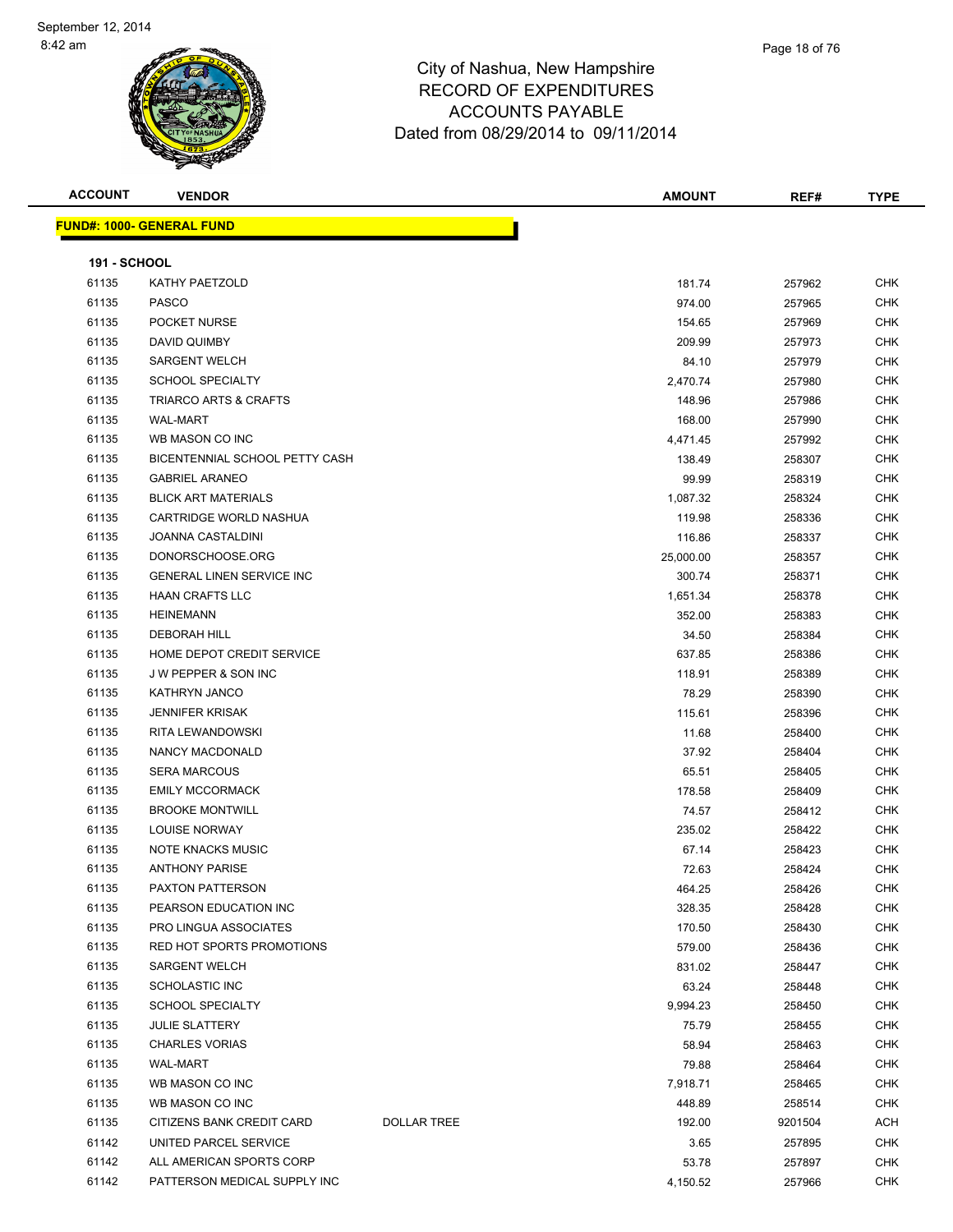

**ACCOUNT VENDOR AMOUNT REF# TYPE**

|   | Page 19 of 76 |  |
|---|---------------|--|
| э |               |  |
| ╮ |               |  |

| <b>191 - SCHOOL</b> |                                   |                           |          |         |            |
|---------------------|-----------------------------------|---------------------------|----------|---------|------------|
| 61142               | BICENTENNIAL SCHOOL PETTY CASH    |                           | 10.49    | 258307  | <b>CHK</b> |
| 61249               | MHS MULTI HEALTH SERVICES         |                           | 332.64   | 258411  | <b>CHK</b> |
| 61249               | SUPER DUPER SCHOOL CO             |                           | 199.94   | 258458  | <b>CHK</b> |
| 61299               | <b>BELLETETES INC</b>             |                           | 388.21   | 257902  | <b>CHK</b> |
| 61299               | <b>BLUE TARP FINANCIAL</b>        |                           | 25.31    | 257904  | <b>CHK</b> |
| 61299               | HOME DEPOT CREDIT SERVICES        |                           | 790.63   | 257935  | <b>CHK</b> |
| 61299               | NASHUA WALLPAPER & PAINT CO       |                           | 608.13   | 257956  | <b>CHK</b> |
| 61299               | PAULA PAPANICOLAOU                |                           | 46.95    | 257963  | <b>CHK</b> |
| 61299               | <b>BELLETETES INC</b>             |                           | 252.01   | 258320  | <b>CHK</b> |
| 61299               | <b>FASTENAL CO</b>                |                           | 232.30   | 258364  | <b>CHK</b> |
| 61299               | NASHUA WALLPAPER & PAINT CO       |                           | 1,049.24 | 258416  | <b>CHK</b> |
| 61299               | PATTERSON MEDICAL                 |                           | 105.80   | 258425  | <b>CHK</b> |
| 61299               | PHONAK, LLC                       |                           | 268.24   | 258429  | <b>CHK</b> |
| 61299               | <b>SCHOOL SPECIALTY</b>           |                           | 582.35   | 258450  | <b>CHK</b> |
| 61299               | WB MASON CO INC                   |                           | 227.79   | 258465  | <b>CHK</b> |
| 61299               | CITIZENS BANK CREDIT CARD         | <b>LEGOLAND DISCOVERY</b> | 750.00   | 9201504 | ACH        |
| 61299               | CITIZENS BANK CREDIT CARD         | <b>LEGOLAND DISCOVERY</b> | 1,098.00 | 9201504 | ACH        |
| 61407               | CEN-COM                           |                           | 67.00    | 257910  | <b>CHK</b> |
| 61407               | INTERSTATE BATTERY OF SOUTHERN    |                           | 298.60   | 258388  | <b>CHK</b> |
| 61407               | M & M ELECTRICAL SUPPLY CO INC    |                           | 217.32   | 258402  | <b>CHK</b> |
| 61414               | F W WEBB CO                       |                           | 1,276.82 | 257922  | <b>CHK</b> |
| 61414               | PEABODY SUPPLY CO                 |                           | 1,946.13 | 258427  | <b>CHK</b> |
| 61428               | CENTRAL PAPER PRODUCTS CO         |                           | 1,559.88 | 257911  | <b>CHK</b> |
| 61428               | <b>EXPENSE REDUCTION ANALYSIS</b> |                           | 293.00   | 257921  | <b>CHK</b> |
| 61428               | NATIONWIDE SALES & SERVICE        |                           | 1,863.30 | 257957  | <b>CHK</b> |
| 61428               | NATIONWIDE SALES & SERVICE        |                           | 4,282.80 | 258417  | <b>CHK</b> |
| 61599               | JOHN DEERE LANDSCAPES LLC         |                           | 56.56    | 257937  | <b>CHK</b> |
| 61599               | NASHUA OUTDOOR POWER EQUIPMENT    |                           | 331.00   | 257955  | <b>CHK</b> |
| 61599               | <b>URBAN TREE SERVICE</b>         |                           | 297.00   | 257988  | <b>CHK</b> |
| 61599               | CORRIVEAU ROUTHIER INC            |                           | 131.63   | 258346  | <b>CHK</b> |
| 61599               | NASHUA OUTDOOR POWER EQUIPMENT    |                           | 57.81    | 258415  | <b>CHK</b> |
| 61607               | COMPUTER HUT dba IT INSIDERS      |                           | 42.95    | 257916  | <b>CHK</b> |
| 61607               | WB MASON CO INC                   |                           | 359.94   | 258465  | <b>CHK</b> |
| 61814               | FOLLETT SCHOOL SOLUTIONS INC      |                           | 557.48   | 258367  | <b>CHK</b> |
| 61821               | <b>EBSCO INFORMATION SERVICES</b> |                           | 533.30   | 258360  | <b>CHK</b> |
| 61821               | <b>JUNIOR LIBRARY GUILD</b>       |                           | 72.00    | 258393  | <b>CHK</b> |
| 61830               | <b>SCHOLASTIC INC</b>             |                           | 786.72   | 258449  | <b>CHK</b> |
| 61875               | UNITED PARCEL SERVICE             |                           | 14.13    | 257895  | <b>CHK</b> |
| 71221               | COMPUTER HUT dba IT INSIDERS      |                           | 163.64   | 257916  | <b>CHK</b> |
| 71221               | COMPUTER HUT dba IT INSIDERS      |                           | 1,559.95 | 258342  | <b>CHK</b> |
| 71228               | MY LEARNING PLAN INC.             |                           | 825.00   | 258309  | <b>CHK</b> |
| 71800               | <b>SCHOOL SPECIALTY</b>           |                           | 274.19   | 258450  | <b>CHK</b> |

**TOTAL 191 - SCHOOL \$284,556.72** L.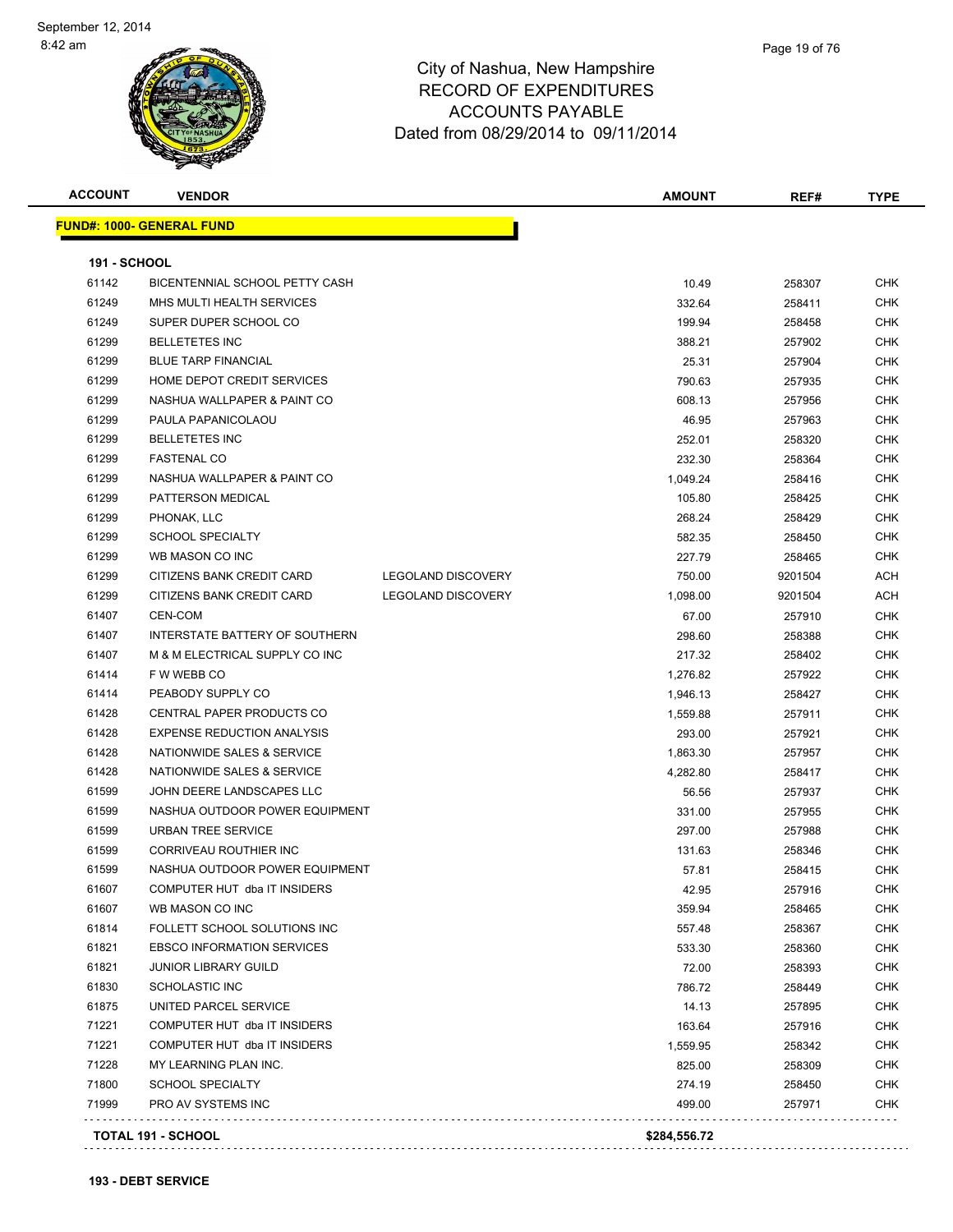| 8:42 am        |                                                    | City of Nashua, New Hampshire                                                                   | Page 20 of 76 |             |
|----------------|----------------------------------------------------|-------------------------------------------------------------------------------------------------|---------------|-------------|
|                |                                                    | <b>RECORD OF EXPENDITURES</b><br><b>ACCOUNTS PAYABLE</b><br>Dated from 08/29/2014 to 09/11/2014 |               |             |
|                |                                                    |                                                                                                 |               |             |
| <b>ACCOUNT</b> | <b>VENDOR</b>                                      | <b>AMOUNT</b>                                                                                   | REF#          | <b>TYPE</b> |
|                | <b>FUND#: 1000- GENERAL FUND</b>                   |                                                                                                 |               |             |
|                | 193 - DEBT SERVICE                                 |                                                                                                 |               |             |
| 75200          | <b>US BANK</b>                                     | 503,350.00                                                                                      | 147632        | ACH         |
|                | <b>TOTAL 193 - DEBT SERVICE</b>                    | \$503,350.00                                                                                    |               |             |
|                | <b>TOTAL FUND 1000 - GENERAL FUND</b>              | \$3,854,676.35                                                                                  |               |             |
|                | <b>FUND#: 1001- GF-CAPITAL IMPROVEMENTS</b>        |                                                                                                 |               |             |
|                | 161 - STREETS-CAP IMP                              |                                                                                                 |               |             |
| 81100          | <b>FASTENAL CO</b>                                 | 64.23                                                                                           | 257824        | <b>CHK</b>  |
| 81100          | <b>BROX INDUSTRIES INC</b>                         | 386.40                                                                                          | 258156        | <b>CHK</b>  |
| 81100          | GRANITE STATE CONCRETE CO INC                      | 1,215.00                                                                                        | 258197        | CHK         |
| 81100          | PRO CUT INC                                        | 2,400.00                                                                                        | 258267        | <b>CHK</b>  |
| 81100          | <b>COUNTRYBROOK FARMS LLC</b>                      | 819.00                                                                                          | 258170        | <b>CHK</b>  |
| 81100          | HOME DEPOT CREDIT SERVICE 3065                     | 209.24                                                                                          | 258201        | <b>CHK</b>  |
| 81100          | A H HARRIS & SONS INC                              | 2,187.58                                                                                        | 257795        | <b>CHK</b>  |
| 81100          | <b>BROX INDUSTRIES INC</b>                         | 1,894.18                                                                                        | 257808        | CHK         |
| 81100          | CORRIVEAU ROUTHIER INC                             | 259.22                                                                                          | 257815        | <b>CHK</b>  |
| 81100          | <b>BELLETETES INC</b>                              | 445.57                                                                                          | 258149        | <b>CHK</b>  |
| 81100          | <b>BROX INDUSTRIES INC</b>                         | 1,403.92                                                                                        | 258156        | <b>CHK</b>  |
| 81100          | CAPITAL STREETSCAPES LLC                           | 726.00                                                                                          | 258161        | <b>CHK</b>  |
| 81100          | <b>GRANITE STATE CONCRETE CO INC</b>               | 4,320.00                                                                                        | 258197        | <b>CHK</b>  |
| 81100          | M & M ELECTRICAL SUPPLY CO INC                     | 173.00                                                                                          | 258226        | <b>CHK</b>  |
|                | TOTAL 161 - STREETS-CAP IMP                        | \$16,503.34                                                                                     |               |             |
|                | <b>TOTAL FUND 1001 - GF-CAPITAL IMPROVEMENTS</b>   | \$16,503.34                                                                                     |               |             |
|                | <b>FUND#: 1010- GF-PRIOR YEAR ESCROWS/EXPENSES</b> |                                                                                                 |               |             |
|                | 102 - BOARD OF ALDERMEN-ESCROWS                    |                                                                                                 |               |             |
| 53428          | <b>DONNA GRAHAM</b>                                | 250.00                                                                                          | 257829        | <b>CHK</b>  |
|                | TOTAL 102 - BOARD OF ALDERMEN-ESCROWS              | \$250.00                                                                                        |               |             |
|                | <b>150 - POLICE-PRIOR YEAR</b>                     |                                                                                                 |               |             |
| 61121          | <b>EAGLE POINT GUN</b>                             | 6,180.00                                                                                        | 257822        | <b>CHK</b>  |
| 71221          | <b>CDW GOVERNMENT</b>                              | 1,278.23                                                                                        | 257810        | <b>CHK</b>  |
|                | <b>TOTAL 150 - POLICE-PRIOR YEAR</b>               | \$7,458.23                                                                                      |               |             |
|                | 152 - FIRE-PRIOR YEAR                              |                                                                                                 |               |             |
| 71432          | INDUSTRIAL PROTECTION SERVICES                     | 1,579.00                                                                                        | 258209        | <b>CHK</b>  |
|                |                                                    |                                                                                                 |               |             |
|                | <b>TOTAL 152 - FIRE-PRIOR YEAR</b>                 | \$1,579.00                                                                                      |               |             |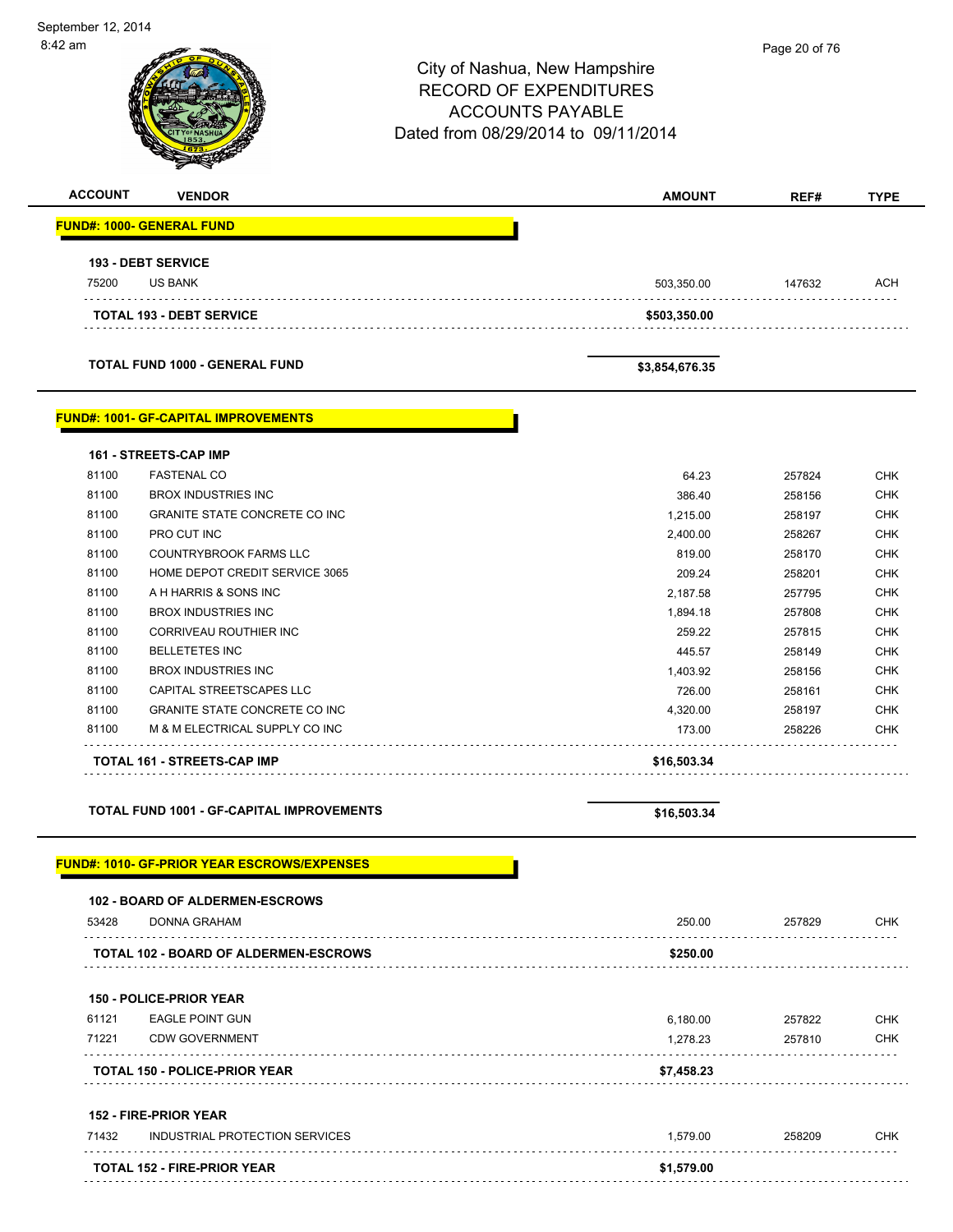| <b>ACCOUNT</b>            | <b>VENDOR</b>                                       | <b>AMOUNT</b> | REF#   | <b>TYPE</b>     |
|---------------------------|-----------------------------------------------------|---------------|--------|-----------------|
|                           | <u> FUND#: 1010- GF-PRIOR YEAR ESCROWS/EXPENSES</u> |               |        |                 |
|                           | <b>156 - EMERGENCY MGT-PRIOR YEAR</b>               |               |        |                 |
| 68325                     | <b>JUSTIN KATES</b>                                 | 223.22        | 258069 | <b>CHK</b>      |
|                           | TOTAL 156 - EMERGENCY MGT-PRIOR YEAR                | \$223.22      |        |                 |
|                           | <b>157 - CITYWIDE COMM-PRIOR YEAR</b>               |               |        |                 |
| 71207                     | MOTOROLA SOLUTIONS INC                              | 150.00        | 258105 | <b>CHK</b>      |
|                           | TOTAL 157 - CITYWIDE COMM-PRIOR YEAR                | \$150.00      |        |                 |
|                           | <b>160 - PUBLIC WORKS-PRIOR YEAR</b>                |               |        |                 |
| 71228                     | <b>SPILLERS</b>                                     | 600.00        | 257876 | <b>CHK</b><br>. |
|                           | <b>TOTAL 160 - PUBLIC WORKS-PRIOR YEAR</b>          | \$600.00      |        |                 |
|                           | <b>161 - STREETS-PRIOR YEAR</b>                     |               |        |                 |
| 54275                     | <b>HI-WAY SAFETY SYSTEMS INC</b>                    | 5,610.54      | 258031 | <b>CHK</b>      |
| 61299                     | NH BRAGG & SONS INC<br>.                            | 167.18        | 257862 | <b>CHK</b>      |
|                           | <b>TOTAL 161 - STREETS-PRIOR YEAR</b>               | \$5,777.72    |        |                 |
|                           | <b>172 - COMMUNITY HEALTH-PRIOR YEAR</b>            |               |        |                 |
| 61144                     | <b>GLAXOSMITHKLINE PHARMACEUTICAL</b>               | 5,456.16      | 258194 | <b>CHK</b>      |
|                           | TOTAL 172 - COMMUNITY HEALTH-PRIOR YEAR             | \$5,456.16    |        |                 |
|                           | <b>181 - COMMUNITY DEV-PRIOR YEAR</b>               |               |        |                 |
| 53107                     | VANASSE HANGEN BRUSTLIN INC                         | 5,362.50      | 257886 | <b>CHK</b>      |
|                           | TOTAL 181 - COMMUNITY DEV-PRIOR YEAR                | \$5,362.50    |        |                 |
|                           | <b>183 - ECONOMIC DEV-PRIOR YEAR</b>                |               |        |                 |
| 69000                     | <b>JAMIKE CO INC</b>                                | 2,000.00      | 258212 | <b>CHK</b>      |
|                           | <b>TOTAL 183 - ECONOMIC DEV-PRIOR YEAR</b>          | \$2,000.00    |        |                 |
| <b>191 - SCHOOL</b>       |                                                     |               |        |                 |
| 53628                     | SECURADYNE SYSTEMS                                  | 590.00        | 258451 | <b>CHK</b>      |
| 61135                     | GEORGE PATTEN ASSOC., INC.                          | 335.73        | 258354 | <b>CHK</b>      |
| 61599                     | URBAN TREE SERVICE                                  | 2,588.00      | 257988 | <b>CHK</b>      |
| 71999                     | GEORGE PATTEN ASSOC., INC.                          | 2,050.72      | 258354 | <b>CHK</b>      |
| <b>TOTAL 191 - SCHOOL</b> |                                                     | \$5,564.45    |        |                 |
|                           | TOTAL FUND 1010 - GF-PRIOR YEAR ESCROWS/EXPENSES    | \$34,421.28   |        |                 |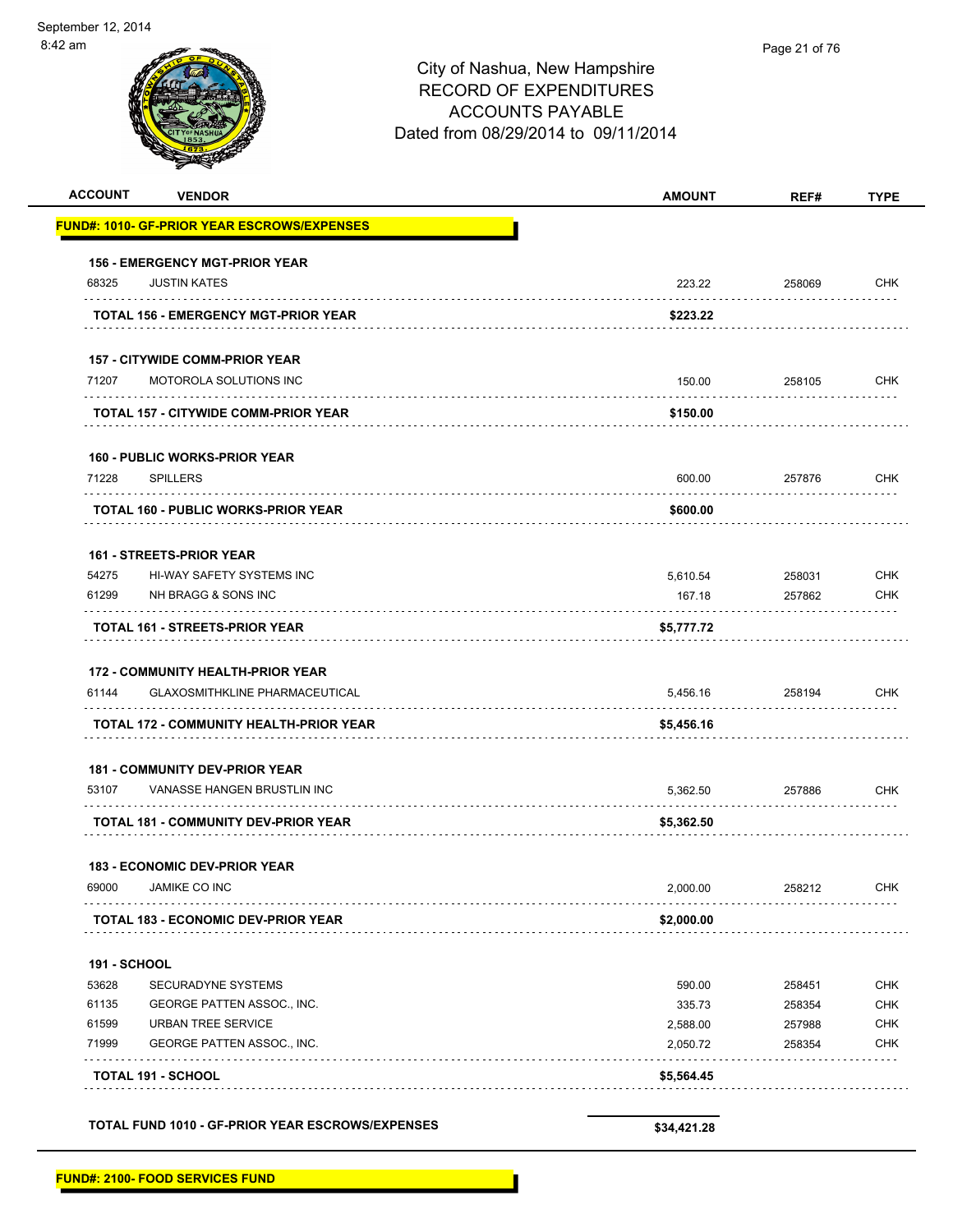

| <b>ACCOUNT</b> | <b>VENDOR</b>                                   | <b>AMOUNT</b> | REF#   | <b>TYPE</b> |
|----------------|-------------------------------------------------|---------------|--------|-------------|
|                | <b>FUND#: 2100- FOOD SERVICES FUND</b>          |               |        |             |
| 44503          | <b>JOAN KERR</b>                                | 20.65         | 257940 | <b>CHK</b>  |
| 44503          | <b>MARIA ESTRADA</b>                            | 45.75         | 258363 | <b>CHK</b>  |
| 44503          | YEN SHIAH                                       | 44.00         | 258454 | <b>CHK</b>  |
| 53628          | TRI STATE FIRE PROTECTION LLC                   | 195.00        | 258461 | <b>CHK</b>  |
| 54487          | AFFILIATED HVAC SERVICES LLC                    | 1,552.00      | 258315 | <b>CHK</b>  |
| 54487          | <b>GOOD MORNING SALES INC</b>                   | 184.50        | 258375 | <b>CHK</b>  |
| 54487          | <b>HOBART SERVICE</b>                           | 325.60        | 258385 | <b>CHK</b>  |
| 55307          | LISA BORDELEAU                                  | 86.52         | 257905 | <b>CHK</b>  |
| 55307          | PAULE RALPH                                     | 55.16         | 257974 | <b>CHK</b>  |
| 55307          | PAMELA CORREA                                   | 48.44         | 258345 | <b>CHK</b>  |
| 55607          | <b>DOREEN BURGESS</b>                           | 49.00         | 258332 | <b>CHK</b>  |
| 61100          | LISA BORDELEAU                                  | 52.64         | 258328 | <b>CHK</b>  |
| 61100          | WB MASON CO INC                                 | 1,300.02      | 258465 | <b>CHK</b>  |
| 61214          | <b>BIMBO FOODS BAKERIES INC</b>                 | 1,760.60      | 257903 | <b>CHK</b>  |
| 61214          | <b>M SAUNDERS INC</b>                           | 9,131.62      | 257945 | <b>CHK</b>  |
| 61214          | NEW ENGLAND ICE CREAM                           | 3,060.12      | 257958 | <b>CHK</b>  |
| 61214          | TREASURER ST OF NH - SURPLUS D                  | 1,811.25      | 258312 | <b>CHK</b>  |
| 61214          | TREASURER STATE OF NH                           | 127.50        | 258313 | <b>CHK</b>  |
| 61214          | <b>BIMBO FOODS BAKERIES INC</b>                 | 2,239.35      | 258323 | <b>CHK</b>  |
| 61214          | <b>BOSTON PIE INC</b>                           | 2,217.30      | 258330 | <b>CHK</b>  |
| 61214          | COCA COLA BOTTLING CO                           | 1,489.00      | 258340 | <b>CHK</b>  |
| 61214          | COSTA FRUIT & PRODUCE CO INC                    | 53,735.55     | 258347 | <b>CHK</b>  |
| 61214          | <b>GARELICK FARMS LYNN</b>                      | 12,145.64     | 258370 | <b>CHK</b>  |
| 61214          | GILLS PIZZA CO                                  | 5,717.05      | 258373 | <b>CHK</b>  |
| 61214          | <b>GREAT STATE BEVERAGES INC</b>                | 683.60        | 258377 | <b>CHK</b>  |
| 61214          | <b>M SAUNDERS INC</b>                           | 6,165.78      | 258403 | <b>CHK</b>  |
| 61214          | NEW ENGLAND ICE CREAM                           | 100.80        | 258419 | <b>CHK</b>  |
| 61299          | CENTRAL PAPER PRODUCTS CO                       | 13,229.87     | 258338 | <b>CHK</b>  |
| 71000          | <b>GRAINGER</b>                                 | 452.25        | 258376 | <b>CHK</b>  |
| 71000          | KITTREDGE EQUIPMENT CO - NH                     | 4,709.60      | 258395 | <b>CHK</b>  |
| 71221          | COMPUTER HUT dba IT INSIDERS                    | 1,399.98      | 258342 | <b>CHK</b>  |
|                | <b>TOTAL FUND 2100 - FOOD SERVICES FUND</b>     | \$124,136.14  |        |             |
|                | <u> FUND#: 2204- SUMMER SCHOOL</u>              |               |        |             |
| 44600          | <b>TAMMY RAY</b>                                | 330.00        | 257975 | <b>CHK</b>  |
| 44600          | <b>TUSHAR TIPATRE</b>                           | 25.00         | 257985 | <b>CHK</b>  |
|                |                                                 |               |        |             |
|                | <b>TOTAL FUND 2204 - SUMMER SCHOOL</b>          | \$355.00      |        |             |
|                | <u> FUND#: 2207- ADULT ED/CONTINUING ED</u>     |               |        |             |
| 61299          | <b>WAL-MART</b>                                 | 128.84        | 257990 | <b>CHK</b>  |
|                | <b>TOTAL FUND 2207 - ADULT ED/CONTINUING ED</b> | \$128.84      |        |             |
|                |                                                 |               |        |             |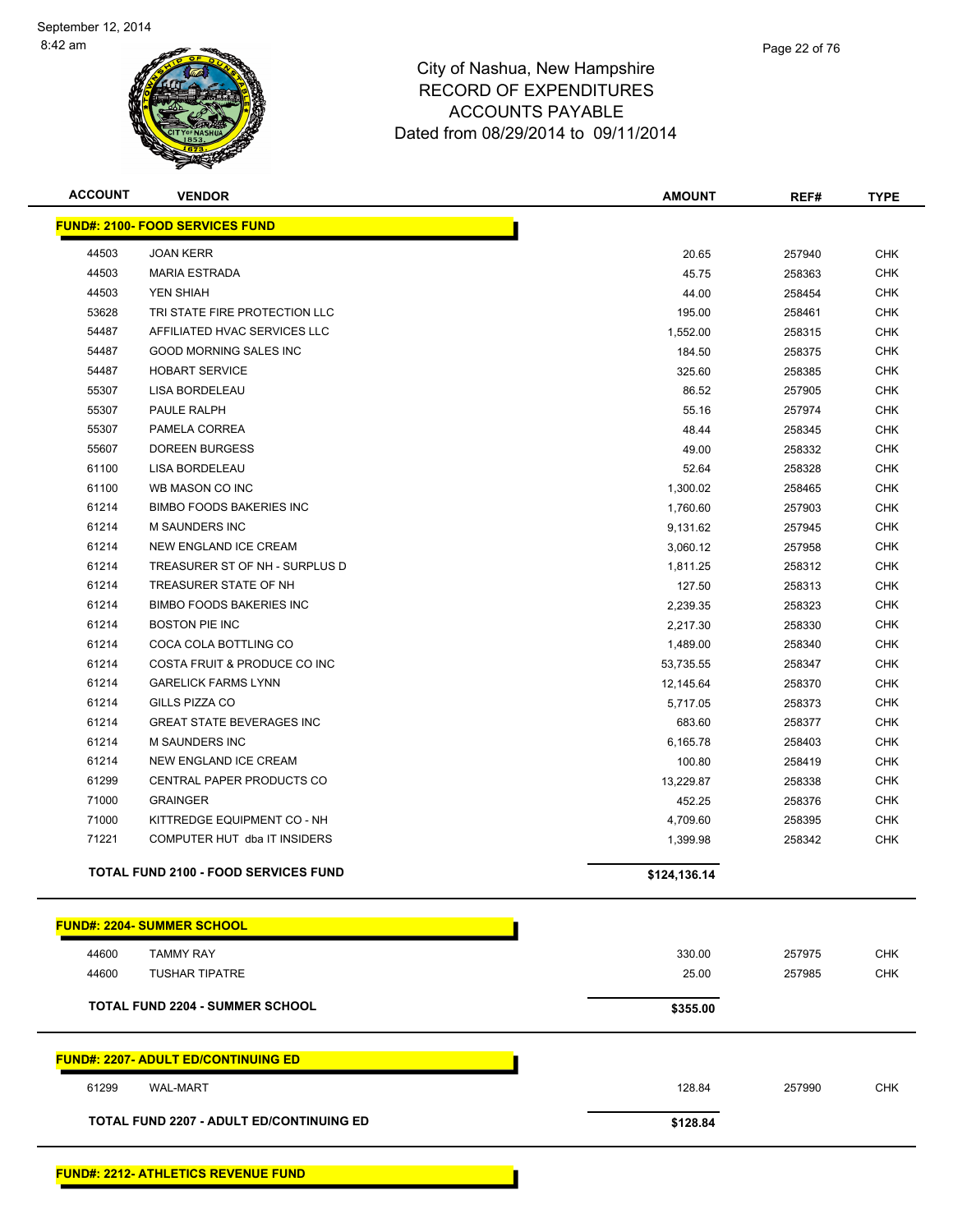# City of Nashua, New Hampshire RECORD OF EXPENDITURES ACCOUNTS PAYABLE Dated from 08/29/2014 to 09/11/2014 **ACCOUNT VENDOR AMOUNT REF# TYPE FUND#: 2212- ATHLETICS REVENUE FUND** ALL AMERICAN SPORTS CORP 2,070.89 257897 CHK

**TOTAL FUND 2212 - ATHLETICS REVENUE FUND \$2,070.89** 

# **FUND#: 2222- AFTER SCHOOL PROGRAM**

|       | <b>TOTAL FUND 2222 - AFTER SCHOOL PROGRAM</b> | \$2,705.00 |        |            |
|-------|-----------------------------------------------|------------|--------|------------|
| 61299 | SAMS CLUB/GECRB (21ST)                        | 23.94      | 258445 | <b>CHK</b> |
| 61299 | <b>GARELICK FARMS LYNN</b>                    | 284.32     | 258370 | <b>CHK</b> |
| 61299 | COMPUTER HUT dba IT INSIDERS                  | 29.99      | 258342 | <b>CHK</b> |
| 61299 | AC MOORE INC                                  | 61.70      | 258314 | <b>CHK</b> |
| 61299 | <b>HEATHER BOUCHER</b>                        | 8.71       | 257906 | <b>CHK</b> |
| 61299 | SUSAN ALMEIDA                                 | 365.15     | 257898 | <b>CHK</b> |
| 55690 | FIRST STUDENT INC                             | 1.114.61   | 258366 | <b>CHK</b> |
| 55300 | <b>SUSAN ALMEIDA</b>                          | 641.58     | 257898 | <b>CHK</b> |
| 44600 | <b>IRIS ACEVEDO</b>                           | 175.00     | 257896 | <b>CHK</b> |
|       |                                               |            |        |            |

#### **FUND#: 2503- PARKS & REC PROGRAMS FUND** SCOTT MCDOUGALD 360.00 258471 CHK ETHAN R ROSE 260.00 258475 CHK SUSAN KEATING 30.00 258468 CHK RYAN GAUTHIER 900.00 257994 CHK REBECCA NOYES 450.00 257995 CHK JOANNE COLLINS 225.00 258469 CHK VICTORIA GRADY 80.00 258470 CHK BRIDGET MURPHY 190.00 258472 CHK SAMANTHA NARDONE 60.00 258473 CHK ALECXIA RIDDELL 120.00 258474 CHK JESSICA SCHUYLER 90.00 258476 CHK GRACE TAMPOSI 90.00 258477 CHK KRISTINE M TINGLEY 810.00 258478 CHK BECK'S ARTS EXPRESS LLC 480.00 258148 CHK NEW ENGLAND SCHOOL OF ARCHERY 3,300.00 258252 CHK NH DIGITALWORKS LLC 1,425.00 258254 CHK ROBOTECH CENTER 5,100.00 258272 CHK NEW ENGLAND COACH INC 900.00 258107 CHK

## **TOTAL FUND 2503 - PARKS & REC PROGRAMS FUND \$14,870.00**

## **FUND#: 2504- HOLMAN STADIUM EVENTS FUND**

| 55658 | SAM'S CLUB DIRECT-0860         | 99.98  | 258275 | <b>CHK</b> |
|-------|--------------------------------|--------|--------|------------|
| 55699 | HOME DEPOT CREDIT SERVICE 3065 | 193.53 | 258201 | <b>CHK</b> |
| 55699 | HUDSON TROPHY CO               | 200.00 | 258204 | <b>CHK</b> |
| 55699 | ANNA RIBAUDO                   | 200.00 | 258271 | <b>CHK</b> |
| 55699 | SAM'S CLUB DIRECT-0860         | 308.10 | 258275 | CHK        |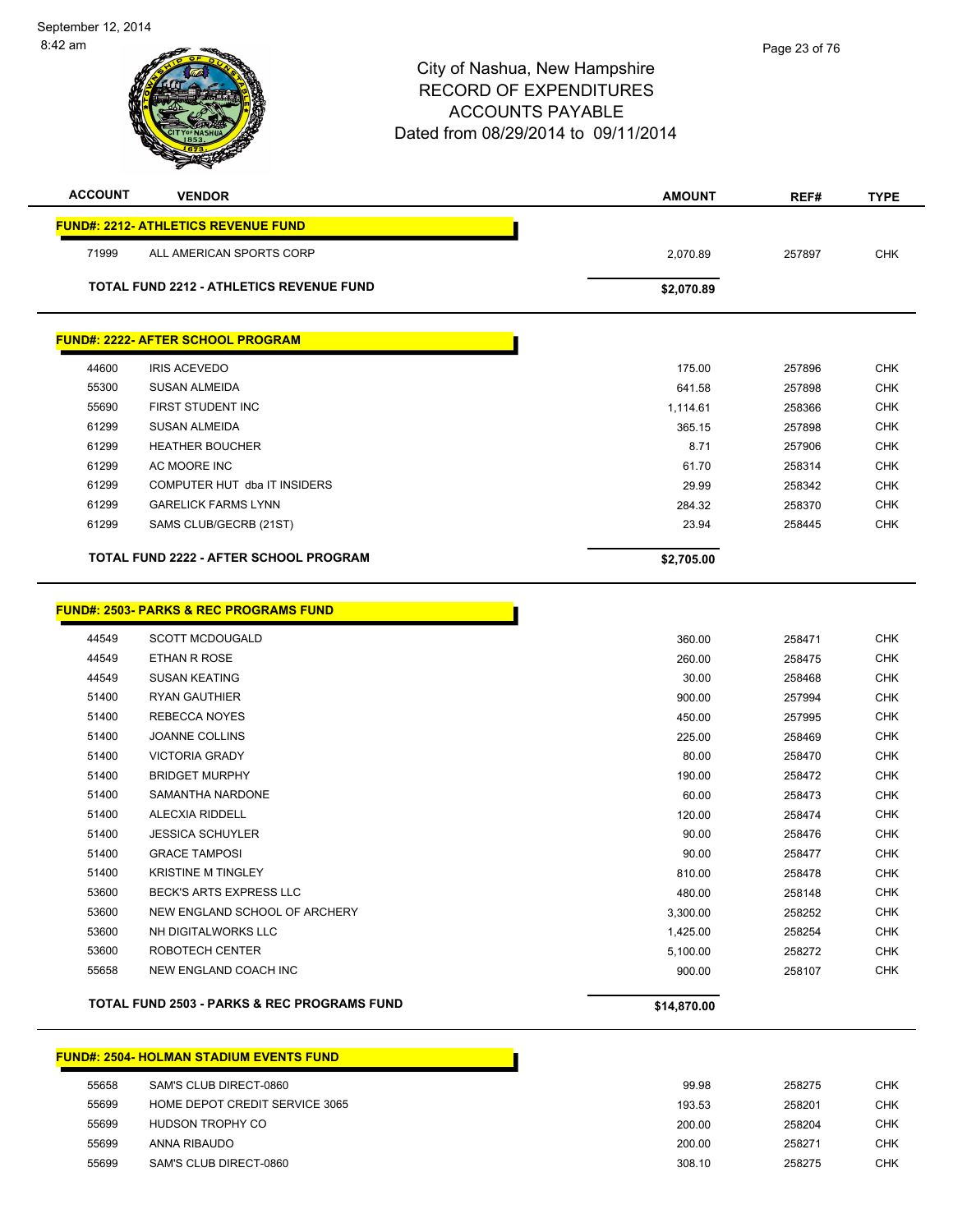# City of Nashua, New Hampshire RECORD OF EXPENDITURES ACCOUNTS PAYABLE Dated from 08/29/2014 to 09/11/2014 **ACCOUNT VENDOR AMOUNT REF# TYPE TOTAL FUND 2504 - HOLMAN STADIUM EVENTS FUND \$1,001.61 FUND#: 2505- GOVT & EDUCATION CHANNELS FUND** 53470 MIKE JEYNES 50.00 257840 CHK 53470 JIM MCLEAN 225.00 257851 CHK 53470 TIM O'NEIL 250.00 257864 CHK 53470 FRANK J WALLENT 212.50 257888 CHK 54100 PSNH 232.58 257786 CHK 54114 DIRECT ENERGY BUSINESS 0.27 258180 CHK 54141 PENNICHUCK WATER WORKS INC 23.88 257785 CHK 54141 PENNICHUCK WATER WORKS INC 21.01 258112 CHK

55699 CITIZENS BANK CREDIT CARD WHENTOWORK 100.00 100.00 9201504 ACH **TOTAL FUND 2505 - GOVT & EDUCATION CHANNELS FUND \$1,266.44** 

|       | <b>FUND#: 2506- HUNT BLDG SPECIAL REVENUE FUND</b>      |            |        |            |
|-------|---------------------------------------------------------|------------|--------|------------|
| 54100 | <b>PSNH</b>                                             | 687.66     | 258113 | <b>CHK</b> |
| 54114 | LIBERTY UTILITIES - NH                                  | 39.82      | 258097 | <b>CHK</b> |
| 54141 | PENNICHUCK WATER WORKS INC                              | 253.45     | 257785 | <b>CHK</b> |
| 54200 | ERICKSON CLEANING SERVICES LLC                          | 200.00     | 258183 | <b>CHK</b> |
|       | <b>TOTAL FUND 2506 - HUNT BLDG SPECIAL REVENUE FUND</b> | \$1.180.93 |        |            |

55300 JEFF POEHNERT 151.20 258080 CHK

|       | <b>FUND#: 3030- EMERGENCY MGMT GRANTS FUND</b>      |              |          |         |     |
|-------|-----------------------------------------------------|--------------|----------|---------|-----|
| 61900 | CITIZENS BANK CREDIT CARD                           | Panera Bread | 955.57   | 9201504 | ACH |
|       | <b>TOTAL FUND 3030 - EMERGENCY MGMT GRANTS FUND</b> |              | \$955.57 |         |     |

| 55400 | CITIZENS BANK CREDIT CARD | Holiday Inns Akron, OH     | 114.10 | 9201504 |  |
|-------|---------------------------|----------------------------|--------|---------|--|
| 55400 | CITIZENS BANK CREDIT CARD | Holiday Inns Akron, OH     | 114.10 | 9201504 |  |
| 55400 | CITIZENS BANK CREDIT CARD | <b>Holiday Inn Express</b> | 129.75 | 9201504 |  |
| 55400 | CITIZENS BANK CREDIT CARD | <b>Holiday Inn Express</b> | 129.75 | 9201504 |  |

|       | <b>FUND#: 3068- COMMUNITY SERVICES GRANTS FUND</b>      |          |        |     |
|-------|---------------------------------------------------------|----------|--------|-----|
| 55300 | LISA VASQUEZ                                            | 196.10   | 258086 | СНК |
| 55421 | <b>NHPHA</b>                                            | 180.00   | 258110 | СНК |
|       | <b>TOTAL FUND 3068 - COMMUNITY SERVICES GRANTS FUND</b> | \$376.10 |        |     |

#### **FUND#: 3070- COMMUNITY HEALTH GRANTS FUND**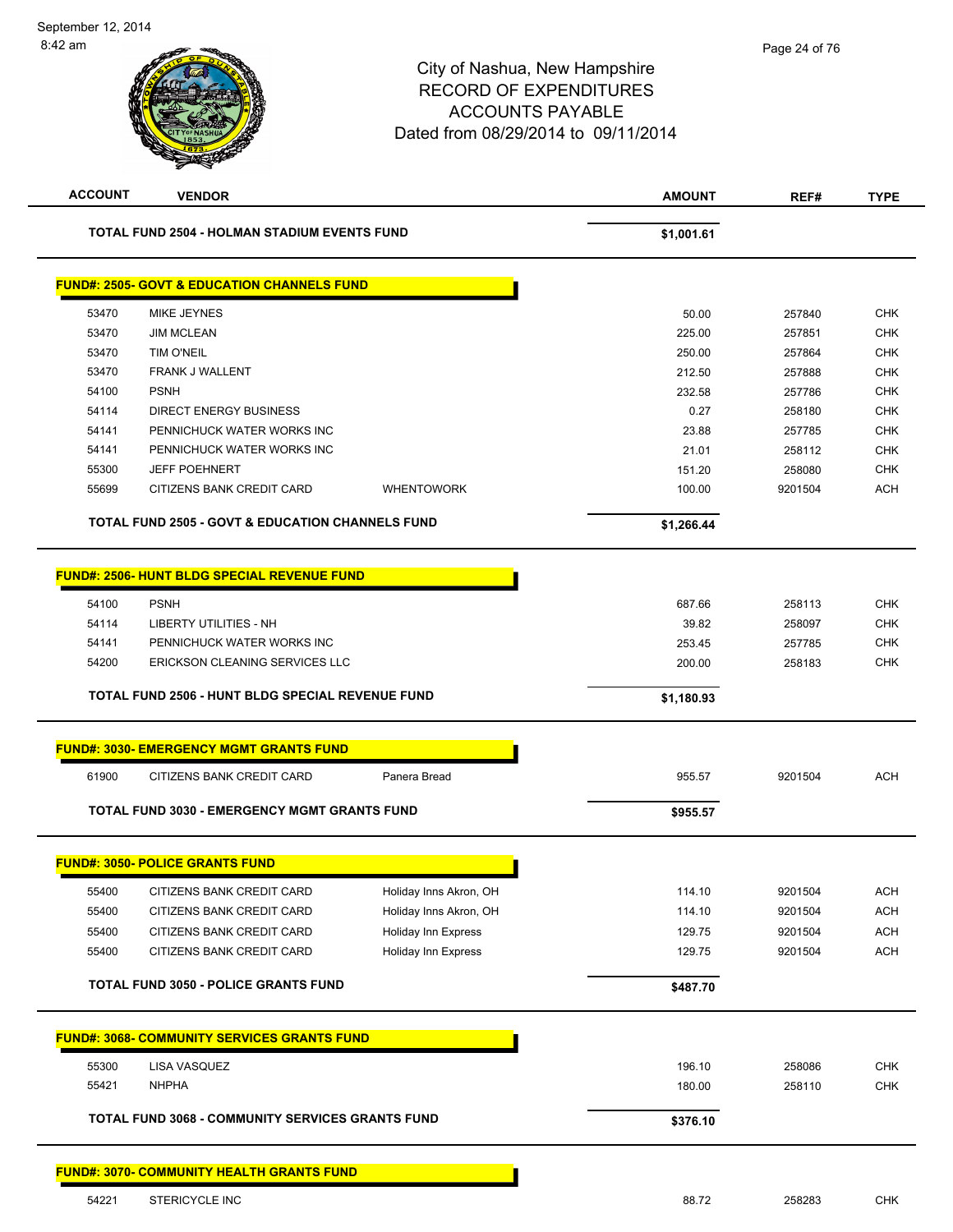| <b>ACCOUNT</b> | <b>VENDOR</b>                                         | <b>AMOUNT</b> | REF#   | <b>TYPE</b> |
|----------------|-------------------------------------------------------|---------------|--------|-------------|
|                | <b>FUND#: 3070- COMMUNITY HEALTH GRANTS FUND</b>      |               |        |             |
| 55699          | ALEXANDER GRANOK MD                                   | 800.00        | 257831 | <b>CHK</b>  |
|                | <b>TOTAL FUND 3070 - COMMUNITY HEALTH GRANTS FUND</b> | \$888.72      |        |             |
|                |                                                       |               |        |             |
|                | <b>FUND#: 3080- COMMUNITY DEVELOPMENT GRANTS</b>      |               |        |             |
| 53999          | <b>MERRA &amp; KANAKIS PC</b>                         | 1,172.66      | 257854 | <b>CHK</b>  |
|                | <b>TOTAL FUND 3080 - COMMUNITY DEVELOPMENT GRANTS</b> | \$1,172.66    |        |             |
|                | <u>FUND#: 3090- URBAN PROGRAM GRANTS FUND</u>         |               |        |             |
| 54210          | CONSTANCE GAUTHIER AND DADS                           | 19,000.00     | 257761 | <b>CHK</b>  |
| 54210          | CONSTANCE GAUTHIER AND DADS                           | 7,000.00      | 257761 | <b>CHK</b>  |
| 54225          | ALCHEMY LEAD MANAGMENT                                | 756.00        | 257799 | <b>CHK</b>  |
| 55307          | DAVID SULLIVAN                                        | 491.12        | 258085 | <b>CHK</b>  |
| 55307          | SHAWNASEY MADISON                                     | 203.84        | 258083 | <b>CHK</b>  |
| 55307          | <b>ROBERT RICE</b>                                    | 239.12        | 258081 | <b>CHK</b>  |
| 68345          | ANGELA OWENS                                          | 400.00        | 257755 | <b>CHK</b>  |
| 68345          | <b>MARITZA JACKSON</b>                                | 400.00        | 257767 | <b>CHK</b>  |
| 69010          | CORRIVEAU ROUTHIER INC                                | 620.80        | 258169 | <b>CHK</b>  |
| 69025          | McShea Janet AND ACS New Eng                          | 6,210.00      | 258234 | <b>CHK</b>  |
|                |                                                       |               |        |             |
|                | TOTAL FUND 3090 - URBAN PROGRAM GRANTS FUND           | \$35,320.88   |        |             |
|                | <b>FUND#: 3120- TRANSIT GRANTS FUND</b>               |               |        |             |
| 54100          | <b>PSNH</b>                                           | 860.53        | 257786 | <b>CHK</b>  |
| 54100          | <b>PSNH</b>                                           | 660.56        | 258113 | <b>CHK</b>  |
| 54100          | <b>PSNH</b>                                           | 345.74        | 258113 | <b>CHK</b>  |
| 54114          | DIRECT ENERGY BUSINESS                                | 1.01          | 258180 | <b>CHK</b>  |
| 54114          | <b>LIBERTY UTILITIES - NH</b>                         | 39.82         | 258100 | <b>CHK</b>  |
| 54141          | PENNICHUCK WATER WORKS INC                            | 87.56         | 257785 | <b>CHK</b>  |
| 54141          | PENNICHUCK WATER WORKS INC                            | 77.04         | 258112 | <b>CHK</b>  |
| 54141          | PENNICHUCK WATER WORKS INC                            | 140.49        | 258112 | <b>CHK</b>  |
| 54141          | PENNICHUCK WATER WORKS INC                            | 116.06        | 257785 | <b>CHK</b>  |
| 54600          | <b>GILLIG LLC</b>                                     | 377.91        | 257828 | <b>CHK</b>  |
| 54600          | <b>CUMMINS NORTHEAST LLC</b>                          | 1,101.06      | 258171 | <b>CHK</b>  |
| 54600          | <b>GILLIG LLC</b>                                     | 3,609.73      | 258193 | <b>CHK</b>  |
| 54600          | <b>D &amp; R TOWING INC</b>                           | 125.00        | 257818 | <b>CHK</b>  |
| 55109          | <b>FAIRPOINT COMMUNICATIONS</b>                       | 229.50        | 257775 | <b>CHK</b>  |
| 55699          | FIRST TRANSIT INC                                     | 133,436.62    | 258187 | <b>CHK</b>  |
| 55699          | <b>LOOMIS</b>                                         | 144.15        | 257845 | <b>CHK</b>  |
| 55699          | <b>LOOMIS</b>                                         | 180.42        | 258224 | <b>CHK</b>  |
| 55699          | <b>CINTAS UNIFORMS</b>                                | 42.96         | 257812 | <b>CHK</b>  |
| 55699          | <b>CINTAS FIRE PROTECTION</b>                         | 107.50        | 258166 | <b>CHK</b>  |
| 55699          | STELLOS ELECTRICAL SUPPLY CO I                        | 172.50        | 258282 | <b>CHK</b>  |
| 61299          | WB MASON CO INC                                       | 15.94         | 257889 | <b>CHK</b>  |
| 61299          | DEPENDABLE LOCK SERVICE INC                           | 6.00          | 257820 | <b>CHK</b>  |
|                |                                                       |               |        |             |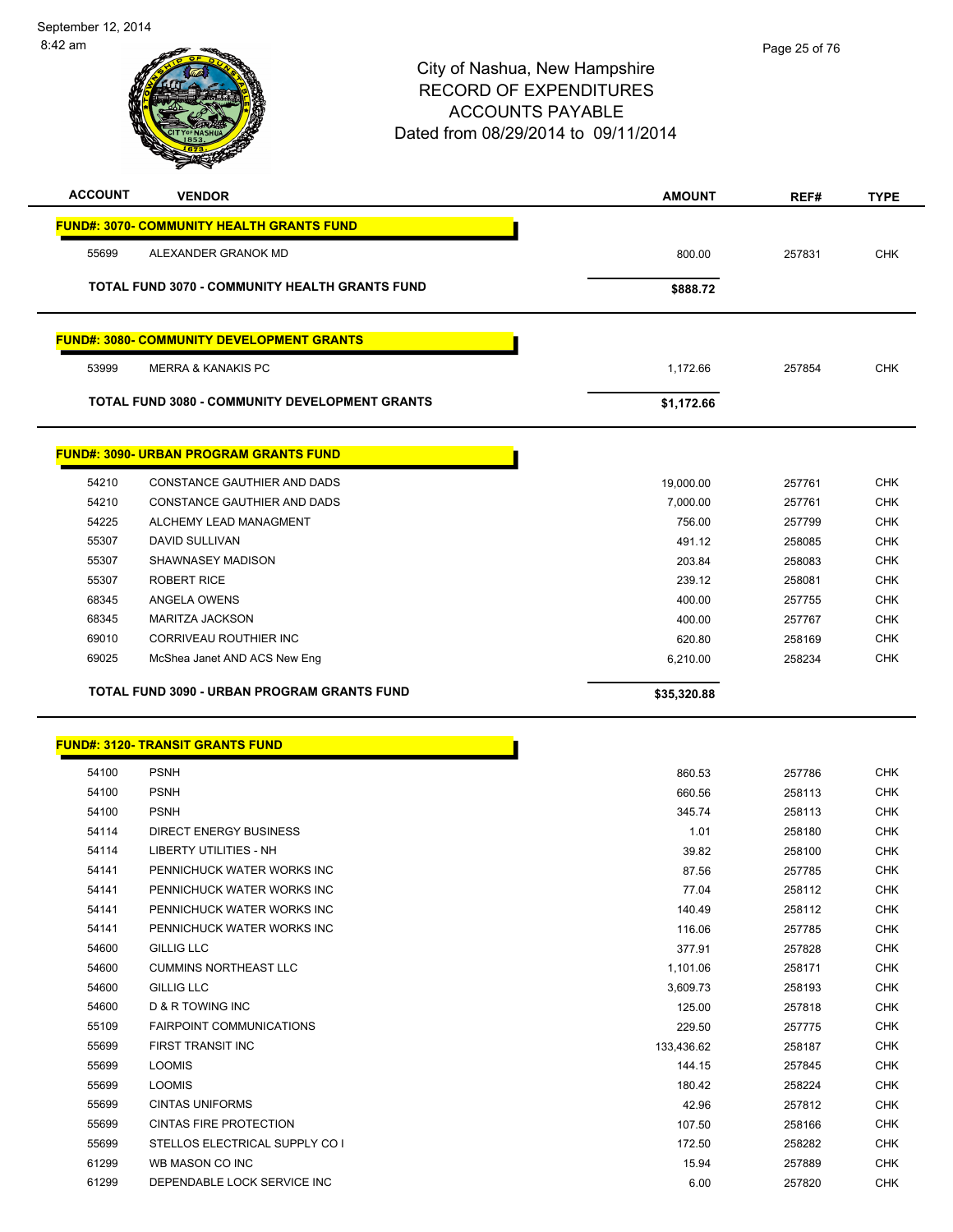

| <b>ACCOUNT</b> | <b>VENDOR</b>                                | <b>AMOUNT</b> | REF#   | <b>TYPE</b> |
|----------------|----------------------------------------------|---------------|--------|-------------|
|                | <b>FUND#: 3120- TRANSIT GRANTS FUND</b>      |               |        |             |
| 61299          | HOME DEPOT CREDIT SERVICE 3065               | 43.77         | 257834 | <b>CHK</b>  |
| 61299          | <b>CINTAS FIRE PROTECTION</b>                | 367.50        | 258166 | <b>CHK</b>  |
| 61299          | SERVICE LIGHTING EXPRESS INC                 | 216.00        | 258276 | <b>CHK</b>  |
| 61299          | STELLOS ELECTRICAL SUPPLY CO I               | 55.00         | 258282 | <b>CHK</b>  |
| 61300          | CITY OF NASHUA/TAX COLLECTORS                | 76.62         | 258062 | <b>CHK</b>  |
| 61705          | <b>MAYNARD &amp; LESIEUR INC</b>             | 4,500.00      | 257850 | <b>CHK</b>  |
| 61709          | SAFETY KLEEN SYSTEMS INC                     | 535.50        | 258274 | <b>CHK</b>  |
| 61799          | ALLIANCE BUS GROUP INC                       | 978.36        | 258138 | <b>CHK</b>  |
| 61799          | <b>RYDER FLEET PRODUCTS</b>                  | 31.83         | 258273 | <b>CHK</b>  |
| 61799          | SERVICE LIGHTING EXPRESS INC                 | 274.55        | 258276 | <b>CHK</b>  |
| 61799          | <b>NAPA AUTO PARTS</b>                       | 307.33        | 257860 | <b>CHK</b>  |
| 61799          | ALLIANCE BUS GROUP INC                       | 917.92        | 258138 | <b>CHK</b>  |
| 61799          | QUIRK GM PARTS DEPOT                         | 183.80        | 258269 | <b>CHK</b>  |
| 61799          | ALLIANCE BUS GROUP INC                       | 362.11        | 258138 | <b>CHK</b>  |
| 61799          | <b>FASTENAL CO</b>                           | 121.33        | 257824 | <b>CHK</b>  |
| 61799          | <b>NAPA AUTO PARTS</b>                       | 11.02         | 257860 | <b>CHK</b>  |
| 61799          | <b>GRAINGER</b>                              | 8.99          | 258196 | <b>CHK</b>  |
| 61799          | <b>RYDER FLEET PRODUCTS</b>                  | 62.81         | 258273 | <b>CHK</b>  |
|                | <b>TOTAL FUND 3120 - TRANSIT GRANTS FUND</b> | \$150,932.54  |        |             |

# **FUND#: 3800- SCHOOL GRANTS FUND**

| 53607 | PAMELA ANNESER             |                     | 2,750.00 |         |
|-------|----------------------------|---------------------|----------|---------|
| 53607 | <b>JASON SWIFT</b>         |                     | 2,750.00 |         |
| 53628 | <b>JEAN M WARD</b>         |                     | 2,988.73 | 257991  |
| 53628 | TIMOTHY F BOSCH            |                     | 975.00   | 258329  |
| 53628 | <b>CAROL ANN MCGURK</b>    |                     | 340.00   | 258410  |
| 55300 | CITIZENS BANK CREDIT CARD  | Comfort Inn & Suite | 817.50   | 9201504 |
| 55300 | CITIZENS BANK CREDIT CARD  | Comfort Inn & Suite | 817.50   | 9201504 |
| 55300 | CITIZENS BANK CREDIT CARD  | Comfort Inn & Suite | 817.50   | 9201504 |
| 55300 | CITIZENS BANK CREDIT CARD  | Jet Blue            | 1,248.00 | 9201504 |
| 55300 | FIRST STUDENT INC          |                     | 2,278.35 | 257925  |
| 55400 | <b>EMILY CHRUSCIEL</b>     |                     | 340.44   | 257913  |
| 55400 | <b>BRENDA LEMON</b>        |                     | 349.01   | 257942  |
| 55699 | FIRST STUDENT INC          |                     | 1,010.26 | 258366  |
| 61135 | UTTARA BOAL                |                     | 237.70   | 258325  |
| 61135 | RANDY CALHOUN              |                     | 947.16   | 258334  |
| 61299 | PAMELA M BUE               |                     | 150.00   | 258331  |
| 61299 | <b>THERESA KEANE</b>       |                     | 37.08    | 258394  |
| 61299 | <b>WAL-MART</b>            |                     | 237.62   | 257990  |
| 61299 | NIXON CO INC               |                     | 625.00   | 258420  |
| 61299 | <b>WAL-MART</b>            |                     | 134.97   | 258464  |
| 61299 | FIRST BOOK NATIONAL OFFICE |                     | 56.49    | 257924  |
| 61299 | <b>MICHAEL HARRINGTON</b>  |                     | 767.69   | 257932  |
| 61875 | FIRST BOOK NATIONAL OFFICE |                     | 62.76    | 257924  |
| 61875 | <b>HEINEMANN</b>           |                     | 544.50   | 257933  |
| 71999 | PATTERSON MEDICAL          |                     | 280.80   | 257967  |

n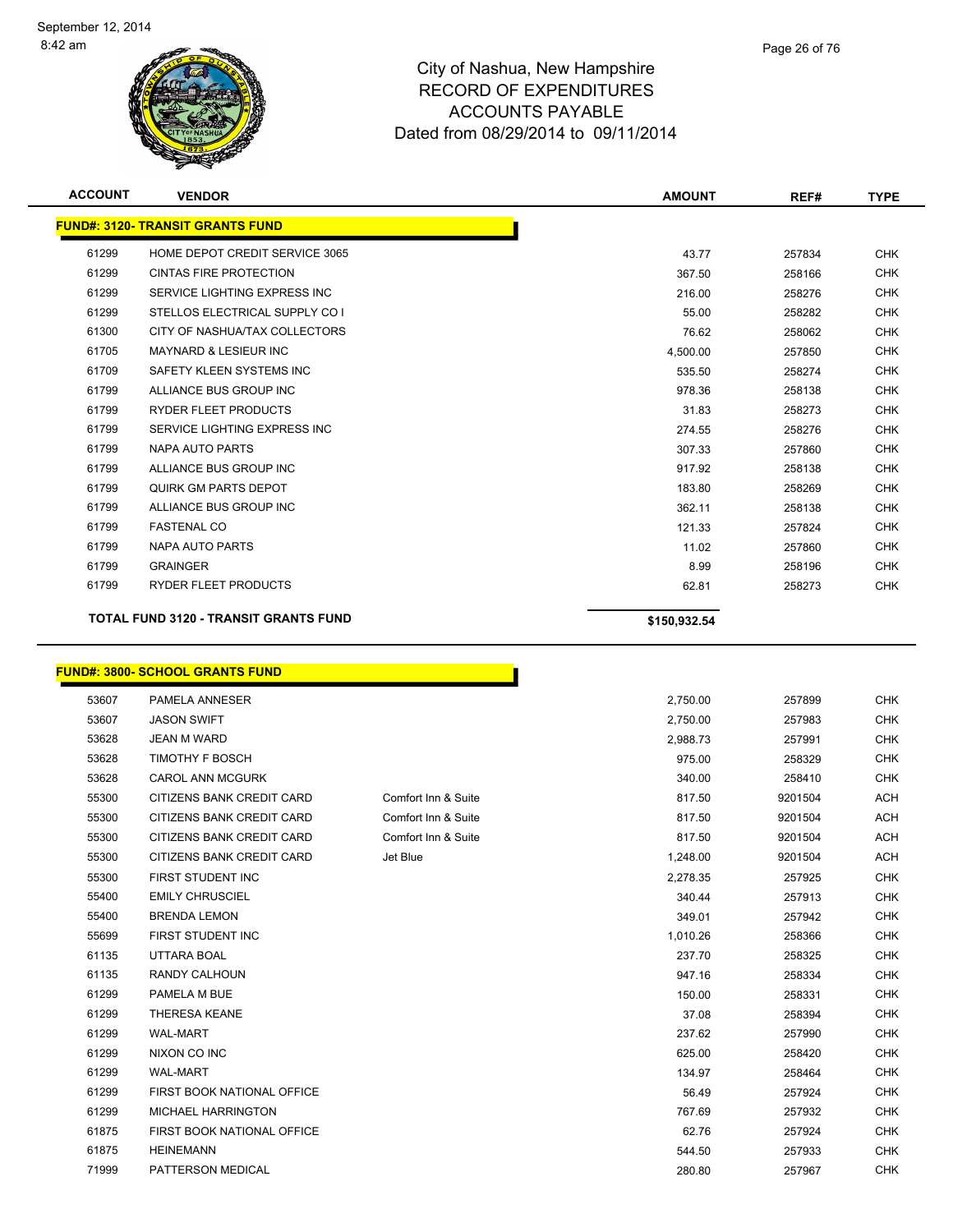| <b>ACCOUNT</b> | <b>VENDOR</b>                                     | <b>AMOUNT</b> | REF#      | <b>TYPE</b> |
|----------------|---------------------------------------------------|---------------|-----------|-------------|
|                | <b>TOTAL FUND 3800 - SCHOOL GRANTS FUND</b>       | \$21,564.06   |           |             |
|                | <b>FUND#: 4005- TRAFFIC VIOLATIONS FUND</b>       |               |           |             |
| 45400          | ROBERT J EVANS                                    | 10.00         | 258517    | <b>CHK</b>  |
| 55607          | <b>MAILINGS UNLIMITED</b>                         | (16.92)       | 258228    | <b>CHK</b>  |
| 55607          | MAILINGS UNLIMITED - MVR                          | 760.00        | 011401533 | <b>ACH</b>  |
| 55699          | OFFICE ALTERNATIVES LLC                           | 150.00        | 258256    | <b>CHK</b>  |
| 81400          | OFFICE ALTERNATIVES LLC                           | 1,727.00      | 258256    | <b>CHK</b>  |
|                | <b>TOTAL FUND 4005 - TRAFFIC VIOLATIONS FUND</b>  | \$2,630.08    |           |             |
|                | <b>FUND#: 4010- MOTOR VEHICLE ADMIN FUND</b>      |               |           |             |
| 53467          | <b>MAILINGS UNLIMITED</b>                         | 135.02        | 258228    | <b>CHK</b>  |
|                | <b>TOTAL FUND 4010 - MOTOR VEHICLE ADMIN FUND</b> | \$135.02      |           |             |
|                | <b>FUND#: 4020- POLICE DRUG ENFORCEMENT FUND</b>  |               |           |             |
| 55699          | <b>TRANSUNION RISK &amp; ALTERNATIVE</b>          | 110.00        | 258288    | <b>CHK</b>  |
|                | TOTAL FUND 4020 - POLICE DRUG ENFORCEMENT FUND    | \$110.00      |           |             |
|                | <u> FUND#: 4025- DOJ DRUG FORFEITURE FUND</u>     |               |           |             |
| 61799          | <b>CARPARTS OF NASHUA</b>                         | 14.64         | 258162    | <b>CHK</b>  |
| 61799          | DEPENDABLE LOCK SERVICE INC                       | 435.00        | 258177    | <b>CHK</b>  |
|                | <b>TOTAL FUND 4025 - DOJ DRUG FORFEITURE FUND</b> | \$449.64      |           |             |
|                | <u> FUND#: 4053- FIRE REGIONAL HAZMAT FUND</u>    |               |           |             |
| 71000          | 20/20 GENESYSTEMS INC                             | 443.00        | 257794    | <b>CHK</b>  |
|                | TOTAL FUND 4053 - FIRE REGIONAL HAZMAT FUND       | \$443.00      |           |             |
|                |                                                   |               |           |             |
|                | <b>FUND#: 4090- LIB-LOST/DAMAGED BOOK FINES</b>   |               |           |             |
| 61299          | <b>JENNIFER HINDERER</b>                          | 50.00         | 257763    | <b>CHK</b>  |
| 61814          | <b>MIDWEST TAPE</b>                               | 38.88         | 257856    | <b>CHK</b>  |
| 61875          | AMHERST TOWN LIBRARY                              | 20.95         | 257774    | <b>CHK</b>  |
| 61875          | <b>BAKER &amp; TAYLOR</b>                         | 50.00         | 257803    | <b>CHK</b>  |
| 61875          | <b>BAKER &amp; TAYLOR</b>                         | 103.70        | 258146    | <b>CHK</b>  |
| 61875          | <b>INGRAM LIBRARY SERVICES</b>                    | 72.96         | 258210    | <b>CHK</b>  |

81342 KRONOS INC 180.00 257843 CHK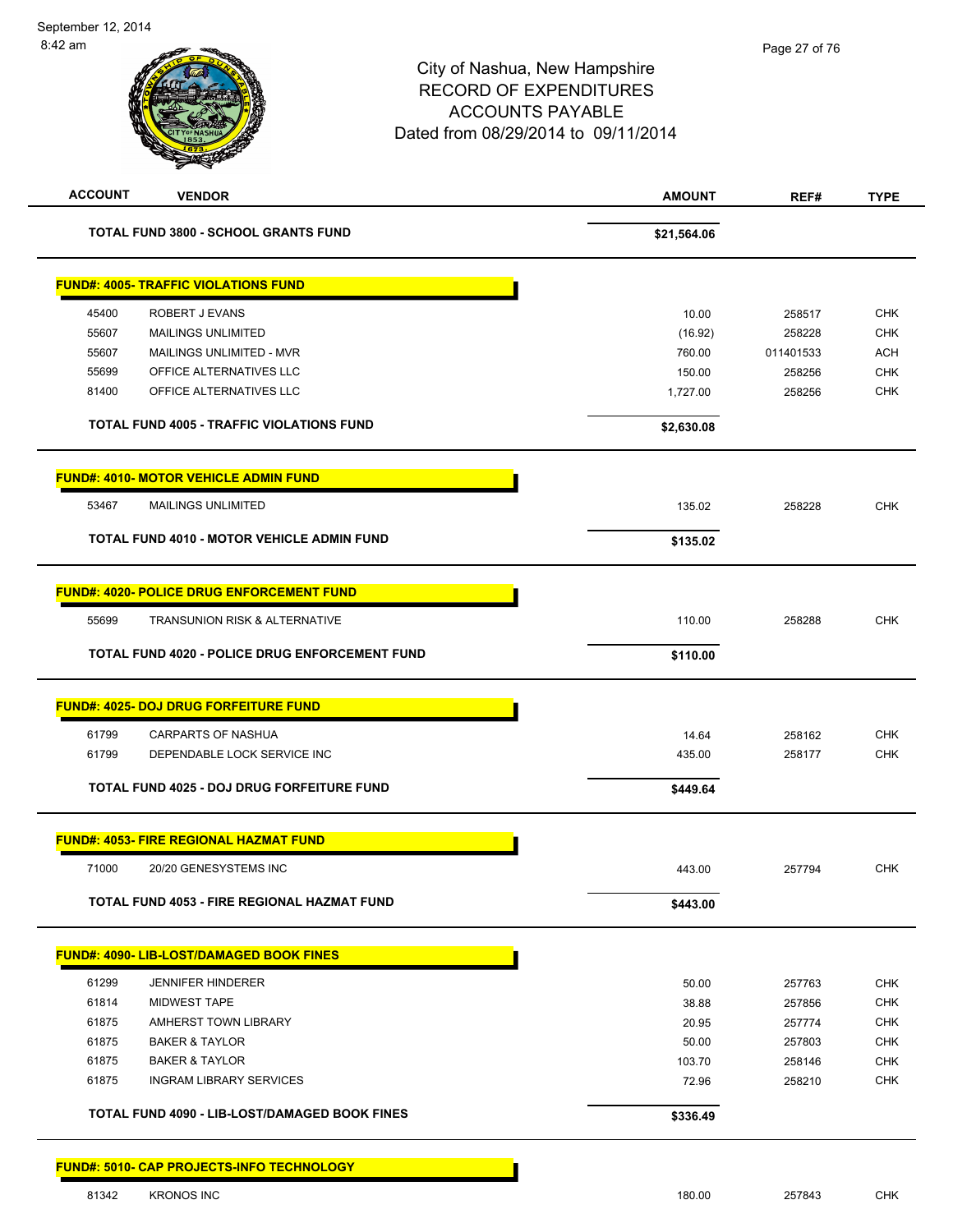

| <b>ACCOUNT</b> | <b>VENDOR</b>                                              |                        | <b>AMOUNT</b>  | REF#    | <b>TYPE</b> |
|----------------|------------------------------------------------------------|------------------------|----------------|---------|-------------|
|                | FUND#: 5010- CAP PROJECTS-INFO TECHNOLOGY                  |                        |                |         |             |
| 81342          | PETTY CASH                                                 |                        | 23.33          | 258038  | <b>CHK</b>  |
| 81342          | CITIZENS BANK CREDIT CARD                                  | <b>Hyland Software</b> | 2,240.00       | 9201504 | <b>ACH</b>  |
| 81342          | CITIZENS BANK CREDIT CARD                                  | <b>Hyland Software</b> | 2,240.00       | 9201504 | <b>ACH</b>  |
| 81342          | CITIZENS BANK CREDIT CARD                                  | <b>Hyland Software</b> | (2,240.00)     | 9201504 | <b>ACH</b>  |
|                |                                                            |                        |                |         |             |
|                | TOTAL FUND 5010 - CAP PROJECTS-INFO TECHNOLOGY             |                        | \$2,443.33     |         |             |
|                | <b>FUND#: 5050- CAPITAL PROJ-COMMUNICATIONS</b>            |                        |                |         |             |
| 81300          | MOTOROLA SOLUTIONS INC                                     |                        | 2,050.00       | 258105  | <b>CHK</b>  |
|                | TOTAL FUND 5050 - CAPITAL PROJ-COMMUNICATIONS              |                        | \$2,050.00     |         |             |
|                | <b>FUND#: 5200- CAPITAL PROJECTS-STREETS</b>               |                        |                |         |             |
| 81700          | SIEMENS INDUSTRY INC                                       |                        | 348,084.47     | 258036  | <b>CHK</b>  |
|                | <b>TOTAL FUND 5200 - CAPITAL PROJECTS-STREETS</b>          |                        | \$348,084.47   |         |             |
|                |                                                            |                        |                |         |             |
|                | FUND#: 5700- CAP PROJECTS-BROAD ST PKWY                    |                        |                |         |             |
| 81700          | HAYNER SWANSON INC                                         |                        | 21,253.37      | 258030  | <b>CHK</b>  |
| 81700          | HAYNER SWANSON INC                                         |                        | 7,814.03       | 258030  | <b>CHK</b>  |
| 81700          | HAYNER SWANSON INC                                         |                        | 38,609.30      | 258030  | CHK         |
| 81700          | HAYNER SWANSON INC                                         |                        | 1,210.00       | 258030  | <b>CHK</b>  |
| 81700          | HAYNER SWANSON INC                                         |                        | 1,117.50       | 258030  | <b>CHK</b>  |
| 81700          | HAYNER SWANSON INC                                         |                        | 692.11         | 258198  | CHK         |
| 81700          | HAYNER SWANSON INC                                         |                        | 15,339.80      | 258030  | <b>CHK</b>  |
| 81700          | HAYNER SWANSON INC                                         |                        | 5,820.30       | 258198  | <b>CHK</b>  |
| 81700          | <b>PSNH</b>                                                |                        | 9,730.85       | 257737  | <b>CHK</b>  |
| 81700          | <b>PSNH</b>                                                |                        | 11,954.00      | 258037  | <b>CHK</b>  |
|                | TOTAL FUND 5700 - CAP PROJECTS-BROAD ST PKWY               |                        | \$113,541.26   |         |             |
|                |                                                            |                        |                |         |             |
|                | <b>FUND#: 5800- SCHOOL CAPITAL PROJECTS FUND</b>           |                        |                |         |             |
| 81200          | <b>HARRIMAN ASSOCIATES</b>                                 |                        | 5,982.45       | 258379  | <b>CHK</b>  |
| 81200          | HARVEY CONSTRUCTION CO                                     |                        | 2,182,768.92   | 258381  | <b>CHK</b>  |
| 81200          | R W GILLESPIE & ASSOC INC                                  |                        | 362.50         | 258433  | <b>CHK</b>  |
| 81200          | SECURADYNE SYSTEMS                                         |                        | 27,040.73      | 258451  | <b>CHK</b>  |
|                | <b>TOTAL FUND 5800 - SCHOOL CAPITAL PROJECTS FUND</b>      |                        | \$2,216,154.60 |         |             |
|                |                                                            |                        |                |         |             |
|                | <b>FUND#: 6000- SOLID WASTE FUND</b><br>ALS GROUP USA CORP |                        | 939.00         |         | <b>CHK</b>  |
| 53107          |                                                            |                        |                | 258140  |             |
| 54100          | <b>PSNH</b>                                                |                        | 205.40         | 258113  | <b>CHK</b>  |
| 54141          | PENNICHUCK WATER WORKS INC                                 |                        | 236.85         | 258112  | <b>CHK</b>  |
| 54200          | BILLS WORLD CLASS CLEANING SER                             |                        | 1,560.00       | 258152  | <b>CHK</b>  |
| 54280          | HOME DEPOT CREDIT SERVICE 3065                             |                        | 411.34         | 258201  | <b>CHK</b>  |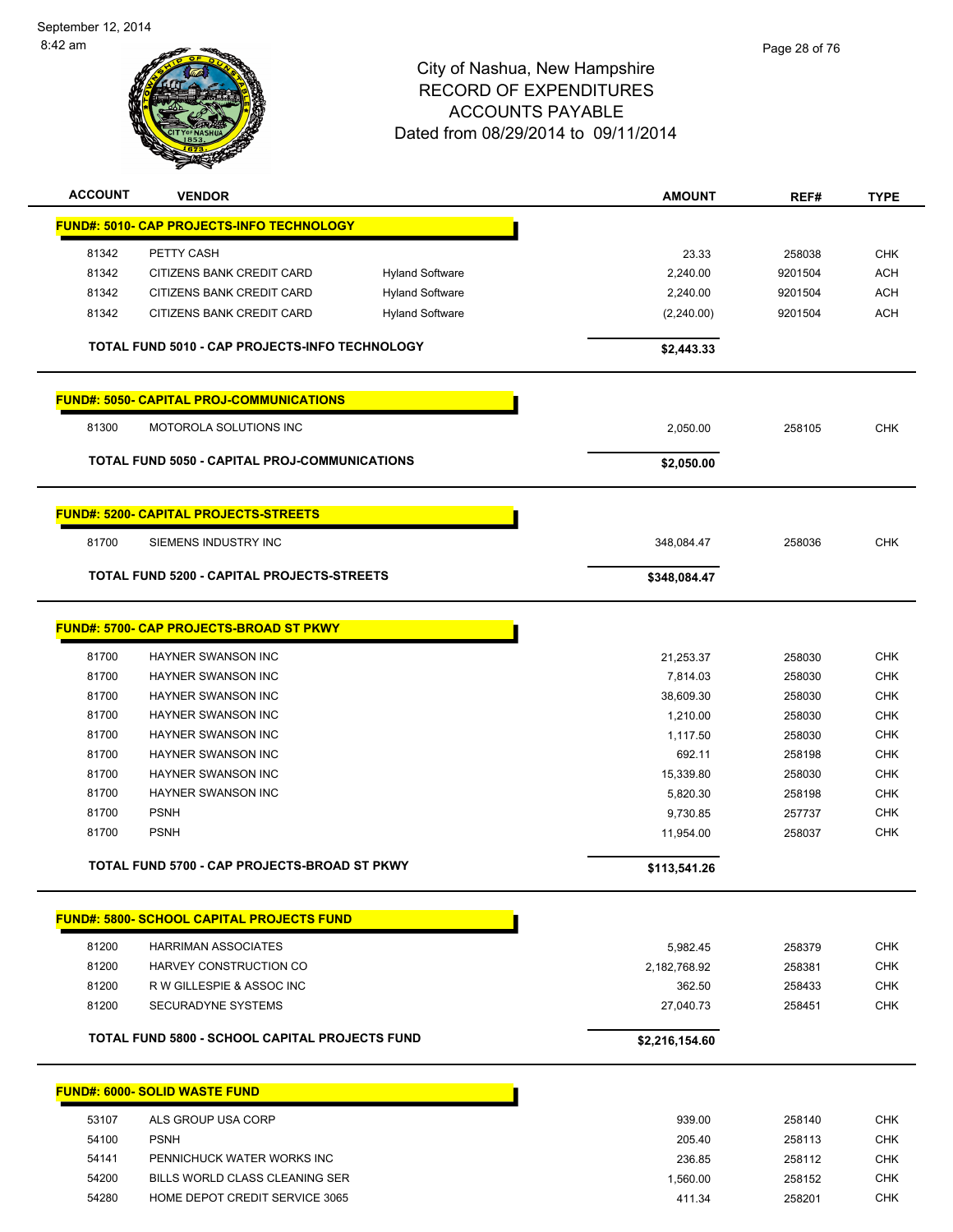

| <b>ACCOUNT</b> | <b>VENDOR</b>                             |                           | <b>AMOUNT</b> | REF#    | <b>TYPE</b> |
|----------------|-------------------------------------------|---------------------------|---------------|---------|-------------|
|                | <b>FUND#: 6000- SOLID WASTE FUND</b>      |                           |               |         |             |
| 54600          | <b>CARPARTS OF NASHUA</b>                 |                           | 123.99        | 257809  | <b>CHK</b>  |
| 54600          | <b>CARPARTS OF NASHUA</b>                 |                           | 131.23        | 258162  | <b>CHK</b>  |
| 54600          | <b>FREIGHTLINER OF NH INC</b>             |                           | 296.11        | 258189  | <b>CHK</b>  |
| 54600          | LIBERTY INTNL TRUCKS OF NH LLC            |                           | 459.88        | 258222  | <b>CHK</b>  |
| 54600          | MCNEILUS TRUCK & MANUFACTURING            |                           | 485.60        | 258233  | <b>CHK</b>  |
| 54600          | NAPA AUTO PARTS                           |                           | 70.31         | 258243  | CHK         |
| 54600          | P/M SERVICES OF NH                        |                           | 950.00        | 258258  | <b>CHK</b>  |
| 54600          | <b>POWERPLAN</b>                          |                           | 141.33        | 258265  | <b>CHK</b>  |
| 54600          | SOUTHWORTH-MILTON INC                     |                           | 158.93        | 258278  | <b>CHK</b>  |
| 54828          | US BANK EQUIPMENT FINANCE                 |                           | 113.54        | 258121  | <b>CHK</b>  |
| 54828          | US BANK EQUIPMENT FINANCE                 |                           | 28.14         | 258122  | <b>CHK</b>  |
| 54828          | US BANK EQUIPMENT FINANCE                 |                           | 53.10         | 258125  | <b>CHK</b>  |
| 55109          | PAETEC COMMUNICATIONS INC                 |                           | 4.32          | 257783  | <b>CHK</b>  |
| 55109          | COMCAST CABLE COMMUNICATIONS I            |                           | 97.30         | 258089  | CHK         |
| 55400          | CITIZENS BANK CREDIT CARD                 | <b>Skillpath Seminars</b> | 139.00        | 9201504 | <b>ACH</b>  |
| 55421          | TREASURER STATE OF NH                     |                           | 50.00         | 258118  | <b>CHK</b>  |
| 55607          | PETTY CASH                                |                           | 27.90         | 258038  | <b>CHK</b>  |
| 55607          | <b>FEDEX</b>                              |                           | 23.93         | 258092  | <b>CHK</b>  |
| 55699          | UNIVERSAL RECYCLING TECH                  |                           | 2,818.53      | 257885  | <b>CHK</b>  |
| 55699          | AMHERST APPLIANCE REPAIR                  |                           | 1,449.00      | 258142  | <b>CHK</b>  |
| 55699          | <b>ENVIRON. RESOURCE RETURN CORP</b>      |                           | 5,801.41      | 258182  | <b>CHK</b>  |
| 55699          | HW STAFFING SOLUTIONS                     |                           | 211.96        | 258206  | <b>CHK</b>  |
| 55699          | NRRA (NORTHEAST RESOURCE RECOV            |                           | 265.00        | 258255  | <b>CHK</b>  |
| 55699          | UNIVERSAL RECYCLING TECH                  |                           | 2,610.24      | 258293  | <b>CHK</b>  |
| 61100          | PETTY CASH                                |                           | 8.00          | 258038  | <b>CHK</b>  |
| 61107          | UNIFIRST CORPORATION                      |                           | 382.06        | 258291  | <b>CHK</b>  |
| 61192          | STANLEY CONVERGENT SECURITY               |                           | 267.12        | 258279  | <b>CHK</b>  |
| 61307          | SHATTUCK MALONE OIL CO                    |                           | 2,136.12      | 257787  | <b>CHK</b>  |
| 61307          | SHATTUCK MALONE OIL CO                    |                           | 1,636.44      | 258115  | <b>CHK</b>  |
| 61705          | <b>MAYNARD &amp; LESIEUR INC</b>          |                           | 566.50        | 258229  | <b>CHK</b>  |
| 71000          | HOME DEPOT CREDIT SERVICE 3065            |                           | 211.09        | 258201  | <b>CHK</b>  |
| 71228          | <b>CREATIVE INFORMATION SYSTEMS</b>       |                           | 3,796.00      | 257816  | <b>CHK</b>  |
|                | <b>TOTAL FUND 6000 - SOLID WASTE FUND</b> |                           | \$28,866.67   |         |             |

#### **FUND#: 6200- WASTEWATER FUND**

| 21775 | <b>JANE VIGNEANT</b>         | 20.922.66 | 258087 | <b>CHK</b> |
|-------|------------------------------|-----------|--------|------------|
| 44597 | HILLSBOROUGH COUNTY REGISTRY | 42.45     | 258200 | <b>CHK</b> |
| 53107 | EASTERN ANALYTICAL INC       | 429.00    | 257823 | <b>CHK</b> |
| 53467 | <b>MAILINGS UNLIMITED</b>    | 441.17    | 257847 | <b>CHK</b> |
| 54100 | <b>PSNH</b>                  | 1.567.87  | 258113 | <b>CHK</b> |
| 54114 | LIBERTY UTILITIES - NH       | 41.51     | 258095 | <b>CHK</b> |
| 54114 | LIBERTY UTILITIES - NH       | 128.73    | 258103 | <b>CHK</b> |
| 54114 | DIRECT ENERGY BUSINESS       | 1.208.87  | 258180 | <b>CHK</b> |
| 54141 | PENNICHUCK WATER WORKS INC   | 38.005.61 | 257785 | <b>CHK</b> |
| 54141 | PENNICHUCK WATER WORKS INC   | 56.25     | 258112 | <b>CHK</b> |
| 54221 | <b>MARIO LECLERC</b>         | 119.80    | 258221 | <b>CHK</b> |
| 54221 | NASHUA FARMERS EXCHANGE INC  | 170.00    | 258245 | <b>CHK</b> |
|       |                              |           |        |            |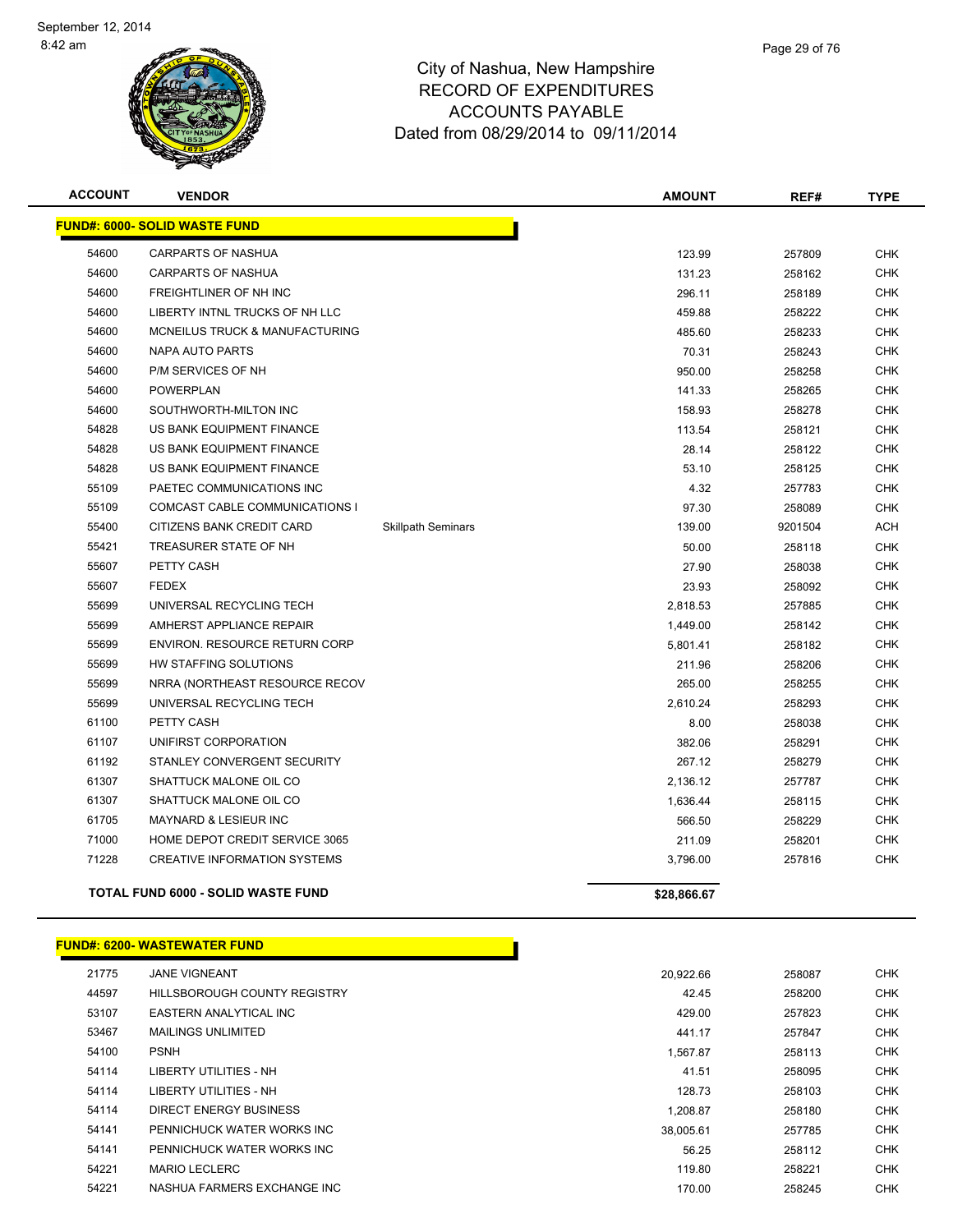

| <b>ACCOUNT</b> | <b>VENDOR</b>                        | <b>AMOUNT</b> | REF#   | <b>TYPE</b> |
|----------------|--------------------------------------|---------------|--------|-------------|
|                | <u> FUND#: 6200- WASTEWATER FUND</u> |               |        |             |
| 54280          | HOME DEPOT CREDIT SERVICE 3065       | 33.73         | 258201 | <b>CHK</b>  |
| 54300          | HOWARD P FAIRFIELD LLC               | 1,572.62      | 257835 | <b>CHK</b>  |
| 54300          | <b>BROX INDUSTRIES INC</b>           | 823.92        | 258156 | <b>CHK</b>  |
| 54300          | CORRIVEAU ROUTHIER INC               | 843.47        | 258169 | CHK         |
| 54300          | TEAM EJP CONCORD NH                  | 444.17        | 258285 | <b>CHK</b>  |
| 54300          | TEAM EJP SPRINGFIELD MA              | 125.55        | 258286 | <b>CHK</b>  |
| 54487          | <b>GRAINGER</b>                      | 307.28        | 257830 | CHK         |
| 54487          | MCMASTER-CARR                        | 76.02         | 257852 | <b>CHK</b>  |
| 54487          | RENEW MECHANICAL MAINTENANCE         | 1,460.00      | 257867 | CHK         |
| 54487          | EASTERN INDUSTRIAL AUTOMATION        | 628.64        | 258181 | CHK         |
| 54487          | <b>FASTENAL CO</b>                   | 11.51         | 258186 | CHK         |
| 54487          | HOME DEPOT CREDIT SERVICE 3065       | 612.69        | 258201 | CHK         |
| 54487          | M & M ELECTRICAL SUPPLY CO INC       | 117.04        | 258226 | CHK         |
| 54487          | MCMASTER-CARR                        | 111.55        | 258232 | <b>CHK</b>  |
| 54487          | MOORE MEDICAL LLC                    | 836.58        | 258240 | CHK         |
| 54487          | PEABODY SUPPLY CO                    | 828.14        | 258260 | <b>CHK</b>  |
| 54600          | <b>CARPARTS OF NASHUA</b>            | 84.46         | 258162 | <b>CHK</b>  |
| 54828          | US BANK EQUIPMENT FINANCE            | 28.14         | 258122 | CHK         |
| 54828          | US BANK EQUIPMENT FINANCE            | 113.54        | 258124 | <b>CHK</b>  |
| 54828          | US BANK EQUIPMENT FINANCE            | 53.10         | 258125 | CHK         |
| 55109          | PAETEC COMMUNICATIONS INC            | 4.23          | 257783 | <b>CHK</b>  |
| 55514          | TREASURER STATE OF NH                | 250.00        | 257790 | <b>CHK</b>  |
| 55699          | HW STAFFING SOLUTIONS                | 984.35        | 258206 | CHK         |
| 55699          | PROGRESSIVE ALARM SERVICES INC       | 975.00        | 258268 | CHK         |
| 61100          | WB MASON CO INC                      | 103.63        | 258297 | <b>CHK</b>  |
| 61107          | INDUSTRIAL PROTECTION SERVICES       | 1,234.93      | 258209 | <b>CHK</b>  |
| 61107          | UNIFIRST CORPORATION                 | 2,271.41      | 258291 | CHK         |
| 61107          | <b>VWR INTERNATIONAL</b>             | 272.80        | 258295 | <b>CHK</b>  |
| 61156          | <b>BASF CORP</b>                     | 8,465.75      | 257804 | CHK         |
| 61156          | JCI JONES CHEMICALS INC              | 6,435.26      | 257839 | <b>CHK</b>  |
| 61156          | <b>BASF CORP</b>                     | 4,739.04      | 258147 | CHK         |
| 61156          | OMEGA INDUSTRIAL SUPPLY INC          | 949.09        | 258257 | CHK         |
| 61299          | <b>FASTENAL CO</b>                   | 66.19         | 258186 | <b>CHK</b>  |
| 61299          | M & M ELECTRICAL SUPPLY CO INC       | 194.36        | 258226 | <b>CHK</b>  |
| 61299          | MOORE MEDICAL LLC                    | 110.72        | 258240 | <b>CHK</b>  |
| 61299          | PEABODY SUPPLY CO                    | 7.06          | 258260 | <b>CHK</b>  |
| 61299          | PINE MOTOR PARTS                     | 74.04         | 258262 | <b>CHK</b>  |
| 71000          | MCMASTER-CARR                        | 206.19        | 258232 | <b>CHK</b>  |
| 71025          | <b>FASTENAL CO</b>                   | 75.18         | 258186 | <b>CHK</b>  |
| 71025          | HOME DEPOT CREDIT SERVICE 3065       | 66.58         | 258201 | <b>CHK</b>  |
| 81200          | <b>WRIGHT-PIERCE</b>                 | 1,565.30      | 258301 | <b>CHK</b>  |
| 81300          | T BUCK CONSTRUCTION INC              | 50,985.57     | 258284 | <b>CHK</b>  |
| 81700          | TEAM EJP CONCORD NH                  | 15,162.05     | 258285 | <b>CHK</b>  |
| 81700          | PENTA CORP                           | 113,587.48    | 258035 | <b>CHK</b>  |
| 81700          | WOODARD & CURRAN INC                 | 11,467.41     | 258300 | <b>CHK</b>  |
| 81700          | PARK CONSTRUCTION CORP               | 34,608.91     | 257865 | CHK         |
| 81700          | PARK CONSTRUCTION CORP               | 5,000.00      | 258034 | <b>CHK</b>  |
|                |                                      |               |        |             |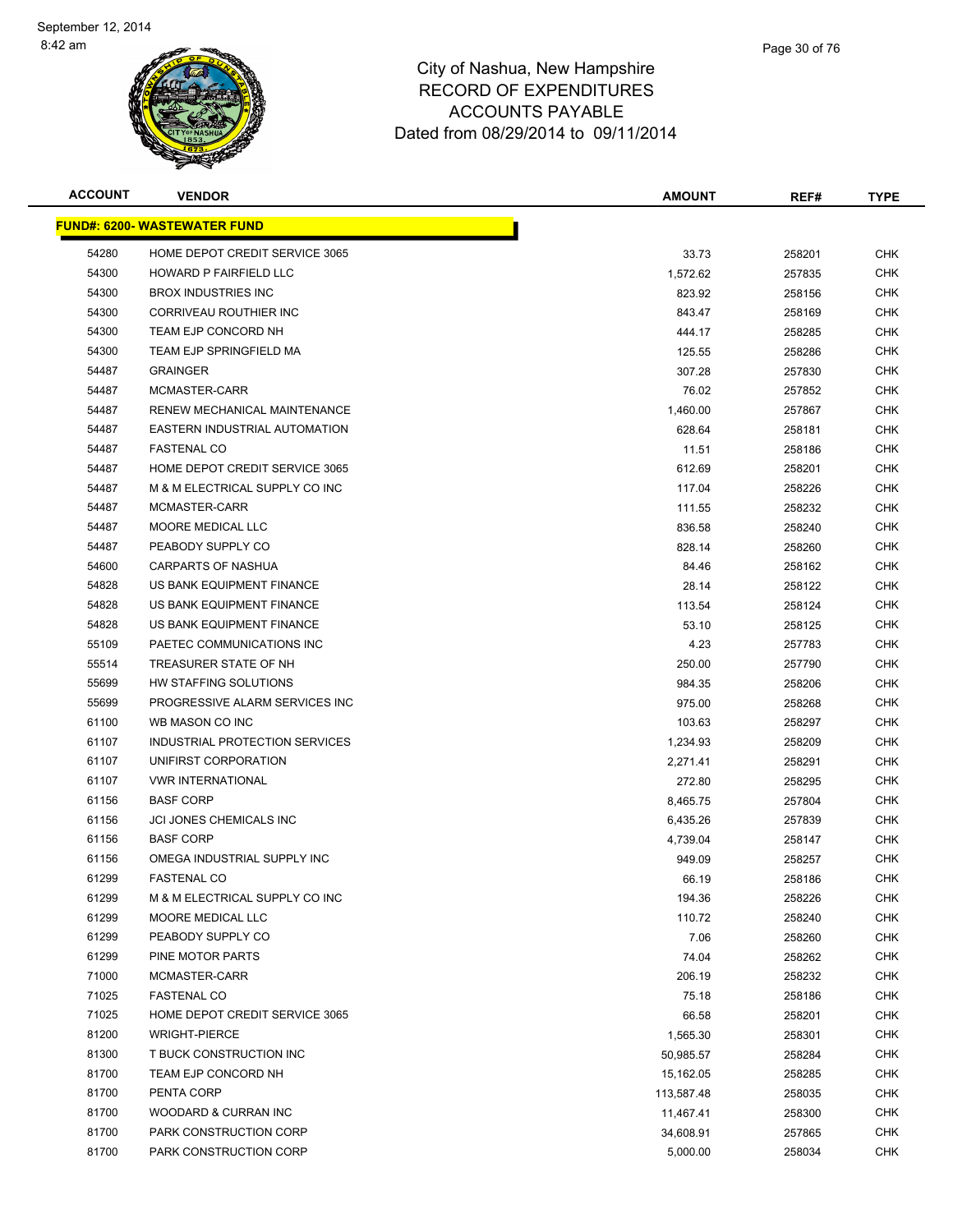| <b>ACCOUNT</b> | <b>VENDOR</b>                                         |            | <b>AMOUNT</b> | REF#    | <b>TYPE</b> |
|----------------|-------------------------------------------------------|------------|---------------|---------|-------------|
|                | TOTAL FUND 6200 - WASTEWATER FUND                     |            | \$332,108.60  |         |             |
|                | <b>FUND#: 6500- PROPERTY &amp; CASUALTY FUND</b>      |            |               |         |             |
| 54267          | STANLEY ELEVATOR CO INC                               |            | 4,473.63      | 258280  | <b>CHK</b>  |
| 55200          | <b>ARLENE MALO</b>                                    |            | 80.00         | 257756  | <b>CHK</b>  |
| 55307          | <b>ROSS DUGAS</b>                                     |            | 61.04         | 257758  | <b>CHK</b>  |
| 55421          | <b>NHAA</b>                                           |            | 560.00        | 257780  | <b>CHK</b>  |
| 59120          | CITIZENS BANK CREDIT CARD                             | One Beacon | 382.00        | 9201504 | <b>ACH</b>  |
| 59207          | TREASURER STATE OF NH                                 |            | 45,364.88     | 257789  | <b>CHK</b>  |
| 59207          | <b>SCOTT CISZEK</b>                                   |            | 11,455.50     | 258013  | <b>CHK</b>  |
| 59207          | BOROFSKY AMODEO-VICKERY &                             |            | 3,544.50      | 258014  | <b>CHK</b>  |
| 59207          | <b>JESSICA BROX</b>                                   |            | 707.70        | 258015  | <b>CHK</b>  |
| 59207          | CATHOLIC MEDICAL CENTER                               |            | 247.00        | 258016  | <b>CHK</b>  |
| 59207          | <b>FOUR SEASONS ORTHOPEDIC CENTER</b>                 |            | 9,549.00      | 258017  | <b>CHK</b>  |
| 59207          | GOTMAN, SCHULTHESS & STEERE PA                        |            | 1,022.50      | 258019  | <b>CHK</b>  |
| 59207          | <b>HEALTH STOP INC</b>                                |            | 408.36        | 258020  | <b>CHK</b>  |
| 59207          | <b>JODY STEWART</b>                                   |            | 14.11         | 258022  | <b>CHK</b>  |
| 59207          | NORTH SHORE RADIOLOGICAL ASSOC                        |            | 184.00        | 258024  | <b>CHK</b>  |
| 59207          | PERFORMANCE REHAB INC                                 |            | 150.00        | 258025  | <b>CHK</b>  |
| 59207          | PINNACLE REHABILITATION                               |            | 2,375.00      | 258026  | <b>CHK</b>  |
| 59207          | FOUR SEASONS ORTHOPAEDIC CTR P                        |            | 522.00        | 258506  | <b>CHK</b>  |
| 59207          | <b>FOUR SEASONS ORTHOPEDIC CENTER</b>                 |            | 6,194.30      | 258507  | <b>CHK</b>  |
| 59207          | ST JOSEPH BUSINESS & HEALTH                           |            | 185.00        | 258510  | <b>CHK</b>  |
| 59207          | ST JOSEPHS HOSPITAL                                   |            | 348.50        | 258511  | <b>CHK</b>  |
| 59225          | GATE CITY FENCE CO INC                                |            | 375.00        | 258018  | <b>CHK</b>  |
| 59225          | <b>TIMOTHY REARDON</b>                                |            | 175.00        | 258512  | <b>CHK</b>  |
| 59250          | MARVELL PLATE GLASS INC                               |            | 2,240.00      | 258023  | <b>CHK</b>  |
| 59250          | <b>TURNER GLASS LLC</b>                               |            | 75.00         | 258027  | <b>CHK</b>  |
| 59250          | <b>XYLEM DEWATERING SOLUITIONS</b>                    |            | 9,081.00      | 258028  | <b>CHK</b>  |
| 59250          | MARVELL PLATE GLASS INC                               |            | 588.00        | 258508  | <b>CHK</b>  |
| 59250          | XYLEM DEWATERING SOLUITIONS                           |            | 3,194.00      | 258513  | <b>CHK</b>  |
| 59275          | <b>ILLG AUTOMOTIVE CORP</b>                           |            | 770.55        | 258021  | <b>CHK</b>  |
| 59275          | NASHUA COLLISION CENTER INC                           |            | 625.55        | 258509  | <b>CHK</b>  |
|                | <b>TOTAL FUND 6500 - PROPERTY &amp; CASUALTY FUND</b> |            | \$104.953.12  |         |             |

|       | <b>FUND#: 6600- BENEFITS SELF INSURANCE FUND</b> |            |            |         |            |
|-------|--------------------------------------------------|------------|------------|---------|------------|
| 21505 | <b>JOHN SEUSING</b>                              |            | 60.57      | 258068  | <b>CHK</b> |
| 21505 | JENNIFER SEUSING                                 |            | 50.40      | 258082  | <b>CHK</b> |
| 21516 | BOSTON MUTUAL LIFE INSURANCE                     |            | 7.684.19   | 147635  | ACH        |
| 21545 | NORTHERN NEW ENGLAND BENEFIT                     |            | 41,480.96  | 147630  | ACH        |
| 21553 | ANTHEM BLUE CROSS /BLUE SHIELD                   |            | 334,997.74 | 147634  | ACH        |
| 21575 | NORTHEAST DELTA DENTAL                           |            | 162,119.72 | 147637  | ACH        |
| 21585 | <b>VISION SERVICE PLAN</b>                       |            | 6,650.81   | 258128  | <b>CHK</b> |
| 45623 | <b>CITIZENS BANK</b>                             |            | 1,500.00   | 258061  | <b>CHK</b> |
| 45648 | CTRS FOR MEDICARE & MEDICAID S                   |            | 40,130.95  | 258516  | <b>CHK</b> |
| 52809 | PETTY CASH                                       |            | 20.36      | 258038  | <b>CHK</b> |
| 52809 | CITIZENS BANK CREDIT CARD                        | <b>CVS</b> | 104.95     | 9201504 | ACH        |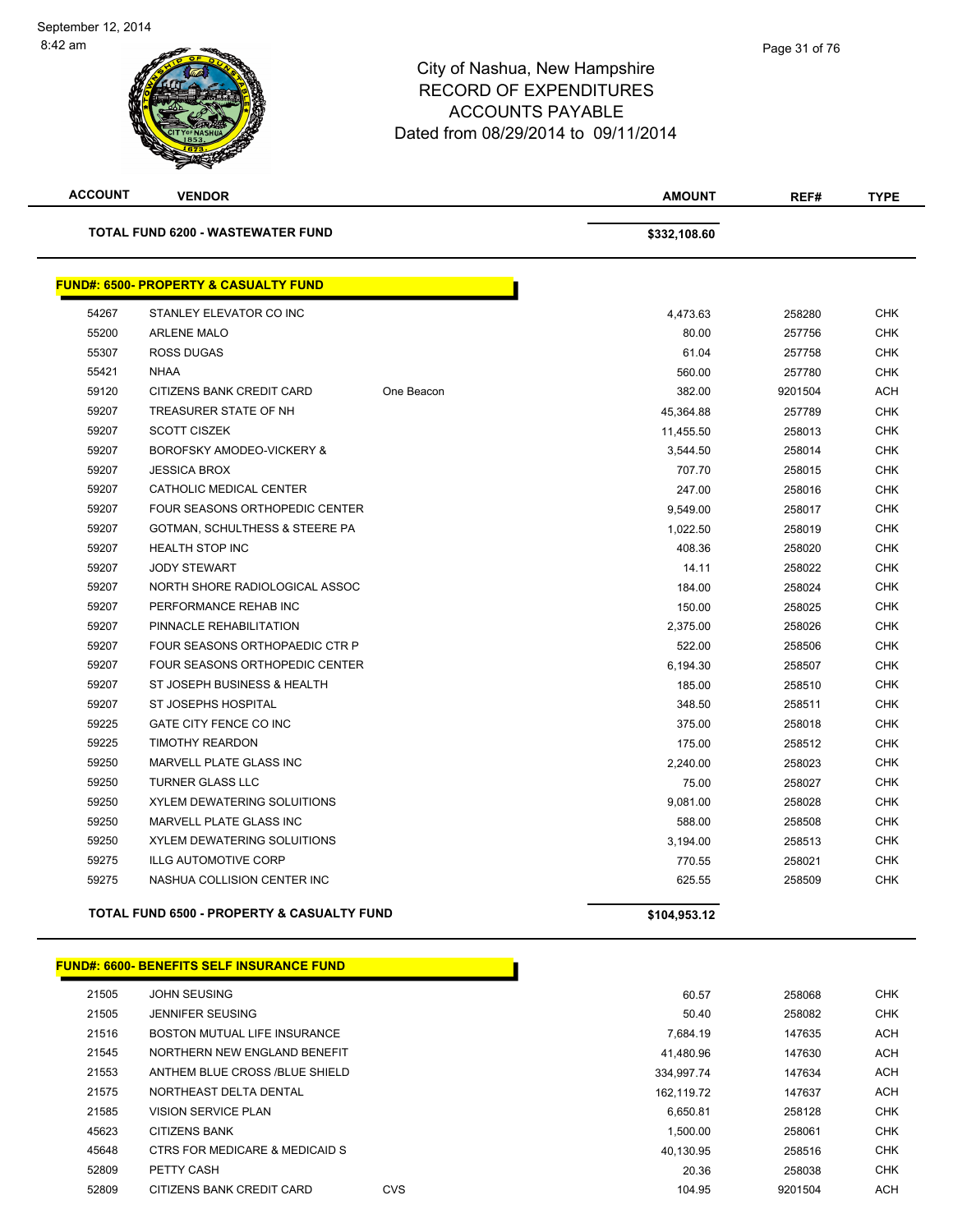

| <b>ACCOUNT</b> | <b>VENDOR</b>                                      | <b>AMOUNT</b>           | REF#             | <b>TYPE</b> |
|----------------|----------------------------------------------------|-------------------------|------------------|-------------|
|                | <b>FUND#: 6600- BENEFITS SELF INSURANCE FUND</b>   |                         |                  |             |
| 53999          | <b>BENEFIT STRATEGIES INC</b>                      | 3,626.10                | 258515           | <b>CHK</b>  |
| 59165          | <b>HCC LIFE INSURANCE CO</b>                       | 192,867.30              | 258065           | <b>CHK</b>  |
| 59500          | HARVARD PILGRIM HEALTH CARE                        | 22,698.48               | 147629           | <b>ACH</b>  |
| 59500          | ANTHEM BCBS OF NE                                  | 87,455.45               | 147633           | <b>ACH</b>  |
| 59500          | NORTHEAST DELTA DENTAL                             | 12,177.28               | 147637           | ACH         |
| 59507          | ANTHEM BLUE CROSS /BLUE SHIELD                     | 469,521.37              | 15721            | <b>ACH</b>  |
| 59507          | ANTHEM BCBS OF NE                                  | 441,558.18              | 15724            | ACH         |
| 59507          | ANTHEM BLUE CROSS /BLUE SHIELD                     | 588,463.05              | 15728            | ACH         |
| 59507          | ANTHEM BCBS OF NE                                  | 363,388.48              | 147633           | ACH         |
| 59507          | ANTHEM BLUE CROSS /BLUE SHIELD                     | 21,789.04               | 15721            | <b>ACH</b>  |
| 59507          | ANTHEM BCBS OF NE                                  | 23,970.78               | 15724            | ACH         |
| 59507          | ANTHEM BLUE CROSS /BLUE SHIELD                     | 48,180.87               | 15728            | ACH         |
| 59507          | ANTHEM BCBS OF NE                                  | 37,242.10               | 147633           | <b>ACH</b>  |
| 59507          | HARVARD PILGRIM HEALTH CARE                        | 96,384.92               | 15719            | <b>ACH</b>  |
| 59507          | ANTHEM BLUE CROSS /BLUE SHIELD                     | 34,838.90               | 15721            | <b>ACH</b>  |
| 59507          | ANTHEM BCBS OF NE                                  | 75,562.38               | 15724            | <b>ACH</b>  |
| 59507          | HARVARD PILGRIM HEALTH CARE                        | 66,026.36               | 15725            | <b>ACH</b>  |
| 59507          | HARVARD PILGRIM HEALTH CARE                        | 79,459.27               | 15726            | ACH         |
| 59507          | ANTHEM BLUE CROSS /BLUE SHIELD                     | 29,094.98               | 15728            | ACH         |
| 59507          | HARVARD PILGRIM HEALTH CARE                        | 72,033.85               | 147629           | <b>ACH</b>  |
| 59507          | ANTHEM BCBS OF NE                                  | 23,959.08               | 147633           | ACH         |
| 59525          | NORTHEAST DELTA DENTAL                             | 20,849.90               | 15722            | ACH         |
| 59525          | NORTHEAST DELTA DENTAL                             | 68,918.48               | 15729            | <b>ACH</b>  |
| 59525          | NORTHEAST DELTA DENTAL                             | 23,941.13               | 147637           | <b>ACH</b>  |
|                | TOTAL FUND 6600 - BENEFITS SELF INSURANCE FUND     | \$3,498,808.38          |                  |             |
|                | <b>FUND#: 7026- CAPITAL EQUIPMENT RESERVE FUND</b> |                         |                  |             |
|                | <b>IMPERIAL MUNICIIPAL PARTNERS</b>                |                         |                  | <b>CHK</b>  |
| 81300<br>81500 | MHQ MUNICIPAL VEHICLES                             | 57,735.00               | 258032           | <b>CHK</b>  |
| 81500          | MCNEILUS TRUCK & MANUFACTURING                     | 50,231.00               | 258237           | <b>CHK</b>  |
| 81500          | <b>GRAPPONE FORD</b>                               | 239,250.00<br>44,930.00 | 257853<br>257929 | <b>CHK</b>  |
|                |                                                    |                         |                  |             |
|                | TOTAL FUND 7026 - CAPITAL EQUIPMENT RESERVE FUND   | \$392,146.00            |                  |             |
|                | <b>FUND#: 7052- MINE FALLS PARK ETF</b>            |                         |                  |             |
| 54280          | <b>BELLETETES INC</b>                              | 53.94                   | 258149           | <b>CHK</b>  |
| 54280          | HOME DEPOT CREDIT SERVICE 3065                     | 138.08                  | 258201           | <b>CHK</b>  |
| 54280          | PIONEER ATHLETICS                                  | 565.00                  | 258263           | <b>CHK</b>  |
|                | <b>TOTAL FUND 7052 - MINE FALLS PARK ETF</b>       | \$757.02                |                  |             |
|                | <b>FUND#: 7062- ENERGY EFFICIENCY ETF</b>          |                         |                  |             |

LIGHTEC INC 17,869.88 258223 CHK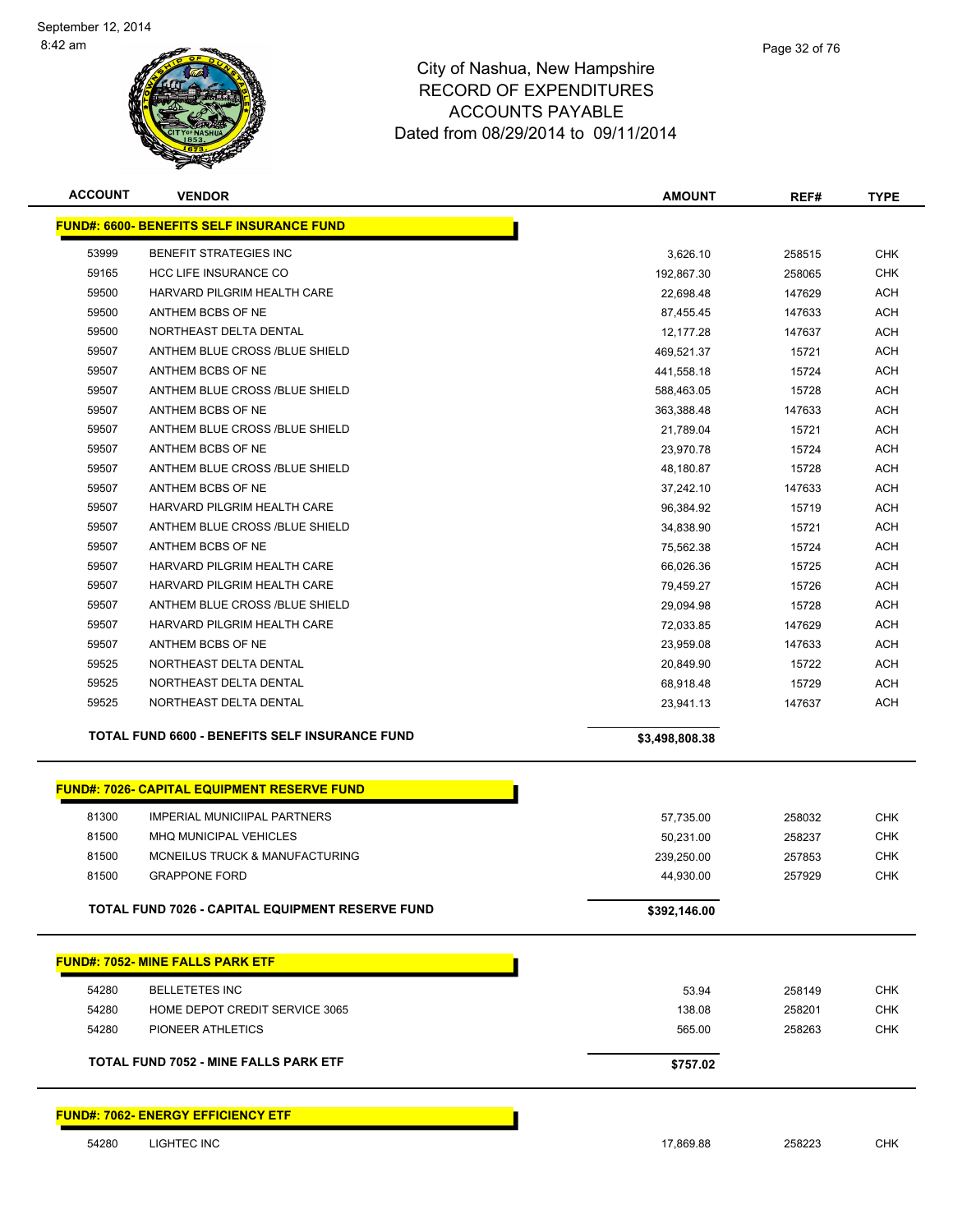

|       | <b>TOTAL FUND 7506 - ETF CONTRIB-WOODLAWN CEMETERY</b> | \$12,014.15 |        |     |
|-------|--------------------------------------------------------|-------------|--------|-----|
| 71999 | AMERICAN CEMETERY SUPPLIES INC                         | 103.20      | 258141 | CHK |
| 61299 | HARDY DORIC INC                                        | 585.00      | 257832 | CHK |
| 54280 | <b>B &amp; S LOCKSMITHS INC</b>                        | 900.05      | 258145 | CHK |
| 54280 | AMERICAN CEMETERY SUPPLIES INC                         | 1.325.90    | 258141 | CHK |

|       | <b>FUND#: 7549- LIBRARY-MISC LIB DONATIONS</b>      |          |        |            |
|-------|-----------------------------------------------------|----------|--------|------------|
| 68322 | LISA ALLEN                                          | 200.00   | 257800 | <b>CHK</b> |
| 68322 | LISA ALLEN                                          | 200.00   | 258137 | <b>CHK</b> |
|       | <b>TOTAL FUND 7549 - LIBRARY-MISC LIB DONATIONS</b> | \$400.00 |        |            |

**FUND#: 7550- P&R-GREELEY PARK JACKMAN**

54280 ABBOTT MASONRY LLC 2,500.00 258130 CHK

**TOTAL FUND 7550 - P&R-GREELEY PARK JACKMAN \$2,500.00** 

|       | <b>FUND#: 7551- P&amp;R-SUMMERFUN</b>      |          |        |            |
|-------|--------------------------------------------|----------|--------|------------|
| 53400 | <b>GNMHC-SIMPLY SIGNS</b>                  | 158.00   | 258195 | <b>CHK</b> |
| 54899 | NH BOUNCE HOUSE RENTALS                    | 600.00   | 258253 | <b>CHK</b> |
| 55650 | ANNA RIBAUDO                               | 150.00   | 258271 | <b>CHK</b> |
| 61900 | JEANNOTTE'S MARKET LLC                     | 64.32    | 258214 | <b>CHK</b> |
|       | <b>TOTAL FUND 7551 - P&amp;R-SUMMERFUN</b> | \$972.32 |        |            |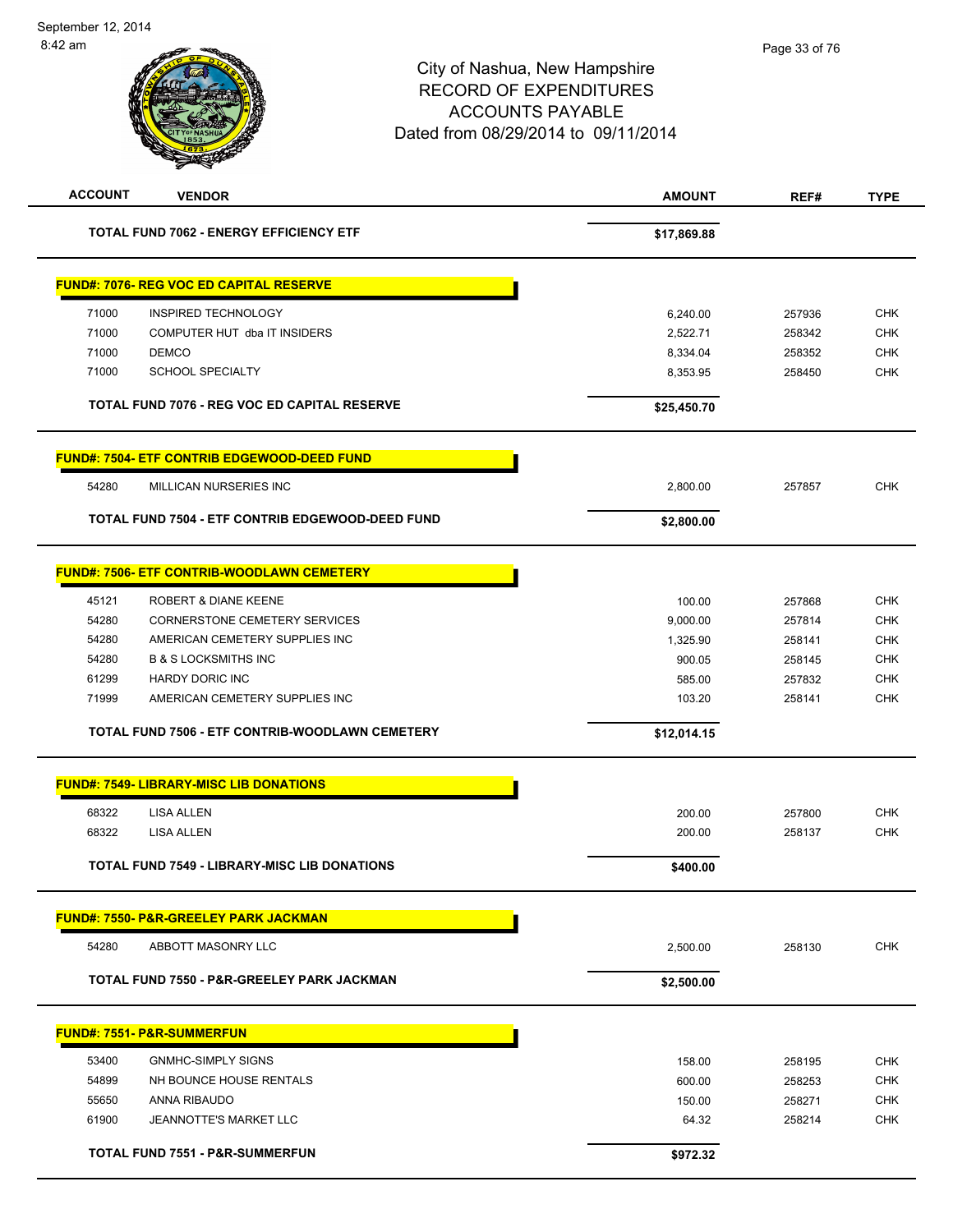

| <b>ACCOUNT</b><br><b>VENDOR</b>                      | <b>AMOUNT</b> | REF#   | <b>TYPE</b> |
|------------------------------------------------------|---------------|--------|-------------|
| <b>FUND#: 8028- WOODLAWN CEMETERY PERP-CARE</b>      |               |        |             |
| 44338<br>ROBERT & DIANE KEENE                        | 100.00        | 257868 | <b>CHK</b>  |
| <b>TOTAL FUND 8028 - WOODLAWN CEMETERY PERP-CARE</b> | \$100.00      |        |             |
| <b>FUND#: 8063- LIBRARY-HENRY STEARNS FUND</b>       |               |        |             |
| 61807<br><b>BAKER &amp; TAYLOR</b>                   | 210.18        | 257803 | <b>CHK</b>  |
| 61807<br><b>BAKER &amp; TAYLOR</b>                   | 233.52        | 258146 | <b>CHK</b>  |
| <b>TOTAL FUND 8063 - LIBRARY-HENRY STEARNS FUND</b>  | \$443.70      |        |             |
| <b>FUND#: 8635- JAMES GREELEY SCHOL</b>              |               |        |             |
| Noelle M. Gerard<br>68370                            | 100.00        | 258029 | <b>CHK</b>  |
| <b>TOTAL FUND 8635 - JAMES GREELEY SCHOL</b>         | \$100.00      |        |             |

**Grand Total:**

**\$11,371,682.48**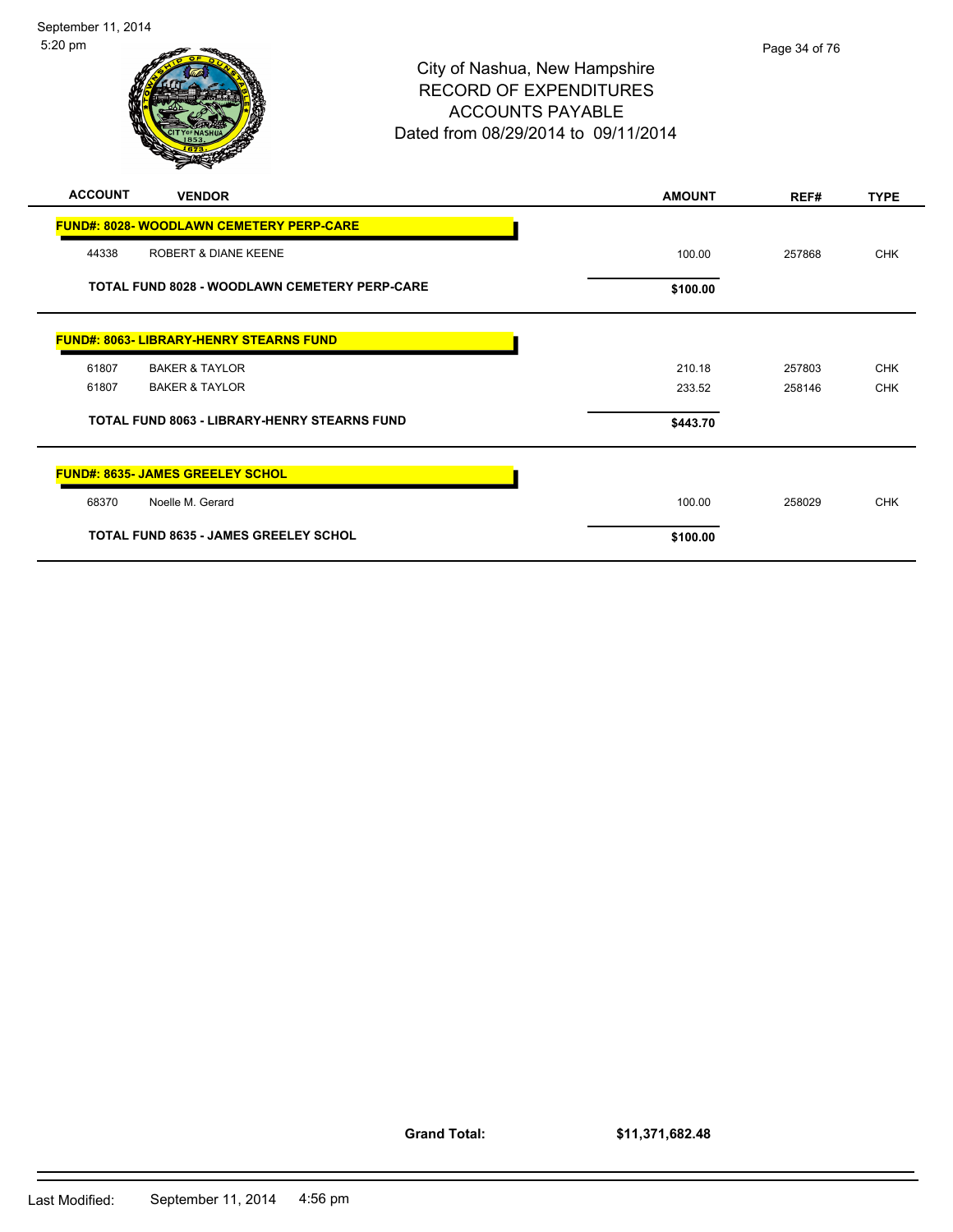

#### City of Nashua, New Hampshire RECORD OF EXPENDITURES PAYROLL-GROSS WAGES Dated from 08/29/2014- 09/11/2014

Page 35 of 76

| <b>PAY DATE</b>                      | <b>ACCOUNT</b> | <b>DESCRIPTION</b>               | <b>AMOUNT</b> |
|--------------------------------------|----------------|----------------------------------|---------------|
| <b>FUND#: 1000 - GENERAL FUND</b>    |                |                                  |               |
| 101<br><b>MAYOR</b>                  |                |                                  |               |
| 9/4/14                               | 51100          | <b>CITIZEN SERVICES DIRECTOR</b> | 903.15        |
| 9/11/14                              | 51100          | CITIZEN SERVICES DIRECTOR        | 903.15        |
| 9/4/14                               | 51100          | <b>COMMUNICATIONS DIRECTOR</b>   | 852.14        |
| 9/11/14                              | 51100          | <b>COMMUNICATIONS DIRECTOR</b>   | 852.15        |
| 9/4/14                               | 51100          | EXECUTIVE SECRETARY AA           | 903.15        |
| 9/11/14                              | 51100          | EXECUTIVE SECRETARY AA           | 903.15        |
| 9/4/14                               | 51100          | SECRETARY RECEPTIONIST           | 565.55        |
| 9/11/14                              | 51100          | SECRETARY RECEPTIONIST           | 565.55        |
| 9/4/14                               | 51500          | <b>MAYOR</b>                     | 2,115.95      |
| 9/11/14                              | 51500          | <b>MAYOR</b>                     | 2,115.95      |
|                                      |                |                                  |               |
| <b>TOTAL 101 - MAYOR</b>             |                |                                  | \$10,679.89   |
| 102<br><b>BOARD OF ALDERMEN</b>      |                |                                  |               |
| 9/4/14                               | 51100          | ALDERMANIC LEGISLATION MANAGER   | 1,446.40      |
| 9/11/14                              | 51100          | ALDERMANIC LEGISLATION MANAGER   | 1,446.40      |
| 9/4/14                               | 51200          | LEGISLATIVE TRANSCRIPTION SPEC   | 395.60        |
| 9/11/14                              | 51200          | LEGISLATIVE TRANSCRIPTION SPEC   | 319.85        |
| <b>TOTAL 102 - BOARD OF ALDERMEN</b> |                |                                  | \$3,608.25    |
| 103<br><b>LEGAL</b>                  |                |                                  |               |
| 9/4/14                               | 51100          | ASSISTANT CORP COUNSEL           | 1,364.20      |
| 9/11/14                              | 51100          | ASSISTANT CORP COUNSEL           | 1,364.20      |
| 9/4/14                               | 51100          | <b>CORPORATION COUNSEL</b>       | 2,229.60      |
| 9/11/14                              | 51100          | <b>CORPORATION COUNSEL</b>       | 2,229.60      |
| 9/4/14                               | 51100          | DEPUTY CORPORATION COUNSEL       | 2,028.40      |
| 9/11/14                              | 51100          | DEPUTY CORPORATION COUNSEL       | 2,028.40      |
| 9/4/14                               | 51100          | <b>LEGAL ASSISTANT</b>           | 1,901.05      |
| 9/11/14                              | 51100          | <b>LEGAL ASSISTANT</b>           | 1,901.05      |
| <b>TOTAL 103 - LEGAL</b>             |                |                                  | \$15,046.50   |
| 107<br><b>CITY CLERK</b>             |                |                                  |               |
| 9/4/14                               | 51100          | <b>CITY CLERK</b>                | 1,823.90      |
| 9/11/14                              | 51100          | <b>CITY CLERK</b>                | 1,823.90      |
| 9/4/14                               | 51100          | <b>CLERK VITAL RECORDS II</b>    | 1,463.25      |
| 9/11/14                              | 51100          | <b>CLERK VITAL RECORDS II</b>    | 1,463.25      |
| 9/4/14                               | 51100          | DEPARTMENT COORDINATOR, CC       | 791.45        |
| 9/11/14                              | 51100          | DEPARTMENT COORDINATOR, CC       | 791.45        |
| 9/4/14                               | 51100          | DEPUTY CITY CLERK                | 1,411.70      |
| 9/11/14                              | 51100          | DEPUTY CITY CLERK                | 1,411.70      |
| 9/4/14                               | 51300          | OVERTIME-REGULAR                 | 22.26         |
| 9/11/14                              | 51300          | OVERTIME-REGULAR                 | 22.26         |
|                                      |                |                                  |               |

#### **111 HUMAN RESOURCES**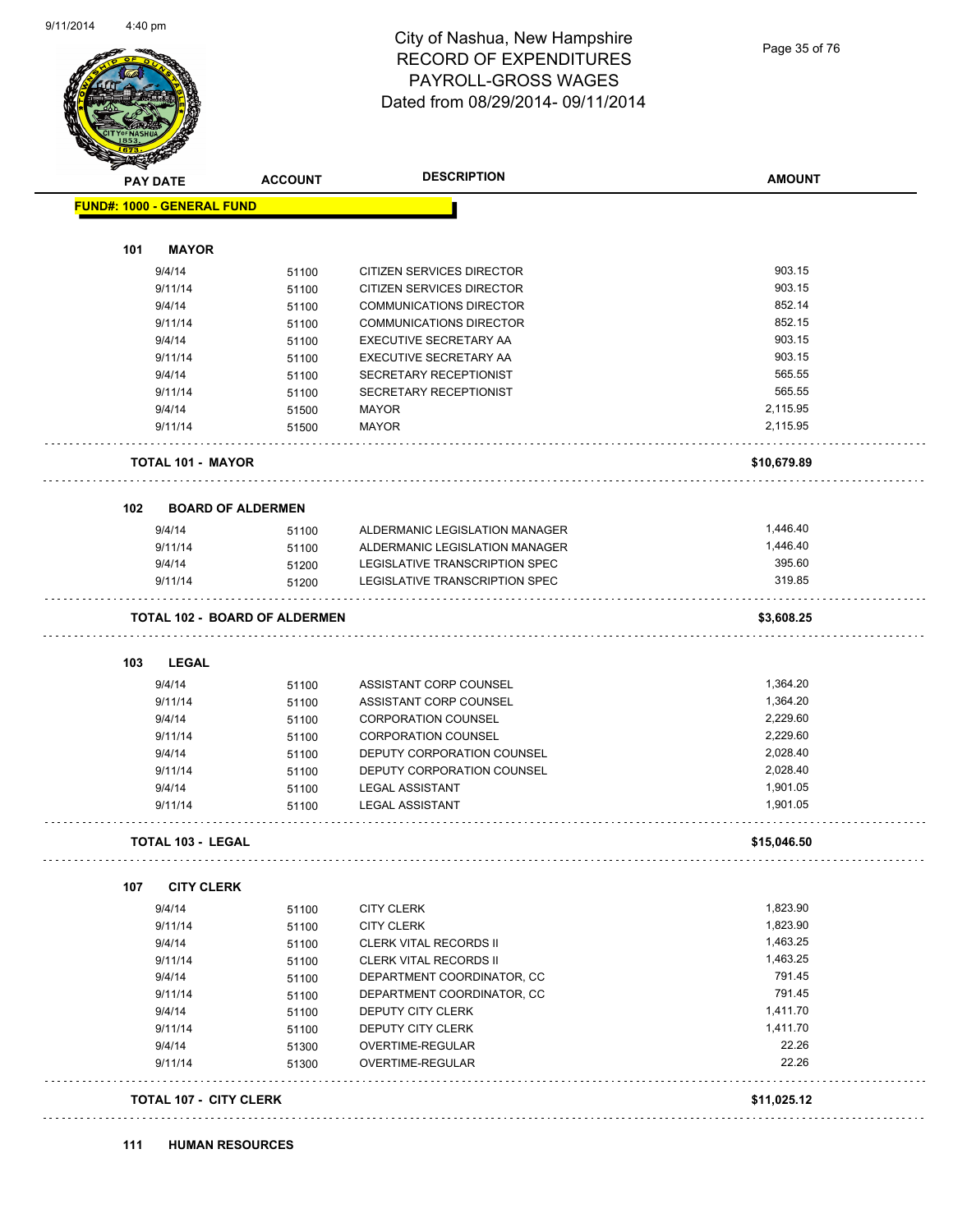#### City of Nashua, New Hampshire RECORD OF EXPENDITURES PAYROLL-GROSS WAGES Dated from 08/29/2014- 09/11/2014

Page 36 of 76

| <b>PAY DATE</b>                   | <b>ACCOUNT</b>                            | <b>DESCRIPTION</b>                  | <b>AMOUNT</b> |
|-----------------------------------|-------------------------------------------|-------------------------------------|---------------|
| <b>FUND#: 1000 - GENERAL FUND</b> |                                           |                                     |               |
|                                   |                                           |                                     |               |
| 111                               | <b>HUMAN RESOURCES</b>                    |                                     |               |
| 9/4/14                            | 51100                                     | HR ANALYST                          | 1,044.70      |
| 9/11/14                           | 51100                                     | HR ANALYST                          | 1,044.70      |
| 9/4/14                            | 51100                                     | HR SPEC                             | 858.45        |
| 9/11/14                           | 51100                                     | HR SPEC                             | 858.45        |
| 9/4/14                            | 51100                                     | HUMAN RESOURCES DIRECTOR            | 1,592.50      |
| 9/11/14                           | 51100                                     | HUMAN RESOURCES DIRECTOR            | 1,592.50      |
| 9/4/14                            | 51200                                     | ADMINISTRATIVE ASSISTANT I          | 276.82        |
| 9/11/14                           | 51200                                     | ADMINISTRATIVE ASSISTANT I          | 273.40        |
|                                   | <b>TOTAL 111 - HUMAN RESOURCES</b>        |                                     | \$7,541.52    |
| 122                               | <b>INFORMATION TECHNOLOGY</b>             |                                     |               |
| 9/4/14                            | 51100                                     | ADMIN ASSISTANT II                  | 665.60        |
| 9/11/14                           | 51100                                     | ADMIN ASSISTANT II                  | 665.60        |
| 9/4/14                            | 51100                                     | <b>ENTERPRISE SYS ADMINISTRATOR</b> | 1,364.20      |
| 9/11/14                           | 51100                                     | <b>ENTERPRISE SYS ADMINISTRATOR</b> | 1,364.20      |
| 9/4/14                            | 51100                                     | ERP SYSTEM ADMIN DBA                | 1,670.35      |
| 9/11/14                           | 51100                                     | ERP SYSTEM ADMIN DBA                | 1,670.35      |
| 9/4/14                            | 51100                                     | INTER INTRA APPL DEV PROJ LDR       | 1,626.11      |
| 9/11/14                           | 51100                                     | INTER INTRA APPL DEV PROJ LDR       | 1,626.11      |
| 9/4/14                            | 51100                                     | IT APPLICATIONS ANALYST             | 1,143.65      |
| 9/11/14                           | 51100                                     | IT APPLICATIONS ANALYST             | 1,143.65      |
| 9/4/14                            | 51100                                     | IT DIVISION DIRECTOR                | 2,028.40      |
| 9/11/14                           | 51100                                     | IT DIVISION DIRECTOR                | 2,028.40      |
| 9/4/14                            | 51100                                     | IT INFRASTRUCTURE ANALYST           | 1,194.35      |
| 9/11/14                           | 51100                                     | IT INFRASTRUCTURE ANALYST           | 1,194.35      |
| 9/4/14                            | 51100                                     | IT INFRASTRUCTURE TEAM LEADER       | 1,823.90      |
| 9/11/14                           | 51100                                     | IT INFRASTRUCTURE TEAM LEADER       | 1,823.90      |
| 9/4/14                            | 51100                                     | SYSTEMS ADM DATABASE ADM            | 1,611.15      |
| 9/11/14                           | 51100                                     | SYSTEMS ADM DATABASE ADM            | 1,611.14      |
| 9/4/14                            | 51100                                     | TECH SUPPORT TEAM LEADER            | 1,537.40      |
| 9/11/14                           | 51100                                     | TECH SUPPORT TEAM LEADER            | 1,537.40      |
| 9/4/14                            | 51100                                     | TECHNICAL SPEC II NET SUPPORT       | 1,086.15      |
| 9/11/14                           | 51100                                     | TECHNICAL SPEC II NET SUPPORT       | 1,086.15      |
| 9/4/14                            | 51100                                     | <b>TECHNICAL SPECIALIST I</b>       | 687.75        |
| 9/11/14                           | 51100                                     | <b>TECHNICAL SPECIALIST I</b>       | 687.75        |
| 9/4/14                            | 51100                                     | WEB DESIGNER                        | 633.45        |
| 9/11/14                           | 51100                                     | WEB DESIGNER                        | 633.45        |
|                                   | <b>TOTAL 122 - INFORMATION TECHNOLOGY</b> |                                     | \$34,144.91   |
| 126                               | <b>FINANCIAL SERVICES</b>                 |                                     |               |
| 9/4/14                            | 51100                                     | ACCOUNTING COMPLIANCE MGR           | 1,105.45      |
| 9/11/14                           | 51100                                     | ACCOUNTING COMPLIANCE MGR           | 1,105.45      |
| 9/4/14                            | 51100                                     | ACCOUNTS PAYABLE COORDINATOR        | 2,192.91      |
| 9/11/14                           | 51100                                     | ACCOUNTS PAYABLE COORDINATOR        | 2,238.22      |
| 9/4/14                            | 51100                                     | ACCOUNTS PAYABLE SUPV               | 957.30        |
| 9/4/14                            | 51100                                     | ADMINISTRATIVE ASSISTANT I          | 722.48        |
| 9/11/14                           | 51100                                     | ADMINISTRATIVE ASSISTANT I          | 646.80        |
|                                   |                                           |                                     |               |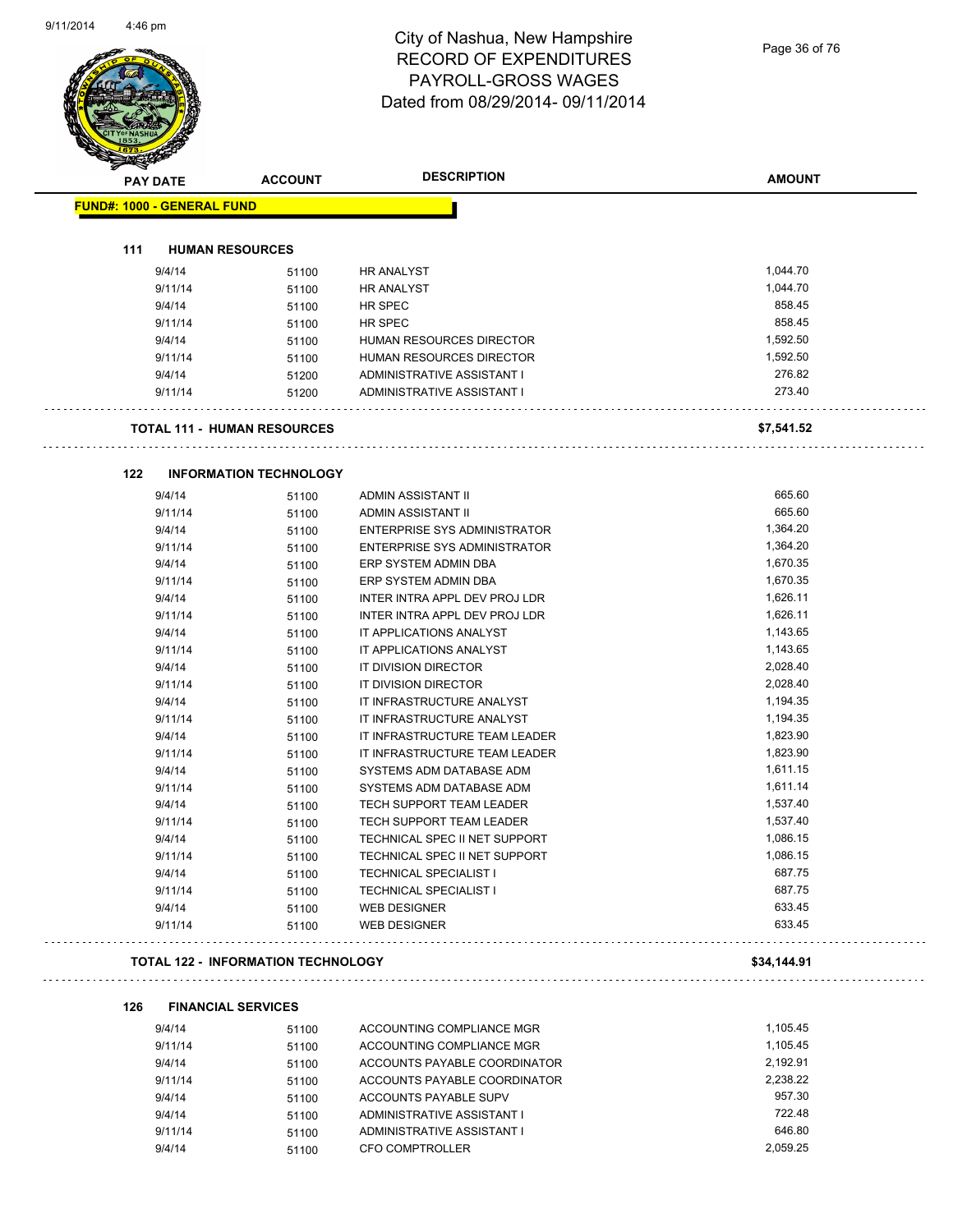

| T<br>B.<br><b>PAY DATE</b>        | <b>ACCOUNT</b>                        | <b>DESCRIPTION</b>                     | <b>AMOUNT</b> |
|-----------------------------------|---------------------------------------|----------------------------------------|---------------|
| <b>FUND#: 1000 - GENERAL FUND</b> |                                       |                                        |               |
|                                   |                                       |                                        |               |
| 126                               | <b>FINANCIAL SERVICES</b>             |                                        |               |
| 9/11/14                           | 51100                                 | <b>CFO COMPTROLLER</b>                 | 2,059.25      |
| 9/4/14                            | 51100                                 | <b>CLERK VITAL RECORDS II</b>          | 481.25        |
| 9/11/14                           | 51100                                 | <b>CLERK VITAL RECORDS II</b>          | 481.25        |
| 9/4/14                            | 51100                                 | <b>COMPENSATION MANAGER</b>            | 1,579.20      |
| 9/11/14                           | 51100                                 | <b>COMPENSATION MANAGER</b>            | 1,579.20      |
| 9/4/14                            | 51100                                 | DEP TREASURER TAX COLLECTOR            | 1,098.80      |
| 9/11/14                           | 51100                                 | DEP TREASURER TAX COLLECTOR            | 1,098.80      |
| 9/4/14                            | 51100                                 | FINANCE AND ADMIN MANAGER              | 766.80        |
| 9/11/14                           | 51100                                 | FINANCE AND ADMIN MANAGER              | 766.80        |
| 9/4/14                            | 51100                                 | FINANCIAL MANAGER GENERAL GOVT         | 1,408.20      |
| 9/11/14                           | 51100                                 | FINANCIAL MANAGER GENERAL GOVT         | 1,408.20      |
| 9/4/14                            | 51100                                 | FINANCIAL SERVICES COORDINATOR         | 964.35        |
| 9/11/14                           | 51100                                 | FINANCIAL SERVICES COORDINATOR         | 964.35        |
| 9/4/14                            | 51100                                 | <b>MOTOR VEHICLE COORDINATOR</b>       | 646.80        |
| 9/11/14                           | 51100                                 | MOTOR VEHICLE COORDINATOR              | 646.80        |
| 9/4/14                            | 51100                                 | MV CLERK II REGISTRATION               | 632.00        |
| 9/11/14                           | 51100                                 | MV CLERK II REGISTRATION               | 632.00        |
| 9/4/14                            | 51100                                 | <b>OPERATIONS ANALYST</b>              | 742.60        |
| 9/11/14                           | 51100                                 | OPERATIONS ANALYST                     | 1,000.85      |
| 9/4/14                            | 51100                                 | PAYROLL ANALYST                        | 1,883.90      |
| 9/11/14                           | 51100                                 | PAYROLL ANALYST                        | 1,883.89      |
| 9/4/14                            | 51100                                 | REVENUE COORDINATOR                    | 961.60        |
| 9/11/14                           | 51100                                 | REVENUE COORDINATOR                    | 961.60        |
| 9/4/14                            | 51100                                 | SENIOR ACCOUNTANT                      | 1,013.95      |
| 9/11/14                           | 51100                                 | SENIOR ACCOUNTANT                      | 1,013.95      |
| 9/4/14                            | 51100                                 | SENIOR FINANCIAL ANALYST               | 1,100.45      |
| 9/11/14                           | 51100                                 | SENIOR FINANCIAL ANALYST               | 1,100.45      |
| 9/4/14                            | 51100                                 | <b>SUPV VEHICLE REGISTRATION</b>       | 1,075.60      |
| 9/11/14                           | 51100                                 | <b>SUPV VEHICLE REGISTRATION</b>       | 1,075.60      |
| 9/4/14                            | 51100                                 | TREASURER TAX COLLECTOR                | 1,823.90      |
| 9/11/14                           | 51100                                 | TREASURER TAX COLLECTOR                | 1,823.90      |
| 9/4/14                            | 51100                                 | <b>VEHICLE REGISTRATION CLERK</b>      | 1,629.95      |
| 9/11/14                           | 51100                                 | <b>VEHICLE REGISTRATION CLERK</b>      | 1,629.95      |
| 9/4/14                            | 51200                                 | TRUST ACCOUNTANT PT                    | 670.88        |
| 9/11/14                           | 51200                                 | TRUST ACCOUNTANT PT                    | 670.88        |
| 9/4/14                            | 51300                                 | OVERTIME-REGULAR                       | 296.69        |
| 9/11/14                           | 51300                                 | OVERTIME-REGULAR                       | 167.94        |
| 9/4/14                            | 51750                                 | <b>RETIREMENT &amp; SEPARATION PAY</b> | 1,282.75      |
|                                   | <b>TOTAL 126 - FINANCIAL SERVICES</b> |                                        | \$52,053.19   |
| 129<br><b>CITY BUILDINGS</b>      |                                       |                                        |               |
| 9/4/14                            | 51100                                 | <b>BUILDING MANAGER</b>                | 811.80        |
| 9/11/14                           | 51100                                 | <b>BUILDING MANAGER</b>                | 811.80        |
| 9/4/14                            | 51100                                 | <b>CUSTODIAN I</b>                     | 1,166.85      |
| 9/11/14                           | 51100                                 | <b>CUSTODIAN I</b>                     | 1,166.85      |
| 9/4/14                            | 51100                                 | MAINTENANCE SPEC                       | 663.85        |
| 9/11/14                           | 51100                                 | MAINTENANCE SPEC                       | 663.85        |

9/4/14 51200 CUSTODIAN I 306.75

9/11/14 51200 CUSTODIAN I

Page 37 of 76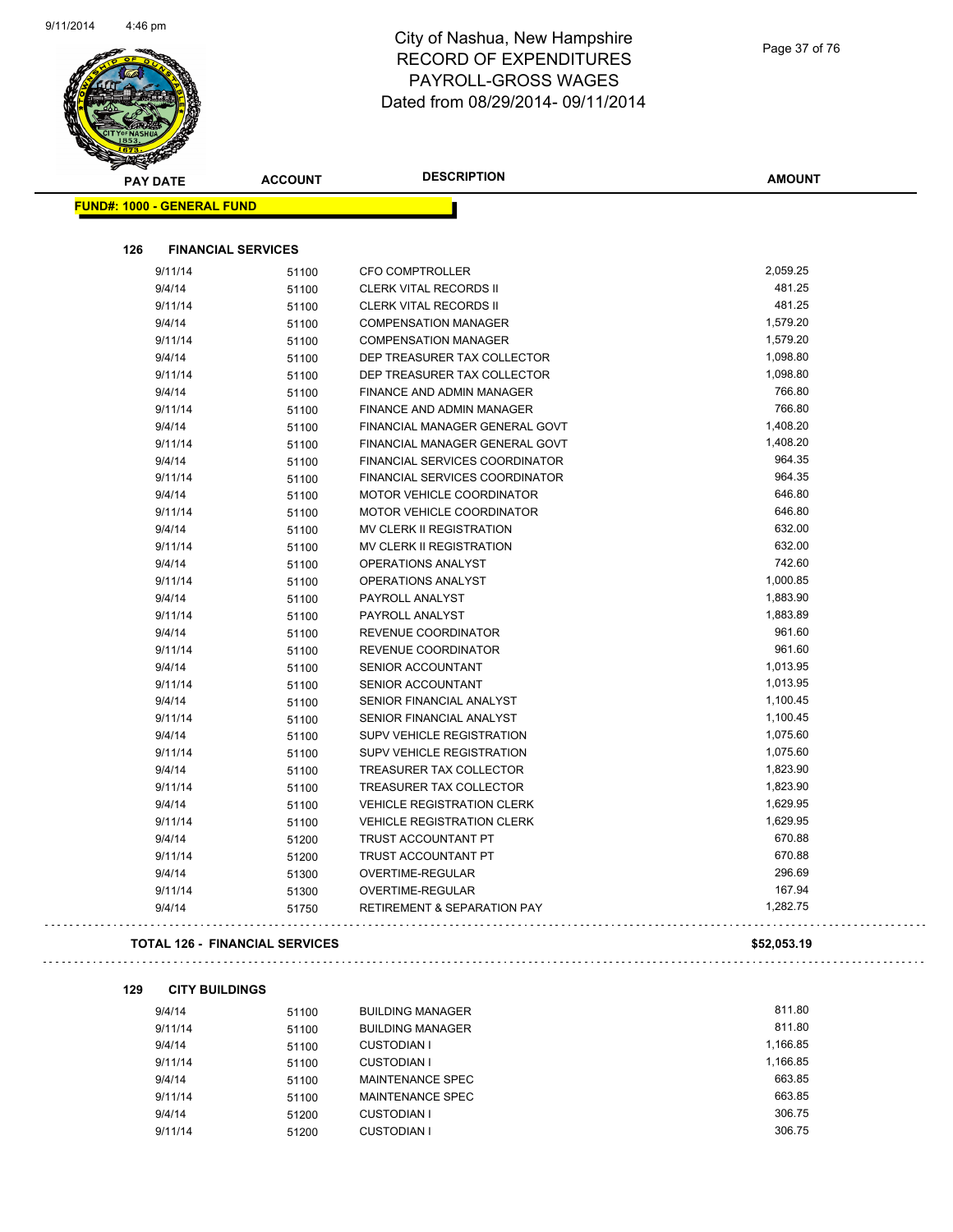Page 38 of 76

| <b>PAY DATE</b>                   | <b>ACCOUNT</b> | <b>DESCRIPTION</b>           | <b>AMOUNT</b> |
|-----------------------------------|----------------|------------------------------|---------------|
| <b>FUND#: 1000 - GENERAL FUND</b> |                |                              |               |
| <b>TOTAL 129 - CITY BUILDINGS</b> |                |                              | \$5,898.50    |
| <b>PURCHASING</b><br>130          |                |                              |               |
| 9/4/14                            | 51100          | PRINTING TECH MAIL DIST      | 972.30        |
| 9/11/14                           | 51100          | PRINTING TECH MAIL DIST      | 972.30        |
| 9/4/14                            | 51100          | PURCHASING AGENT I           | 661.95        |
| 9/11/14                           | 51100          | PURCHASING AGENT I           | 661.95        |
| 9/4/14                            | 51100          | PURCHASING AGENT II          | 1,020.45      |
| 9/11/14                           | 51100          | PURCHASING AGENT II          | 816.36        |
| 9/4/14                            | 51300          | OVERTIME-REGULAR             | 67.49         |
| <b>TOTAL 130 - PURCHASING</b>     |                |                              | \$5,172.80    |
| <b>HUNT BUILDING</b><br>131       |                |                              |               |
| 9/4/14                            | 51200          | HUNT BUILDING ADMINISTRATOR  | 330.75        |
| 9/11/14                           | 51200          | HUNT BUILDING ADMINISTRATOR  | 326.62        |
| <b>TOTAL 131 - HUNT BUILDING</b>  |                |                              | \$657.37      |
| <b>ASSESSING</b><br>132           |                |                              |               |
| 9/4/14                            | 51100          | APPRAISER I                  | 853.70        |
| 9/11/14                           | 51100          | <b>APPRAISER I</b>           | 853.70        |
| 9/4/14                            | 51100          | <b>APPRAISER II</b>          | 1,020.45      |
| 9/11/14                           | 51100          | APPRAISER II                 | 1,020.45      |
| 9/4/14                            | 51100          | <b>APPRAISER III</b>         | 1,162.45      |
| 9/11/14                           | 51100          | <b>APPRAISER III</b>         | 929.96        |
| 9/4/14                            | 51100          | ASSESSING ADMIN SPEC I CSR   | 603.40        |
| 9/11/14                           | 51100          | ASSESSING ADMIN SPEC I CSR   | 603.38        |
| 9/4/14                            | 51100          | ASSESSING ADMIN SPEC II CSR  | 699.35        |
| 9/11/14                           | 51100          | ASSESSING ADMIN SPEC II CSR  | 699.36        |
| 9/4/14                            | 51100          | ASSESSING ADMIN SPEC III CSR | 888.76        |
| 9/11/14                           | 51100          | ASSESSING ADMIN SPEC III CSR | 888.75        |
| 9/4/14                            | 51100          | CHIEF ASSESSOR GIS MANAGER   | 2,120.90      |
| 9/11/14                           | 51100          | CHIEF ASSESSOR GIS MANAGER   | 2,120.90      |
| 9/4/14                            | 51100          | DEPARTMENT COORDINATOR       | 844.05        |
| 9/11/14                           | 51100          | DEPARTMENT COORDINATOR       | 844.05        |
| 9/4/14                            | 51100          | DEPUTY MANAGER APPRAISER IV  | 1,493.05      |
| 9/11/14                           | 51100          | DEPUTY MANAGER APPRAISER IV  | 1,493.05      |
| <b>TOTAL 132 - ASSESSING</b>      |                |                              | \$19,139.71   |
| GIS<br>134                        |                |                              |               |
| 9/4/14                            | 51100          | <b>GIS TECHNICIAN II</b>     | 1,042.60      |
| 9/11/14                           | 51100          | <b>GIS TECHNICIAN II</b>     | 1,042.59      |
| <b>TOTAL 134 - GIS</b>            |                |                              | \$2,085.19    |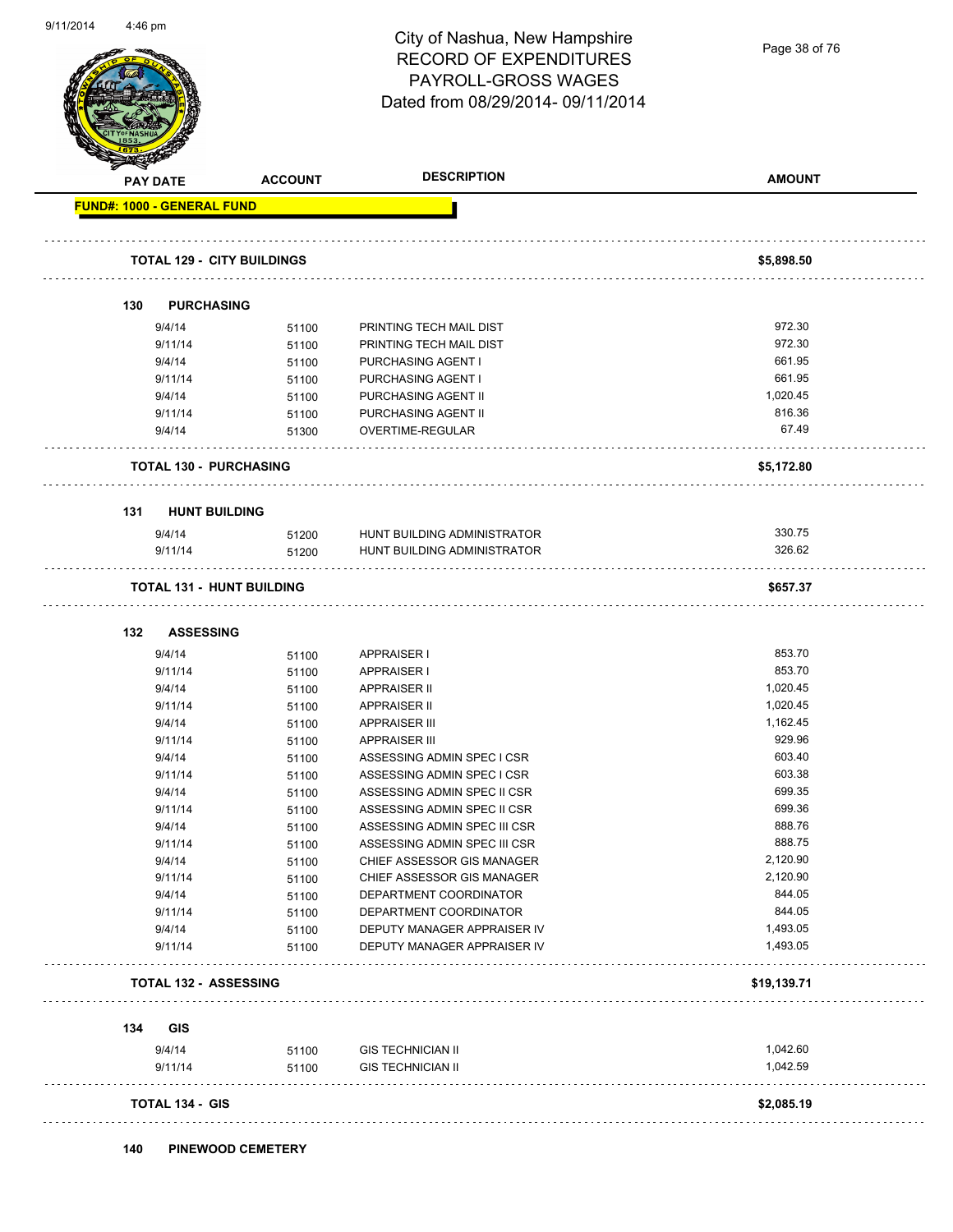Page 39 of 76

| <b>PAY DATE</b>                   | <b>ACCOUNT</b>                       | <b>DESCRIPTION</b>                                   | <b>AMOUNT</b> |
|-----------------------------------|--------------------------------------|------------------------------------------------------|---------------|
| <b>FUND#: 1000 - GENERAL FUND</b> |                                      |                                                      |               |
| 140                               | <b>PINEWOOD CEMETERY</b>             |                                                      |               |
| 9/4/14                            | 51400                                | WAGES TEMP-SEASONAL                                  | 720.00        |
| 9/11/14                           | 51400                                | <b>WAGES TEMP-SEASONAL</b>                           | 480.00        |
|                                   | <b>TOTAL 140 - PINEWOOD CEMETERY</b> |                                                      | \$1,200.00    |
| 142                               | <b>WOODLAWN CEMETERY</b>             |                                                      |               |
| 9/4/14                            | 51100                                | <b>GROUNDSKEEPER CEMETERY</b>                        | 1,301.50      |
| 9/11/14                           | 51100                                | <b>GROUNDSKEEPER CEMETERY</b>                        | 1,301.50      |
| 9/4/14                            | 51100                                | SUBFOREMAN CEMETERY                                  | 744.15        |
| 9/11/14                           | 51100                                | <b>SUBFOREMAN CEMETERY</b>                           | 744.15        |
| 9/4/14                            | 51100                                | SUPERINTENDENT CEMETERY I                            | 1,044.70      |
| 9/11/14                           | 51100                                | SUPERINTENDENT CEMETERY I                            | 1,044.70      |
| 9/4/14                            | 51300                                | OVERTIME-REGULAR                                     | 73.21         |
| 9/11/14                           | 51300                                | OVERTIME-REGULAR                                     | 18.30         |
| 9/4/14                            | 51400                                | <b>WAGES TEMP-SEASONAL</b>                           | 320.00        |
|                                   | <b>TOTAL 142 - WOODLAWN CEMETERY</b> |                                                      | \$6,592.21    |
| 144                               | <b>EDGEWOOD CEMETERY</b>             |                                                      |               |
| 9/4/14                            | 51100                                | <b>GROUNDSKEEPER CEMETERY</b>                        | 1,106.62      |
| 9/11/14                           | 51100                                | <b>GROUNDSKEEPER CEMETERY</b>                        | 1,113.46      |
| 9/4/14                            | 51100                                | <b>SUBFOREMAN CEMETERY</b>                           | 811.80        |
| 9/11/14                           | 51100                                | SUBFOREMAN CEMETERY                                  | 811.80        |
| 9/4/14                            | 51100                                | SUPERINTENDENT CEMETERY II                           | 1,148.25      |
| 9/11/14                           | 51100                                | SUPERINTENDENT CEMETERY II                           | 1,148.25      |
| 9/4/14                            | 51400                                | WAGES TEMP-SEASONAL                                  | 795.00        |
| 9/11/14                           | 51400                                | <b>WAGES TEMP-SEASONAL</b>                           | 400.00        |
|                                   | <b>TOTAL 144 - EDGEWOOD CEMETERY</b> |                                                      | \$7,335.18    |
|                                   |                                      |                                                      |               |
| 150<br><b>POLICE</b>              |                                      |                                                      | 6,291.12      |
| 9/4/14                            | 51100                                | <b>1ST YEAR OFFICERS</b>                             | 6,672.40      |
| 9/11/14<br>9/4/14                 | 51100                                | <b>1ST YEAR OFFICERS</b><br><b>ACCOUNT CLERK III</b> | 2,090.85      |
| 9/11/14                           | 51100<br>51100                       | <b>ACCOUNT CLERK III</b>                             | 2,090.85      |
| 9/4/14                            |                                      | ADMINISTRATIVE PROJECT SPEC                          | 1,248.00      |
| 9/11/14                           | 51100<br>51100                       | ADMINISTRATIVE PROJECT SPEC                          | 1,248.00      |
| 9/4/14                            |                                      | ANIMAL CONTROL OFFICER                               | 927.40        |
| 9/11/14                           | 51100<br>51100                       | ANIMAL CONTROL OFFICER                               | 927.40        |
| 9/4/14                            |                                      | AUTO MECHANIC 1ST CLASS                              | 1,550.59      |
| 9/11/14                           | 51100<br>51100                       | AUTO MECHANIC 1ST CLASS                              | 1,550.59      |
| 9/4/14                            | 51100                                | <b>BUILDING MAINTENANCE SUPV</b>                     | 962.00        |
| 9/11/14                           | 51100                                | <b>BUILDING MAINTENANCE SUPV</b>                     | 962.00        |
| 9/4/14                            | 51100                                | <b>CAPTAIN</b>                                       | 14,341.25     |
| 9/11/14                           | 51100                                | <b>CAPTAIN</b>                                       | 12,292.50     |
| 9/4/14                            | 51100                                | CHIEF OF POLICE                                      | 2,524.30      |
| 9/11/14                           | 51100                                | CHIEF OF POLICE                                      | 2,524.30      |
| 9/4/14                            | 51100                                | COMM TECH ALL DESIGNATIONS                           | 9,404.77      |
|                                   |                                      |                                                      |               |
| 9/11/14                           | 51100                                | COMM TECH ALL DESIGNATIONS                           | 9,404.75      |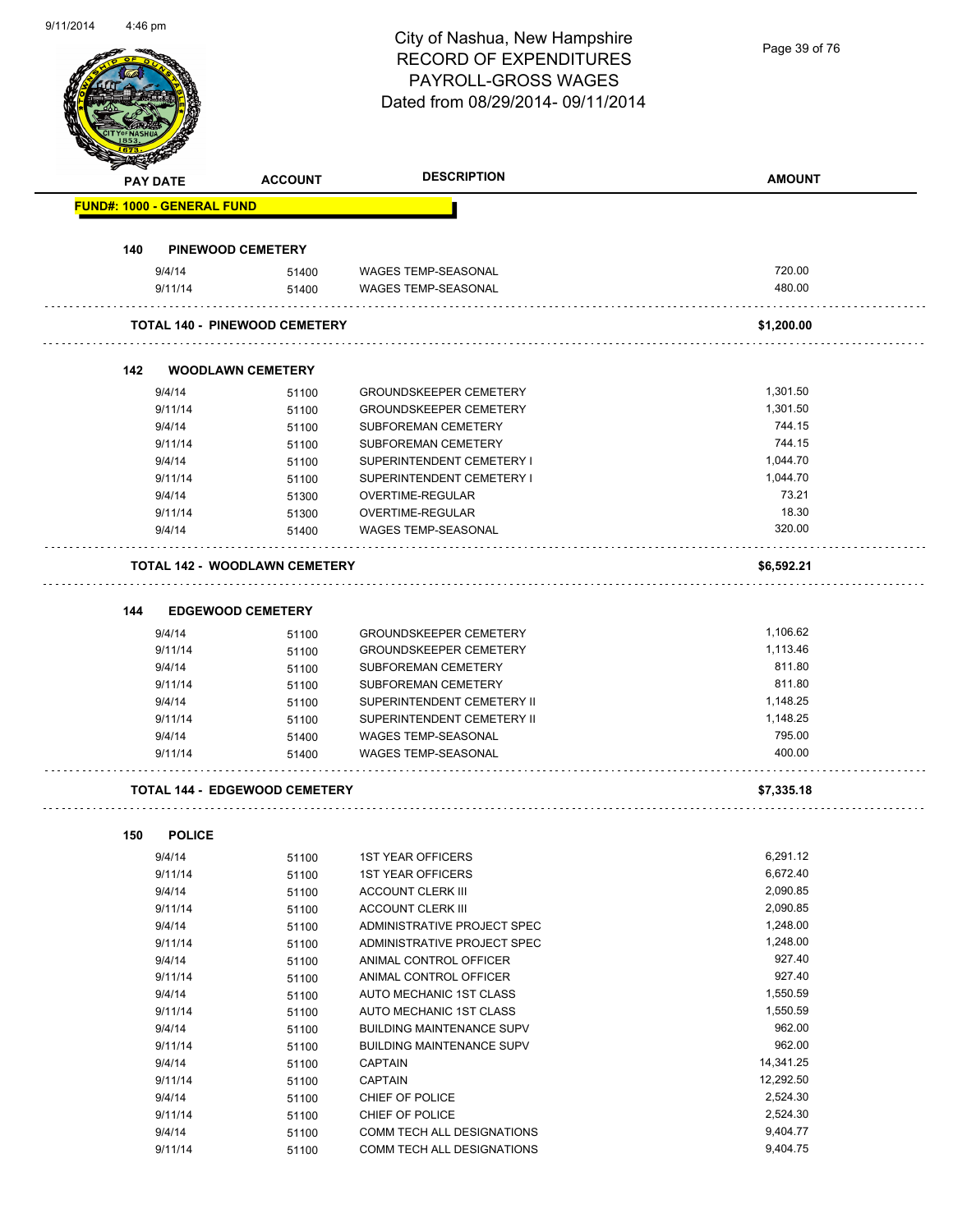

Page 40 of 76

|     | <b>PAY DATE</b>                   | <b>ACCOUNT</b> | <b>DESCRIPTION</b>                             | <b>AMOUNT</b>    |
|-----|-----------------------------------|----------------|------------------------------------------------|------------------|
|     | <b>FUND#: 1000 - GENERAL FUND</b> |                |                                                |                  |
|     |                                   |                |                                                |                  |
|     |                                   |                |                                                |                  |
| 150 | <b>POLICE</b>                     |                |                                                |                  |
|     | 9/4/14                            | 51100          | COMMUNITY POLICE COORD CEMD                    | 1,266.80         |
|     | 9/11/14                           | 51100          | COMMUNITY POLICE COORD CEMD                    | 1,266.80         |
|     | 9/4/14                            | 51100          | <b>CRIME ANALYST</b>                           | 1,199.75         |
|     | 9/11/14                           | 51100          | <b>CRIME ANALYST</b>                           | 1,199.75         |
|     | 9/4/14                            | 51100          | <b>CUSTODIAN II</b>                            | 723.40           |
|     | 9/11/14                           | 51100          | <b>CUSTODIAN II</b>                            | 723.40           |
|     | 9/4/14                            | 51100          | <b>CUSTODIAN III</b>                           | 1,414.01         |
|     | 9/11/14                           | 51100          | <b>CUSTODIAN III</b>                           | 1,414.00         |
|     | 9/4/14                            | 51100          | DEPUTY CHIEF OF POLICE                         | 4,575.00         |
|     | 9/11/14                           | 51100          | DEPUTY CHIEF OF POLICE                         | 4,575.00         |
|     | 9/4/14                            | 51100          | DETENTION SPEC                                 | 817.20<br>817.20 |
|     | 9/11/14                           | 51100          | DETENTION SPEC<br>DISPATCHERS ALL DESIGNATIONS | 6,901.32         |
|     | 9/4/14<br>9/11/14                 | 51100          | DISPATCHERS ALL DESIGNATIONS                   | 6,901.31         |
|     | 9/4/14                            | 51100          | FLEET MAINTENANCE ASST SUPV                    | 900.80           |
|     | 9/11/14                           | 51100          | FLEET MAINTENANCE ASST SUPV                    | 900.80           |
|     | 9/4/14                            | 51100          | IT MANAGER/SOFTWARE SPECIALIST                 | 1,616.40         |
|     | 9/11/14                           | 51100<br>51100 | IT MANAGER/SOFTWARE SPECIALIST                 | 1,616.40         |
|     | 9/4/14                            | 51100          | LEGAL SECRETARY                                | 661.85           |
|     | 9/11/14                           | 51100          | <b>LEGAL SECRETARY</b>                         | 661.85           |
|     | 9/4/14                            | 51100          | LIEUTENANT                                     | 15,632.55        |
|     | 9/11/14                           | 51100          | LIEUTENANT                                     | 12,158.65        |
|     | 9/4/14                            | 51100          | NPD BUSINESS COORDINATOR                       | 962.00           |
|     | 9/11/14                           | 51100          | NPD BUSINESS COORDINATOR                       | 962.00           |
|     | 9/4/14                            | 51100          | NPD BUSINESS MANAGER                           | 1,709.65         |
|     | 9/11/14                           | 51100          | NPD BUSINESS MANAGER                           | 1,709.65         |
|     | 9/4/14                            | 51100          | NPD NETWORK ADMINISTRATOR                      | 1,288.45         |
|     | 9/11/14                           | 51100          | NPD NETWORK ADMINISTRATOR                      | 1,288.45         |
|     | 9/4/14                            | 51100          | PARALEGAL                                      | 925.55           |
|     | 9/11/14                           | 51100          | PARALEGAL                                      | 925.55           |
|     | 9/4/14                            | 51100          | PATROLMAN ALL RANKS                            | 152,852.87       |
|     | 9/11/14                           | 51100          | PATROLMAN ALL RANKS                            | 152,566.06       |
|     | 9/4/14                            | 51100          | POLICE ATTORNEY                                | 1,561.60         |
|     | 9/11/14                           | 51100          | POLICE ATTORNEY                                | 1,561.60         |
|     | 9/4/14                            | 51100          | <b>RECORDS MANAGER</b>                         | 1,230.00         |
|     | 9/11/14                           | 51100          | <b>RECORDS MANAGER</b>                         | 1,230.00         |
|     | 9/4/14                            | 51100          | <b>RECORDS TECHNICIAN I</b>                    | 1,853.95         |
|     | 9/11/14                           | 51100          | <b>RECORDS TECHNICIAN I</b>                    | 1,853.95         |
|     | 9/4/14                            | 51100          | RECORDS TECHNICIAN II                          | 1,608.00         |
|     | 9/11/14                           | 51100          | RECORDS TECHNICIAN II                          | 1,608.00         |
|     | 9/4/14                            | 51100          | SEC DOMESTIC VIOLENCE UNIT                     | 683.95           |
|     | 9/11/14                           | 51100          | SEC DOMESTIC VIOLENCE UNIT                     | 683.95           |
|     | 9/4/14                            | 51100          | SECRETARIAL SUPV DET BUREAU                    | 882.80           |
|     | 9/11/14                           | 51100          | SECRETARIAL SUPV DET BUREAU                    | 882.80           |
|     | 9/4/14                            | 51100          | <b>SECRETARY III</b>                           | 2,662.40         |
|     | 9/11/14                           | 51100          | <b>SECRETARY III</b>                           | 2,662.40         |
|     | 9/4/14                            | 51100          | <b>SECRETARY V</b>                             | 3,159.20         |
|     | 9/11/14                           | 51100          | <b>SECRETARY V</b>                             | 3,159.20         |
|     | 8/28/14                           | 51100          | <b>SERGEANT</b>                                | (50, 328.35)     |
|     | 9/4/14                            | 51100          | <b>SERGEANT</b>                                | 36,592.69        |
|     | 9/11/14                           | 51100          | SERGEANT                                       | 36,533.12        |
|     | 9/4/14                            | 51100          | SUPV POLICE FLEET                              | 1,222.00         |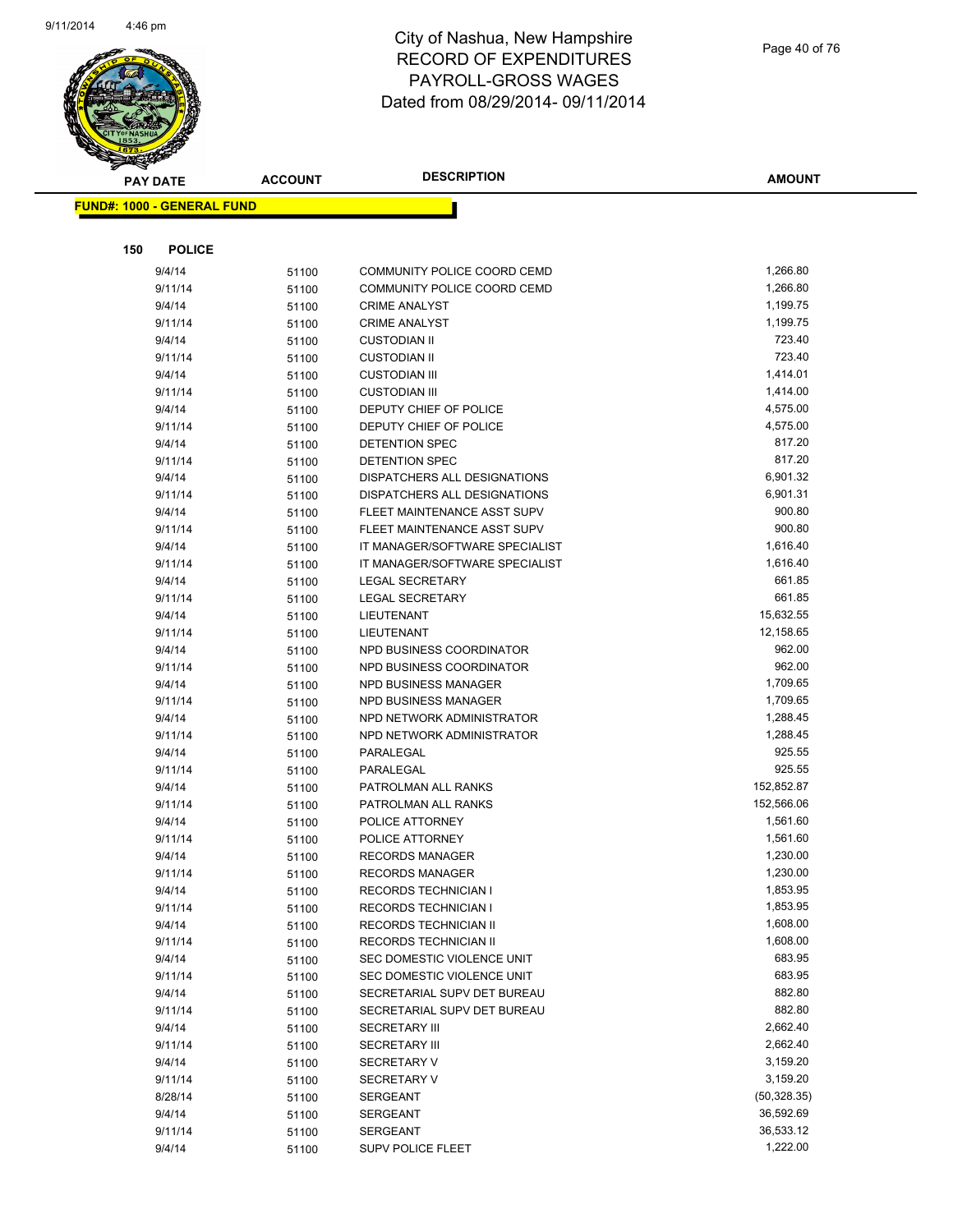

# City of Nashua, New Hampshire RECORD OF EXPENDITURES PAYROLL-GROSS WAGES Dated from 08/29/2014- 09/11/2014

**AMOUNT**

| <b>FUND#: 1000 - GENERAL FUND</b> |       |                                        |              |
|-----------------------------------|-------|----------------------------------------|--------------|
|                                   |       |                                        |              |
| <b>POLICE</b><br>150              |       |                                        |              |
| 9/11/14                           | 51100 | <b>SUPV POLICE FLEET</b>               | 1,222.00     |
| 9/4/14                            | 51200 | <b>ACCREDITATION MANAGER</b>           | 1,017.76     |
| 9/11/14                           | 51200 | <b>ACCREDITATION MANAGER</b>           | 1,017.76     |
| 9/4/14                            | 51200 | DETENTION SPEC                         | 699.16       |
| 9/11/14                           | 51200 | <b>DETENTION SPEC</b>                  | 699.16       |
| 9/4/14                            | 51200 | POLICE ATTORNEY PT                     | 1,208.96     |
| 9/11/14                           | 51200 | POLICE ATTORNEY PT                     | 1,208.96     |
| 9/4/14                            | 51200 | PRISONER TRANSPORT OFFICER             | 726.00       |
| 9/11/14                           | 51200 | PRISONER TRANSPORT OFFICER             | 726.00       |
| 9/4/14                            | 51300 | OVERTIME-REGULAR                       | 3,777.74     |
| 9/11/14                           | 51300 | OVERTIME-REGULAR                       | 5,719.04     |
| 9/4/14                            | 51309 | <b>OVERTIME-TRAINING</b>               | 479.97       |
| 9/11/14                           | 51309 | <b>OVERTIME-TRAINING</b>               | 850.61       |
| 9/4/14                            | 51315 | <b>OVERTIME-WITNESS</b>                | 5,414.23     |
| 9/11/14                           | 51315 | <b>OVERTIME-WITNESS</b>                | 4,686.14     |
| 9/4/14                            | 51322 | OVERTIME-INVESTIGATIVE                 | 11,479.79    |
| 9/11/14                           | 51322 | OVERTIME-INVESTIGATIVE                 | 5,509.73     |
| 9/4/14                            | 51330 | OVERTIME-COVERAGE                      | 9,349.07     |
| 9/11/14                           | 51330 | OVERTIME-COVERAGE                      | 5,360.11     |
| 9/4/14                            | 51412 | <b>WAGES PER DIEM</b>                  | 1,280.00     |
| 9/11/14                           | 51412 | <b>WAGES PER DIEM</b>                  | 1,240.00     |
| 9/4/14                            | 51600 | <b>LONGEVITY</b>                       | 4,500.00     |
| 9/11/14                           | 51628 | <b>EXTRA HOLIDAY</b>                   | 49,095.23    |
| 8/28/14                           | 51750 | <b>RETIREMENT &amp; SEPARATION PAY</b> | 50,328.35    |
| 9/4/14                            | 51750 | <b>RETIREMENT &amp; SEPARATION PAY</b> | 211,408.60   |
| 9/4/14                            | 61107 | <b>CLOTHING &amp; UNIFORMS</b>         | 787.95       |
| 9/11/14                           | 61107 | <b>CLOTHING &amp; UNIFORMS</b>         | 1,019.71     |
|                                   |       |                                        |              |
| <b>TOTAL 150 - POLICE</b>         |       |                                        | \$892,262.83 |
|                                   |       |                                        |              |
| 152<br><b>FIRE</b>                |       |                                        |              |
| 9/4/14                            | 51100 | ADMINISTRATIVE ASSISTANT II            | 2,206.25     |
| 9/11/14                           | 51100 | ADMINISTRATIVE ASSISTANT II            | 2,206.25     |
| 9/4/14                            | 51100 | <b>ASST FIRE CHIEF</b>                 | 2,075.08     |
| 9/11/14                           | 51100 | <b>ASST FIRE CHIEF</b>                 | 2,075.08     |
| 9/4/14                            | 51100 | ASST SUPERINTENDENT FIRE ALARM         | 1,605.36     |
| 9/11/14                           | 51100 | ASST SUPERINTENDENT FIRE ALARM         | 1,512.76     |
| 9/4/14                            | 51100 | ASST SUPERINTENDENT FIRE FLEET         | 861.22       |
| 9/11/14                           | 51100 | ASST SUPERINTENDENT FIRE FLEET         | 861.22       |
| 9/4/14                            | 51100 | ASST SUPERINTENDENT PREVENTION         | 3,010.52     |
| 9/11/14                           | 51100 | ASST SUPERINTENDENT PREVENTION         | 3,010.52     |
| 9/4/14                            | 51100 | <b>CAPTAIN</b>                         | 12,179.17    |
| 9/11/14                           | 51100 | <b>CAPTAIN</b>                         | 12,179.15    |
| 9/4/14                            | 51100 | CAPTAIN FIRE TRAINING SAFETY           | 1,704.12     |
| 9/11/14                           | 51100 | CAPTAIN FIRE TRAINING SAFETY           | 1,704.12     |
| 9/4/14                            | 51100 | DEPUTY FIRE CHIEF                      | 7,506.71     |
| 9/11/14                           | 51100 | DEPUTY FIRE CHIEF                      | 7,506.72     |
| 9/4/14                            | 51100 | <b>EXEC ASST BUSINESS COORD</b>        | 1,041.35     |
| 9/11/14                           | 51100 | <b>EXEC ASST BUSINESS COORD</b>        | 1,041.35     |
| 9/4/14                            | 51100 | FIRE ALARM LINEMAN                     | 1,327.88     |
| 9/11/14                           | 51100 | FIRE ALARM LINEMAN                     | 1,327.88     |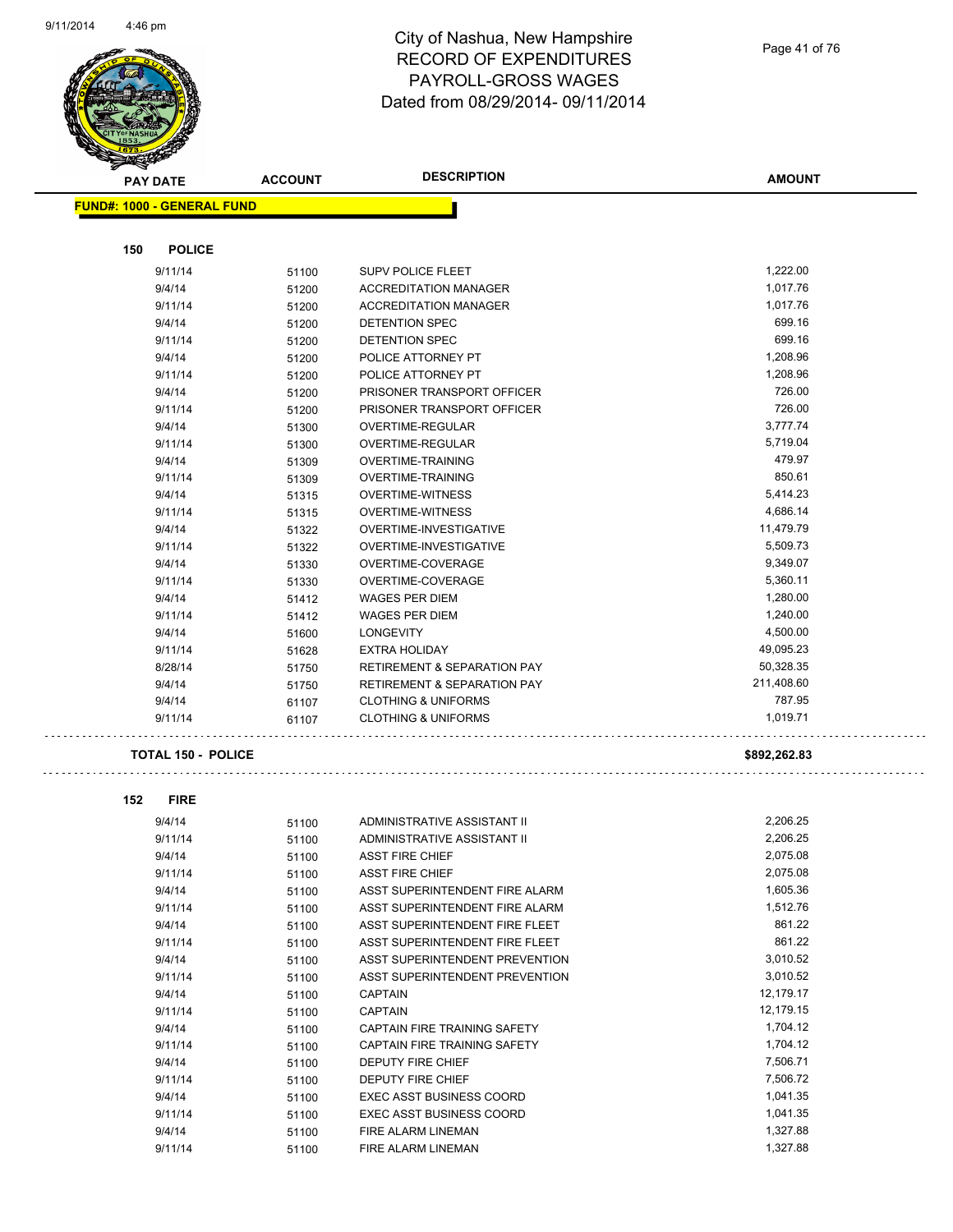

Page 42 of 76

| <b>PAY DATE</b>                   | <b>ACCOUNT</b> | <b>DESCRIPTION</b>                                               | <b>AMOUNT</b>        |
|-----------------------------------|----------------|------------------------------------------------------------------|----------------------|
| <b>FUND#: 1000 - GENERAL FUND</b> |                |                                                                  |                      |
|                                   |                |                                                                  |                      |
| 152<br><b>FIRE</b><br>9/4/14      | 51100          | <b>FIRE CHIEF</b>                                                | 2,380.24             |
| 9/11/14                           |                |                                                                  | 2,380.24             |
|                                   | 51100          | <b>FIRE CHIEF</b>                                                | 7,238.85             |
| 9/4/14<br>9/11/14                 | 51100          | FIRE DISPATCH ALL RANKS<br>FIRE DISPATCH ALL RANKS               | 7,010.67             |
|                                   | 51100          |                                                                  | 1,212.06             |
| 9/4/14                            | 51100          | FIRE DISPATCHER CLERK TRAINER                                    | 1,531.02             |
| 9/11/14                           | 51100          | FIRE DISPATCHER CLERK TRAINER<br><b>FIRE LIEUTENANT</b>          | 37,489.30            |
| 9/4/14<br>9/11/14                 | 51100          | <b>FIRE LIEUTENANT</b>                                           | 37,489.29            |
| 9/4/14                            | 51100          | <b>FIRE MECHANIC</b>                                             | 1,341.20             |
| 9/11/14                           | 51100          | <b>FIRE MECHANIC</b>                                             | 1,341.20             |
| 9/4/14                            | 51100          | <b>FIRE TRAINING OFFICER</b>                                     | 1,482.96             |
| 9/11/14                           | 51100          | FIRE TRAINING OFFICER                                            | 1,482.96             |
|                                   | 51100          |                                                                  | 115,798.33           |
| 9/4/14                            | 51100          | <b>FIREFIGHTERS ALL RANKS</b>                                    | 119,232.34           |
| 9/11/14                           | 51100          | <b>FIREFIGHTERS ALL RANKS</b>                                    |                      |
| 9/4/14                            | 51100          | SUPERINTENDENT FIRE ALARM                                        | 960.56<br>1,252.92   |
| 9/11/14                           | 51100          | SUPERINTENDENT FIRE ALARM<br>SUPERINTENDENT FIRE FLEET           |                      |
| 9/4/14                            | 51100          | SUPERINTENDENT FIRE FLEET                                        | 1,670.56<br>1,670.56 |
| 9/11/14                           | 51100          |                                                                  | 1,629.80             |
| 9/4/14<br>9/11/14                 | 51100          | SUPERINTENDENT FIRE PREVENTION<br>SUPERINTENDENT FIRE PREVENTION |                      |
|                                   | 51100          |                                                                  | 1,629.80<br>626.93   |
| 9/4/14                            | 51300          | OVERTIME-REGULAR                                                 |                      |
| 9/11/14                           | 51300          | OVERTIME-REGULAR                                                 | 1,514.98             |
| 9/4/14                            | 51330          | OVERTIME-COVERAGE                                                | 13,309.97            |
| 9/11/14                           | 51330          | OVERTIME-COVERAGE                                                | 10,820.97            |
| 9/11/14                           | 51628          | <b>EXTRA HOLIDAY</b>                                             | 50,253.91            |
| 9/4/14                            | 51650          | <b>ADDITIONAL HOURS</b>                                          | 32,234.38            |
| 9/11/14                           | 51650          | ADDITIONAL HOURS                                                 | 24,768.86            |
| 9/4/14                            | 51700          | <b>STIPENDS</b>                                                  | 4,501.56             |
| 9/11/14                           | 51700          | <b>STIPENDS</b><br><b>CLOTHING &amp; UNIFORMS</b>                | 4,500.40<br>268.38   |
| 9/11/14                           | 61107          |                                                                  |                      |
| <b>TOTAL 152 - FIRE</b>           |                |                                                                  | \$555,967.91         |
| 153<br><b>BUILDING INSPECTION</b> |                |                                                                  |                      |
| 9/4/14                            | 51100          | <b>BUILDING AND UTILITIES INSPCTR</b>                            | 3,224.40             |
| 9/11/14                           | 51100          | <b>BUILDING AND UTILITIES INSPCTR</b>                            | 3,224.40             |
| 9/4/14                            | 51100          | <b>BUILDING DEPARTMENT MANAGER</b>                               | 1,408.20             |
| 9/11/14                           | 51100          | <b>BUILDING DEPARTMENT MANAGER</b>                               | 1,408.20             |
| 9/4/14                            | 51100          | PERMIT TECHNICIAN I                                              | 601.55               |
| 9/11/14                           | 51100          | PERMIT TECHNICIAN I                                              | 601.55               |
| 9/4/14                            | 51100          | PERMIT TECHNICIAN III                                            | 734.80               |
| 9/11/14                           | 51100          | PERMIT TECHNICIAN III                                            | 734.80               |
| 9/4/14                            | 51100          | <b>PLANS EXAMINER</b>                                            | 1,131.50             |
| 9/11/14                           | 51100          | <b>PLANS EXAMINER</b>                                            | 1,131.50             |
| 9/4/14                            | 51200          | <b>BUILDING AND UTILITIES INSPCTR</b>                            | 807.04               |
| 9/11/14                           | 51200          | <b>BUILDING AND UTILITIES INSPCTR</b>                            | 768.60               |
|                                   |                |                                                                  |                      |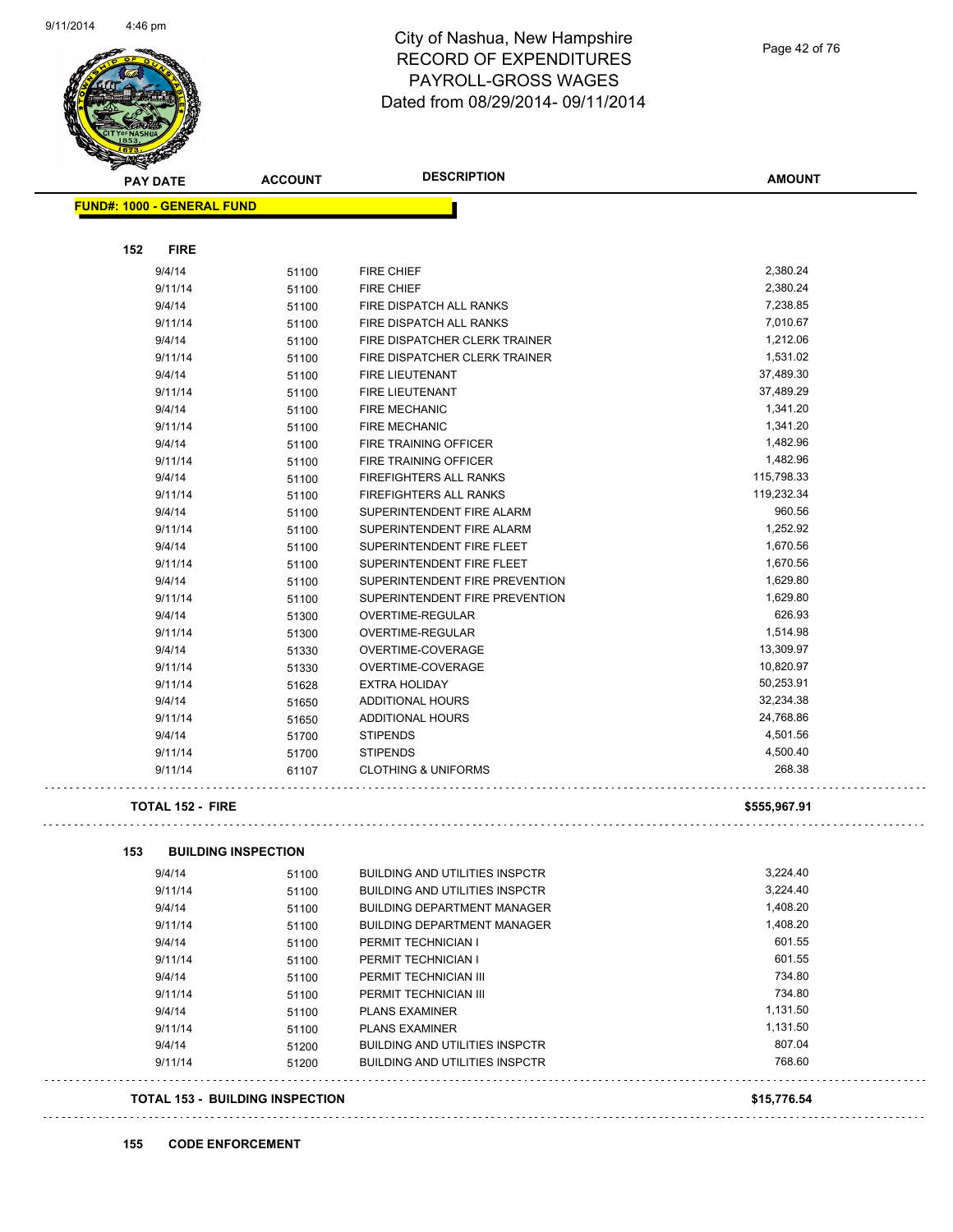Page 43 of 76

|     | <b>PAY DATE</b>                   | <b>ACCOUNT</b>                             | <b>DESCRIPTION</b>                                       | <b>AMOUNT</b>        |
|-----|-----------------------------------|--------------------------------------------|----------------------------------------------------------|----------------------|
|     | <b>FUND#: 1000 - GENERAL FUND</b> |                                            |                                                          |                      |
| 155 |                                   | <b>CODE ENFORCEMENT</b>                    |                                                          |                      |
|     | 9/4/14                            | 51100                                      | <b>CODE ENFORCEMENT OFFICER II</b>                       | 2,026.65             |
|     | 9/11/14                           | 51100                                      | <b>CODE ENFORCEMENT OFFICER II</b>                       | 2,026.65             |
|     | 9/4/14                            | 51100                                      | MGR CODE ENFORCEMENT DEPT                                | 1,328.20             |
|     | 9/11/14                           | 51100                                      | MGR CODE ENFORCEMENT DEPT                                | 1,328.20             |
|     |                                   | <b>TOTAL 155 - CODE ENFORCEMENT</b>        |                                                          | \$6,709.70           |
| 156 |                                   | <b>EMERGENCY MANAGEMENT</b>                |                                                          |                      |
|     | 9/4/14                            | 51100                                      | <b>EMERGENCY MANAGEMENT DIRECTOR</b>                     | 1,485.70             |
|     | 9/11/14                           | 51100                                      | <b>EMERGENCY MANAGEMENT DIRECTOR</b>                     | 1,485.70             |
|     |                                   | <b>TOTAL 156 - EMERGENCY MANAGEMENT</b>    |                                                          | \$2,971.40           |
|     |                                   |                                            |                                                          |                      |
| 157 |                                   | <b>CITYWIDE COMMUNICATIONS</b>             |                                                          |                      |
|     | 9/4/14                            | 51100                                      | <b>COMM SYS ENGR TECH</b>                                | 1,512.40             |
|     | 9/11/14                           | 51100                                      | <b>COMM SYS ENGR TECH</b>                                | 1,512.40             |
|     | 9/4/14                            | 51200                                      | RADIO SYSTEMS MANAGER                                    | 1,283.52             |
|     | 9/11/14                           | 51200                                      | RADIO SYSTEMS MANAGER                                    | 1,283.52             |
|     |                                   |                                            |                                                          |                      |
|     |                                   | <b>TOTAL 157 - CITYWIDE COMMUNICATIONS</b> |                                                          | \$5,591.84           |
|     |                                   | <b>PUBLIC WORKS-ADMIN/ENGINEERING</b>      |                                                          |                      |
| 160 | 9/4/14                            | 51100                                      | ADMINISTRATIVE ASSISTANT II                              | 665.60               |
|     | 9/11/14                           | 51100                                      | ADMINISTRATIVE ASSISTANT II                              | 665.60               |
|     | 9/4/14                            | 51100                                      | CITIZEN SERVICES COORDINATOR                             | 721.90               |
|     | 9/11/14                           | 51100                                      | CITIZEN SERVICES COORDINATOR                             | 721.90               |
|     | 9/4/14                            | 51100                                      | <b>CITY ENGINEER</b>                                     | 1,014.20             |
|     | 9/11/14                           | 51100                                      | <b>CITY ENGINEER</b>                                     | 1,014.20             |
|     | 9/4/14                            | 51100                                      | DEPUTY MANAGER OF ENGINEERING                            | 690.10               |
|     | 9/11/14                           | 51100                                      | DEPUTY MANAGER OF ENGINEERING                            | 690.10               |
|     | 9/4/14                            | 51100                                      | DIRECTOR PUBLIC WORKS                                    | 1,484.40             |
|     | 9/11/14                           | 51100                                      | <b>DIRECTOR PUBLIC WORKS</b>                             | 1,484.40             |
|     | 9/4/14                            | 51100                                      | DIVISION OPERATIONS MANAGER                              | 1,413.40             |
|     | 9/11/14                           | 51100                                      | DIVISION OPERATIONS MANAGER                              | 1,413.40             |
|     | 9/4/14                            | 51100                                      | DPW CONTRACT ADMINISTRATOR                               | 324.85               |
|     | 9/11/14                           | 51100                                      | DPW CONTRACT ADMINISTRATOR                               | 324.85               |
|     | 9/4/14                            | 51100                                      | <b>ENGINEERING INSPECTORS</b>                            | 1,805.20             |
|     | 9/11/14                           | 51100                                      | <b>ENGINEERING INSPECTORS</b>                            | 1,805.20             |
|     | 9/4/14                            | 51100                                      | SENIOR FOREMAN                                           | 1,285.00             |
|     | 9/11/14                           | 51100                                      | SENIOR FOREMAN                                           | 1,285.00             |
|     | 9/4/14                            | 51100                                      | SENIOR STAFF ENGINEER                                    | 2,475.55             |
|     | 9/11/14                           | 51100                                      | SENIOR STAFF ENGINEER                                    | 2,475.55             |
|     | 9/4/14                            | 51100                                      | SENIOR TRAFFIC ENGINEER                                  | 1,579.20             |
|     | 9/11/14                           | 51100                                      | SENIOR TRAFFIC ENGINEER                                  | 1,579.20             |
|     | 9/4/14                            | 51100                                      | STREET CONSTRUCTION ENGINEER                             | 1,312.00             |
|     | 9/11/14<br>9/4/14                 | 51100<br>51100                             | STREET CONSTRUCTION ENGINEER<br><b>SURVEY TECHNICIAN</b> | 1,312.00<br>1,096.65 |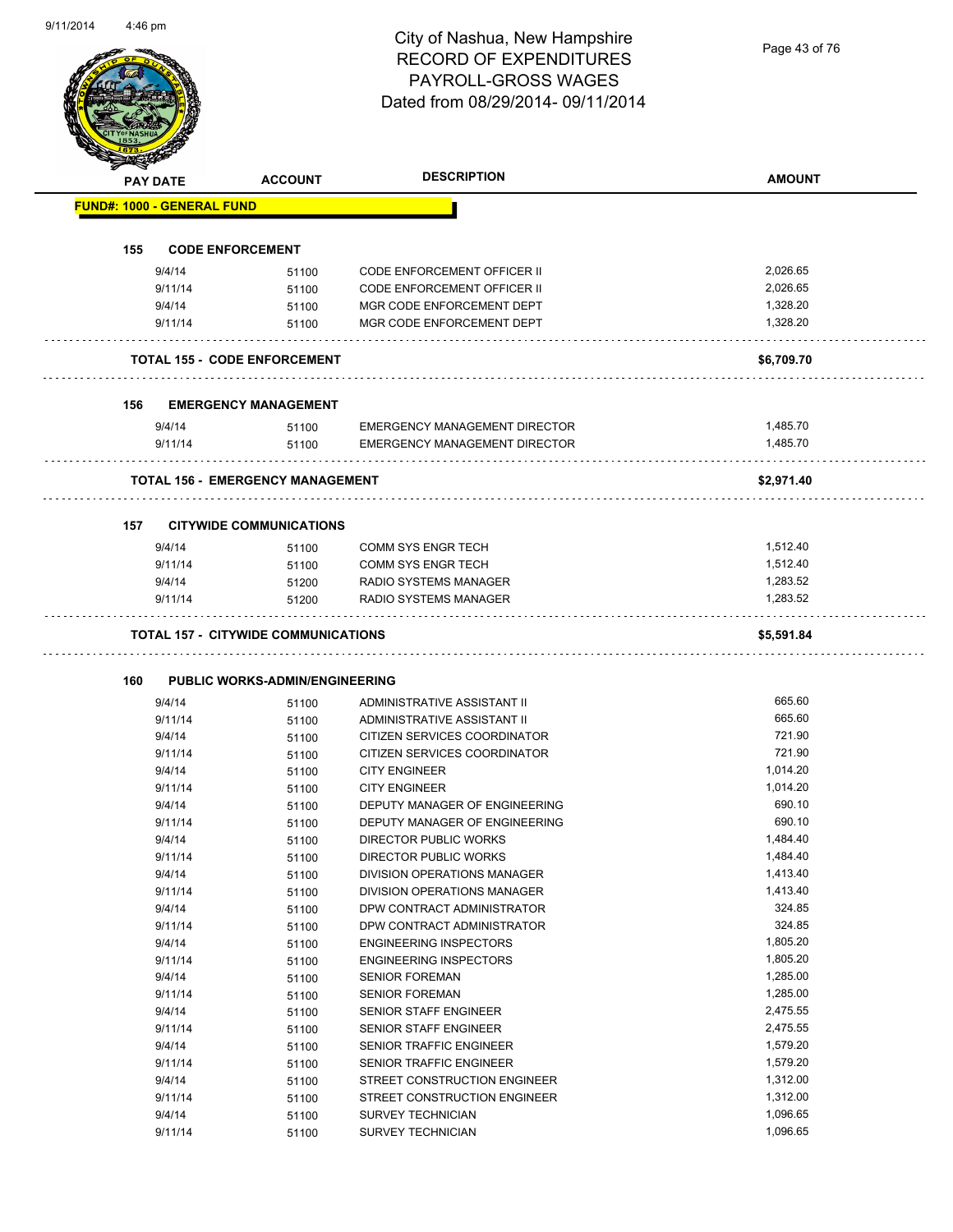|                                   |                                            | City of Nashua, New Hampshire<br><b>RECORD OF EXPENDITURES</b><br><b>PAYROLL-GROSS WAGES</b><br>Dated from 08/29/2014-09/11/2014 | Page 44 of 76    |
|-----------------------------------|--------------------------------------------|----------------------------------------------------------------------------------------------------------------------------------|------------------|
| PAY DATE                          | <b>ACCOUNT</b>                             | <b>DESCRIPTION</b>                                                                                                               | <b>AMOUNT</b>    |
| <b>FUND#: 1000 - GENERAL FUND</b> |                                            |                                                                                                                                  |                  |
|                                   | TOTAL 160 - PUBLIC WORKS-ADMIN/ENGINEERING |                                                                                                                                  | \$31,736.10      |
| 161<br><b>STREETS</b>             |                                            |                                                                                                                                  |                  |
| 9/4/14                            | 51100                                      | ADMINISTRATIVE ASSISTANT III                                                                                                     | 953.25           |
| 9/11/14                           | 51100                                      | ADMINISTRATIVE ASSISTANT III                                                                                                     | 953.25           |
| 9/4/14                            | 51100                                      | AUTO MECH 1ST CLASS NIGHTS                                                                                                       | 2,022.40         |
| 9/11/14                           | 51100                                      | AUTO MECH 1ST CLASS NIGHTS                                                                                                       | 2,022.40         |
| 9/4/14                            | 51100                                      | AUTO MECH 2ND CLASS                                                                                                              | 909.20           |
| 9/11/14                           | 51100                                      | AUTO MECH 2ND CLASS                                                                                                              | 909.20           |
| 9/4/14                            | 51100                                      | AUTO MECH 2ND CLASS NIGHTS                                                                                                       | 921.20           |
| 9/11/14                           | 51100                                      | AUTO MECH 2ND CLASS NIGHTS                                                                                                       | 921.20           |
| 9/4/14                            | 51100                                      | AUTO MECHANIC 1ST CLASS                                                                                                          | 2,993.61         |
| 9/11/14                           | 51100                                      | AUTO MECHANIC 1ST CLASS                                                                                                          | 2,993.60         |
| 9/4/14                            | 51100                                      | <b>EQUIP OPR STREET REPAIR</b>                                                                                                   | 7,381.28         |
| 9/11/14                           | 51100                                      | <b>EQUIP OPR STREET REPAIR</b>                                                                                                   | 7,273.60         |
| 9/4/14                            | 51100                                      | FLEET MAINTENANCE FOREMAN                                                                                                        | 1,096.65         |
| 9/11/14                           | 51100                                      | FLEET MAINTENANCE FOREMAN                                                                                                        | 1,096.65         |
| 9/4/14                            | 51100                                      | FLEET MANAGER STREET DEPT                                                                                                        | 1,087.50         |
| 9/11/14                           | 51100                                      | FLEET MANAGER STREET DEPT                                                                                                        | 1,087.50         |
| 9/4/14                            | 51100                                      | <b>MASON PIPELAYER</b>                                                                                                           | 1,739.21         |
| 9/11/14                           | 51100                                      | <b>MASON PIPELAYER</b>                                                                                                           | 1,739.20         |
| 9/4/14                            | 51100                                      | OPERATIONS COORDINATOR                                                                                                           | 788.05           |
| 9/11/14                           | 51100                                      | OPERATIONS COORDINATOR                                                                                                           | 788.05           |
| 9/4/14                            | 51100                                      | <b>SIGN MAINTENANCE</b>                                                                                                          | 865.60           |
| 9/11/14                           | 51100                                      | <b>SIGN MAINTENANCE</b>                                                                                                          | 865.60<br>807.20 |
| 9/4/14                            | 51100                                      | SIGN MAINTENANCE ASSISTANT                                                                                                       | 807.20           |
| 9/11/14<br>9/4/14                 | 51100                                      | SIGN MAINTENANCE ASSISTANT<br>STOREKEEPER PWD                                                                                    | 895.66           |
| 9/11/14                           | 51100                                      | STOREKEEPER PWD                                                                                                                  | 895.65           |
| 9/4/14                            | 51100<br>51100                             | STR CONSTR RPR AND PERMT COORD                                                                                                   | 1,075.15         |
| 9/11/14                           | 51100                                      | STR CONSTR RPR AND PERMT COORD                                                                                                   | 1,075.15         |
| 9/4/14                            | 51100                                      | <b>STREET FOREMAN</b>                                                                                                            | 4,616.60         |
| 9/11/14                           | 51100                                      | <b>STREET FOREMAN</b>                                                                                                            | 4,616.60         |
| 9/4/14                            | 51100                                      | SUPERINTENDENT OF STREETS                                                                                                        | 1,771.20         |
| 9/11/14                           | 51100                                      | SUPERINTENDENT OF STREETS                                                                                                        | 1,771.20         |
| 9/4/14                            | 51100                                      | TRAFFIC MAINTENANCE ASSISTANT                                                                                                    | 860.80           |
| 9/11/14                           | 51100                                      | TRAFFIC MAINTENANCE ASSISTANT                                                                                                    | 860.80           |
| 9/4/14                            | 51100                                      | <b>TRAFFIC MANAGER</b>                                                                                                           | 1,371.00         |
| 9/11/14                           | 51100                                      | <b>TRAFFIC MANAGER</b>                                                                                                           | 1,371.00         |
| 9/4/14                            | 51100                                      | <b>TRAFFIC TECHNICIAN I</b>                                                                                                      | 2,071.20         |
| 9/11/14                           | 51100                                      | TRAFFIC TECHNICIAN I                                                                                                             | 2,071.20         |
| 9/4/14                            | 51100                                      | TRUCK DRIVER STREET REPAIR                                                                                                       | 16,410.48        |
| 9/11/14                           | 51100                                      | TRUCK DRIVER STREET REPAIR                                                                                                       | 16,270.55        |
| 9/4/14                            | 51100                                      | <b>WELDER FIRST CLASS</b>                                                                                                        | 1,984.80         |
| 9/11/14                           | 51100                                      | <b>WELDER FIRST CLASS</b>                                                                                                        | 1,984.80         |
| 9/4/14                            | 51300                                      | OVERTIME-REGULAR                                                                                                                 | 2,695.63         |
| 9/11/14                           | 51300                                      | OVERTIME-REGULAR                                                                                                                 | 1,931.40         |
|                                   |                                            | LONGEVITY                                                                                                                        | 1,200.00         |
| 9/4/14                            | 51600                                      |                                                                                                                                  |                  |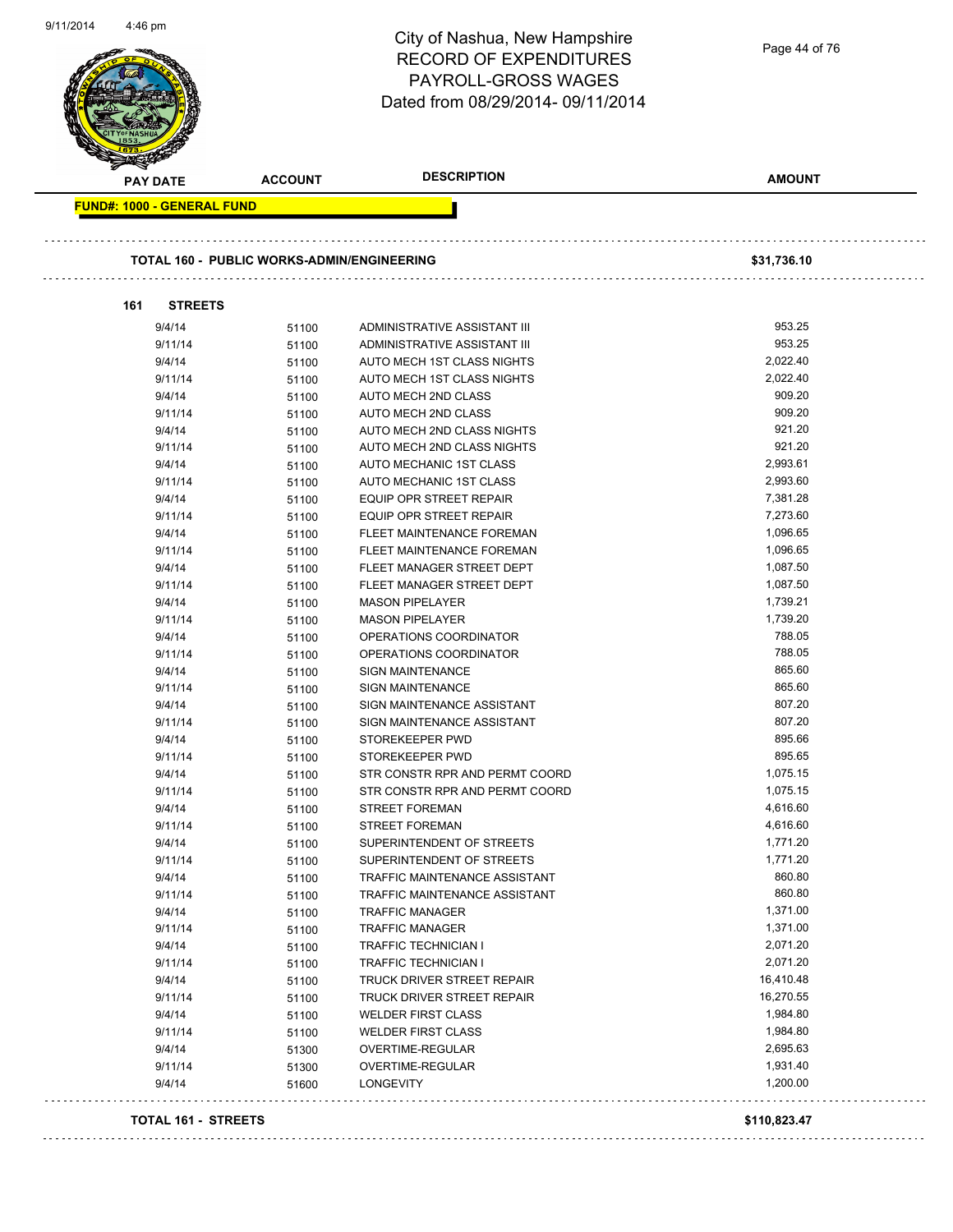Page 45 of 76

| <b>PAY DATE</b> |                                   | <b>ACCOUNT</b>                        | <b>DESCRIPTION</b>                                         | <b>AMOUNT</b> |
|-----------------|-----------------------------------|---------------------------------------|------------------------------------------------------------|---------------|
|                 | <b>FUND#: 1000 - GENERAL FUND</b> |                                       |                                                            |               |
| 166             | <b>PARKING LOTS</b>               |                                       |                                                            |               |
|                 |                                   |                                       |                                                            | 665.60        |
|                 | 9/4/14<br>9/11/14                 | 51100                                 | ADMINISTRATIVE ASSISTANT II<br>ADMINISTRATIVE ASSISTANT II | 665.60        |
|                 | 9/4/14                            | 51100                                 |                                                            | 1,315.20      |
|                 | 9/11/14                           | 51100                                 | PARKING MAINTENANCE<br>PARKING MAINTENANCE                 | 1,315.20      |
|                 | 9/4/14                            | 51100<br>51300                        | <b>OVERTIME-REGULAR</b>                                    | 361.39        |
|                 | 9/11/14                           | 51300                                 | OVERTIME-REGULAR                                           | 339.94        |
|                 |                                   | <b>TOTAL 166 - PARKING LOTS</b>       |                                                            | \$4,662.93    |
|                 |                                   |                                       |                                                            |               |
| 171             |                                   | <b>COMMUNITY SERVICES</b>             |                                                            |               |
|                 | 9/4/14                            | 51100                                 | ADMINISTRATIVE ASSISTANT II                                | 717.23        |
|                 | 9/4/14                            | 51100                                 | DIRECTOR HEALTH AND COMM SVS                               | 1,726.91      |
|                 | 9/11/14                           | 51100                                 | DIRECTOR HEALTH AND COMM SVS                               | 1,726.90      |
|                 | 9/4/14                            | 51100                                 | PROGRAM ASSISTANT                                          | 435.30        |
|                 | 9/11/14                           | 51100                                 | PROGRAM ASSISTANT                                          | 435.30        |
|                 | 9/4/14                            | 51100                                 | PROGRAM COORDINATOR                                        | 929.80        |
|                 | 9/11/14                           | 51100                                 | PROGRAM COORDINATOR                                        | 929.80        |
|                 | 9/4/14                            | 51750                                 | <b>RETIREMENT &amp; SEPARATION PAY</b>                     | 702.89        |
|                 | 8/28/14                           | 55118                                 | TELEPHONE-CELLULAR                                         | (200.00)      |
|                 |                                   | <b>TOTAL 171 - COMMUNITY SERVICES</b> |                                                            | \$7,404.13    |
| 172             |                                   | <b>COMMUNITY HEALTH</b>               |                                                            |               |
|                 | 9/4/14                            | 51100                                 | ADMINISTRATIVE ASSISTANT II                                | 717.25        |
|                 | 9/11/14                           | 51100                                 | ADMINISTRATIVE ASSISTANT II                                | 717.25        |
|                 | 9/4/14                            | 51100                                 | <b>BILINGUAL OUTREACH WORKER</b>                           | 764.30        |
|                 | 9/11/14                           | 51100                                 | BILINGUAL OUTREACH WORKER                                  | 764.30        |
|                 | 9/4/14                            | 51100                                 | PUB HEALTH NURSE                                           | 2,229.45      |
|                 | 9/11/14                           | 51100                                 | PUB HEALTH NURSE                                           | 2,229.46      |
|                 | 9/4/14                            | 51412                                 | <b>WAGES PER DIEM</b>                                      | 83.33         |
|                 | 9/11/14                           | 51412                                 | <b>WAGES PER DIEM</b>                                      | (472.92)      |
|                 |                                   | <b>TOTAL 172 - COMMUNITY HEALTH</b>   |                                                            | \$7,032.42    |
| 173             |                                   | <b>ENVIRONMENTAL HEALTH</b>           |                                                            |               |
|                 | 9/4/14                            | 51100                                 | ENVIRONMENTAL HEALTH SPEC I                                | 858.45        |
|                 | 9/11/14                           | 51100                                 | ENVIRONMENTAL HEALTH SPEC I                                | 858.45        |
|                 | 9/4/14                            | 51100                                 | ENVIRONMENTAL HEALTH SPEC II                               | 1,075.15      |
|                 | 9/11/14                           | 51100                                 | ENVIRONMENTAL HEALTH SPEC II                               | 1,075.14      |
|                 | 9/4/14                            | 51100                                 | ENVIRONMENTAL TECH OFFICE MGR                              | 992.85        |
|                 | 9/11/14                           | 51100                                 | ENVIRONMENTAL TECH OFFICE MGR                              | 992.86        |
|                 | 9/4/14                            | 51100                                 | LABORATORY DIRECTOR                                        | 988.20        |
|                 | 9/11/14                           | 51100                                 | LABORATORY DIRECTOR                                        | 988.20        |
|                 | 9/4/14                            | 51100                                 | MANAGER ENVIRONMENTAL HEALTH                               | 1,446.40      |
|                 | 9/11/14                           | 51100                                 | MANAGER ENVIRONMENTAL HEALTH                               | 1,446.40      |
|                 |                                   |                                       |                                                            |               |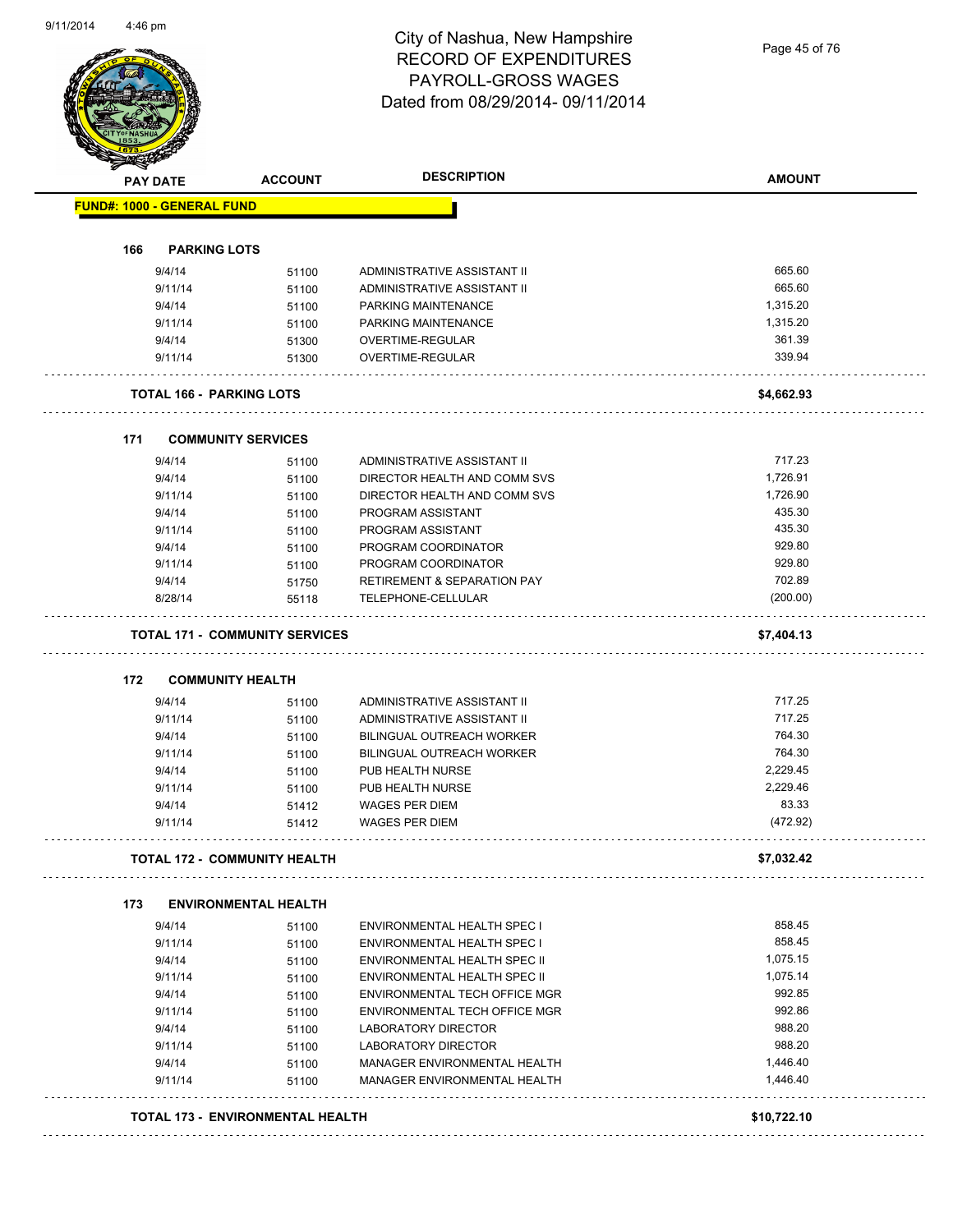| PAY DATE                          | <b>ACCOUNT</b>                            | <b>DESCRIPTION</b>               | <b>AMOUNT</b> |
|-----------------------------------|-------------------------------------------|----------------------------------|---------------|
| <b>FUND#: 1000 - GENERAL FUND</b> |                                           |                                  |               |
|                                   |                                           |                                  |               |
| 174                               | <b>WELFARE ADMINISTRATION</b>             |                                  |               |
| 9/4/14                            | 51100                                     | ADMINISTRATIVE ASSISTANT I       | 829.30        |
| 9/11/14                           | 51100                                     | ADMINISTRATIVE ASSISTANT I       | 829.30        |
| 9/4/14                            | 51100                                     | CASE TECHNICIAN WELFARE          | 2,384.96      |
| 9/11/14                           | 51100                                     | CASE TECHNICIAN WELFARE          | 2,384.95      |
| 9/4/14                            | 51100                                     | INTAKE WORKER ACCOUNTANT         | 936.70        |
| 9/11/14                           | 51100                                     | INTAKE WORKER ACCOUNTANT         | 936.70        |
| 9/4/14                            | 51100                                     | SENIOR CASE TECHNICIAN           | 957.30        |
| 9/11/14                           | 51100                                     | SENIOR CASE TECHNICIAN           | 957.30        |
| 9/4/14                            | 51100                                     | <b>WELFARE OFFICER</b>           | 1,449.99      |
| 9/11/14                           | 51100                                     | <b>WELFARE OFFICER</b>           | 1,449.99      |
|                                   | <b>TOTAL 174 - WELFARE ADMINISTRATION</b> |                                  | \$13,116.49   |
| 177                               | <b>PARKS &amp; RECREATION</b>             |                                  |               |
| 9/4/14                            | 51100                                     | ADMINISTRATIVE ASSISTANT II      | 734.80        |
| 9/11/14                           | 51100                                     | ADMINISTRATIVE ASSISTANT II      | 734.80        |
| 9/4/14                            | 51100                                     | EQUIPMENT OPERATOR, PARKS        | 909.20        |
| 9/11/14                           | 51100                                     | EQUIPMENT OPERATOR, PARKS        | 909.20        |
| 9/4/14                            | 51100                                     | FOREMAN LABOR PARK               | 3,289.95      |
| 9/11/14                           | 51100                                     | <b>FOREMAN LABOR PARK</b>        | 3,289.95      |
| 9/4/14                            | 51100                                     | <b>GROUNDS KEEPER PARK MAINT</b> | 6,692.24      |
| 9/11/14                           | 51100                                     | <b>GROUNDS KEEPER PARK MAINT</b> | 6,634.22      |
| 9/4/14                            | 51100                                     | <b>GROUNDSMAN I PARKS</b>        | 1,559.20      |
| 9/11/14                           | 51100                                     | <b>GROUNDSMAN I PARKS</b>        | 1,559.21      |
| 9/4/14                            | 51100                                     | <b>GROUNDSMAN II PARKS</b>       | 818.80        |
| 9/11/14                           | 51100                                     | <b>GROUNDSMAN II PARKS</b>       | 818.80        |
| 9/4/14                            | 51100                                     | <b>LEAD GROUNDSMAN</b>           | 2,758.80      |
| 9/11/14                           | 51100                                     | <b>LEAD GROUNDSMAN</b>           | 2,758.80      |
| 9/4/14                            | 51100                                     | NURSERY WORKER PARKS             | 865.60        |
| 9/11/14                           | 51100                                     | NURSERY WORKER PARKS             | 865.60        |
| 9/4/14                            | 51100                                     | PROGRAM COORDINATOR              | 347.84        |
| 9/11/14                           | 51100                                     | PROGRAM COORDINATOR              | 347.85        |
| 9/4/14                            | 51100                                     | RECREATION PROGRAM MANAGER       | 1,098.20      |
| 9/11/14                           | 51100                                     | RECREATION PROGRAM MANAGER       | 1,098.20      |
| 9/4/14                            | 51100                                     | STELLOS STADIUM ATTENDANT        | 916.40        |
| 9/11/14                           | 51100                                     | STELLOS STADIUM ATTENDANT        | 916.40        |
| 9/4/14                            | 51100                                     | SUPERINTENDENT OF PARKS RECR     | 1,720.00      |
| 9/11/14                           | 51100                                     | SUPERINTENDENT OF PARKS RECR     | 1,720.00      |
| 9/4/14                            | 51100                                     | TRUCK DRIVER PARKS RECR          | 848.00        |
| 9/11/14                           | 51100                                     | TRUCK DRIVER PARKS RECR          | 848.00        |
| 9/4/14                            | 51300                                     | OVERTIME-REGULAR                 | 2,324.33      |
| 9/11/14                           | 51300                                     | OVERTIME-REGULAR                 | 3,206.71      |
| 8/29/14                           | 51400                                     | WAGES TEMP-SEASONAL              | (400.00)      |
| 9/4/14                            | 51400                                     | WAGES TEMP-SEASONAL              | 5,895.00      |
| 9/11/14                           | 51400                                     | WAGES TEMP-SEASONAL              | 551.00        |
| 9/4/14                            | 51600                                     | <b>LONGEVITY</b>                 | 600.00        |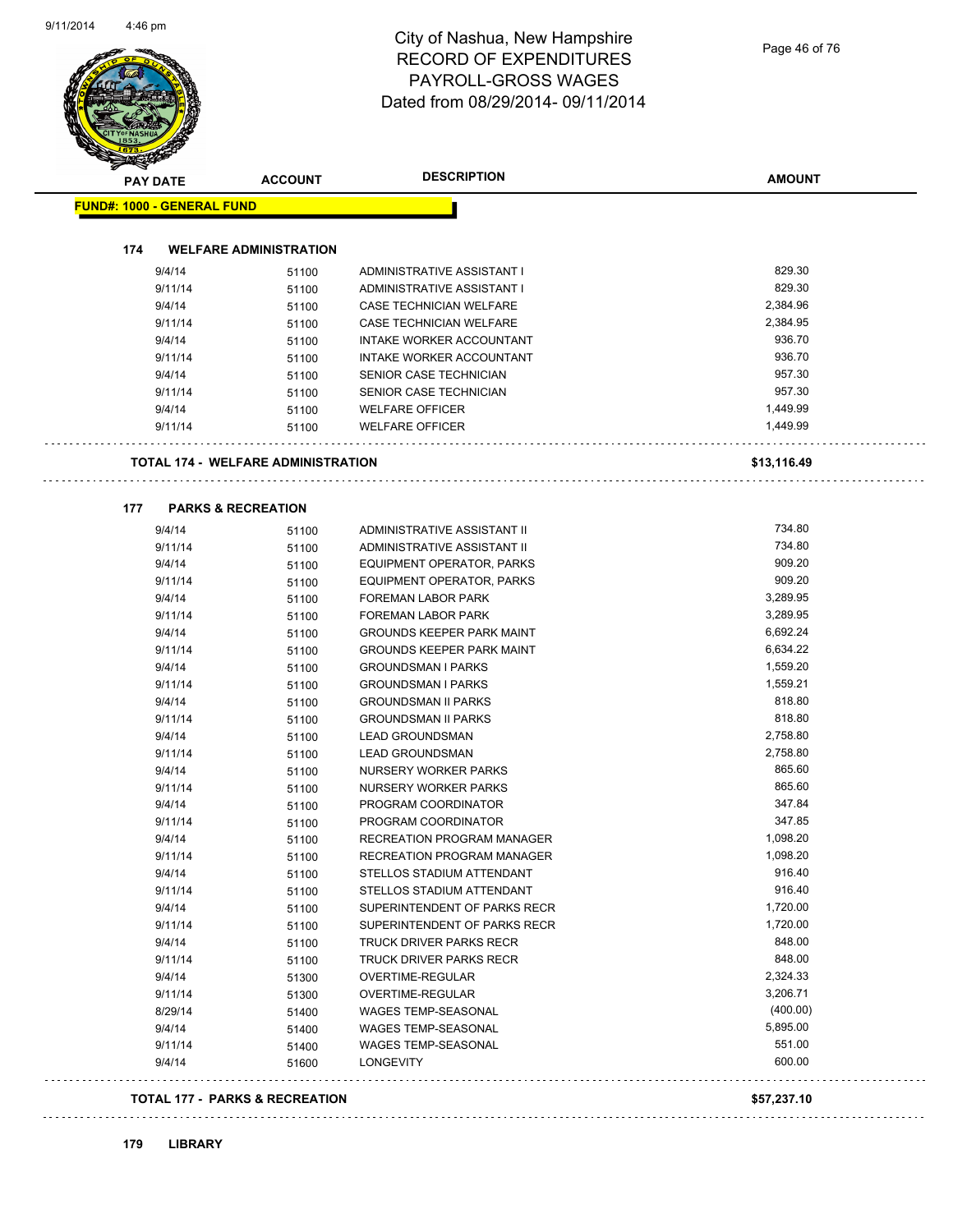

|     | <b>PAY DATE</b>                   | <b>ACCOUNT</b> | <b>DESCRIPTION</b>                                              | <b>AMOUNT</b>      |
|-----|-----------------------------------|----------------|-----------------------------------------------------------------|--------------------|
|     | <b>FUND#: 1000 - GENERAL FUND</b> |                |                                                                 |                    |
|     |                                   |                |                                                                 |                    |
|     |                                   |                |                                                                 |                    |
| 179 | <b>LIBRARY</b>                    |                |                                                                 |                    |
|     | 9/4/14                            | 51100          | ADMIN ASST COST ACCOUNTANT                                      | 805.45             |
|     | 9/11/14                           | 51100          | ADMIN ASST COST ACCOUNTANT                                      | 805.45             |
|     | 9/4/14                            | 51100          | ASSISTANT DIRECTOR LIBRARY                                      | 1,293.10           |
|     | 9/11/14                           | 51100          | ASSISTANT DIRECTOR LIBRARY                                      | 1,293.10           |
|     | 9/4/14                            | 51100          | ASSISTANT LIBRARIAN CIRCULATIO                                  | 973.40             |
|     | 9/11/14                           | 51100          | ASSISTANT LIBRARIAN CIRCULATIO                                  | 973.40             |
|     | 9/4/14                            | 51100          | ASSISTANT LIBRARIAN MEDIA SERV                                  | 793.91             |
|     | 9/11/14                           | 51100          | ASSISTANT LIBRARIAN MEDIA SERV                                  | 793.92             |
|     | 9/4/14                            | 51100          | ASSISTANT LIBRARIAN TECH SVS                                    | 1,004.70           |
|     | 9/11/14                           | 51100          | ASSISTANT LIBRARIAN TECH SVS                                    | 1,004.70           |
|     | 9/4/14                            | 51100          | ASSISTANT LIBRARIAN YOUTH SERV                                  | 780.10             |
|     | 9/11/14                           | 51100          | ASSISTANT LIBRARIAN YOUTH SERV                                  | 780.10             |
|     | 9/4/14                            | 51100          | <b>DIRECTOR LIBRARY</b>                                         | 1,885.70           |
|     | 9/11/14                           | 51100          | <b>DIRECTOR LIBRARY</b>                                         | 1,885.70           |
|     | 9/4/14                            | 51100          | EXECUTIVE ASST OFFICE MANAGER                                   | 858.44             |
|     | 9/11/14                           | 51100          | EXECUTIVE ASST OFFICE MANAGER                                   | 858.45             |
|     | 9/4/14                            | 51100          | <b>JANITOR</b>                                                  | 490.50             |
|     | 9/11/14                           | 51100          | <b>JANITOR</b>                                                  | 490.50             |
|     | 9/4/14                            | 51100          | LIBRARIAN ADULT SERVICES                                        | 962.61             |
|     | 9/11/14                           | 51100          | LIBRARIAN ADULT SERVICES                                        | 962.60             |
|     | 9/4/14                            | 51100          | <b>LIBRARIAN CIRCULATION</b>                                    | 1,003.20           |
|     | 9/11/14                           | 51100          | <b>LIBRARIAN CIRCULATION</b>                                    | 1,003.20           |
|     | 9/4/14                            | 51100          | LIBRARIAN OUTREACH SVS                                          | 999.19             |
|     | 9/11/14                           | 51100          | <b>LIBRARIAN OUTREACH SVS</b>                                   | 999.18             |
|     | 9/4/14                            | 51100          | <b>LIBRARIAN TECH SERVICES</b>                                  | 1,037.15           |
|     | 9/11/14                           | 51100          | <b>LIBRARIAN TECH SERVICES</b>                                  | 1,037.15           |
|     | 9/4/14                            | 51100          | LIBRARIAN YOUTH SERVICES                                        | 1,783.76           |
|     | 9/11/14                           | 51100          | LIBRARIAN YOUTH SERVICES                                        | 1,731.45<br>664.80 |
|     | 9/4/14                            | 51100          | LIBRARY ASSISTANT ADULT SERVIC                                  | 664.80             |
|     | 9/11/14                           | 51100          | LIBRARY ASSISTANT ADULT SERVIC                                  | 3,352.80           |
|     | 9/4/14                            | 51100          | LIBRARY ASSISTANT CIRCULATION                                   | 2,809.96           |
|     | 9/11/14<br>9/4/14                 | 51100          | LIBRARY ASSISTANT CIRCULATION<br>LIBRARY ASSISTANT MEDIA SERVIC | 2,050.25           |
|     | 9/11/14                           | 51100          | LIBRARY ASSISTANT MEDIA SERVIC                                  | 2,050.25           |
|     | 9/4/14                            | 51100          | <b>LIBRARY ASSISTANT TECH SVS</b>                               | 706.90             |
|     | 9/11/14                           | 51100          | LIBRARY ASSISTANT TECH SVS                                      | 706.90             |
|     | 9/4/14                            | 51100          | LIBRARY ASSISTANT YOUTH SERVIC                                  | 1,652.69           |
|     | 9/11/14                           | 51100          | LIBRARY ASSISTANT YOUTH SERVIC                                  | 1,328.25           |
|     | 9/4/14                            | 51100          | <b>MAINTENANCE SUPV</b>                                         | 852.55             |
|     | 9/11/14                           | 51100          | MAINTENANCE SUPV                                                | 852.55             |
|     | 9/4/14                            | 51100<br>51100 | <b>MEDIA SERVICES COORDINATOR</b>                               | 1,205.04           |
|     | 9/11/14                           |                | MEDIA SERVICES COORDINATOR                                      | 1,205.05           |
|     | 9/4/14                            | 51100<br>51100 | REFERENCE LIBRARIAN ADULT SERV                                  | 3,057.26           |
|     | 9/11/14                           | 51100          | REFERENCE LIBRARIAN ADULT SERV                                  | 3,057.26           |
|     | 9/4/14                            | 51100          | REFERENCE LIBRARIAN TECH SVS                                    | 756.45             |
|     | 9/11/14                           | 51100          | REFERENCE LIBRARIAN TECH SVS                                    | 756.45             |
|     | 9/4/14                            | 51100          | <b>SECURITY LIBRARY</b>                                         | 614.05             |
|     | 9/11/14                           | 51100          | <b>SECURITY LIBRARY</b>                                         | 614.04             |
|     | 9/4/14                            | 51200          | LIBRARY ASSISTANT TECH SVS                                      | 415.50             |
|     | 9/11/14                           | 51200          | LIBRARY ASSISTANT TECH SVS                                      | 415.50             |
|     | 9/4/14                            | 51200          | LIBRARY PAGE YOUTH SERVICES                                     | 229.25             |
|     | 9/11/14                           | 51200          | LIBRARY PAGE YOUTH SERVICES                                     | 229.25             |
|     |                                   |                |                                                                 |                    |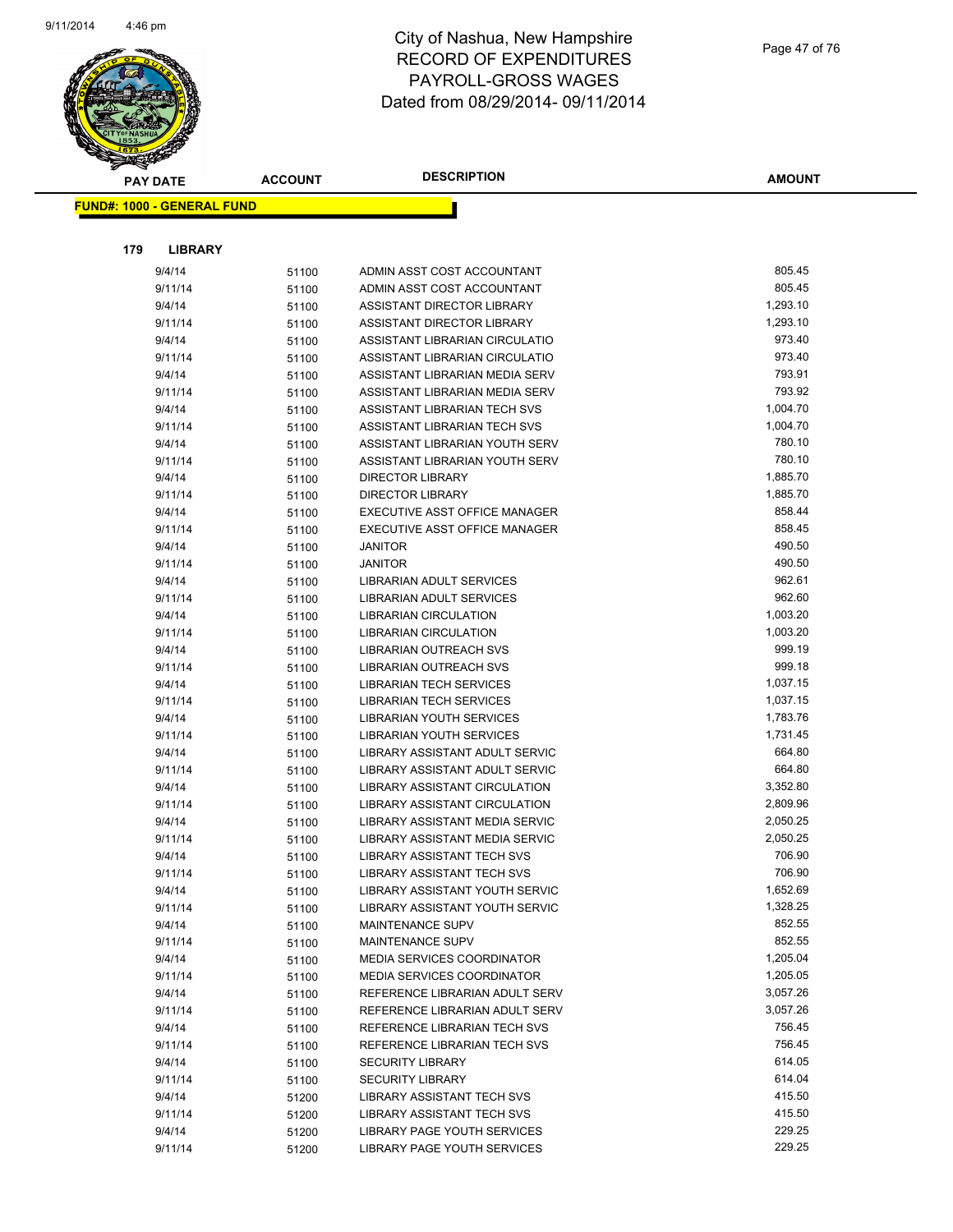Page 48 of 76

| <b>FUND#: 1000 - GENERAL FUND</b><br>179<br><b>LIBRARY</b><br>9/4/14<br>9/11/14 |                                          |                                                        |                      |
|---------------------------------------------------------------------------------|------------------------------------------|--------------------------------------------------------|----------------------|
|                                                                                 |                                          |                                                        |                      |
|                                                                                 |                                          |                                                        |                      |
|                                                                                 | 51200                                    | LIBRARY PAGES CIRCULATION                              | 466.80               |
|                                                                                 | 51200                                    | LIBRARY PAGES CIRCULATION                              | 851.18               |
| 9/4/14                                                                          | 51200                                    | LIBRARY PAGES MEDIA SERVICES                           | 218.06               |
| 9/11/14                                                                         | 51200                                    | LIBRARY PAGES MEDIA SERVICES                           | 367.13               |
| 9/4/14                                                                          |                                          | <b>SECURITY LIBRARY</b>                                | 349.69               |
| 9/11/14                                                                         | 51200                                    | <b>SECURITY LIBRARY</b>                                | 346.08               |
|                                                                                 | 51200                                    |                                                        | 27.07                |
| 9/4/14                                                                          | 51300                                    | OVERTIME-REGULAR                                       | 252.00               |
| 9/11/14                                                                         | 51300                                    | OVERTIME-REGULAR                                       |                      |
| TOTAL 179 - LIBRARY                                                             |                                          |                                                        | \$62,415.92          |
| 181                                                                             | <b>COMMUNITY DEVELOPMENT</b>             |                                                        |                      |
| 9/4/14                                                                          | 51100                                    | ADMINISTRATIVE ASSISTANT II                            | 665.60               |
| 9/11/14                                                                         | 51100                                    | ADMINISTRATIVE ASSISTANT II                            | 665.60               |
| 9/4/14                                                                          | 51100                                    | DIRECTOR COMMUNITY DEVELOPMENT                         | 1,715.70             |
| 9/11/14                                                                         | 51100                                    | DIRECTOR COMMUNITY DEVELOPMENT                         | 1,715.70             |
| 9/4/14                                                                          | 51200                                    | ADMINISTRATIVE ASSISTANT I                             | 350.29               |
| 9/11/14                                                                         | 51200                                    | ADMINISTRATIVE ASSISTANT I                             | 372.47               |
| 9/4/14                                                                          | 51400                                    | <b>WAGES TEMP-SEASONAL</b>                             | 436.00               |
| 9/11/14                                                                         | 51400                                    | <b>WAGES TEMP-SEASONAL</b>                             | 548.00               |
|                                                                                 | <b>TOTAL 181 - COMMUNITY DEVELOPMENT</b> |                                                        | \$6,469.36           |
| 182                                                                             | <b>PLANNING &amp; ZONING</b>             |                                                        |                      |
|                                                                                 |                                          |                                                        | 913.60               |
| 9/4/14                                                                          | 51100                                    | DEPARTMENT COORDINATOR                                 |                      |
| 9/11/14                                                                         | 51100                                    | DEPARTMENT COORDINATOR                                 | 913.60               |
| 9/4/14                                                                          | 51100                                    | DEPUTY PLANNING MANAGER                                | 2,589.60             |
| 9/11/14                                                                         | 51100                                    | DEPUTY PLANNING MANAGER                                | 2,589.60             |
| 9/4/14                                                                          | 51100                                    | MANAGER PLANNING DEPT                                  | 1,905.00             |
| 9/11/14                                                                         | 51100                                    | MANAGER PLANNING DEPT                                  | 1,905.00             |
| 9/4/14                                                                          | 51100                                    | PLANNER I                                              | 1,675.35             |
| 9/11/14                                                                         | 51100                                    | PLANNER I                                              | 1,675.35             |
| 9/4/14                                                                          | 51100                                    | <b>PLANNER II</b>                                      | 1,095.40             |
| 9/11/14                                                                         | 51100                                    | PLANNER II                                             | 1,095.40             |
| 9/4/14                                                                          | 51100                                    | ZONING COORDINATOR                                     | 682.30               |
| 9/11/14                                                                         | 51100                                    | ZONING COORDINATOR                                     | 682.30               |
|                                                                                 | <b>TOTAL 182 - PLANNING &amp; ZONING</b> |                                                        | \$17,722.50          |
| 183                                                                             | <b>ECONOMIC DEVELOPMENT</b>              |                                                        |                      |
| 9/4/14                                                                          | 51100                                    | ECONOMIC DEV DIRECTOR                                  | 1,873.50             |
| 9/11/14                                                                         | 51100                                    | <b>ECONOMIC DEV DIRECTOR</b>                           | 1,873.50             |
|                                                                                 | <b>TOTAL 183 - ECONOMIC DEVELOPMENT</b>  |                                                        | \$3,747.00           |
| 191<br><b>SCHOOL</b>                                                            |                                          |                                                        |                      |
|                                                                                 |                                          |                                                        |                      |
| 9/11/14<br>9/11/14                                                              | 51100<br>51100                           | ASSISTANT DIRECTOR BUSINESS<br>ASSISTANT PRINCIPAL AMH | 2,893.00<br>1,406.10 |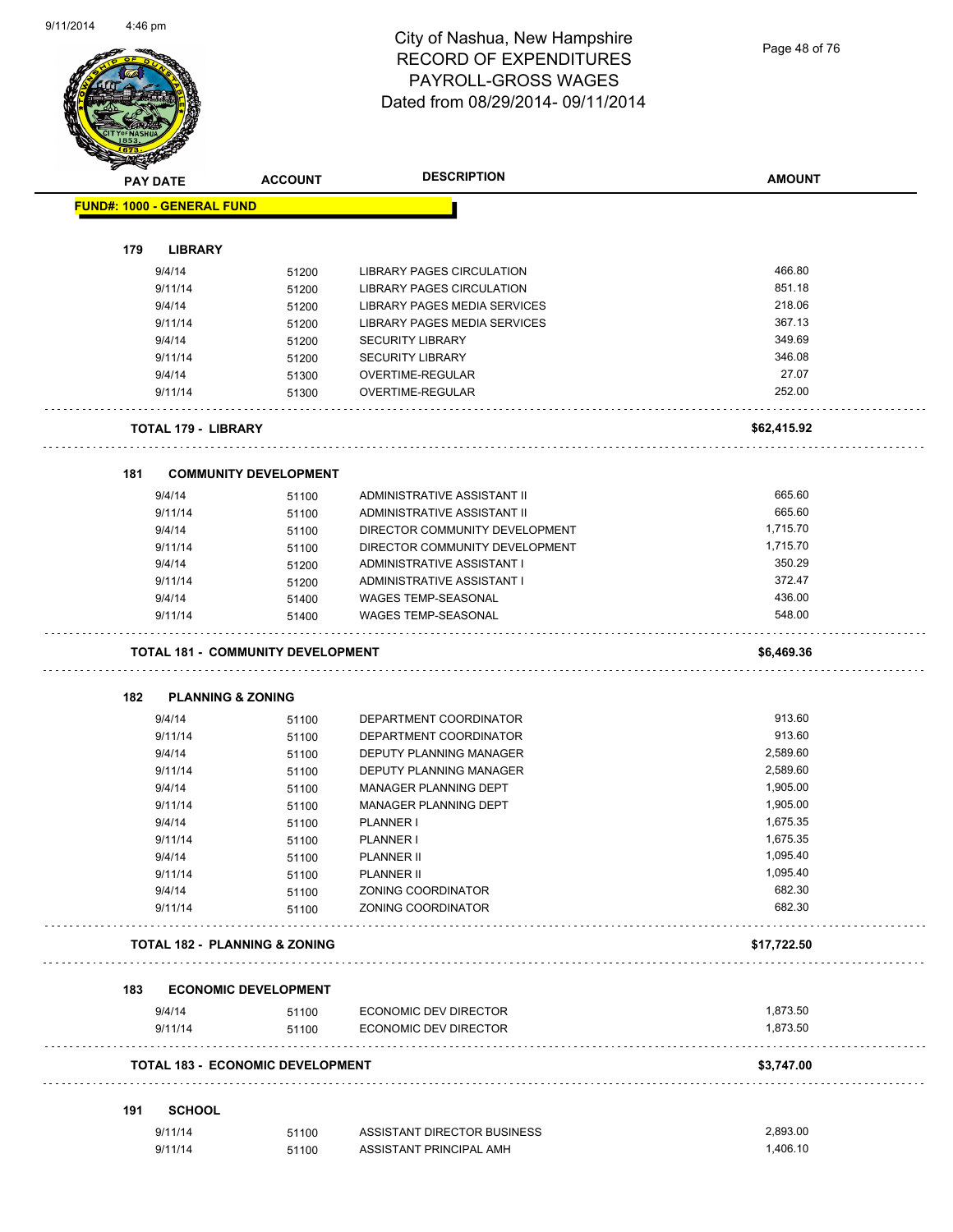

|     | <b>PAY DATE</b>                   | <b>ACCOUNT</b> | <b>DESCRIPTION</b>              | <b>AMOUNT</b> |
|-----|-----------------------------------|----------------|---------------------------------|---------------|
|     | <b>FUND#: 1000 - GENERAL FUND</b> |                |                                 |               |
|     |                                   |                |                                 |               |
|     |                                   |                |                                 |               |
| 191 | <b>SCHOOL</b>                     |                |                                 |               |
|     | 9/11/14                           | 51100          | ASSISTANT PRINCIPAL BIC         | 2,925.70      |
|     | 9/11/14                           | 51100          | ASSISTANT PRINCIPAL BRO         | 1,403.80      |
|     | 9/11/14                           | 51100          | ASSISTANT PRINCIPAL CHARL       | 1,483.70      |
|     | 9/11/14                           | 51100          | ASSISTANT PRINCIPAL DR CRSP     | 2,807.70      |
|     | 9/11/14                           | 51100          | ASSISTANT PRINCIPAL ELM         | 6,549.40      |
|     | 9/11/14                           | 51100          | ASSISTANT PRINCIPAL FES         | 2,967.50      |
|     | 9/11/14                           | 51100          | <b>ASSISTANT PRINCIPAL FMS</b>  | 3,472.50      |
|     | 9/11/14                           | 51100          | ASSISTANT PRINCIPAL LEDGE       | 2,812.30      |
|     | 9/11/14                           | 51100          | ASSISTANT PRINCIPAL MDE         | 1,406.10      |
|     | 9/11/14                           | 51100          | ASSISTANT PRINCIPAL MTP         | 2,892.50      |
|     | 9/11/14                           | 51100          | ASSISTANT PRINCIPAL NHN         | 12,595.80     |
|     | 9/11/14                           | 51100          | ASSISTANT PRINCIPAL NHS         | 12,890.20     |
|     | 9/11/14                           | 51100          | ASSISTANT PRINCIPAL PMS         | 3,272.60      |
|     | 9/11/14                           | 51100          | ASSISTANT PRINCIPAL SHE         | 1,403.80      |
|     | 9/11/14                           | 51100          | <b>ASSISTANT SUPERINTENDENT</b> | 8,261.40      |
|     | 9/11/14                           | 51100          | ASST DIRECTOR PLANT OPS         | 4,353.40      |
|     | 9/11/14                           | 51100          | <b>ASST DIRECTOR SPED</b>       | 6,079.50      |
|     | 9/11/14                           | 51100          | ASST SYSTEMS ADMIN FULL YEAR    | 13,903.88     |
|     | 9/4/14                            | 51100          | ASST SYSTEMS ADMIN SCH YEAR     | 596.96        |
|     | 9/11/14                           | 51100          | ASST SYSTEMS ADMIN SCH YEAR     | 596.96        |
|     | 9/11/14                           | 51100          | <b>ATTENDANCE OFFICER</b>       | 2,270.20      |
|     | 9/11/14                           | 51100          | AYP FACILITATOR DRC             | 2,540.21      |
|     | 9/11/14                           | 51100          | AYP FACILITATOR FES             | 2,761.40      |
|     | 9/11/14                           | 51100          | CAREER CENTER COORD NHN         | 1,478.40      |
|     | 9/11/14                           | 51100          | CHIEF OPERATING OFFICER         | 3,937.70      |
|     | 9/4/14                            | 51100          | CLERICAL ACADEMY NHN            | 3,210.11      |
|     | 9/11/14                           | 51100          | CLERICAL ACADEMY NHN            | 3,348.37      |
|     | 9/4/14                            | 51100          | CLERICAL ACADEMY NHS            | 2,595.07      |
|     | 9/11/14                           | 51100          | <b>CLERICAL ACADEMY NHS</b>     | 2,664.10      |
|     | 9/4/14                            | 51100          | CLERICAL ADULT ED NHN           | 722.30        |
|     | 9/11/14                           | 51100          | CLERICAL ADULT ED NHN           | 727.15        |
|     | 9/4/14                            | 51100          | <b>CLERICAL ASST SUPER SUP</b>  | 2,017.56      |
|     | 9/11/14                           | 51100          | <b>CLERICAL ASST SUPER SUP</b>  | 2,026.08      |
|     | 9/4/14                            | 51100          | CLERICAL ATHLETIC NHN           | 685.13        |
|     | 9/11/14                           | 51100          | <b>CLERICAL ATHLETIC NHN</b>    | 703.90        |
|     | 9/4/14                            | 51100          | <b>CLERICAL ATHLETIC NHS</b>    | 727.15        |
|     | 9/11/14                           | 51100          | CLERICAL ATHLETIC NHS           | 727.15        |
|     | 9/4/14                            | 51100          | <b>CLERICAL BUSINESS</b>        | 3,558.81      |
|     | 9/11/14                           | 51100          | <b>CLERICAL BUSINESS</b>        | 3,554.40      |
|     | 9/4/14                            | 51100          | CLERICAL CHIEF OP OFFICER SUP   | 794.64        |
|     | 9/11/14                           | 51100          | CLERICAL CHIEF OP OFFICER SUP   | 794.65        |
|     | 9/4/14                            | 51100          | <b>CLERICAL CTE NHS</b>         | 679.33        |
|     | 9/11/14                           | 51100          | CLERICAL CTE NHS                | 738.40        |
|     | 9/4/14                            | 51100          | <b>CLERICAL GUIDANCE ELM</b>    | 718.70        |
|     | 9/11/14                           | 51100          | CLERICAL GUIDANCE ELM           | 743.32        |
|     | 9/4/14                            | 51100          | <b>CLERICAL GUIDANCE NHN</b>    | 1,861.59      |
|     | 9/11/14                           | 51100          | <b>CLERICAL GUIDANCE NHN</b>    | 1,886.22      |
|     | 9/4/14                            | 51100          | CLERICAL GUIDANCE NHS           | 1,892.93      |
|     | 9/11/14                           | 51100          | <b>CLERICAL GUIDANCE NHS</b>    | 1,942.16      |
|     | 9/4/14                            | 51100          | <b>CLERICAL HUMAN RESOURCES</b> | 2,192.89      |
|     | 9/11/14                           | 51100          | <b>CLERICAL HUMAN RESOURCES</b> | 2,088.20      |
|     | 9/4/14                            | 51100          | <b>CLERICAL PAYROLL SUP</b>     | 669.56        |
|     |                                   |                |                                 |               |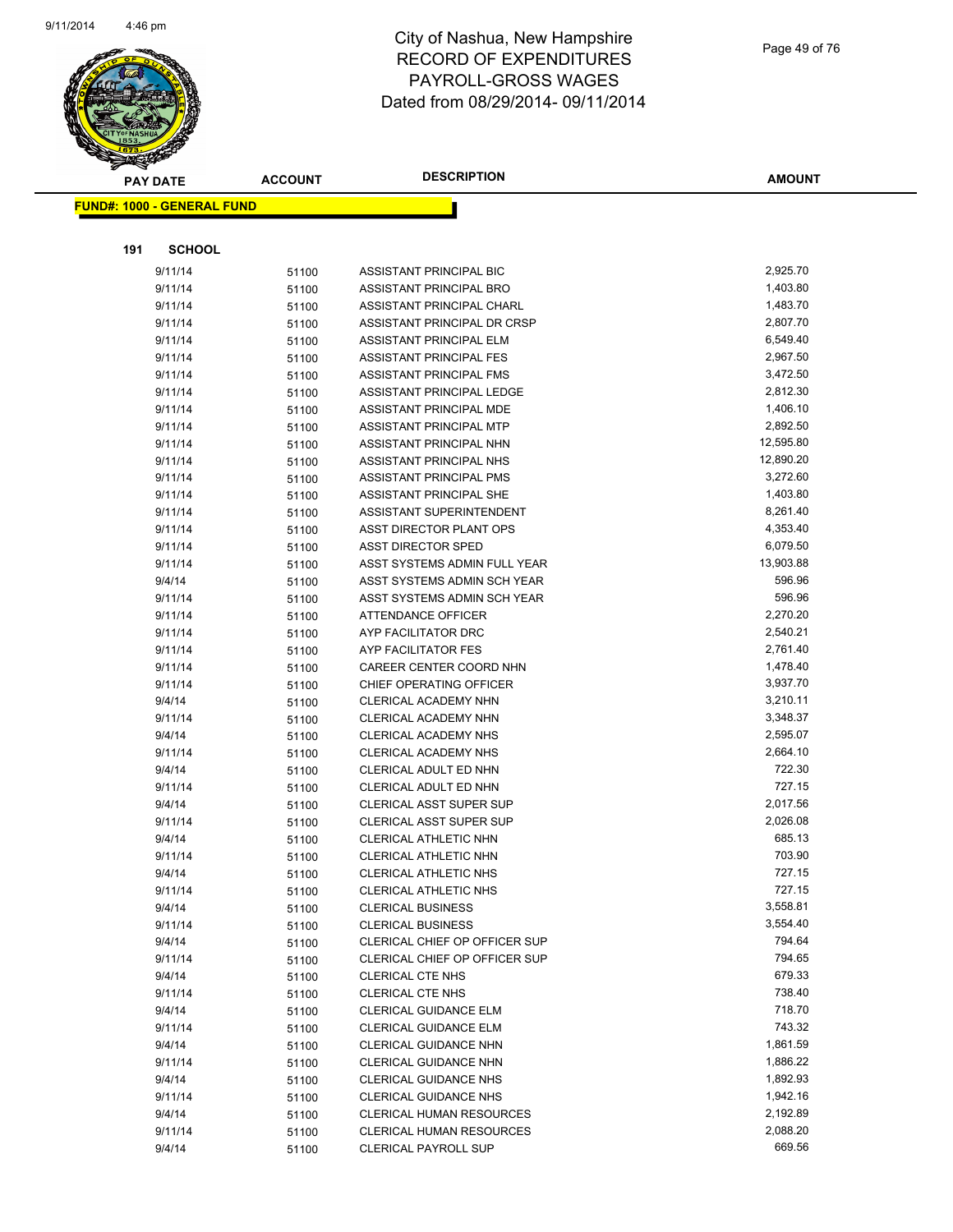

Page 50 of 76

|     | <b>PAY DATE</b>                   | <b>ACCOUNT</b> | <b>DESCRIPTION</b>                                             | <b>AMOUNT</b>        |
|-----|-----------------------------------|----------------|----------------------------------------------------------------|----------------------|
|     | <b>FUND#: 1000 - GENERAL FUND</b> |                |                                                                |                      |
|     |                                   |                |                                                                |                      |
|     |                                   |                |                                                                |                      |
| 191 | <b>SCHOOL</b>                     |                |                                                                |                      |
|     | 9/11/14                           | 51100          | <b>CLERICAL PAYROLL SUP</b>                                    | 660.75               |
|     | 9/4/14                            | 51100          | <b>CLERICAL PLANT OPS</b>                                      | 738.40               |
|     | 9/11/14                           | 51100          | <b>CLERICAL PLANT OPS</b>                                      | 738.40               |
|     | 9/4/14                            | 51100          | CLERICAL PRINCIPAL AMH                                         | 1,193.48             |
|     | 9/11/14                           | 51100          | <b>CLERICAL PRINCIPAL AMH</b>                                  | 1,256.30             |
|     | 9/4/14                            | 51100          | <b>CLERICAL PRINCIPAL BIC</b>                                  | 1,332.05             |
|     | 9/11/14                           | 51100          | <b>CLERICAL PRINCIPAL BIC</b>                                  | 1,332.05             |
|     | 9/4/14                            | 51100          | <b>CLERICAL PRINCIPAL BIR</b>                                  | 1,370.26             |
|     | 9/11/14                           | 51100          | <b>CLERICAL PRINCIPAL BIR</b>                                  | 1,407.80             |
|     | 9/4/14                            | 51100          | <b>CLERICAL PRINCIPAL BRO</b>                                  | 1,437.42             |
|     | 9/11/14                           | 51100          | <b>CLERICAL PRINCIPAL BRO</b>                                  | 1,476.80             |
|     | 9/4/14                            | 51100          | CLERICAL PRINCIPAL CHA                                         | 1,242.21             |
|     | 9/11/14                           | 51100          | CLERICAL PRINCIPAL CHA                                         | 1,321.50             |
|     | 9/4/14                            | 51100          | <b>CLERICAL PRINCIPAL DRC</b>                                  | 1,353.40             |
|     | 9/11/14                           | 51100          | <b>CLERICAL PRINCIPAL DRC</b>                                  | 1,353.41             |
|     | 9/4/14                            | 51100          | CLERICAL PRINCIPAL ELM                                         | 2,960.38             |
|     | 9/11/14                           | 51100          | <b>CLERICAL PRINCIPAL ELM</b>                                  | 3,016.23             |
|     | 9/4/14                            | 51100          | <b>CLERICAL PRINCIPAL FES</b>                                  | 1,312.69             |
|     | 9/11/14                           | 51100          | <b>CLERICAL PRINCIPAL FES</b>                                  | 1,353.40             |
|     | 9/4/14                            | 51100          | <b>CLERICAL PRINCIPAL FMS</b>                                  | 2,067.07             |
|     | 9/11/14                           | 51100          | <b>CLERICAL PRINCIPAL FMS</b>                                  | 2,123.70             |
|     | 9/4/14                            | 51100          | <b>CLERICAL PRINCIPAL LDG</b>                                  | 1,317.31             |
|     | 9/11/14                           | 51100          | CLERICAL PRINCIPAL LDG                                         | 1,353.40             |
|     | 9/4/14                            | 51100          | CLERICAL PRINCIPAL MDE                                         | 1,392.89             |
|     | 9/11/14                           | 51100          | CLERICAL PRINCIPAL MDE                                         | 1,431.05             |
|     | 9/4/14                            | 51100          | <b>CLERICAL PRINCIPAL MTP</b>                                  | 1,345.88             |
|     | 9/11/14                           | 51100          | <b>CLERICAL PRINCIPAL MTP</b>                                  | 1,364.65             |
|     | 9/4/14                            | 51100          | CLERICAL PRINCIPAL NHN                                         | 1,288.90             |
|     | 9/11/14                           | 51100          | CLERICAL PRINCIPAL NHN                                         | 1,284.50             |
|     | 9/4/14                            | 51100          | <b>CLERICAL PRINCIPAL NHS</b><br><b>CLERICAL PRINCIPAL NHS</b> | 1,437.80<br>1,429.42 |
|     | 9/11/14<br>9/4/14                 | 51100          | <b>CLERICAL PRINCIPAL NSE</b>                                  | 1,426.47             |
|     | 9/11/14                           | 51100          | <b>CLERICAL PRINCIPAL NSE</b>                                  | 1,465.55             |
|     | 9/4/14                            | 51100          | <b>CLERICAL PRINCIPAL PMS</b>                                  | 2,400.13             |
|     | 9/11/14                           | 51100          | <b>CLERICAL PRINCIPAL PMS</b>                                  | 2,004.60             |
|     | 9/4/14                            | 51100<br>51100 | <b>CLERICAL PRINCIPAL SHE</b>                                  | 1,403.84             |
|     | 9/11/14                           | 51100          | <b>CLERICAL PRINCIPAL SHE</b>                                  | 1,442.30             |
|     | 9/4/14                            | 51100          | CLERICAL RECEPTIONIST NHN                                      | 738.40               |
|     | 9/11/14                           | 51100          | CLERICAL RECEPTIONIST NHN                                      | 738.40               |
|     | 9/4/14                            | 51100          | CLERICAL RECEPTIONIST NHS                                      | 674.18               |
|     | 9/11/14                           | 51100          | CLERICAL RECEPTIONIST NHS                                      | 692.65               |
|     | 9/4/14                            | 51100          | CLERICAL SPECIAL ED NHN                                        | 703.90               |
|     | 9/11/14                           | 51100          | CLERICAL SPECIAL ED NHN                                        | 703.90               |
|     | 9/4/14                            | 51100          | CLERICAL SPECIAL ED NHS                                        | 251.25               |
|     | 9/11/14                           | 51100          | CLERICAL SPECIAL ED NHS                                        | 502.52               |
|     | 9/4/14                            | 51100          | CLERICAL SPECIAL ED SUP                                        | 1,476.80             |
|     | 9/11/14                           | 51100          | CLERICAL SPECIAL ED SUP                                        | 1,476.80             |
|     | 9/4/14                            | 51100          | <b>CLERICAL STUDENT SERV SUP</b>                               | 784.15               |
|     | 9/11/14                           | 51100          | <b>CLERICAL STUDENT SERV SUP</b>                               | 784.13               |
|     | 9/4/14                            | 51100          | CLERICAL SUB SERVICE SUP                                       | 442.16               |
|     | 9/11/14                           | 51100          | CLERICAL SUB SERVICE SUP                                       | 599.41               |
|     | 9/4/14                            | 51100          | <b>CLERICAL SUPERINTENDANT SUP</b>                             | 925.90               |
|     |                                   |                |                                                                |                      |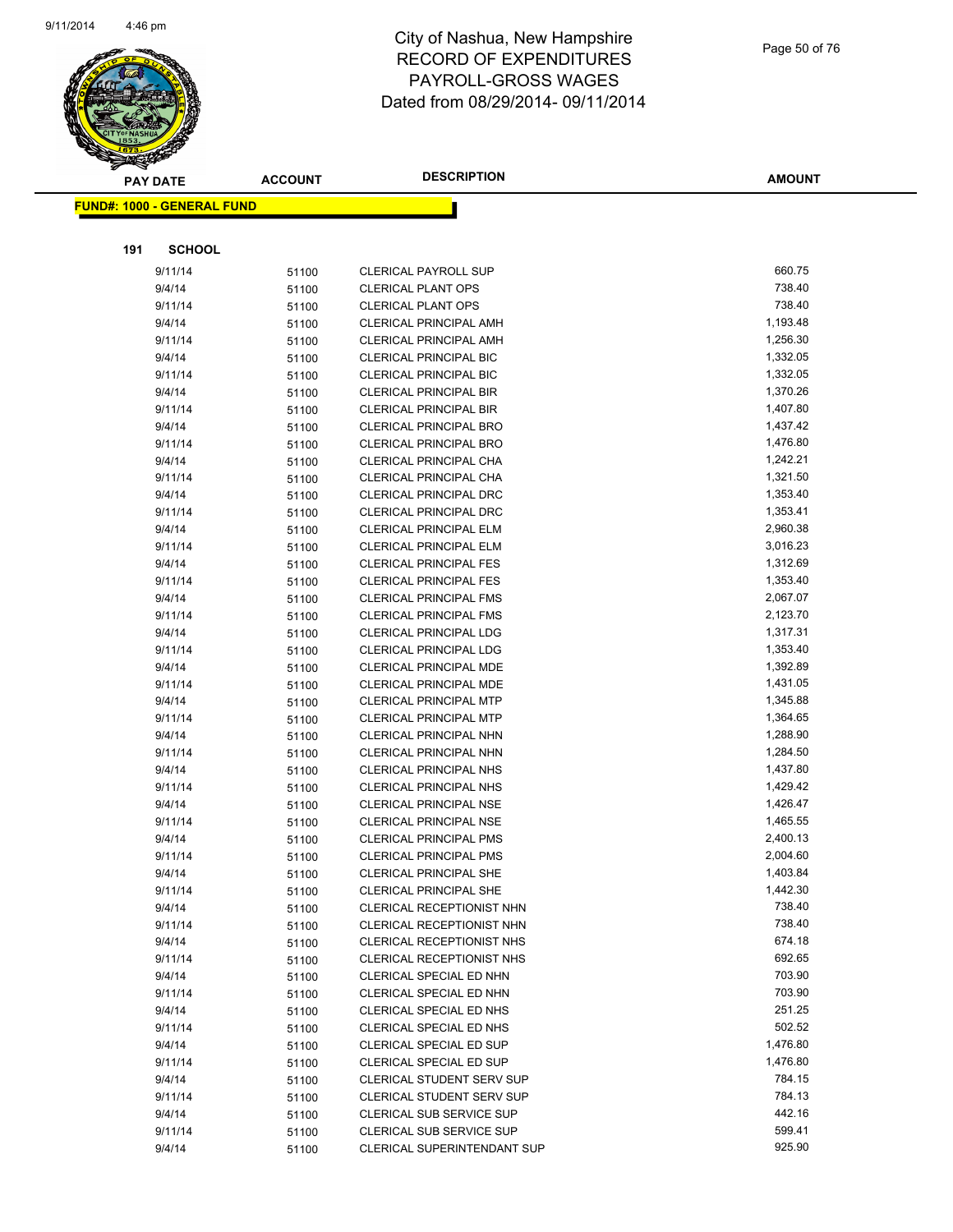

| <b>PAY DATE</b>                   | <b>ACCOUNT</b> | <b>DESCRIPTION</b>                                               | <b>AMOUNT</b>      |
|-----------------------------------|----------------|------------------------------------------------------------------|--------------------|
| <b>FUND#: 1000 - GENERAL FUND</b> |                |                                                                  |                    |
|                                   |                |                                                                  |                    |
|                                   |                |                                                                  |                    |
| 191<br><b>SCHOOL</b>              |                |                                                                  |                    |
| 9/11/14                           | 51100          | CLERICAL SUPERINTENDANT SUP                                      | 925.90             |
| 9/4/14                            | 51100          | <b>CLERICAL TRANSPORTATION SUP</b>                               | 607.21             |
| 9/11/14                           | 51100          | <b>CLERICAL TRANSPORTATION SUP</b>                               | 502.52             |
| 9/11/14                           | 51100          | <b>CURRICULUM SUPERVISOR</b>                                     | 2,812.30           |
| 9/4/14                            | 51100          | <b>CUSTODIAN AMH</b>                                             | 1,941.60           |
| 9/11/14                           | 51100          | <b>CUSTODIAN AMH</b>                                             | 1,941.60           |
| 9/4/14                            | 51100          | <b>CUSTODIAN ASST HEAD ELM</b>                                   | 736.80             |
| 9/11/14                           | 51100          | <b>CUSTODIAN ASST HEAD ELM</b>                                   | 736.80             |
| 9/4/14                            | 51100          | <b>CUSTODIAN ASST HEAD FMS</b>                                   | 299.35             |
| 9/11/14                           | 51100          | <b>CUSTODIAN ASST HEAD FMS</b>                                   | 386.84             |
| 9/4/14                            | 51100          | <b>CUSTODIAN ASST HEAD NHN</b>                                   | 1,618.01           |
| 9/11/14                           | 51100          | <b>CUSTODIAN ASST HEAD NHN</b>                                   | 1,441.77           |
| 9/4/14                            | 51100          | <b>CUSTODIAN ASST HEAD NHS</b>                                   | 1,618.01           |
| 9/11/14                           | 51100          | <b>CUSTODIAN ASST HEAD NHS</b>                                   | 1,601.50<br>736.80 |
| 9/4/14                            | 51100          | <b>CUSTODIAN ASST HEAD PMS</b><br><b>CUSTODIAN ASST HEAD PMS</b> | 736.80             |
| 9/11/14<br>9/4/14                 | 51100          | <b>CUSTODIAN BIC</b>                                             | 1,941.60           |
| 9/11/14                           | 51100          |                                                                  | 1,941.60           |
| 9/4/14                            | 51100          | <b>CUSTODIAN BIC</b><br><b>CUSTODIAN BIR</b>                     | 1,941.60           |
| 9/11/14                           | 51100          | <b>CUSTODIAN BIR</b>                                             | 1,941.60           |
| 9/4/14                            | 51100          | <b>CUSTODIAN BRO</b>                                             | 1,294.40           |
| 9/11/14                           | 51100<br>51100 | <b>CUSTODIAN BRO</b>                                             | 1,294.40           |
| 9/4/14                            | 51100          | <b>CUSTODIAN CHA</b>                                             | 1,294.40           |
| 9/11/14                           | 51100          | <b>CUSTODIAN CHA</b>                                             | 1,294.40           |
| 9/4/14                            | 51100          | <b>CUSTODIAN DRC</b>                                             | 1,282.27           |
| 9/11/14                           | 51100          | <b>CUSTODIAN DRC</b>                                             | 1,294.40           |
| 9/4/14                            | 51100          | <b>CUSTODIAN ELM</b>                                             | 5,248.69           |
| 9/11/14                           | 51100          | <b>CUSTODIAN ELM</b>                                             | 5,260.80           |
| 9/4/14                            | 51100          | <b>CUSTODIAN FES</b>                                             | 1,294.40           |
| 9/11/14                           | 51100          | <b>CUSTODIAN FES</b>                                             | 1,294.40           |
| 9/4/14                            | 51100          | <b>CUSTODIAN FMS</b>                                             | 2,584.76           |
| 9/11/14                           | 51100          | <b>CUSTODIAN FMS</b>                                             | 2,588.80           |
| 9/4/14                            | 51100          | <b>CUSTODIAN HEAD AMH</b>                                        | 736.80             |
| 9/11/14                           | 51100          | <b>CUSTODIAN HEAD AMH</b>                                        | 736.80             |
| 9/4/14                            | 51100          | <b>CUSTODIAN HEAD BIC</b>                                        | 736.80             |
| 9/11/14                           | 51100          | <b>CUSTODIAN HEAD BIC</b>                                        | 736.80             |
| 9/4/14                            | 51100          | <b>CUSTODIAN HEAD BIR</b>                                        | 736.80             |
| 9/11/14                           | 51100          | <b>CUSTODIAN HEAD BIR</b>                                        | 736.80             |
| 9/4/14                            | 51100          | <b>CUSTODIAN HEAD BRO</b>                                        | 736.80             |
| 9/11/14                           | 51100          | <b>CUSTODIAN HEAD BRO</b>                                        | 736.80             |
| 9/4/14                            | 51100          | <b>CUSTODIAN HEAD CHA</b>                                        | 736.80             |
| 9/11/14                           | 51100          | <b>CUSTODIAN HEAD CHA</b>                                        | 736.80             |
| 9/4/14                            | 51100          | <b>CUSTODIAN HEAD DRC</b>                                        | 736.80             |
| 9/11/14                           | 51100          | <b>CUSTODIAN HEAD DRC</b>                                        | 736.80             |
| 9/4/14                            | 51100          | <b>CUSTODIAN HEAD ELM</b>                                        | 873.20             |
| 9/11/14                           | 51100          | <b>CUSTODIAN HEAD ELM</b>                                        | 873.20             |
| 9/4/14                            | 51100          | <b>CUSTODIAN HEAD FES</b>                                        | 736.80             |
| 9/11/14                           | 51100          | <b>CUSTODIAN HEAD FES</b>                                        | 736.80             |
| 9/4/14                            | 51100          | <b>CUSTODIAN HEAD FMS</b>                                        | 873.20             |
| 9/11/14                           | 51100          | <b>CUSTODIAN HEAD FMS</b>                                        | 873.20             |
| 9/4/14                            | 51100          | <b>CUSTODIAN HEAD LDG</b>                                        | 736.80             |
| 9/11/14                           | 51100          | <b>CUSTODIAN HEAD LDG</b>                                        | 736.80             |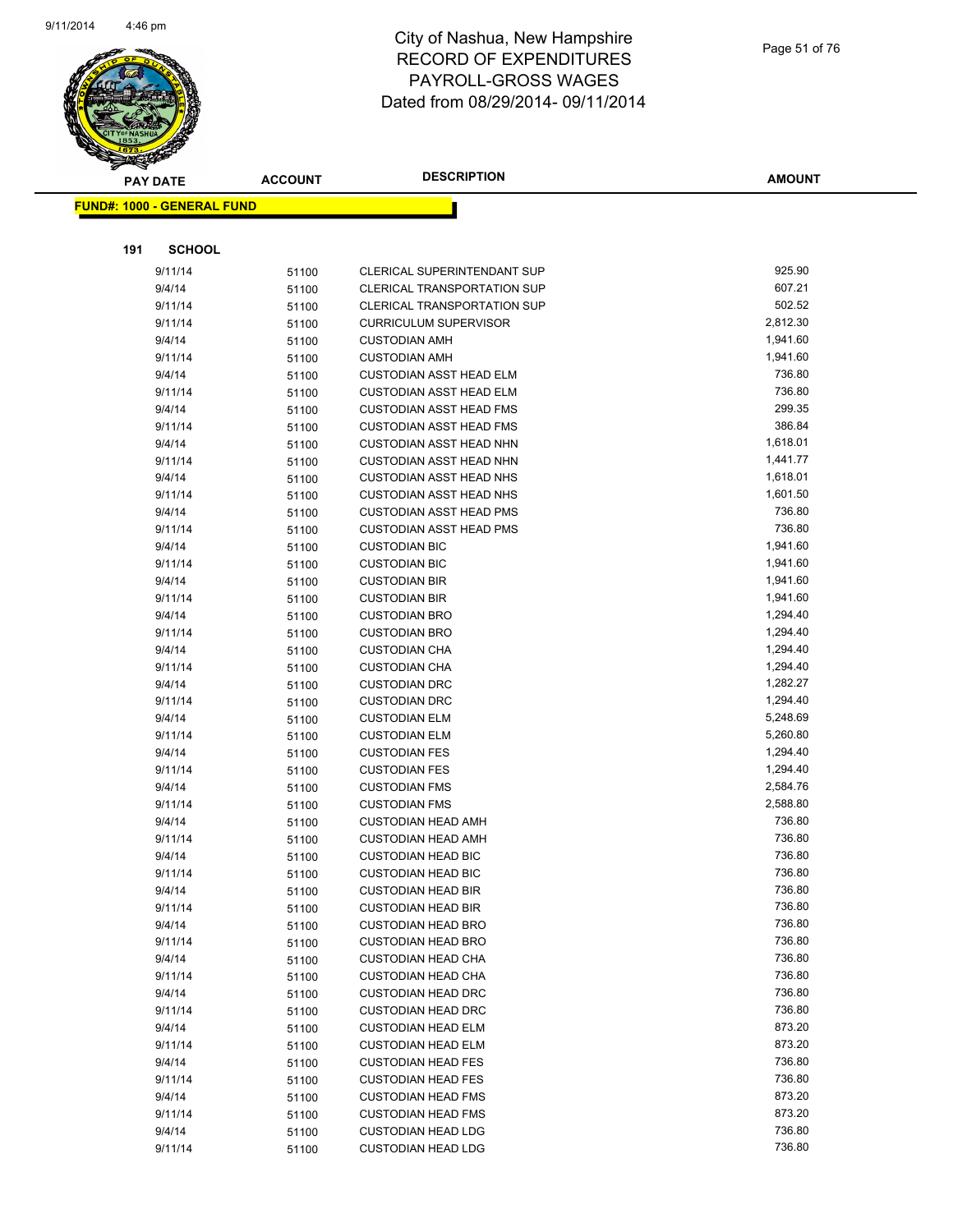

|     | <b>PAY DATE</b>                    | <b>ACCOUNT</b> | <b>DESCRIPTION</b>                           | <b>AMOUNT</b>        |
|-----|------------------------------------|----------------|----------------------------------------------|----------------------|
|     | <u> FUND#: 1000 - GENERAL FUND</u> |                |                                              |                      |
|     |                                    |                |                                              |                      |
|     |                                    |                |                                              |                      |
| 191 | <b>SCHOOL</b>                      |                |                                              |                      |
|     | 9/4/14                             | 51100          | <b>CUSTODIAN HEAD MDE</b>                    | 736.80               |
|     | 9/11/14                            | 51100          | <b>CUSTODIAN HEAD MDE</b>                    | 736.80               |
|     | 9/4/14                             | 51100          | <b>CUSTODIAN HEAD MTP</b>                    | 736.80               |
|     | 9/11/14                            | 51100          | <b>CUSTODIAN HEAD MTP</b>                    | 736.80               |
|     | 9/4/14                             | 51100          | <b>CUSTODIAN HEAD NHN</b>                    | 878.40               |
|     | 9/11/14                            | 51100          | <b>CUSTODIAN HEAD NHN</b>                    | 878.40               |
|     | 9/4/14                             | 51100          | <b>CUSTODIAN HEAD NHS</b>                    | 878.40               |
|     | 9/11/14                            | 51100          | <b>CUSTODIAN HEAD NHS</b>                    | 878.40               |
|     | 9/4/14                             | 51100          | <b>CUSTODIAN HEAD NSE</b>                    | 299.35               |
|     | 9/11/14                            | 51100          | <b>CUSTODIAN HEAD NSE</b>                    | 239.48               |
|     | 9/4/14                             | 51100          | <b>CUSTODIAN HEAD PMS</b>                    | 873.20               |
|     | 9/11/14                            | 51100          | <b>CUSTODIAN HEAD PMS</b>                    | 873.20               |
|     | 9/4/14                             | 51100          | <b>CUSTODIAN HEAD SHE</b>                    | 736.80               |
|     | 9/11/14                            | 51100          | <b>CUSTODIAN HEAD SHE</b>                    | 736.80               |
|     | 9/4/14                             | 51100          | <b>CUSTODIAN LDG</b>                         | 1,941.61             |
|     | 9/11/14                            | 51100          | <b>CUSTODIAN LDG</b>                         | 1,941.60             |
|     | 9/4/14                             | 51100          | <b>CUSTODIAN MDE</b>                         | 1,294.40<br>1,294.40 |
|     | 9/11/14<br>9/4/14                  | 51100          | <b>CUSTODIAN MDE</b>                         | 1,294.40             |
|     | 9/11/14                            | 51100          | <b>CUSTODIAN MTP</b><br><b>CUSTODIAN MTP</b> | 1,294.40             |
|     | 9/4/14                             | 51100          | <b>CUSTODIAN NHN</b>                         | 10,419.24            |
|     | 9/11/14                            | 51100          | <b>CUSTODIAN NHN</b>                         | 10,661.77            |
|     | 9/4/14                             | 51100<br>51100 | <b>CUSTODIAN NHS</b>                         | 10,370.41            |
|     | 9/11/14                            | 51100          | <b>CUSTODIAN NHS</b>                         | 10,370.41            |
|     | 9/4/14                             | 51100          | <b>CUSTODIAN NSE</b>                         | 1,384.00             |
|     | 9/11/14                            | 51100          | <b>CUSTODIAN NSE</b>                         | 1,384.00             |
|     | 9/4/14                             | 51100          | <b>CUSTODIAN PMS</b>                         | 1,941.60             |
|     | 9/11/14                            | 51100          | <b>CUSTODIAN PMS</b>                         | 1,941.60             |
|     | 9/4/14                             | 51100          | <b>CUSTODIAN SHE</b>                         | 1,294.40             |
|     | 9/11/14                            | 51100          | <b>CUSTODIAN SHE</b>                         | 1,294.40             |
|     | 9/11/14                            | 51100          | <b>CUSTODIAN SUPERVISOR WPO</b>              | 1,985.70             |
|     | 9/4/14                             | 51100          | <b>CUSTODIAN WID</b>                         | 1,294.40             |
|     | 9/11/14                            | 51100          | <b>CUSTODIAN WID</b>                         | 1,294.41             |
|     | 9/11/14                            | 51100          | DATA ANALYST                                 | 1,760.80             |
|     | 9/11/14                            | 51100          | DIRECTOR ADULT ED                            | 3,076.90             |
|     | 9/11/14                            | 51100          | DIRECTOR ATHLETICS                           | 3,384.60             |
|     | 9/11/14                            | 51100          | DIRECTOR COM GRANTS                          | 3,008.90             |
|     | 9/11/14                            | 51100          | DIRECTOR GUIDANCE                            | 6,192.30             |
|     | 9/11/14                            | 51100          | DIRECTOR HUMAN RESOURCES                     | 3,117.00             |
|     | 9/11/14                            | 51100          | <b>DIRECTOR PLANT OPS</b>                    | 3,513.30             |
|     | 9/11/14                            | 51100          | DIRECTOR PRE SCHOOL                          | 2,593.50             |
|     | 9/11/14                            | 51100          | DIRECTOR SEC CURRICULUM & INST               | 3,369.90             |
|     | 9/11/14                            | 51100          | DIRECTOR SPECIAL ED                          | 3,656.40             |
|     | 9/11/14                            | 51100          | DIRECTOR STUDENT SERVICES                    | 3,137.30             |
|     | 9/11/14                            | 51100          | DIRECTOR TECHNOLOGY                          | 3,951.60             |
|     | 9/11/14                            | 51100          | DIRECTOR TRANSPORTATION                      | 2,986.50             |
|     | 9/11/14                            | 51100          | DIRECTOR VOCATIONAL                          | 6,898.10             |
|     | 9/11/14                            | 51100          | DW TECHNOLOGY PEER COACH                     | 2,501.81             |
|     | 9/11/14                            | 51100          | ELL OUTREACH WORKER                          | 1,538.40             |
|     | 9/11/14                            | 51100          | GUIDANCE COUNSELOR AMH                       | 1,694.51             |
|     | 9/11/14                            | 51100          | GUIDANCE COUNSELOR BIC                       | 1,762.10             |
|     | 9/11/14                            | 51100          | <b>GUIDANCE COUNSELOR BIR</b>                | 2,899.86             |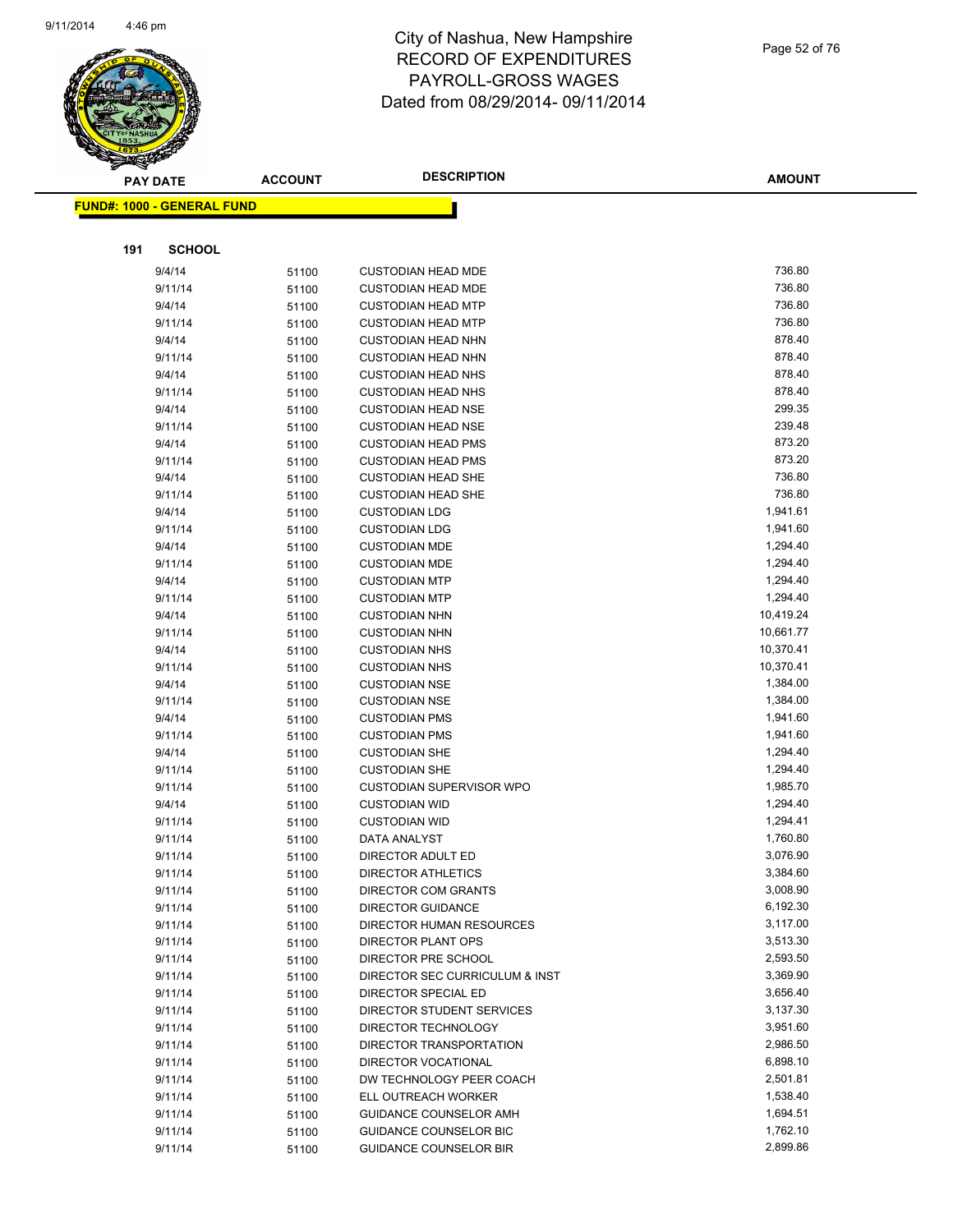

| <b>FUND#: 1000 - GENERAL FUND</b><br>191<br><b>SCHOOL</b><br>1,650.69<br>9/4/14<br><b>GUIDANCE COUNSELOR BRO</b><br>51100<br>1,650.70<br>9/11/14<br><b>GUIDANCE COUNSELOR BRO</b><br>51100<br>2,761.40<br><b>GUIDANCE COUNSELOR CHA</b><br>9/11/14<br>51100<br>2,674.81<br>9/11/14<br><b>GUIDANCE COUNSELOR DRC</b><br>51100<br>10,748.19<br>GUIDANCE COUNSELOR ELM<br>9/11/14<br>51100<br>2,674.81<br>9/11/14<br><b>GUIDANCE COUNSELOR FES</b><br>51100<br>5,948.58<br>9/11/14<br><b>GUIDANCE COUNSELOR FMS</b><br>51100<br>GUIDANCE COUNSELOR LDG<br>2,540.21<br>9/11/14<br>51100<br>2,119.30<br>9/11/14<br>GUIDANCE COUNSELOR MDE<br>51100<br>2,674.81<br>9/11/14<br><b>GUIDANCE COUNSELOR MTP</b><br>51100<br>18,797.72<br>9/11/14<br>GUIDANCE COUNSELOR NHN<br>51100<br>17,614.39<br>9/11/14<br>GUIDANCE COUNSELOR NHS<br>51100<br>2,674.81<br>9/11/14<br><b>GUIDANCE COUNSELOR NSE</b><br>51100<br>6,580.41<br>9/11/14<br><b>GUIDANCE COUNSELOR PMS</b><br>51100<br>2,458.60<br>9/11/14<br><b>GUIDANCE COUNSELOR SHE</b><br>51100<br>2,761.40<br>JOB DEVELOPER SPED NHN<br>9/11/14<br>51100<br>9/11/14<br>2,458.59<br><b>LIBRARIAN AMH</b><br>51100<br>1,636.47<br>9/11/14<br>LIBRARIAN BIC<br>51100<br>9/11/14<br>1,823.10<br>LIBRARIAN BIR<br>51100<br>1,683.49<br>9/11/14<br><b>LIBRARIAN BRO</b><br>51100<br>2,761.40<br>9/11/14<br>LIBRARIAN CHA<br>51100<br>1,867.20<br>9/11/14<br><b>LIBRARIAN DRC</b><br>51100<br>1,554.79<br>9/11/14<br>LIBRARIAN ELM<br>51100<br>2,154.51<br>9/11/14<br><b>LIBRARIAN FES</b><br>51100<br>3,161.20<br>9/11/14<br><b>LIBRARIAN FMS</b><br>51100<br>1,823.10<br>9/11/14<br><b>LIBRARIAN LDG</b><br>51100<br>2,119.30<br>9/11/14<br><b>LIBRARIAN MDE</b><br>51100<br>2,295.90<br>9/11/14<br><b>LIBRARIAN MTP</b><br>51100<br>4,463.37<br>9/11/14<br>LIBRARIAN NHN<br>51100<br>4,590.12<br>9/11/14<br><b>LIBRARIAN NHS</b><br>51100<br>2,119.30<br>9/11/14<br><b>LIBRARIAN NSE</b><br>51100<br>1,694.51<br>9/11/14<br><b>LIBRARIAN PMS</b><br>51100<br>2,674.81<br>9/11/14<br><b>LIBRARIAN SHE</b><br>51100<br>LICENSED PRACTICAL NURSE AMH<br>1,126.31<br>9/11/14<br>51100<br>1,437.19<br>9/11/14<br>LICENSED PRACTICAL NURSE ELM<br>51100<br>MAINTENANCE ALARM WPO<br>930.40<br>9/4/14<br>51100<br>930.40<br>9/11/14<br>MAINTENANCE ALARM WPO<br>51100<br>886.40<br>9/4/14<br>MAINTENANCE ASST GRDS WPO<br>51100<br>886.40<br>MAINTENANCE ASST GRDS WPO<br>9/11/14<br>51100<br>909.20<br>MAINTENANCE CARPENTER WPO<br>9/4/14<br>51100<br>909.20<br>9/11/14<br>MAINTENANCE CARPENTER WPO<br>51100<br>1,860.80<br>9/4/14<br>MAINTENANCE ELECTRICIAN WPO<br>51100<br>1,860.80<br>9/11/14<br>MAINTENANCE ELECTRICIAN WPO<br>51100<br>909.21<br>9/4/14<br>MAINTENANCE GRDS FORMEN WPO<br>51100<br>909.20<br>MAINTENANCE GRDS FORMEN WPO<br>9/11/14<br>51100<br>3,120.80<br>9/4/14<br>MAINTENANCE GROUNDS WPO<br>51100<br>MAINTENANCE GROUNDS WPO<br>3,120.80<br>9/11/14<br>51100<br>4,538.01<br>9/4/14<br>MAINTENANCE HVAC WPO<br>51100<br>4,174.32<br>9/11/14<br>MAINTENANCE HVAC WPO<br>51100<br>873.20<br>9/4/14<br>MAINTENANCE MESSENGER WPO<br>51100<br>873.20<br>9/11/14<br>MAINTENANCE MESSENGER WPO<br>51100<br>1,860.80<br>MAINTENANCE PLUMBER WPO<br>9/4/14<br>51100 |  | <b>PAY DATE</b> | <b>ACCOUNT</b> | <b>DESCRIPTION</b> | <b>AMOUNT</b> |
|------------------------------------------------------------------------------------------------------------------------------------------------------------------------------------------------------------------------------------------------------------------------------------------------------------------------------------------------------------------------------------------------------------------------------------------------------------------------------------------------------------------------------------------------------------------------------------------------------------------------------------------------------------------------------------------------------------------------------------------------------------------------------------------------------------------------------------------------------------------------------------------------------------------------------------------------------------------------------------------------------------------------------------------------------------------------------------------------------------------------------------------------------------------------------------------------------------------------------------------------------------------------------------------------------------------------------------------------------------------------------------------------------------------------------------------------------------------------------------------------------------------------------------------------------------------------------------------------------------------------------------------------------------------------------------------------------------------------------------------------------------------------------------------------------------------------------------------------------------------------------------------------------------------------------------------------------------------------------------------------------------------------------------------------------------------------------------------------------------------------------------------------------------------------------------------------------------------------------------------------------------------------------------------------------------------------------------------------------------------------------------------------------------------------------------------------------------------------------------------------------------------------------------------------------------------------------------------------------------------------------------------------------------------------------------------------------------------------------------------------------------------------------------------------------------------------------------------------------------------------------------------------------------------------------------------------------------------------------------------------------------------------------------------------------------------------------------------------------------------------------------------------------------------------------------------------------------------------|--|-----------------|----------------|--------------------|---------------|
|                                                                                                                                                                                                                                                                                                                                                                                                                                                                                                                                                                                                                                                                                                                                                                                                                                                                                                                                                                                                                                                                                                                                                                                                                                                                                                                                                                                                                                                                                                                                                                                                                                                                                                                                                                                                                                                                                                                                                                                                                                                                                                                                                                                                                                                                                                                                                                                                                                                                                                                                                                                                                                                                                                                                                                                                                                                                                                                                                                                                                                                                                                                                                                                                                        |  |                 |                |                    |               |
|                                                                                                                                                                                                                                                                                                                                                                                                                                                                                                                                                                                                                                                                                                                                                                                                                                                                                                                                                                                                                                                                                                                                                                                                                                                                                                                                                                                                                                                                                                                                                                                                                                                                                                                                                                                                                                                                                                                                                                                                                                                                                                                                                                                                                                                                                                                                                                                                                                                                                                                                                                                                                                                                                                                                                                                                                                                                                                                                                                                                                                                                                                                                                                                                                        |  |                 |                |                    |               |
|                                                                                                                                                                                                                                                                                                                                                                                                                                                                                                                                                                                                                                                                                                                                                                                                                                                                                                                                                                                                                                                                                                                                                                                                                                                                                                                                                                                                                                                                                                                                                                                                                                                                                                                                                                                                                                                                                                                                                                                                                                                                                                                                                                                                                                                                                                                                                                                                                                                                                                                                                                                                                                                                                                                                                                                                                                                                                                                                                                                                                                                                                                                                                                                                                        |  |                 |                |                    |               |
|                                                                                                                                                                                                                                                                                                                                                                                                                                                                                                                                                                                                                                                                                                                                                                                                                                                                                                                                                                                                                                                                                                                                                                                                                                                                                                                                                                                                                                                                                                                                                                                                                                                                                                                                                                                                                                                                                                                                                                                                                                                                                                                                                                                                                                                                                                                                                                                                                                                                                                                                                                                                                                                                                                                                                                                                                                                                                                                                                                                                                                                                                                                                                                                                                        |  |                 |                |                    |               |
|                                                                                                                                                                                                                                                                                                                                                                                                                                                                                                                                                                                                                                                                                                                                                                                                                                                                                                                                                                                                                                                                                                                                                                                                                                                                                                                                                                                                                                                                                                                                                                                                                                                                                                                                                                                                                                                                                                                                                                                                                                                                                                                                                                                                                                                                                                                                                                                                                                                                                                                                                                                                                                                                                                                                                                                                                                                                                                                                                                                                                                                                                                                                                                                                                        |  |                 |                |                    |               |
|                                                                                                                                                                                                                                                                                                                                                                                                                                                                                                                                                                                                                                                                                                                                                                                                                                                                                                                                                                                                                                                                                                                                                                                                                                                                                                                                                                                                                                                                                                                                                                                                                                                                                                                                                                                                                                                                                                                                                                                                                                                                                                                                                                                                                                                                                                                                                                                                                                                                                                                                                                                                                                                                                                                                                                                                                                                                                                                                                                                                                                                                                                                                                                                                                        |  |                 |                |                    |               |
|                                                                                                                                                                                                                                                                                                                                                                                                                                                                                                                                                                                                                                                                                                                                                                                                                                                                                                                                                                                                                                                                                                                                                                                                                                                                                                                                                                                                                                                                                                                                                                                                                                                                                                                                                                                                                                                                                                                                                                                                                                                                                                                                                                                                                                                                                                                                                                                                                                                                                                                                                                                                                                                                                                                                                                                                                                                                                                                                                                                                                                                                                                                                                                                                                        |  |                 |                |                    |               |
|                                                                                                                                                                                                                                                                                                                                                                                                                                                                                                                                                                                                                                                                                                                                                                                                                                                                                                                                                                                                                                                                                                                                                                                                                                                                                                                                                                                                                                                                                                                                                                                                                                                                                                                                                                                                                                                                                                                                                                                                                                                                                                                                                                                                                                                                                                                                                                                                                                                                                                                                                                                                                                                                                                                                                                                                                                                                                                                                                                                                                                                                                                                                                                                                                        |  |                 |                |                    |               |
|                                                                                                                                                                                                                                                                                                                                                                                                                                                                                                                                                                                                                                                                                                                                                                                                                                                                                                                                                                                                                                                                                                                                                                                                                                                                                                                                                                                                                                                                                                                                                                                                                                                                                                                                                                                                                                                                                                                                                                                                                                                                                                                                                                                                                                                                                                                                                                                                                                                                                                                                                                                                                                                                                                                                                                                                                                                                                                                                                                                                                                                                                                                                                                                                                        |  |                 |                |                    |               |
|                                                                                                                                                                                                                                                                                                                                                                                                                                                                                                                                                                                                                                                                                                                                                                                                                                                                                                                                                                                                                                                                                                                                                                                                                                                                                                                                                                                                                                                                                                                                                                                                                                                                                                                                                                                                                                                                                                                                                                                                                                                                                                                                                                                                                                                                                                                                                                                                                                                                                                                                                                                                                                                                                                                                                                                                                                                                                                                                                                                                                                                                                                                                                                                                                        |  |                 |                |                    |               |
|                                                                                                                                                                                                                                                                                                                                                                                                                                                                                                                                                                                                                                                                                                                                                                                                                                                                                                                                                                                                                                                                                                                                                                                                                                                                                                                                                                                                                                                                                                                                                                                                                                                                                                                                                                                                                                                                                                                                                                                                                                                                                                                                                                                                                                                                                                                                                                                                                                                                                                                                                                                                                                                                                                                                                                                                                                                                                                                                                                                                                                                                                                                                                                                                                        |  |                 |                |                    |               |
|                                                                                                                                                                                                                                                                                                                                                                                                                                                                                                                                                                                                                                                                                                                                                                                                                                                                                                                                                                                                                                                                                                                                                                                                                                                                                                                                                                                                                                                                                                                                                                                                                                                                                                                                                                                                                                                                                                                                                                                                                                                                                                                                                                                                                                                                                                                                                                                                                                                                                                                                                                                                                                                                                                                                                                                                                                                                                                                                                                                                                                                                                                                                                                                                                        |  |                 |                |                    |               |
|                                                                                                                                                                                                                                                                                                                                                                                                                                                                                                                                                                                                                                                                                                                                                                                                                                                                                                                                                                                                                                                                                                                                                                                                                                                                                                                                                                                                                                                                                                                                                                                                                                                                                                                                                                                                                                                                                                                                                                                                                                                                                                                                                                                                                                                                                                                                                                                                                                                                                                                                                                                                                                                                                                                                                                                                                                                                                                                                                                                                                                                                                                                                                                                                                        |  |                 |                |                    |               |
|                                                                                                                                                                                                                                                                                                                                                                                                                                                                                                                                                                                                                                                                                                                                                                                                                                                                                                                                                                                                                                                                                                                                                                                                                                                                                                                                                                                                                                                                                                                                                                                                                                                                                                                                                                                                                                                                                                                                                                                                                                                                                                                                                                                                                                                                                                                                                                                                                                                                                                                                                                                                                                                                                                                                                                                                                                                                                                                                                                                                                                                                                                                                                                                                                        |  |                 |                |                    |               |
|                                                                                                                                                                                                                                                                                                                                                                                                                                                                                                                                                                                                                                                                                                                                                                                                                                                                                                                                                                                                                                                                                                                                                                                                                                                                                                                                                                                                                                                                                                                                                                                                                                                                                                                                                                                                                                                                                                                                                                                                                                                                                                                                                                                                                                                                                                                                                                                                                                                                                                                                                                                                                                                                                                                                                                                                                                                                                                                                                                                                                                                                                                                                                                                                                        |  |                 |                |                    |               |
|                                                                                                                                                                                                                                                                                                                                                                                                                                                                                                                                                                                                                                                                                                                                                                                                                                                                                                                                                                                                                                                                                                                                                                                                                                                                                                                                                                                                                                                                                                                                                                                                                                                                                                                                                                                                                                                                                                                                                                                                                                                                                                                                                                                                                                                                                                                                                                                                                                                                                                                                                                                                                                                                                                                                                                                                                                                                                                                                                                                                                                                                                                                                                                                                                        |  |                 |                |                    |               |
|                                                                                                                                                                                                                                                                                                                                                                                                                                                                                                                                                                                                                                                                                                                                                                                                                                                                                                                                                                                                                                                                                                                                                                                                                                                                                                                                                                                                                                                                                                                                                                                                                                                                                                                                                                                                                                                                                                                                                                                                                                                                                                                                                                                                                                                                                                                                                                                                                                                                                                                                                                                                                                                                                                                                                                                                                                                                                                                                                                                                                                                                                                                                                                                                                        |  |                 |                |                    |               |
|                                                                                                                                                                                                                                                                                                                                                                                                                                                                                                                                                                                                                                                                                                                                                                                                                                                                                                                                                                                                                                                                                                                                                                                                                                                                                                                                                                                                                                                                                                                                                                                                                                                                                                                                                                                                                                                                                                                                                                                                                                                                                                                                                                                                                                                                                                                                                                                                                                                                                                                                                                                                                                                                                                                                                                                                                                                                                                                                                                                                                                                                                                                                                                                                                        |  |                 |                |                    |               |
|                                                                                                                                                                                                                                                                                                                                                                                                                                                                                                                                                                                                                                                                                                                                                                                                                                                                                                                                                                                                                                                                                                                                                                                                                                                                                                                                                                                                                                                                                                                                                                                                                                                                                                                                                                                                                                                                                                                                                                                                                                                                                                                                                                                                                                                                                                                                                                                                                                                                                                                                                                                                                                                                                                                                                                                                                                                                                                                                                                                                                                                                                                                                                                                                                        |  |                 |                |                    |               |
|                                                                                                                                                                                                                                                                                                                                                                                                                                                                                                                                                                                                                                                                                                                                                                                                                                                                                                                                                                                                                                                                                                                                                                                                                                                                                                                                                                                                                                                                                                                                                                                                                                                                                                                                                                                                                                                                                                                                                                                                                                                                                                                                                                                                                                                                                                                                                                                                                                                                                                                                                                                                                                                                                                                                                                                                                                                                                                                                                                                                                                                                                                                                                                                                                        |  |                 |                |                    |               |
|                                                                                                                                                                                                                                                                                                                                                                                                                                                                                                                                                                                                                                                                                                                                                                                                                                                                                                                                                                                                                                                                                                                                                                                                                                                                                                                                                                                                                                                                                                                                                                                                                                                                                                                                                                                                                                                                                                                                                                                                                                                                                                                                                                                                                                                                                                                                                                                                                                                                                                                                                                                                                                                                                                                                                                                                                                                                                                                                                                                                                                                                                                                                                                                                                        |  |                 |                |                    |               |
|                                                                                                                                                                                                                                                                                                                                                                                                                                                                                                                                                                                                                                                                                                                                                                                                                                                                                                                                                                                                                                                                                                                                                                                                                                                                                                                                                                                                                                                                                                                                                                                                                                                                                                                                                                                                                                                                                                                                                                                                                                                                                                                                                                                                                                                                                                                                                                                                                                                                                                                                                                                                                                                                                                                                                                                                                                                                                                                                                                                                                                                                                                                                                                                                                        |  |                 |                |                    |               |
|                                                                                                                                                                                                                                                                                                                                                                                                                                                                                                                                                                                                                                                                                                                                                                                                                                                                                                                                                                                                                                                                                                                                                                                                                                                                                                                                                                                                                                                                                                                                                                                                                                                                                                                                                                                                                                                                                                                                                                                                                                                                                                                                                                                                                                                                                                                                                                                                                                                                                                                                                                                                                                                                                                                                                                                                                                                                                                                                                                                                                                                                                                                                                                                                                        |  |                 |                |                    |               |
|                                                                                                                                                                                                                                                                                                                                                                                                                                                                                                                                                                                                                                                                                                                                                                                                                                                                                                                                                                                                                                                                                                                                                                                                                                                                                                                                                                                                                                                                                                                                                                                                                                                                                                                                                                                                                                                                                                                                                                                                                                                                                                                                                                                                                                                                                                                                                                                                                                                                                                                                                                                                                                                                                                                                                                                                                                                                                                                                                                                                                                                                                                                                                                                                                        |  |                 |                |                    |               |
|                                                                                                                                                                                                                                                                                                                                                                                                                                                                                                                                                                                                                                                                                                                                                                                                                                                                                                                                                                                                                                                                                                                                                                                                                                                                                                                                                                                                                                                                                                                                                                                                                                                                                                                                                                                                                                                                                                                                                                                                                                                                                                                                                                                                                                                                                                                                                                                                                                                                                                                                                                                                                                                                                                                                                                                                                                                                                                                                                                                                                                                                                                                                                                                                                        |  |                 |                |                    |               |
|                                                                                                                                                                                                                                                                                                                                                                                                                                                                                                                                                                                                                                                                                                                                                                                                                                                                                                                                                                                                                                                                                                                                                                                                                                                                                                                                                                                                                                                                                                                                                                                                                                                                                                                                                                                                                                                                                                                                                                                                                                                                                                                                                                                                                                                                                                                                                                                                                                                                                                                                                                                                                                                                                                                                                                                                                                                                                                                                                                                                                                                                                                                                                                                                                        |  |                 |                |                    |               |
|                                                                                                                                                                                                                                                                                                                                                                                                                                                                                                                                                                                                                                                                                                                                                                                                                                                                                                                                                                                                                                                                                                                                                                                                                                                                                                                                                                                                                                                                                                                                                                                                                                                                                                                                                                                                                                                                                                                                                                                                                                                                                                                                                                                                                                                                                                                                                                                                                                                                                                                                                                                                                                                                                                                                                                                                                                                                                                                                                                                                                                                                                                                                                                                                                        |  |                 |                |                    |               |
|                                                                                                                                                                                                                                                                                                                                                                                                                                                                                                                                                                                                                                                                                                                                                                                                                                                                                                                                                                                                                                                                                                                                                                                                                                                                                                                                                                                                                                                                                                                                                                                                                                                                                                                                                                                                                                                                                                                                                                                                                                                                                                                                                                                                                                                                                                                                                                                                                                                                                                                                                                                                                                                                                                                                                                                                                                                                                                                                                                                                                                                                                                                                                                                                                        |  |                 |                |                    |               |
|                                                                                                                                                                                                                                                                                                                                                                                                                                                                                                                                                                                                                                                                                                                                                                                                                                                                                                                                                                                                                                                                                                                                                                                                                                                                                                                                                                                                                                                                                                                                                                                                                                                                                                                                                                                                                                                                                                                                                                                                                                                                                                                                                                                                                                                                                                                                                                                                                                                                                                                                                                                                                                                                                                                                                                                                                                                                                                                                                                                                                                                                                                                                                                                                                        |  |                 |                |                    |               |
|                                                                                                                                                                                                                                                                                                                                                                                                                                                                                                                                                                                                                                                                                                                                                                                                                                                                                                                                                                                                                                                                                                                                                                                                                                                                                                                                                                                                                                                                                                                                                                                                                                                                                                                                                                                                                                                                                                                                                                                                                                                                                                                                                                                                                                                                                                                                                                                                                                                                                                                                                                                                                                                                                                                                                                                                                                                                                                                                                                                                                                                                                                                                                                                                                        |  |                 |                |                    |               |
|                                                                                                                                                                                                                                                                                                                                                                                                                                                                                                                                                                                                                                                                                                                                                                                                                                                                                                                                                                                                                                                                                                                                                                                                                                                                                                                                                                                                                                                                                                                                                                                                                                                                                                                                                                                                                                                                                                                                                                                                                                                                                                                                                                                                                                                                                                                                                                                                                                                                                                                                                                                                                                                                                                                                                                                                                                                                                                                                                                                                                                                                                                                                                                                                                        |  |                 |                |                    |               |
|                                                                                                                                                                                                                                                                                                                                                                                                                                                                                                                                                                                                                                                                                                                                                                                                                                                                                                                                                                                                                                                                                                                                                                                                                                                                                                                                                                                                                                                                                                                                                                                                                                                                                                                                                                                                                                                                                                                                                                                                                                                                                                                                                                                                                                                                                                                                                                                                                                                                                                                                                                                                                                                                                                                                                                                                                                                                                                                                                                                                                                                                                                                                                                                                                        |  |                 |                |                    |               |
|                                                                                                                                                                                                                                                                                                                                                                                                                                                                                                                                                                                                                                                                                                                                                                                                                                                                                                                                                                                                                                                                                                                                                                                                                                                                                                                                                                                                                                                                                                                                                                                                                                                                                                                                                                                                                                                                                                                                                                                                                                                                                                                                                                                                                                                                                                                                                                                                                                                                                                                                                                                                                                                                                                                                                                                                                                                                                                                                                                                                                                                                                                                                                                                                                        |  |                 |                |                    |               |
|                                                                                                                                                                                                                                                                                                                                                                                                                                                                                                                                                                                                                                                                                                                                                                                                                                                                                                                                                                                                                                                                                                                                                                                                                                                                                                                                                                                                                                                                                                                                                                                                                                                                                                                                                                                                                                                                                                                                                                                                                                                                                                                                                                                                                                                                                                                                                                                                                                                                                                                                                                                                                                                                                                                                                                                                                                                                                                                                                                                                                                                                                                                                                                                                                        |  |                 |                |                    |               |
|                                                                                                                                                                                                                                                                                                                                                                                                                                                                                                                                                                                                                                                                                                                                                                                                                                                                                                                                                                                                                                                                                                                                                                                                                                                                                                                                                                                                                                                                                                                                                                                                                                                                                                                                                                                                                                                                                                                                                                                                                                                                                                                                                                                                                                                                                                                                                                                                                                                                                                                                                                                                                                                                                                                                                                                                                                                                                                                                                                                                                                                                                                                                                                                                                        |  |                 |                |                    |               |
|                                                                                                                                                                                                                                                                                                                                                                                                                                                                                                                                                                                                                                                                                                                                                                                                                                                                                                                                                                                                                                                                                                                                                                                                                                                                                                                                                                                                                                                                                                                                                                                                                                                                                                                                                                                                                                                                                                                                                                                                                                                                                                                                                                                                                                                                                                                                                                                                                                                                                                                                                                                                                                                                                                                                                                                                                                                                                                                                                                                                                                                                                                                                                                                                                        |  |                 |                |                    |               |
|                                                                                                                                                                                                                                                                                                                                                                                                                                                                                                                                                                                                                                                                                                                                                                                                                                                                                                                                                                                                                                                                                                                                                                                                                                                                                                                                                                                                                                                                                                                                                                                                                                                                                                                                                                                                                                                                                                                                                                                                                                                                                                                                                                                                                                                                                                                                                                                                                                                                                                                                                                                                                                                                                                                                                                                                                                                                                                                                                                                                                                                                                                                                                                                                                        |  |                 |                |                    |               |
|                                                                                                                                                                                                                                                                                                                                                                                                                                                                                                                                                                                                                                                                                                                                                                                                                                                                                                                                                                                                                                                                                                                                                                                                                                                                                                                                                                                                                                                                                                                                                                                                                                                                                                                                                                                                                                                                                                                                                                                                                                                                                                                                                                                                                                                                                                                                                                                                                                                                                                                                                                                                                                                                                                                                                                                                                                                                                                                                                                                                                                                                                                                                                                                                                        |  |                 |                |                    |               |
|                                                                                                                                                                                                                                                                                                                                                                                                                                                                                                                                                                                                                                                                                                                                                                                                                                                                                                                                                                                                                                                                                                                                                                                                                                                                                                                                                                                                                                                                                                                                                                                                                                                                                                                                                                                                                                                                                                                                                                                                                                                                                                                                                                                                                                                                                                                                                                                                                                                                                                                                                                                                                                                                                                                                                                                                                                                                                                                                                                                                                                                                                                                                                                                                                        |  |                 |                |                    |               |
|                                                                                                                                                                                                                                                                                                                                                                                                                                                                                                                                                                                                                                                                                                                                                                                                                                                                                                                                                                                                                                                                                                                                                                                                                                                                                                                                                                                                                                                                                                                                                                                                                                                                                                                                                                                                                                                                                                                                                                                                                                                                                                                                                                                                                                                                                                                                                                                                                                                                                                                                                                                                                                                                                                                                                                                                                                                                                                                                                                                                                                                                                                                                                                                                                        |  |                 |                |                    |               |
|                                                                                                                                                                                                                                                                                                                                                                                                                                                                                                                                                                                                                                                                                                                                                                                                                                                                                                                                                                                                                                                                                                                                                                                                                                                                                                                                                                                                                                                                                                                                                                                                                                                                                                                                                                                                                                                                                                                                                                                                                                                                                                                                                                                                                                                                                                                                                                                                                                                                                                                                                                                                                                                                                                                                                                                                                                                                                                                                                                                                                                                                                                                                                                                                                        |  |                 |                |                    |               |
|                                                                                                                                                                                                                                                                                                                                                                                                                                                                                                                                                                                                                                                                                                                                                                                                                                                                                                                                                                                                                                                                                                                                                                                                                                                                                                                                                                                                                                                                                                                                                                                                                                                                                                                                                                                                                                                                                                                                                                                                                                                                                                                                                                                                                                                                                                                                                                                                                                                                                                                                                                                                                                                                                                                                                                                                                                                                                                                                                                                                                                                                                                                                                                                                                        |  |                 |                |                    |               |
|                                                                                                                                                                                                                                                                                                                                                                                                                                                                                                                                                                                                                                                                                                                                                                                                                                                                                                                                                                                                                                                                                                                                                                                                                                                                                                                                                                                                                                                                                                                                                                                                                                                                                                                                                                                                                                                                                                                                                                                                                                                                                                                                                                                                                                                                                                                                                                                                                                                                                                                                                                                                                                                                                                                                                                                                                                                                                                                                                                                                                                                                                                                                                                                                                        |  |                 |                |                    |               |
|                                                                                                                                                                                                                                                                                                                                                                                                                                                                                                                                                                                                                                                                                                                                                                                                                                                                                                                                                                                                                                                                                                                                                                                                                                                                                                                                                                                                                                                                                                                                                                                                                                                                                                                                                                                                                                                                                                                                                                                                                                                                                                                                                                                                                                                                                                                                                                                                                                                                                                                                                                                                                                                                                                                                                                                                                                                                                                                                                                                                                                                                                                                                                                                                                        |  |                 |                |                    |               |
|                                                                                                                                                                                                                                                                                                                                                                                                                                                                                                                                                                                                                                                                                                                                                                                                                                                                                                                                                                                                                                                                                                                                                                                                                                                                                                                                                                                                                                                                                                                                                                                                                                                                                                                                                                                                                                                                                                                                                                                                                                                                                                                                                                                                                                                                                                                                                                                                                                                                                                                                                                                                                                                                                                                                                                                                                                                                                                                                                                                                                                                                                                                                                                                                                        |  |                 |                |                    |               |
|                                                                                                                                                                                                                                                                                                                                                                                                                                                                                                                                                                                                                                                                                                                                                                                                                                                                                                                                                                                                                                                                                                                                                                                                                                                                                                                                                                                                                                                                                                                                                                                                                                                                                                                                                                                                                                                                                                                                                                                                                                                                                                                                                                                                                                                                                                                                                                                                                                                                                                                                                                                                                                                                                                                                                                                                                                                                                                                                                                                                                                                                                                                                                                                                                        |  |                 |                |                    |               |
|                                                                                                                                                                                                                                                                                                                                                                                                                                                                                                                                                                                                                                                                                                                                                                                                                                                                                                                                                                                                                                                                                                                                                                                                                                                                                                                                                                                                                                                                                                                                                                                                                                                                                                                                                                                                                                                                                                                                                                                                                                                                                                                                                                                                                                                                                                                                                                                                                                                                                                                                                                                                                                                                                                                                                                                                                                                                                                                                                                                                                                                                                                                                                                                                                        |  |                 |                |                    |               |
|                                                                                                                                                                                                                                                                                                                                                                                                                                                                                                                                                                                                                                                                                                                                                                                                                                                                                                                                                                                                                                                                                                                                                                                                                                                                                                                                                                                                                                                                                                                                                                                                                                                                                                                                                                                                                                                                                                                                                                                                                                                                                                                                                                                                                                                                                                                                                                                                                                                                                                                                                                                                                                                                                                                                                                                                                                                                                                                                                                                                                                                                                                                                                                                                                        |  |                 |                |                    |               |
|                                                                                                                                                                                                                                                                                                                                                                                                                                                                                                                                                                                                                                                                                                                                                                                                                                                                                                                                                                                                                                                                                                                                                                                                                                                                                                                                                                                                                                                                                                                                                                                                                                                                                                                                                                                                                                                                                                                                                                                                                                                                                                                                                                                                                                                                                                                                                                                                                                                                                                                                                                                                                                                                                                                                                                                                                                                                                                                                                                                                                                                                                                                                                                                                                        |  |                 |                |                    |               |
|                                                                                                                                                                                                                                                                                                                                                                                                                                                                                                                                                                                                                                                                                                                                                                                                                                                                                                                                                                                                                                                                                                                                                                                                                                                                                                                                                                                                                                                                                                                                                                                                                                                                                                                                                                                                                                                                                                                                                                                                                                                                                                                                                                                                                                                                                                                                                                                                                                                                                                                                                                                                                                                                                                                                                                                                                                                                                                                                                                                                                                                                                                                                                                                                                        |  |                 |                |                    |               |
|                                                                                                                                                                                                                                                                                                                                                                                                                                                                                                                                                                                                                                                                                                                                                                                                                                                                                                                                                                                                                                                                                                                                                                                                                                                                                                                                                                                                                                                                                                                                                                                                                                                                                                                                                                                                                                                                                                                                                                                                                                                                                                                                                                                                                                                                                                                                                                                                                                                                                                                                                                                                                                                                                                                                                                                                                                                                                                                                                                                                                                                                                                                                                                                                                        |  |                 |                |                    |               |
|                                                                                                                                                                                                                                                                                                                                                                                                                                                                                                                                                                                                                                                                                                                                                                                                                                                                                                                                                                                                                                                                                                                                                                                                                                                                                                                                                                                                                                                                                                                                                                                                                                                                                                                                                                                                                                                                                                                                                                                                                                                                                                                                                                                                                                                                                                                                                                                                                                                                                                                                                                                                                                                                                                                                                                                                                                                                                                                                                                                                                                                                                                                                                                                                                        |  |                 |                |                    |               |
|                                                                                                                                                                                                                                                                                                                                                                                                                                                                                                                                                                                                                                                                                                                                                                                                                                                                                                                                                                                                                                                                                                                                                                                                                                                                                                                                                                                                                                                                                                                                                                                                                                                                                                                                                                                                                                                                                                                                                                                                                                                                                                                                                                                                                                                                                                                                                                                                                                                                                                                                                                                                                                                                                                                                                                                                                                                                                                                                                                                                                                                                                                                                                                                                                        |  |                 |                |                    |               |
|                                                                                                                                                                                                                                                                                                                                                                                                                                                                                                                                                                                                                                                                                                                                                                                                                                                                                                                                                                                                                                                                                                                                                                                                                                                                                                                                                                                                                                                                                                                                                                                                                                                                                                                                                                                                                                                                                                                                                                                                                                                                                                                                                                                                                                                                                                                                                                                                                                                                                                                                                                                                                                                                                                                                                                                                                                                                                                                                                                                                                                                                                                                                                                                                                        |  |                 |                |                    |               |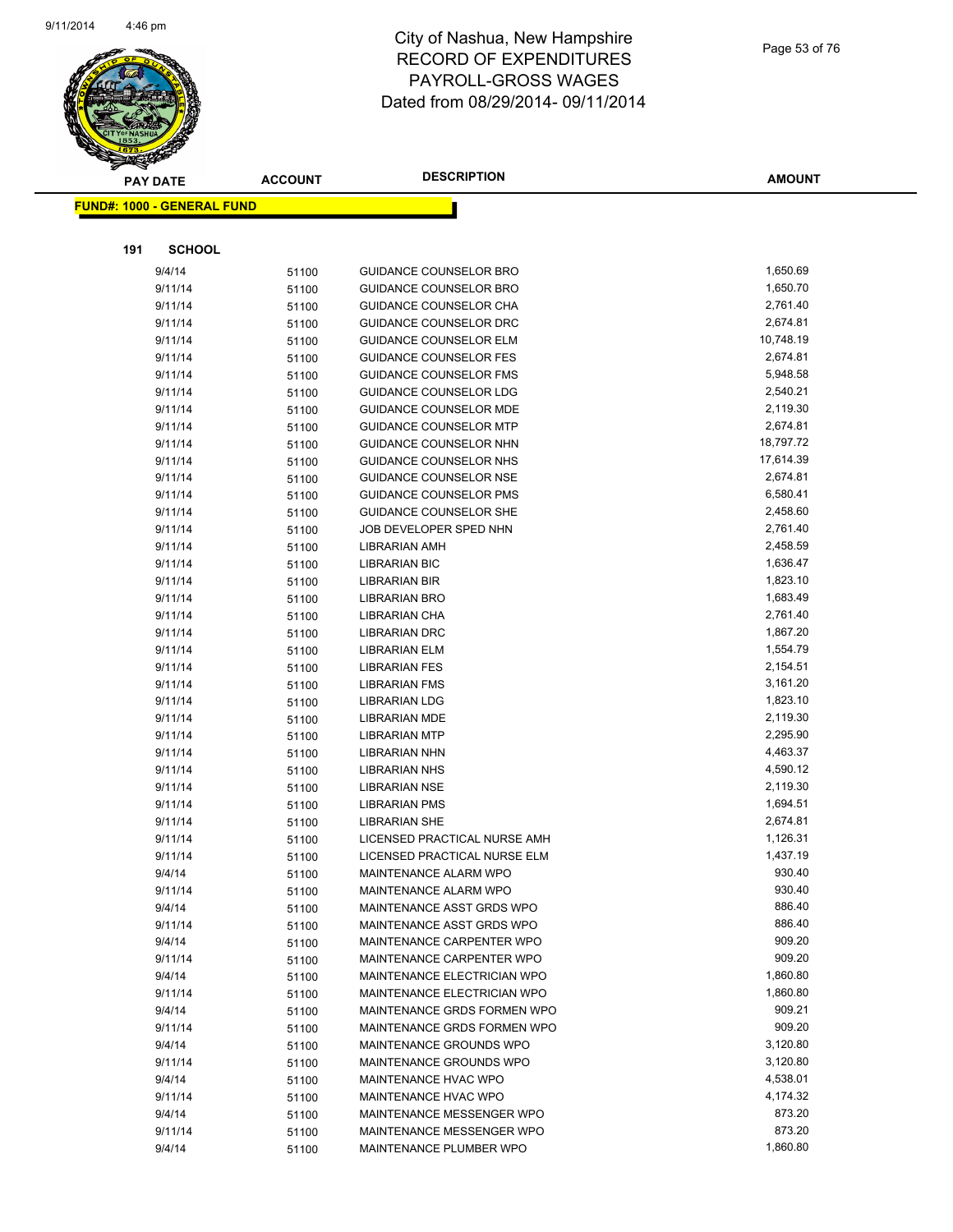

| <b>PAY DATE</b> |                                   | <b>ACCOUNT</b> | <b>DESCRIPTION</b>             | <b>AMOUNT</b>    |
|-----------------|-----------------------------------|----------------|--------------------------------|------------------|
|                 | <b>FUND#: 1000 - GENERAL FUND</b> |                |                                |                  |
|                 |                                   |                |                                |                  |
| 191             | <b>SCHOOL</b>                     |                |                                |                  |
|                 | 9/11/14                           | 51100          | MAINTENANCE PLUMBER WPO        | 1,860.80         |
|                 | 9/4/14                            | 51100          | MAINTENANCE TRADES WPO         | 2,711.60         |
|                 | 9/11/14                           | 51100          | MAINTENANCE TRADES WPO         | 2,711.60         |
|                 | 9/11/14                           | 51100          | MARKETING TEACHER NHS          | 2,119.30         |
|                 | 9/11/14                           | 51100          | <b>NURSE AMH</b>               | 2,376.79         |
|                 | 9/11/14                           | 51100          | <b>NURSE BIC</b>               | 3,087.84         |
|                 | 9/11/14                           | 51100          | <b>NURSE BIR</b>               | 1,873.50         |
|                 | 9/11/14                           | 51100          | <b>NURSE BRO</b>               | 2,027.30         |
|                 | 9/11/14                           | 51100          | <b>NURSE CHA</b>               | 2,376.79         |
|                 | 9/11/14                           | 51100          | <b>NURSE DRC</b>               | 2,376.79         |
|                 | 9/11/14                           | 51100          | <b>NURSE ELM</b>               | 2,808.90         |
|                 | 9/11/14                           | 51100          | <b>NURSE FMS</b>               | 2,376.79         |
|                 | 9/11/14                           | 51100          | <b>NURSE LDG</b>               | 1,873.50         |
|                 | 9/11/14                           | 51100          | <b>NURSE MDE</b>               | 2,376.79         |
|                 | 9/11/14                           | 51100          | <b>NURSE MTP</b>               | 1,477.01         |
|                 | 9/11/14                           | 51100          | <b>NURSE NHN</b>               | 4,557.89         |
|                 | 9/11/14                           | 51100          | <b>NURSE NHS</b>               | 4,753.58         |
|                 | 9/11/14                           | 51100          | <b>NURSE NSE</b>               | 2,181.10         |
|                 | 9/11/14                           | 51100          | <b>NURSE PMS</b>               | 4,945.88         |
|                 | 9/11/14                           | 51100          | <b>NURSE SHE</b>               | 2,808.91         |
|                 | 9/11/14                           | 51100          | OFFICE MANAGER BUSINESS        | 2,389.10         |
|                 | 9/11/14                           | 51100          | OFFICE MANAGER HUMAN RESOURCES | 1,730.80         |
|                 | 9/11/14                           | 51100          | OFFICE MANAGER PLANT OPS       | 1,865.90         |
|                 | 9/11/14                           | 51100          | OFFICE MANAGER SPED            | 1,831.40         |
|                 | 9/11/14                           | 51100          | OUT DISTRICT COORDINATOR       | 2,977.70         |
|                 | 9/4/14                            | 51100          | PARA ALT AMH                   | 448.72           |
|                 | 9/11/14                           | 51100          | PARA ALT AMH                   | 552.97           |
|                 | 9/4/14                            | 51100          | PARA ALT DRC                   | 329.32<br>414.20 |
|                 | 9/11/14<br>9/4/14                 | 51100          | PARA ALT DRC                   | 475.93           |
|                 | 9/11/14                           | 51100          | PARA ALT FMS<br>PARA ALT FMS   | 584.70           |
|                 | 9/4/14                            | 51100          | PARA ALT LDG                   | 439.65           |
|                 | 9/11/14                           | 51100<br>51100 | PARA ALT LDG                   | 543.90           |
|                 | 9/4/14                            | 51100          | PARA ALT MTP                   | 325.92           |
|                 | 9/11/14                           | 51100          | PARA ALT MTP                   | 414.19           |
|                 | 9/4/14                            | 51100          | PARA DW SPEC ED AMH            | 6,563.89         |
|                 | 9/11/14                           | 51100          | PARA DW SPEC ED AMH            | 8,513.74         |
|                 | 9/4/14                            | 51100          | PARA DW SPEC ED BIC            | 348.51           |
|                 | 9/11/14                           | 51100          | PARA DW SPEC ED BIC            | 435.64           |
|                 | 9/4/14                            | 51100          | PARA DW SPEC ED BIR            | 1,075.92         |
|                 | 9/11/14                           | 51100          | PARA DW SPEC ED BIR            | 1,352.24         |
|                 | 9/4/14                            | 51100          | PARA DW SPEC ED BRO            | 3,023.84         |
|                 | 9/11/14                           | 51100          | PARA DW SPEC ED BRO            | 3,822.23         |
|                 | 9/4/14                            | 51100          | PARA DW SPEC ED CHA            | 5,669.67         |
|                 | 9/11/14                           | 51100          | PARA DW SPEC ED CHA            | 7,112.27         |
|                 | 9/4/14                            | 51100          | PARA DW SPEC ED FMS            | 914.90           |
|                 | 9/11/14                           | 51100          | PARA DW SPEC ED FMS            | 1,165.54         |
|                 | 9/4/14                            | 51100          | PARA DW SPEC ED MDE            | 6,391.43         |
|                 | 9/11/14                           | 51100          | PARA DW SPEC ED MDE            | 8,103.51         |
|                 | 9/4/14                            | 51100          | PARA DW SPEC ED MTP            | 374.66           |
|                 | 9/11/14                           | 51100          | PARA DW SPEC ED MTP            | 478.94           |
|                 | 9/4/14                            | 51100          | PARA DW SPEC ED NHN            | 3,617.94         |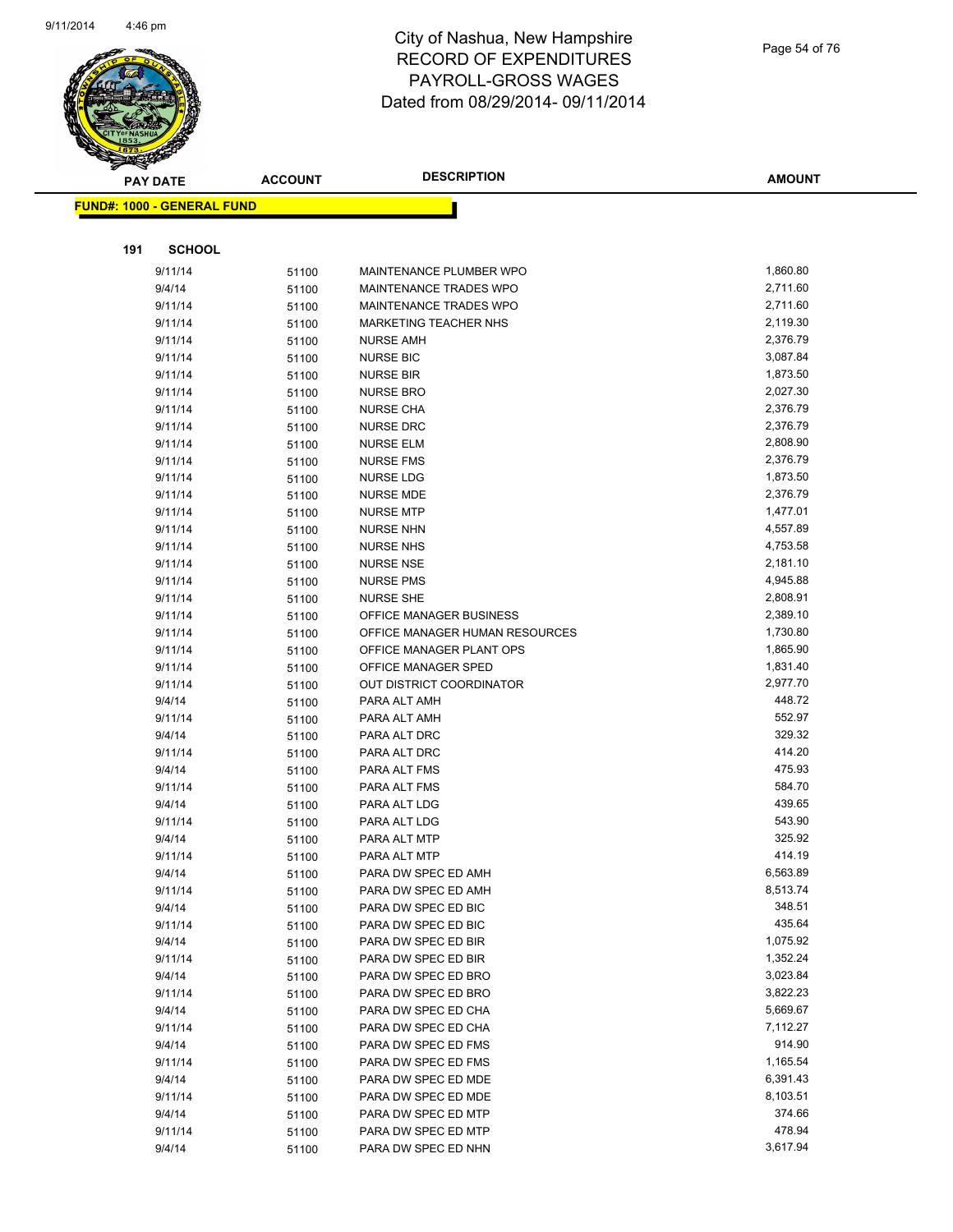

|     | <b>PAY DATE</b>                   | <b>ACCOUNT</b> | <b>DESCRIPTION</b>  | <b>AMOUNT</b> |
|-----|-----------------------------------|----------------|---------------------|---------------|
|     | <b>FUND#: 1000 - GENERAL FUND</b> |                |                     |               |
|     |                                   |                |                     |               |
| 191 | <b>SCHOOL</b>                     |                |                     |               |
|     | 9/11/14                           | 51100          | PARA DW SPEC ED NHN | 4,535.51      |
|     | 9/4/14                            | 51100          | PARA DW SPEC ED NHS | 6,123.45      |
|     | 9/11/14                           | 51100          | PARA DW SPEC ED NHS | 7,594.87      |
|     | 9/4/14                            | 51100          | PARA DW SPEC ED NSE | 4,437.44      |
|     | 9/11/14                           | 51100          | PARA DW SPEC ED NSE | 5,413.32      |
|     | 9/4/14                            | 51100          | PARA DW SPEC ED PMS | 4,252.16      |
|     | 9/11/14                           | 51100          | PARA DW SPEC ED PMS | 5,405.86      |
|     | 9/4/14                            | 51100          | PARA DW SPEC ED SHE | 5,702.65      |
|     | 9/11/14                           | 51100          | PARA DW SPEC ED SHE | 6,986.71      |
|     | 9/4/14                            | 51100          | PARA DW SPEC ED WID | 1,644.45      |
|     | 9/11/14                           | 51100          | PARA DW SPEC ED WID | 2,062.22      |
|     | 9/4/14                            | 51100          | PARA DW SPEC ELM    | 3,234.88      |
|     | 9/11/14                           | 51100          | PARA DW SPEC ELM    | 4,001.08      |
|     | 9/4/14                            | 51100          | PARA ELL BIR        | 425.21        |
|     | 9/11/14                           | 51100          | PARA ELL BIR        | 515.40        |
|     | 9/4/14                            | 51100          | PARA ELL DRC        | 416.62        |
|     | 9/11/14                           | 51100          | PARA ELL DRC        | 515.40        |
|     | 9/4/14                            | 51100          | PARA ELL ELM        | 739.52        |
|     | 9/11/14                           | 51100          | PARA ELL ELM        | 921.30        |
|     | 9/4/14                            | 51100          | PARA ELL FES        | 356.72        |
|     | 9/11/14                           | 51100          | PARA ELL FES        | 441.30        |
|     | 9/4/14                            | 51100          | PARA ELL FMS        | 323.65        |
|     | 9/11/14                           | 51100          | PARA ELL FMS        | 419.42        |
|     | 9/4/14                            | 51100          | PARA ELL LDG        | 412.32        |
|     | 9/11/14                           | 51100          | PARA ELL LDG        | 515.40        |
|     | 9/4/14                            | 51100          | PARA ELL MTP        | 294.50        |
|     | 9/11/14                           | 51100          | PARA ELL MTP        | 378.20        |
|     | 9/4/14                            | 51100          | PARA ELL NHS        | 446.68        |
|     | 9/11/14                           | 51100          | PARA ELL NHS        | 558.35        |
|     | 9/4/14                            | 51100          | PARA ELL SHE        | 425.21        |
|     | 9/11/14                           | 51100          | PARA ELL SHE        | 515.40        |
|     | 9/4/14                            | 51100          | PARA INST AMH       | 1,979.00      |
|     | 9/11/14                           | 51100          | PARA INST AMH       | 2,339.42      |
|     | 9/4/14                            | 51100          | PARA INST BIC       | 4,508.81      |
|     | 9/11/14                           | 51100          | PARA INST BIC       | 5,617.46      |
|     | 9/4/14                            | 51100          | PARA INST BIR       | 3,210.31      |
|     | 9/11/14                           | 51100          | PARA INST BIR       | 4,015.29      |
|     | 9/4/14                            | 51100          | PARA INST BRO       | 2,097.93      |
|     | 9/11/14                           | 51100          | PARA INST BRO       | 2,636.28      |
|     | 9/4/14                            | 51100          | PARA INST CHA       | 4,342.67      |
|     | 9/11/14                           | 51100          | PARA INST CHA       | 5,330.41      |
|     | 9/4/14                            | 51100          | PARA INST DRC       | 2,850.59      |
|     | 9/11/14                           | 51100          | PARA INST DRC       | 4,775.40      |
|     | 9/4/14                            | 51100          | PARA INST ELM       | 4,690.75      |
|     | 9/11/14                           | 51100          | PARA INST ELM       | 5,856.70      |
|     | 9/4/14                            | 51100          | PARA INST FES       | 4,467.39      |
|     | 9/11/14                           | 51100          | PARA INST FES       | 5,556.12      |
|     | 9/4/14                            | 51100          | PARA INST FMS       | 3,581.11      |
|     | 9/11/14                           | 51100          | PARA INST FMS       | 4,514.63      |
|     | 9/4/14                            | 51100          | PARA INST LDG       | 6,165.90      |
|     | 9/11/14                           | 51100          | PARA INST LDG       | 7,801.23      |
|     | 9/4/14                            | 51100          | PARA INST MDE       | 3,151.44      |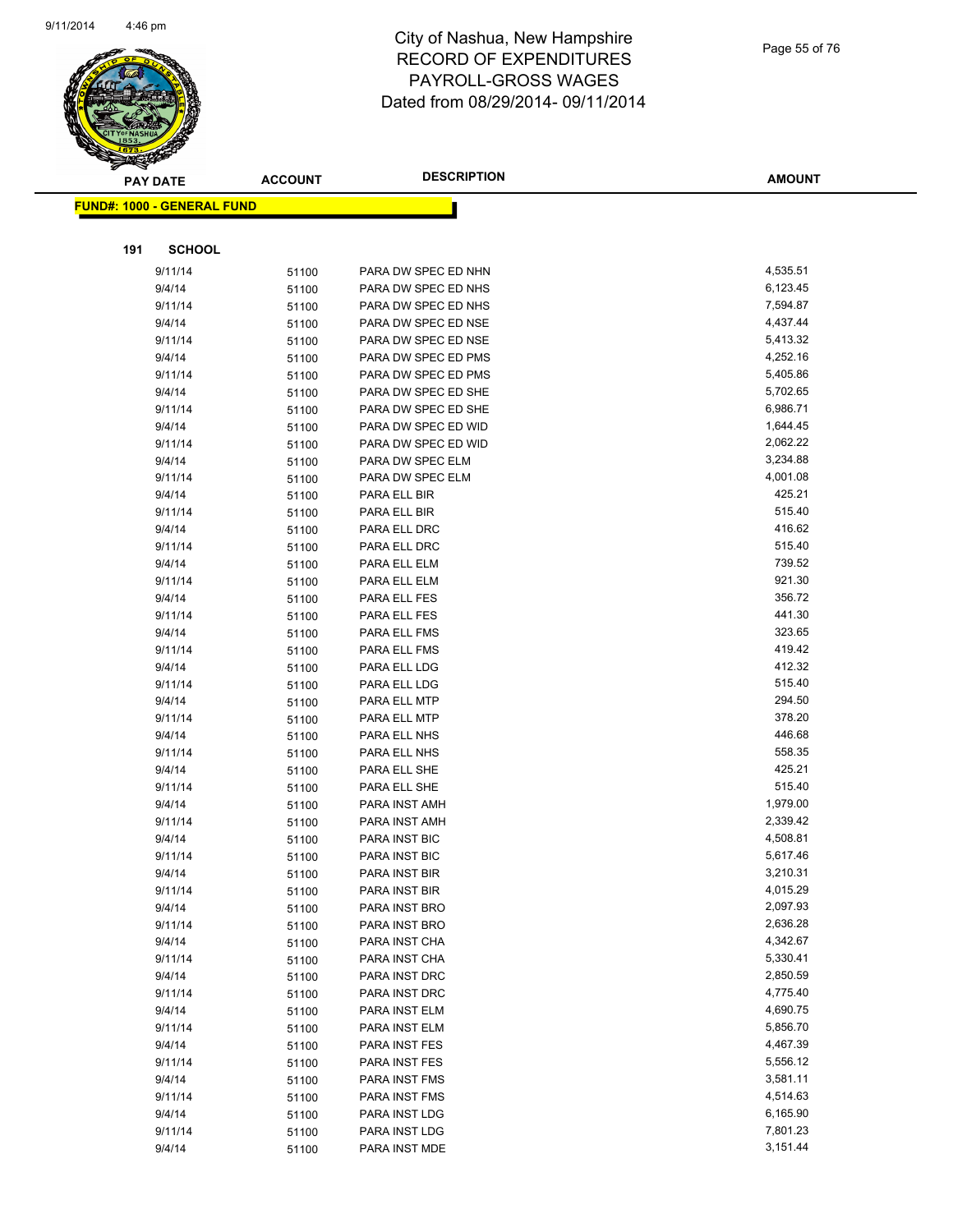

Page 56 of 76

| T<br>$\tilde{\phantom{a}}$ | <b>PAY DATE</b>                   | <b>ACCOUNT</b> | <b>DESCRIPTION</b>             | <b>AMOUNT</b>    |
|----------------------------|-----------------------------------|----------------|--------------------------------|------------------|
|                            |                                   |                |                                |                  |
|                            | <b>FUND#: 1000 - GENERAL FUND</b> |                |                                |                  |
|                            |                                   |                |                                |                  |
| 191                        | <b>SCHOOL</b>                     |                |                                |                  |
|                            | 9/11/14                           | 51100          | PARA INST MDE                  | 3,972.49         |
|                            | 9/4/14                            | 51100          | PARA INST MTP                  | 1,692.81         |
|                            | 9/11/14                           | 51100          | PARA INST MTP                  | 2,099.90         |
|                            | 9/4/14                            | 51100          | PARA INST NHN                  | 2,188.77         |
|                            | 9/11/14                           | 51100          | PARA INST NHN                  | 2,810.26         |
|                            | 9/4/14                            | 51100          | PARA INST NHS                  | 1,627.39         |
|                            | 9/11/14                           | 51100          | PARA INST NHS                  | 2,019.32         |
|                            | 9/4/14                            | 51100          | PARA INST NSE                  | 770.36           |
|                            | 9/11/14                           | 51100          | PARA INST NSE                  | 959.06           |
|                            | 9/4/14                            | 51100          | PARA INST PMS                  | 3,560.70         |
|                            | 9/11/14                           | 51100          | PARA INST PMS                  | 4,431.37         |
|                            | 9/4/14                            | 51100          | PARA INST SHE                  | 2,953.38         |
|                            | 9/11/14                           | 51100          | PARA INST SHE                  | 3,699.87         |
|                            | 9/4/14                            | 51100          | PARA JOB COACH                 | 371.43           |
|                            | 9/11/14                           | 51100          | PARA JOB COACH                 | 476.54           |
|                            | 9/4/14                            | 51100          | PARA KIND AMH                  | 751.68           |
|                            | 9/11/14                           | 51100          | PARA KIND AMH                  | 937.38           |
|                            | 9/4/14                            | 51100          | PARA KIND BIC                  | 425.76           |
|                            | 9/11/14                           | 51100          | PARA KIND BIC                  | 532.20           |
|                            | 9/4/14                            | 51100          | PARA KIND BIR                  | 412.32           |
|                            | 9/11/14                           | 51100          | PARA KIND BIR                  | 519.70           |
|                            | 9/4/14                            | 51100          | PARA KIND BRO                  | 430.20<br>532.20 |
|                            | 9/11/14                           | 51100          | PARA KIND BRO                  |                  |
|                            | 9/4/14                            | 51100          | PARA KIND CHA                  | 356.72<br>441.30 |
|                            | 9/11/14<br>9/4/14                 | 51100          | PARA KIND CHA                  | 412.32           |
|                            | 9/11/14                           | 51100          | PARA KIND DRC<br>PARA KIND DRC | 515.40           |
|                            | 9/4/14                            | 51100<br>51100 | PARA KIND FES                  | 653.89           |
|                            | 9/11/14                           | 51100          | PARA KIND FES                  | 809.12           |
|                            | 9/4/14                            | 51100          | PARA KIND LDG                  | 742.80           |
|                            | 9/11/14                           | 51100          | PARA KIND LDG                  | 928.50           |
|                            | 9/4/14                            | 51100          | PARA KIND MDE                  | 425.76           |
|                            | 9/11/14                           | 51100          | PARA KIND MDE                  | 532.20           |
|                            | 9/4/14                            | 51100          | PARA KIND MTP                  | 895.90           |
|                            | 9/11/14                           | 51100          | PARA KIND MTP                  | 1,082.16         |
|                            | 9/4/14                            | 51100          | PARA KIND NSE                  | 443.51           |
|                            | 9/11/14                           | 51100          | PARA KIND NSE                  | 549.96           |
|                            | 9/4/14                            | 51100          | PARA KIND SHE                  | 479.00           |
|                            | 9/11/14                           | 51100          | PARA KIND SHE                  | 598.75           |
|                            | 9/4/14                            | 51100          | PARA MEDIA NHN                 | 489.52           |
|                            | 9/11/14                           | 51100          | PARA MEDIA NHN                 | 611.90           |
|                            | 9/4/14                            | 51100          | PARA MEDIA NHS                 | 908.75           |
|                            | 9/11/14                           | 51100          | PARA MEDIA NHS                 | 1,132.92         |
|                            | 9/4/14                            | 51100          | PARA PRE SCH BIC               | 815.57           |
|                            | 9/11/14                           | 51100          | PARA PRE SCH BIC               | 801.13           |
|                            | 9/4/14                            | 51100          | PARA PRE SCH BRO               | 3,429.51         |
|                            | 9/11/14                           | 51100          | PARA PRE SCH BRO               | 4,713.41         |
|                            | 9/4/14                            | 51100          | PARA PRE SCH DRC               | 370.80           |
|                            | 9/11/14                           | 51100          | PARA PRE SCH NSE               | 487.08           |
|                            | 9/4/14                            | 51100          | PARA READ ELM                  | 447.95           |
|                            | 9/11/14                           | 51100          | PARA READ ELM                  | 563.27           |
|                            | 9/4/14                            | 51100          | PARA SCI NHN                   | 462.32           |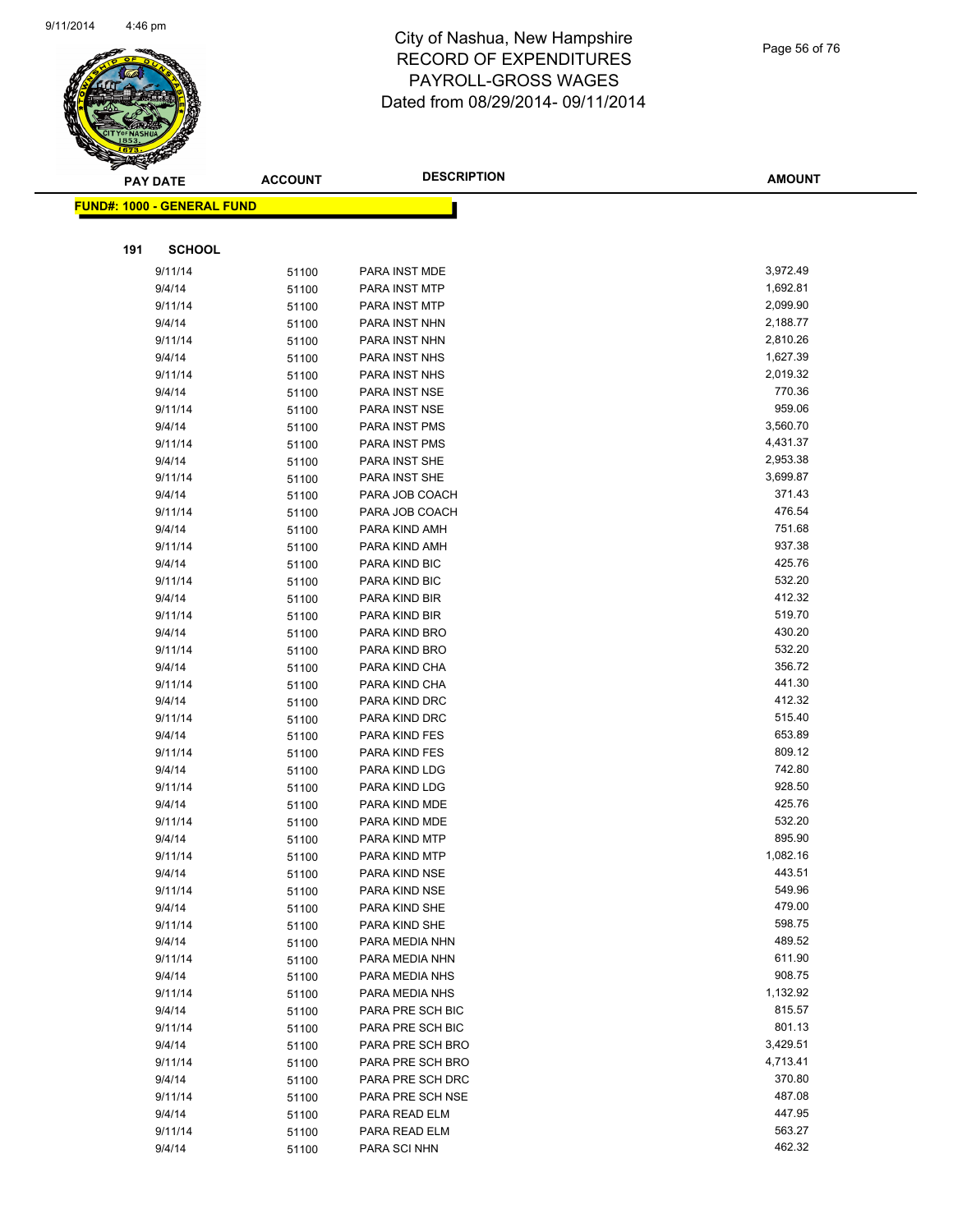

Page 57 of 76

|     | <b>PAY DATE</b>                   | <b>ACCOUNT</b> | <b>DESCRIPTION</b>                                 | <b>AMOUNT</b>         |
|-----|-----------------------------------|----------------|----------------------------------------------------|-----------------------|
|     | <b>FUND#: 1000 - GENERAL FUND</b> |                |                                                    |                       |
|     |                                   |                |                                                    |                       |
|     |                                   |                |                                                    |                       |
| 191 | <b>SCHOOL</b>                     |                |                                                    |                       |
|     | 9/11/14                           | 51100          | PARA SCI NHN                                       | 566.55                |
|     | 9/4/14                            | 51100          | PARA SCI NHS                                       | 439.00                |
|     | 9/11/14                           | 51100          | PARA SCI NHS                                       | 548.75                |
|     | 9/4/14                            | 51100          | PARA TTI LDG                                       | 313.10                |
|     | 9/4/14                            | 51100          | PARA VOC NHS                                       | 447.78                |
|     | 9/11/14                           | 51100          | PARA VOC NHS                                       | 553.14                |
|     | 9/11/14                           | 51100          | PEER COACH SCIENCE                                 | 5,436.21              |
|     | 9/11/14                           | 51100          | PRINCIPAL AMH                                      | 3,426.00              |
|     | 9/11/14                           | 51100          | PRINCIPAL BIC                                      | 3,791.50              |
|     | 9/11/14                           | 51100          | PRINCIPAL BIR                                      | 3,531.70              |
|     | 9/11/14                           | 51100          | PRINCIPAL BRO                                      | 3,572.60              |
|     | 9/11/14                           | 51100          | PRINCIPAL CHA                                      | 3,474.90              |
|     | 9/11/14                           | 51100          | PRINCIPAL DRC                                      | 3,084.60<br>3,630.60  |
|     | 9/11/14<br>9/11/14                | 51100          | PRINCIPAL ELM<br><b>PRINCIPAL FES</b>              | 3,426.00              |
|     | 9/11/14                           | 51100          | PRINCIPAL FMS                                      | 3,980.20              |
|     | 9/11/14                           | 51100<br>51100 | PRINCIPAL LDG                                      | 3,795.10              |
|     | 9/11/14                           | 51100          | PRINCIPAL MDE                                      | 3,474.90              |
|     | 9/11/14                           | 51100          | PRINCIPAL MTP                                      | 3,572.60              |
|     | 9/11/14                           | 51100          | PRINCIPAL NHN                                      | 3,991.50              |
|     | 9/11/14                           | 51100          | PRINCIPAL NHS                                      | 4,032.80              |
|     | 9/11/14                           | 51100          | PRINCIPAL NSE                                      | 3,531.70              |
|     | 9/11/14                           | 51100          | PRINCIPAL PMS                                      | 3,680.50              |
|     | 9/11/14                           | 51100          | PRINCIPAL SHE                                      | 3,841.80              |
|     | 9/11/14                           | 51100          | SCHOOL PSYCHOLOGIST WID                            | 36,880.24             |
|     | 9/11/14                           | 51100          | SCHOOL PSYCHOLOGY INTERN                           | 318.10                |
|     | 9/4/14                            | 51100          | <b>SECURITY GUARD NHS</b>                          | 442.08                |
|     | 9/11/14                           | 51100          | SECURITY GUARD NHS                                 | 736.80                |
|     | 9/4/14                            | 51100          | SECURITY MONITOR NHN                               | 1,164.97              |
|     | 9/11/14                           | 51100          | <b>SECURITY MONITOR NHN</b>                        | 1,941.60              |
|     | 9/4/14                            | 51100          | SECURITY MONITOR NHS                               | 899.60                |
|     | 9/11/14                           | 51100          | SECURITY MONITOR NHS                               | 1,909.20              |
|     | 9/4/14                            | 51100          | SIGN LANGUAGE INTERPRETER                          | 1,627.23              |
|     | 9/11/14                           | 51100          | SIGN LANGUAGE INTERPRETER                          | 1,620.00              |
|     | 9/11/14                           | 51100          | SOCIAL WORKER ELM                                  | 2,288.99              |
|     | 9/11/14                           | 51100          | SOCIAL WORKER FMS                                  | 2,854.96              |
|     | 9/11/14                           | 51100          | SPEECH LANG PATHOLOGIST WID                        | 50,743.98             |
|     | 9/4/14                            | 51100          | SPEECH LANGUAGE ASST                               | 521.76                |
|     | 9/11/14                           | 51100          | SPEECH LANGUAGE ASST                               | 531.80                |
|     | 9/11/14                           | 51100          | STUDENT ACTIVITY COORD NHN                         | 1,045.46              |
|     | 9/11/14                           | 51100          | STUDENT ACTIVITY COORD NHS                         | 1,095.89              |
|     | 9/11/14                           | 51100          | STUDENT INFO COORDINATOR                           | 1,730.80              |
|     | 9/11/14                           | 51100          | <b>SUPERINTENDENT</b>                              | 5,489.10              |
|     | 9/4/14                            | 51100          | SYSTEMS ADMIN FULL YEAR<br>SYSTEMS ADMIN FULL YEAR | 1,125.00              |
|     | 9/11/14<br>9/11/14                | 51100          | <b>TEACHER ART AMH</b>                             | 13,150.50<br>2,501.81 |
|     | 9/11/14                           | 51100          | TEACHER ART BIC                                    | 1,823.10              |
|     | 9/11/14                           | 51100          | TEACHER ART BIR                                    | 2,501.81              |
|     | 9/11/14                           | 51100<br>51100 | <b>TEACHER ART BRO</b>                             | 2,868.75              |
|     | 9/11/14                           | 51100          | TEACHER ART CHA                                    | 2,674.81              |
|     | 9/11/14                           | 51100          | <b>TEACHER ART DRC</b>                             | 1,762.10              |
|     | 9/11/14                           | 51100          | <b>TEACHER ART ELM</b>                             | 4,369.32              |
|     |                                   |                |                                                    |                       |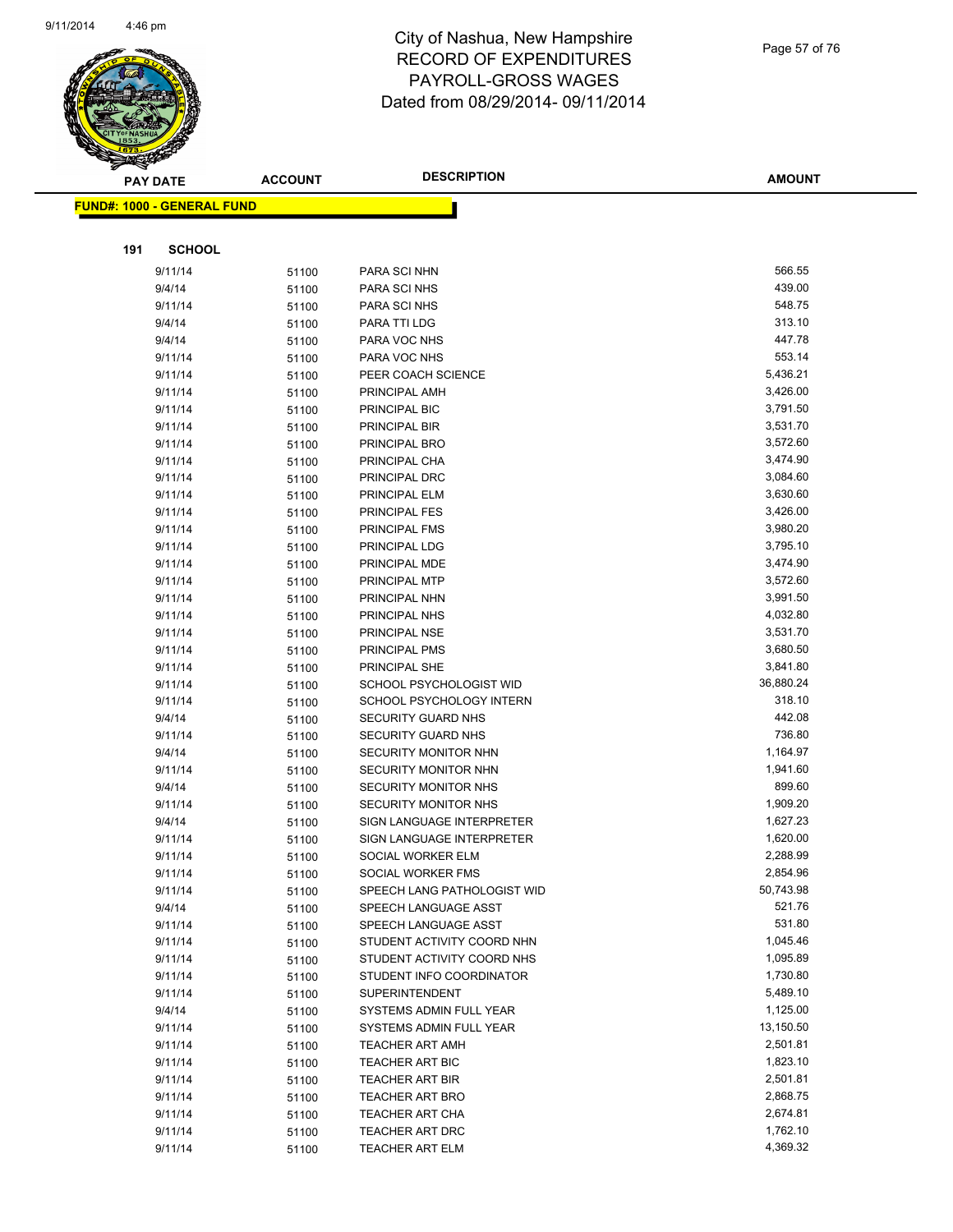

|     | <b>PAY DATE</b>                    | <b>ACCOUNT</b> | <b>DESCRIPTION</b>                                     | <b>AMOUNT</b>        |
|-----|------------------------------------|----------------|--------------------------------------------------------|----------------------|
|     | <u> FUND#: 1000 - GENERAL FUND</u> |                |                                                        |                      |
|     |                                    |                |                                                        |                      |
|     |                                    |                |                                                        |                      |
| 191 | <b>SCHOOL</b>                      |                |                                                        |                      |
|     | 9/11/14                            | 51100          | TEACHER ART FES                                        | 1,823.10             |
|     | 9/11/14                            | 51100          | <b>TEACHER ART FMS</b>                                 | 4,635.81             |
|     | 9/11/14                            | 51100          | <b>TEACHER ART LDG</b>                                 | 1,972.10             |
|     | 9/11/14                            | 51100          | <b>TEACHER ART MDE</b>                                 | 1,762.10             |
|     | 9/11/14                            | 51100          | <b>TEACHER ART NHN</b>                                 | 9,773.60             |
|     | 9/11/14                            | 51100          | <b>TEACHER ART NHS</b>                                 | 9,635.28             |
|     | 9/11/14                            | 51100          | <b>TEACHER ART NSE</b>                                 | 2,761.40             |
|     | 9/11/14                            | 51100          | <b>TEACHER ART PMS</b>                                 | 3,385.89             |
|     | 9/11/14                            | 51100          | <b>TEACHER ART SHE</b>                                 | 1,810.20             |
|     | 9/11/14                            | 51100          | <b>TEACHER AUTO NHN</b>                                | 5,003.62             |
|     | 9/11/14                            | 51100          | <b>TEACHER BEHAVIOR SPEC WID</b>                       | 5,349.62             |
|     | 9/11/14                            | 51100          | TEACHER BIO TEC NHN                                    | 2,091.20             |
|     | 9/11/14                            | 51100          | TEACHER BUILD CONST NHS                                | 2,501.81             |
|     | 9/11/14                            | 51100          | <b>TEACHER BUSINESS NHN</b>                            | 10,620.90            |
|     | 9/11/14                            | 51100          | <b>TEACHER BUSINESS NHS</b>                            | 5,050.38             |
|     | 9/11/14                            | 51100          | <b>TEACHER COMPUTER ELM</b>                            | 4,220.70             |
|     | 9/11/14                            | 51100          | TEACHER COMPUTER FMS                                   | 4,427.11             |
|     | 9/11/14                            | 51100          | TEACHER COMPUTER NHN                                   | 2,154.51             |
|     | 9/11/14                            | 51100          | TEACHER COMPUTER NHS                                   | 4,855.65             |
|     | 9/11/14<br>9/11/14                 | 51100          | TEACHER COMPUTER PMS                                   | 5,631.52             |
|     | 9/11/14                            | 51100          | <b>TEACHER COSMETOLOGY NHN</b>                         | 5,407.41<br>5,003.62 |
|     |                                    | 51100          | <b>TEACHER CULINARY NHN</b><br><b>TEACHER DEAF NSE</b> | 4,568.62             |
|     | 9/11/14<br>9/11/14                 | 51100          | TEACHER DEAF WID                                       | 4,440.15             |
|     | 9/11/14                            | 51100          | <b>TEACHER DWSE AMH</b>                                | 6,827.92             |
|     | 9/11/14                            | 51100          | <b>TEACHER DWSE BIR</b>                                | 2,295.90             |
|     | 9/11/14                            | 51100<br>51100 | <b>TEACHER DWSE BRO</b>                                | 5,349.99             |
|     | 9/11/14                            | 51100          | <b>TEACHER DWSE CHA</b>                                | 2,135.00             |
|     | 9/11/14                            | 51100          | <b>TEACHER DWSE ELM</b>                                | 10,003.10            |
|     | 9/11/14                            | 51100          | <b>TEACHER DWSE MDE</b>                                | 4,153.11             |
|     | 9/11/14                            | 51100          | <b>TEACHER DWSE NSE</b>                                | 4,436.91             |
|     | 9/11/14                            | 51100          | <b>TEACHER DWSE PMS</b>                                | 6,975.50             |
|     | 9/11/14                            | 51100          | <b>TEACHER DWSE SHE</b>                                | 4,109.30             |
|     | 9/11/14                            | 51100          | <b>TEACHER ECE NHS</b>                                 | 5,349.62             |
|     | 9/11/14                            | 51100          | <b>TEACHER ELECTRICAL NHS</b>                          | 2,501.81             |
|     | 9/11/14                            | 51100          | TEACHER ELL AMH                                        | 1,683.49             |
|     | 9/11/14                            | 51100          | <b>TEACHER ELL BIR</b>                                 | 2,674.81             |
|     | 9/11/14                            | 51100          | <b>TEACHER ELL DRC</b>                                 | 5,538.19             |
|     | 9/11/14                            | 51100          | <b>TEACHER ELL ELM</b>                                 | 4,297.21             |
|     | 9/11/14                            | 51100          | <b>TEACHER ELL FES</b>                                 | 7,808.22             |
|     | 9/11/14                            | 51100          | <b>TEACHER ELL FMS</b>                                 | 1,949.69             |
|     | 9/11/14                            | 51100          | <b>TEACHER ELL LDG</b>                                 | 5,304.01             |
|     | 9/11/14                            | 51100          | <b>TEACHER ELL MTP</b>                                 | 2,674.81             |
|     | 9/11/14                            | 51100          | TEACHER ELL NHN                                        | 4,016.80             |
|     | 9/11/14                            | 51100          | <b>TEACHER ELL NHS</b>                                 | 4,684.00             |
|     | 9/11/14                            | 51100          | <b>TEACHER ELL PMS</b>                                 | 1,823.10             |
|     | 9/11/14                            | 51100          | <b>TEACHER ELL SHE</b>                                 | 1,955.79             |
|     | 9/11/14                            | 51100          | <b>TEACHER ENGLISH ELM</b>                             | 22,652.58            |
|     | 9/11/14                            | 51100          | <b>TEACHER ENGLISH FMS</b>                             | 17,072.16            |
|     | 9/11/14                            | 51100          | <b>TEACHER ENGLISH NHN</b>                             | 36,968.42            |
|     | 9/11/14                            | 51100          | <b>TEACHER ENGLISH NHS</b>                             | 40,719.32            |
|     | 9/11/14                            | 51100          | <b>TEACHER ENGLISH PMS</b>                             | 15,525.15            |
|     |                                    |                |                                                        |                      |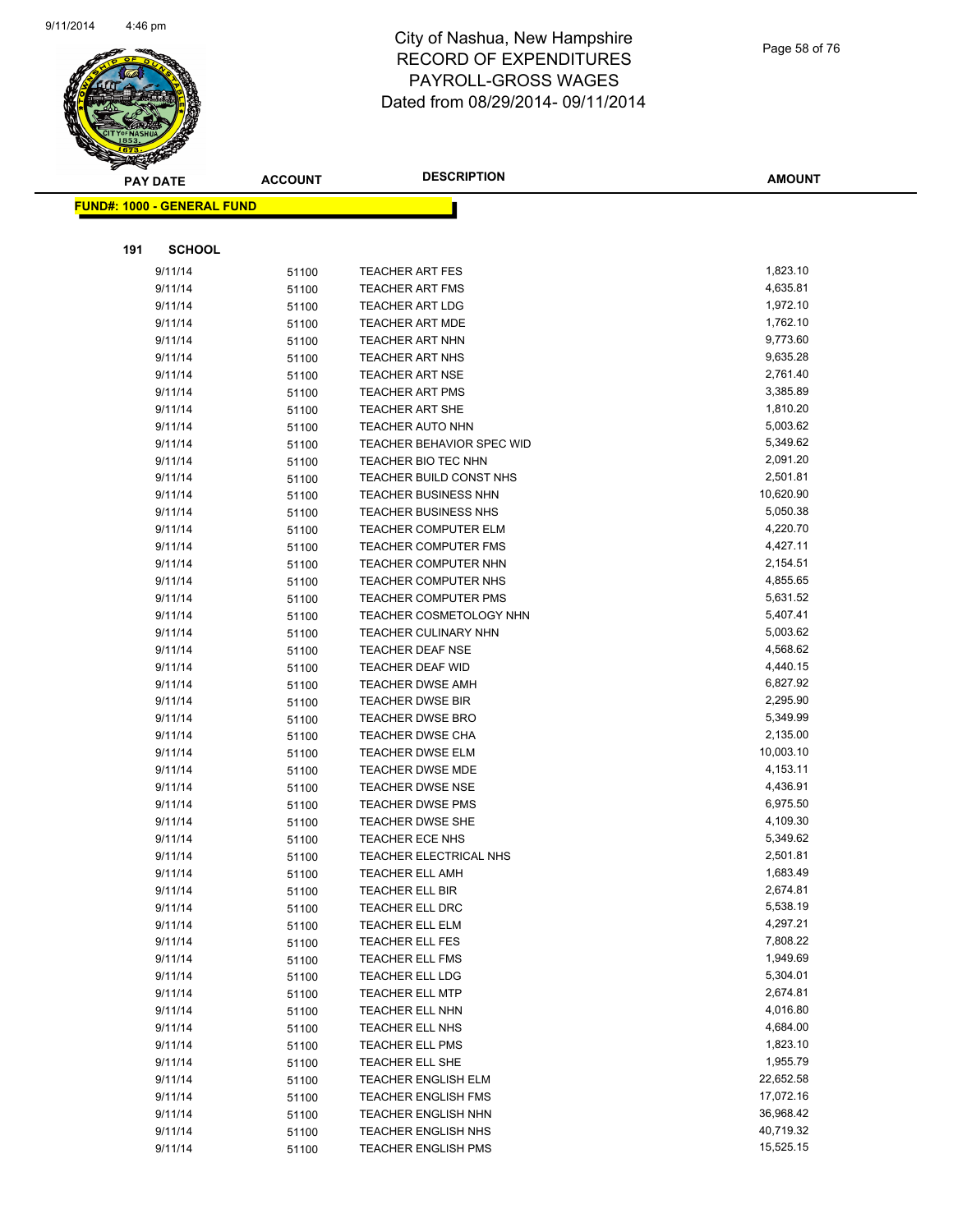

| <b>PAY DATE</b>                   |                    | <b>ACCOUNT</b> | <b>DESCRIPTION</b>                               | <b>AMOUNT</b>        |
|-----------------------------------|--------------------|----------------|--------------------------------------------------|----------------------|
| <b>FUND#: 1000 - GENERAL FUND</b> |                    |                |                                                  |                      |
|                                   |                    |                |                                                  |                      |
| 191                               | <b>SCHOOL</b>      |                |                                                  |                      |
|                                   | 9/11/14            | 51100          | <b>TEACHER FACS ELM</b>                          | 3,256.39             |
|                                   | 9/11/14            | 51100          | <b>TEACHER FACS FMS</b>                          | 3,632.08             |
|                                   | 9/11/14            | 51100          | TEACHER FACS NHN                                 | 3,524.61             |
|                                   | 9/11/14            | 51100          | <b>TEACHER FACS NHS</b>                          | 9,129.61             |
|                                   | 9/11/14            | 51100          | <b>TEACHER FACS PMS</b>                          | 5,176.62             |
|                                   | 9/11/14            | 51100          | <b>TEACHER FOREIGN LANG ELM</b>                  | 5,436.21             |
|                                   | 9/11/14            | 51100          | TEACHER FOREIGN LANG FMS                         | 2,674.81             |
|                                   | 9/11/14            | 51100          | TEACHER FOREIGN LANG NHN                         | 10,972.96            |
|                                   | 9/11/14            | 51100          | TEACHER FOREIGN LANG NHS                         | 21,759.61            |
|                                   | 9/11/14            | 51100          | TEACHER FOREIGN LANG PMS                         | 5,263.21             |
|                                   | 9/11/14            | 51100          | <b>TEACHER GR1 AMH</b>                           | 9,511.70             |
|                                   | 9/11/14            | 51100          | <b>TEACHER GR1 BIC</b>                           | 9,158.09             |
|                                   | 9/11/14            | 51100          | <b>TEACHER GR1 BIR</b>                           | 9,594.40             |
|                                   | 9/11/14            | 51100          | <b>TEACHER GR1 BRO</b>                           | 4,757.31             |
|                                   | 9/11/14            | 51100          | <b>TEACHER GR1 CHA</b>                           | 10,571.13            |
|                                   | 9/11/14            | 51100          | <b>TEACHER GR1 DRC</b>                           | 6,658.31             |
|                                   | 9/11/14            | 51100          | <b>TEACHER GR1 FES</b>                           | 9,305.62             |
|                                   | 9/11/14            | 51100          | <b>TEACHER GR1 LDG</b>                           | 11,125.10            |
|                                   | 9/11/14            | 51100          | <b>TEACHER GR1 MDE</b>                           | 8,020.79             |
|                                   | 9/11/14            | 51100          | <b>TEACHER GR1 MTP</b>                           | 7,000.32             |
|                                   | 9/11/14            | 51100          | <b>TEACHER GR1 NSE</b>                           | 6,348.90             |
|                                   | 9/11/14            | 51100          | <b>TEACHER GR1 SHE</b>                           | 7,635.22             |
|                                   | 9/11/14            | 51100          | <b>TEACHER GR2 AMH</b>                           | 7,319.99             |
|                                   | 9/11/14            | 51100          | TEACHER GR2 BIC                                  | 8,444.51             |
|                                   | 9/11/14            | 51100          | <b>TEACHER GR2 BIR</b>                           | 9,502.73             |
|                                   | 9/11/14            | 51100          | <b>TEACHER GR2 BRO</b>                           | 7,014.12             |
|                                   | 9/11/14            | 51100          | <b>TEACHER GR2 CHA</b>                           | 8,022.11             |
|                                   | 9/11/14            | 51100          | <b>TEACHER GR2 DRC</b>                           | 5,354.68             |
|                                   | 9/11/14            | 51100          | <b>TEACHER GR2 FES</b>                           | 9,393.72             |
|                                   | 9/11/14            | 51100          | <b>TEACHER GR2 LDG</b>                           | 9,502.73<br>8,123.68 |
|                                   | 9/11/14<br>9/11/14 | 51100          | <b>TEACHER GR2 MDE</b><br><b>TEACHER GR2 MTP</b> | 6,260.01             |
|                                   | 9/11/14            | 51100          |                                                  | 6,458.91             |
|                                   | 9/11/14            | 51100          | <b>TEACHER GR2 NSE</b><br><b>TEACHER GR2 SHE</b> | 3,385.89             |
|                                   | 9/4/14             | 51100          | <b>TEACHER GR3 AMH</b>                           | 100.00               |
|                                   | 9/11/14            | 51100<br>51100 | <b>TEACHER GR3 AMH</b>                           | 4,455.91             |
|                                   | 9/11/14            | 51100          | <b>TEACHER GR3 BIC</b>                           | 10,081.61            |
|                                   | 9/11/14            | 51100          | <b>TEACHER GR3 BIR</b>                           | 8,382.71             |
|                                   | 9/11/14            | 51100          | <b>TEACHER GR3 BRO</b>                           | 5,371.18             |
|                                   | 9/11/14            | 51100          | <b>TEACHER GR3 CHA</b>                           | 7,618.68             |
|                                   | 9/11/14            | 51100          | <b>TEACHER GR3 DRC</b>                           | 5,028.52             |
|                                   | 9/11/14            | 51100          | <b>TEACHER GR3 FES</b>                           | 7,248.67             |
|                                   | 9/11/14            | 51100          | <b>TEACHER GR3 LDG</b>                           | 6,871.13             |
|                                   | 9/11/14            | 51100          | <b>TEACHER GR3 MDE</b>                           | 13,327.71            |
|                                   | 9/11/14            | 51100          | <b>TEACHER GR3 MTP</b>                           | 6,771.39             |
|                                   | 9/11/14            | 51100          | <b>TEACHER GR3 NSE</b>                           | 6,002.00             |
|                                   | 9/11/14            | 51100          | <b>TEACHER GR3 SHE</b>                           | 11,279.42            |
|                                   | 9/11/14            | 51100          | <b>TEACHER GR4 AMH</b>                           | 3,825.71             |
|                                   | 9/11/14            | 51100          | <b>TEACHER GR4 BIC</b>                           | 7,808.51             |
|                                   | 9/11/14            | 51100          | <b>TEACHER GR4 BIR</b>                           | 7,820.90             |
|                                   | 9/11/14            | 51100          | <b>TEACHER GR4 BRO</b>                           | 6,855.72             |
|                                   | 9/11/14            | 51100          | <b>TEACHER GR4 CHA</b>                           | 8,024.52             |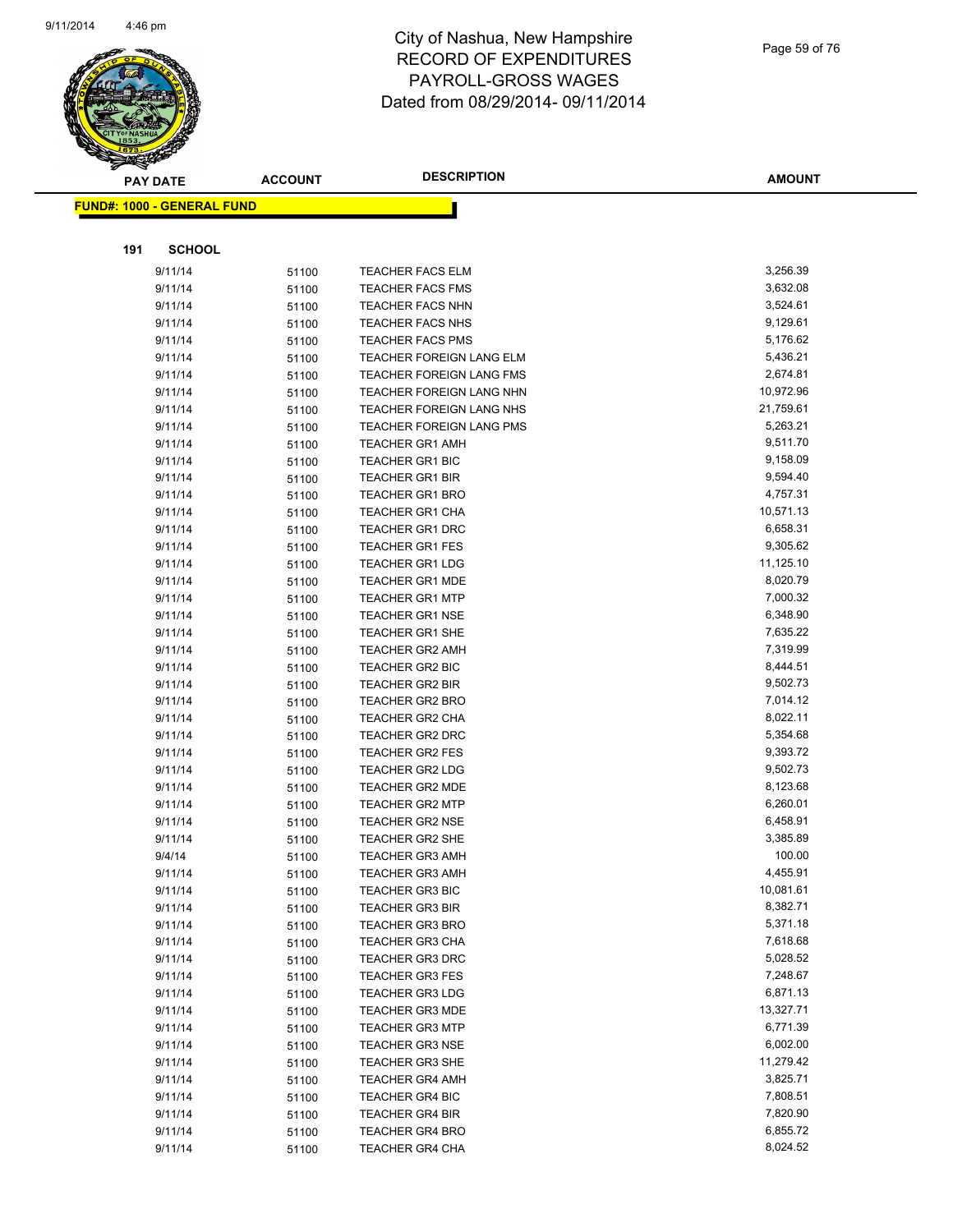

Page 60 of 76

|     | <b>PAY DATE</b>                   | <b>ACCOUNT</b> | <b>DESCRIPTION</b>                                 | <b>AMOUNT</b>        |
|-----|-----------------------------------|----------------|----------------------------------------------------|----------------------|
|     | <b>FUND#: 1000 - GENERAL FUND</b> |                |                                                    |                      |
|     |                                   |                |                                                    |                      |
| 191 | <b>SCHOOL</b>                     |                |                                                    |                      |
|     | 9/11/14                           |                | <b>TEACHER GR4 DRC</b>                             | 4,896.80             |
|     | 9/11/14                           | 51100          | <b>TEACHER GR4 FES</b>                             | 7,530.99             |
|     | 9/11/14                           | 51100          | <b>TEACHER GR4 LDG</b>                             | 8,820.80             |
|     | 9/11/14                           | 51100          | <b>TEACHER GR4 MDE</b>                             | 5,338.71             |
|     | 9/11/14                           | 51100          | <b>TEACHER GR4 MTP</b>                             | 5,805.40             |
|     | 9/11/14                           | 51100<br>51100 | <b>TEACHER GR4 NSE</b>                             | 6,586.20             |
|     | 9/11/14                           | 51100          | <b>TEACHER GR4 SHE</b>                             | 7,457.30             |
|     | 9/11/14                           | 51100          | <b>TEACHER GR5 AMH</b>                             | 5,176.62             |
|     | 9/11/14                           | 51100          | TEACHER GR5 BIC                                    | 11,376.80            |
|     | 9/11/14                           | 51100          | <b>TEACHER GR5 BIR</b>                             | 9,863.32             |
|     | 9/11/14                           | 51100          | <b>TEACHER GR5 BRO</b>                             | 7,330.79             |
|     | 9/11/14                           | 51100          | <b>TEACHER GR5 CHA</b>                             | 8,172.41             |
|     | 9/11/14                           | 51100          | <b>TEACHER GR5 DRC</b>                             | 5,250.20             |
|     | 9/11/14                           | 51100          | <b>TEACHER GR5 FES</b>                             | 5,803.09             |
|     | 9/11/14                           | 51100          | <b>TEACHER GR5 LDG</b>                             | 9,757.91             |
|     | 9/11/14                           | 51100          | <b>TEACHER GR5 MDE</b>                             | 11,947.23            |
|     | 9/11/14                           | 51100          | <b>TEACHER GR5 MTP</b>                             | 7,025.31             |
|     | 9/11/14                           | 51100          | <b>TEACHER GR5 NSE</b>                             | 7,721.72             |
|     | 9/11/14                           | 51100          | <b>TEACHER GR5 SHE</b>                             | 7,295.92             |
|     | 9/11/14                           | 51100          | <b>TEACHER GR6 ELM</b>                             | 32,652.23            |
|     | 9/11/14                           | 51100          | <b>TEACHER GR6 FMS</b>                             | 23,844.33            |
|     | 9/11/14                           | 51100          | <b>TEACHER GR6 PMS</b>                             | 22,659.34            |
|     | 9/11/14                           | 51100          | <b>TEACHER GRAPH NHS</b>                           | 1,972.10             |
|     | 9/11/14                           | 51100          | <b>TEACHER GRAPHICS NHN</b>                        | 2,501.81             |
|     | 9/11/14                           | 51100          | TEACHER HEALTH ELM                                 | 2,376.99             |
|     | 9/11/14                           | 51100          | <b>TEACHER HEALTH NHN</b>                          | 3,002.10             |
|     | 9/11/14                           | 51100          | <b>TEACHER HEALTH NHS</b>                          | 4,152.51             |
|     | 9/11/14                           | 51100          | <b>TEACHER HEALTHOC NHS</b>                        | 5,176.62             |
|     | 9/11/14                           | 51100          | <b>TEACHER HVAC NHS</b>                            | 1,554.78             |
|     | 9/11/14                           | 51100          | TEACHER IN SCH SUSPENSION ELM                      | 1,510.90             |
|     | 9/11/14                           | 51100          | TEACHER IN SCH SUSPENSION NHN                      | 2,458.60             |
|     | 9/11/14                           | 51100          | <b>TEACHER KIND AMH</b>                            | 4,747.59             |
|     | 9/11/14                           | 51100          | <b>TEACHER KIND BIC</b>                            | 4,012.21             |
|     | 9/11/14                           | 51100          | <b>TEACHER KIND BIR</b>                            | 2,458.60             |
|     | 9/11/14                           | 51100          | <b>TEACHER KIND BRO</b>                            | 2,501.81             |
|     | 9/11/14                           | 51100          | <b>TEACHER KIND CHA</b>                            | 4,325.51             |
|     | 9/11/14                           | 51100          | <b>TEACHER KIND DRC</b>                            | 7,843.11             |
|     | 9/11/14                           | 51100          | <b>TEACHER KIND FES</b>                            | 8,977.12             |
|     | 9/11/14                           | 51100          | <b>TEACHER KIND LDG</b>                            | 10,151.48            |
|     | 9/11/14                           | 51100          | <b>TEACHER KIND MDE</b>                            | 4,486.29             |
|     | 9/11/14                           | 51100          | <b>TEACHER KIND MTP</b>                            | 5,158.01             |
|     | 9/11/14                           | 51100          | <b>TEACHER KIND NSE</b>                            | 1,885.01<br>1,949.69 |
|     | 9/11/14                           | 51100          | <b>TEACHER KIND SHE</b>                            | 19,648.44            |
|     | 9/11/14<br>9/11/14                | 51100          | <b>TEACHER MATH ELM</b>                            | 15,364.67            |
|     | 9/11/14                           | 51100          | <b>TEACHER MATH FMS</b><br><b>TEACHER MATH NHN</b> | 36,539.15            |
|     | 9/11/14                           | 51100<br>51100 | <b>TEACHER MATH NHS</b>                            | 39,058.85            |
|     | 9/11/14                           | 51100          | <b>TEACHER MATH PMS</b>                            | 8,818.27             |
|     | 9/11/14                           | 51100          | <b>TEACHER MUSIC AMH</b>                           | 1,554.79             |
|     | 9/11/14                           | 51100          | TEACHER MUSIC BIC                                  | 2,501.81             |
|     | 9/11/14                           | 51100          | <b>TEACHER MUSIC BIR</b>                           | 2,501.81             |
|     | 9/11/14                           | 51100          | <b>TEACHER MUSIC BRO</b>                           | 2,674.81             |
|     |                                   |                |                                                    |                      |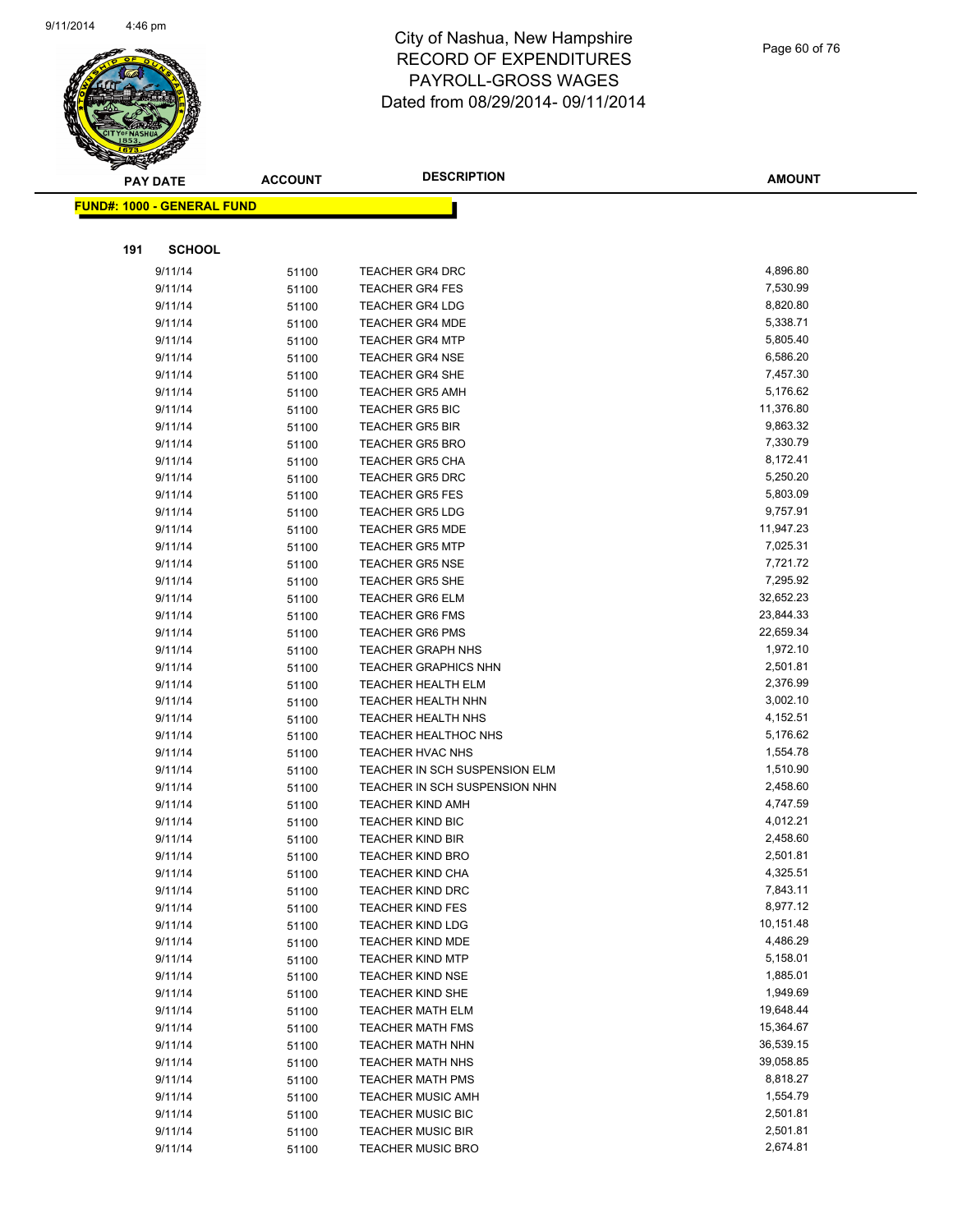

|     | <b>PAY DATE</b>                    | <b>ACCOUNT</b> | <b>DESCRIPTION</b>           | <b>AMOUNT</b> |
|-----|------------------------------------|----------------|------------------------------|---------------|
|     | <u> FUND#: 1000 - GENERAL FUND</u> |                |                              |               |
|     |                                    |                |                              |               |
| 191 | <b>SCHOOL</b>                      |                |                              |               |
|     | 9/11/14                            | 51100          | <b>TEACHER MUSIC CHA</b>     | 2,674.81      |
|     | 9/11/14                            | 51100          | <b>TEACHER MUSIC DRC</b>     | 2,501.81      |
|     | 9/11/14                            | 51100          | <b>TEACHER MUSIC ELM</b>     | 3,568.50      |
|     | 9/11/14                            | 51100          | <b>TEACHER MUSIC FES</b>     | 2,501.81      |
|     | 9/11/14                            | 51100          | <b>TEACHER MUSIC FMS</b>     | 4,886.05      |
|     | 9/11/14                            | 51100          | <b>TEACHER MUSIC LDG</b>     | 2,540.21      |
|     | 9/11/14                            | 51100          | <b>TEACHER MUSIC MDE</b>     | 1,823.10      |
|     | 9/11/14                            | 51100          | <b>TEACHER MUSIC NHN</b>     | 5,349.62      |
|     | 9/11/14                            | 51100          | <b>TEACHER MUSIC NHS</b>     | 5,797.71      |
|     | 9/11/14                            | 51100          | <b>TEACHER MUSIC NSE</b>     | 1,878.90      |
|     | 9/11/14                            | 51100          | <b>TEACHER MUSIC PMS</b>     | 4,125.60      |
|     | 9/11/14                            | 51100          | <b>TEACHER MUSIC SHE</b>     | 2,295.90      |
|     | 9/11/14                            | 51100          | TEACHER PE BIC               | 1,885.01      |
|     | 9/11/14                            | 51100          | <b>TEACHER PE BIR</b>        | 2,540.21      |
|     | 9/11/14                            | 51100          | <b>TEACHER PE BRO</b>        | 2,588.31      |
|     | 9/11/14                            | 51100          | <b>TEACHER PE CHA</b>        | 2,501.81      |
|     | 9/11/14                            | 51100          | TEACHER PE DRC               | 2,674.81      |
|     | 9/11/14                            | 51100          | TEACHER PE ELM               | 6,725.61      |
|     | 9/11/14                            | 51100          | TEACHER PE FES               | 1,510.90      |
|     | 9/11/14                            | 51100          | TEACHER PE FMS               | 5,003.62      |
|     | 9/11/14                            | 51100          | <b>TEACHER PE LDG</b>        | 1,683.49      |
|     | 9/11/14                            | 51100          | <b>TEACHER PE MDE</b>        | 2,458.60      |
|     | 9/11/14                            | 51100          | TEACHER PE NHN               | 10,226.96     |
|     | 9/11/14                            | 51100          | TEACHER PE NHS               | 7,033.11      |
|     | 9/11/14                            | 51100          | <b>TEACHER PE NSE</b>        | 2,304.11      |
|     | 9/11/14                            | 51100          | TEACHER PE PMS               | 6,427.75      |
|     | 9/11/14                            | 51100          | TEACHER PE SHE               | 2,458.60      |
|     | 9/11/14                            | 51100          | <b>TEACHER PRESCHOOL BIC</b> | 7,647.20      |
|     | 9/11/14                            | 51100          | TEACHER PRESCHOOL BRO        | 7,050.40      |
|     | 9/11/14                            | 51100          | TEACHER PRESCHOOL DRC        | 4,185.30      |
|     | 9/11/14                            | 51100          | <b>TEACHER PRESCHOOL MTP</b> | 2,674.81      |
|     | 9/11/14                            | 51100          | <b>TEACHER PRESCHOOL NHS</b> | 1,104.59      |
|     | 9/11/14                            | 51100          | <b>TEACHER PRESCHOOL NSE</b> | 5,410.59      |
|     | 9/11/14                            | 51100          | <b>TEACHER READ AMH</b>      | 2,761.40      |
|     | 9/11/14                            | 51100          | <b>TEACHER READ BIC</b>      | 5,050.39      |
|     | 9/11/14                            | 51100          | <b>TEACHER READ BIR</b>      | 2,674.81      |
|     | 9/11/14                            | 51100          | <b>TEACHER READ BRO</b>      | 1,823.10      |
|     | 9/11/14                            | 51100          | <b>TEACHER READ DRC</b>      | 2,761.41      |
|     | 9/11/14                            | 51100          | <b>TEACHER READ ELM</b>      | 5,922.60      |
|     | 9/11/14                            | 51100          | <b>TEACHER READ FES</b>      | 2,674.81      |
|     | 9/11/14                            | 51100          | <b>TEACHER READ FMS</b>      | 6,714.01      |
|     | 9/11/14                            | 51100          | <b>TEACHER READ LDG</b>      | 2,288.99      |
|     | 9/11/14                            | 51100          | <b>TEACHER READ MDE</b>      | 2,674.81      |
|     | 9/11/14                            | 51100          | <b>TEACHER READ MTP</b>      | 1,893.81      |
|     | 9/11/14                            | 51100          | <b>TEACHER READ NHN</b>      | 1,623.79      |
|     | 9/11/14                            | 51100          | TEACHER READ NHS             | 3,161.20      |
|     | 9/11/14                            | 51100          | <b>TEACHER READ NSE</b>      | 2,674.81      |
|     | 9/11/14                            | 51100          | <b>TEACHER READ PMS</b>      | 4,220.70      |
|     | 9/11/14                            | 51100          | TEACHER READ SHE             | 2,458.60      |
|     | 9/11/14                            | 51100          | TEACHER SCIENCE ELM          | 19,229.98     |
|     | 9/11/14                            | 51100          | <b>TEACHER SCIENCE FMS</b>   | 10,404.74     |
|     | 9/11/14                            | 51100          | TEACHER SCIENCE NHN          | 32,287.96     |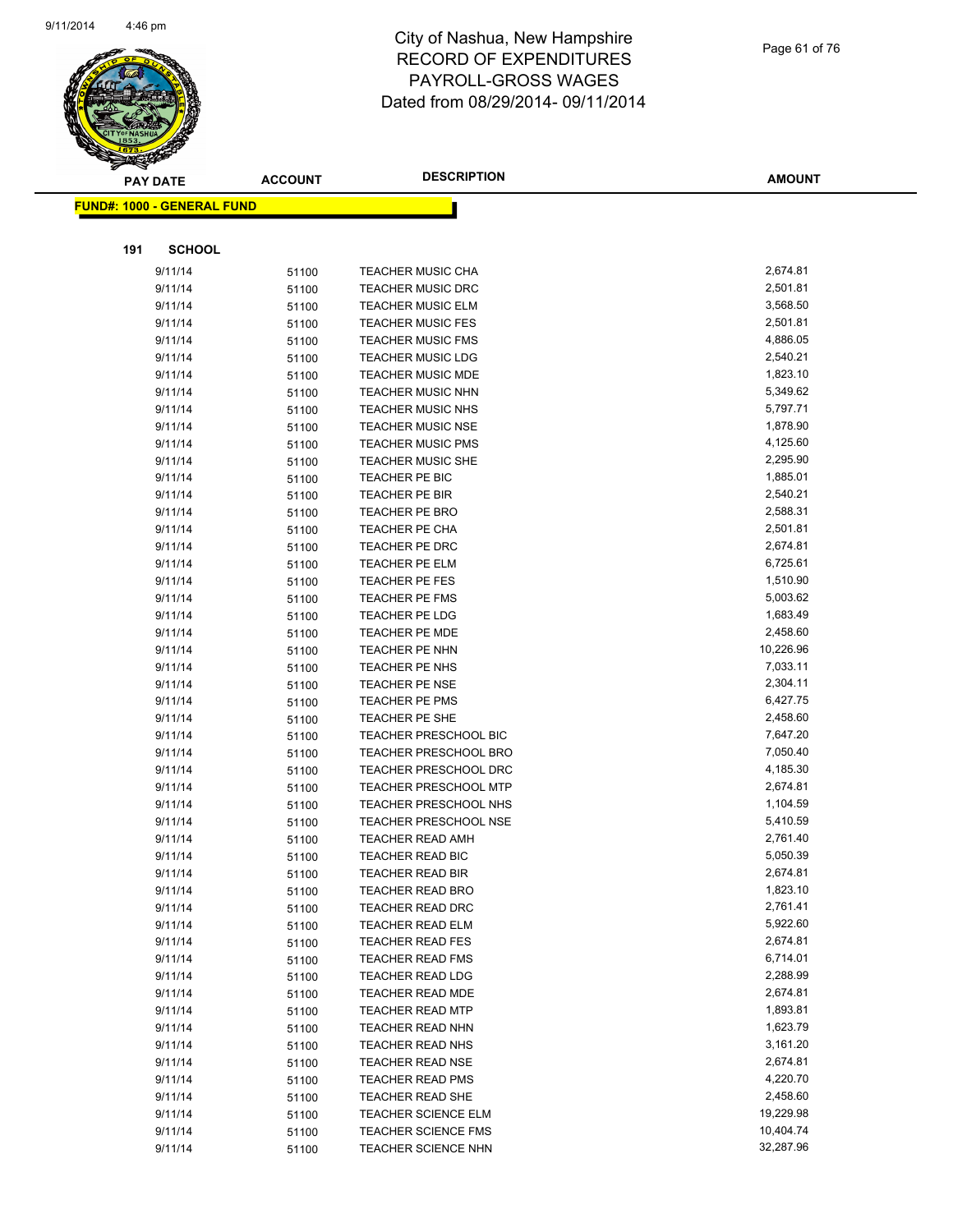

| $\tilde{\phantom{a}}$ | <b>PAY DATE</b>                   | <b>ACCOUNT</b> | <b>DESCRIPTION</b>                                       | <b>AMOUNT</b>    |
|-----------------------|-----------------------------------|----------------|----------------------------------------------------------|------------------|
|                       | <b>FUND#: 1000 - GENERAL FUND</b> |                |                                                          |                  |
|                       |                                   |                |                                                          |                  |
|                       |                                   |                |                                                          |                  |
| 191                   | <b>SCHOOL</b>                     |                |                                                          |                  |
|                       | 9/4/14                            | 51100          | <b>TEACHER SCIENCE NHS</b>                               | 281.72           |
|                       | 9/11/14                           | 51100          | <b>TEACHER SCIENCE NHS</b>                               | 38,955.85        |
|                       | 9/11/14                           | 51100          | <b>TEACHER SCIENCE PMS</b>                               | 9,856.36         |
|                       | 9/11/14                           | 51100          | TEACHER SOCIAL STUDIES ELM                               | 14,730.67        |
|                       | 9/11/14                           | 51100          | <b>TEACHER SOCIAL STUDIES FMS</b>                        | 13,324.57        |
|                       | 9/11/14                           | 51100          | TEACHER SOCIAL STUDIES NHN                               | 32,623.20        |
|                       | 9/11/14                           | 51100          | TEACHER SOCIAL STUDIES NHS                               | 35,990.95        |
|                       | 9/11/14                           | 51100          | <b>TEACHER SOCIAL STUDIES PMS</b>                        | 10,848.17        |
|                       | 9/11/14                           | 51100          | TEACHER SPED AMH                                         | 2,288.99         |
|                       | 9/11/14                           | 51100          | <b>TEACHER SPED BIC</b>                                  | 8,526.20         |
|                       | 9/11/14                           | 51100          | <b>TEACHER SPED BIR</b>                                  | 2,295.90         |
|                       | 9/11/14                           | 51100          | <b>TEACHER SPED BRO</b>                                  | 5,436.21         |
|                       | 9/11/14                           | 51100          | <b>TEACHER SPED CHA</b>                                  | 9,992.81         |
|                       | 9/11/14                           | 51100          | <b>TEACHER SPED DRC</b>                                  | 2,458.59         |
|                       | 9/11/14                           | 51100          | <b>TEACHER SPED ELM</b>                                  | 19,604.46        |
|                       | 9/11/14                           | 51100          | <b>TEACHER SPED FES</b>                                  | 5,158.01         |
|                       | 9/11/14                           | 51100          | <b>TEACHER SPED FMS</b>                                  | 6,408.53         |
|                       | 9/11/14                           | 51100          | <b>TEACHER SPED LDG</b>                                  | 2,119.30         |
|                       | 9/11/14                           | 51100          | TEACHER SPED MDE                                         | 6,036.30         |
|                       | 9/11/14                           | 51100          | <b>TEACHER SPED MTP</b>                                  | 5,176.62         |
|                       | 9/11/14                           | 51100          | <b>TEACHER SPED NHN</b>                                  | 19,266.42        |
|                       | 9/11/14                           | 51100          | <b>TEACHER SPED NHS</b>                                  | 30,623.49        |
|                       | 9/11/14                           | 51100          | <b>TEACHER SPED NSE</b>                                  | 1,878.90         |
|                       | 9/11/14                           | 51100          | <b>TEACHER SPED PMS</b>                                  | 11,609.80        |
|                       | 9/11/14                           | 51100          | <b>TEACHER SPED SHE</b>                                  | 5,176.62         |
|                       | 9/11/14                           | 51100          | <b>TEACHER TECHED ELM</b>                                | 8,158.90         |
|                       | 9/11/14                           | 51100          | <b>TEACHER TECHED FMS</b>                                | 5,220.00         |
|                       | 9/11/14                           | 51100          | <b>TEACHER TECHED NHN</b>                                | 8,092.85         |
|                       | 9/11/14                           | 51100          | <b>TEACHER TECHED NHS</b>                                | 10,737.40        |
|                       | 9/11/14                           | 51100          | <b>TEACHER TECHED PMS</b>                                | 5,349.64         |
|                       | 9/11/14                           | 51100          | TEACHER TV PROD NHS                                      | 2,458.60         |
|                       | 9/11/14                           | 51100          | <b>TEACHER VISION WID</b>                                | 3,263.50         |
|                       | 9/4/14                            | 51100          | TECH INTERGRATION ASST AMH                               | 231.00           |
|                       | 9/11/14                           | 51100          | TECH INTERGRATION ASST AMH                               | 697.81<br>494.08 |
|                       | 9/4/14                            | 51100          | TECH INTERGRATION ASST BIC                               | 489.14           |
|                       | 9/11/14                           | 51100          | TECH INTERGRATION ASST BIC                               | 438.24           |
|                       | 9/4/14<br>9/11/14                 | 51100          | TECH INTERGRATION ASST CHA<br>TECH INTERGRATION ASST CHA | 438.24           |
|                       | 9/4/14                            | 51100          | TECH INTERGRATION ASST FES                               | 488.84           |
|                       | 9/11/14                           | 51100          | TECH INTERGRATION ASST FES                               | 483.80           |
|                       | 9/4/14                            | 51100          | TECH INTERGRATION ASST LDG                               | 438.24           |
|                       | 9/11/14                           | 51100<br>51100 | TECH INTERGRATION ASST LDG                               | 438.24           |
|                       | 9/4/14                            | 51100          | TECH INTERGRATION ASST MDE                               | 483.80           |
|                       | 9/11/14                           | 51100          | TECH INTERGRATION ASST MDE                               | 483.80           |
|                       | 9/4/14                            | 51100          | TECH INTERGRATION ASST NSE                               | 465.67           |
|                       | 9/11/14                           | 51100          | TECH INTERGRATION ASST NSE                               | 465.67           |
|                       | 9/4/14                            | 51100          | TECH INTERGRATION ASST SHE                               | 438.24           |
|                       | 9/11/14                           | 51100          | TECH INTERGRATION ASST SHE                               | 424.56           |
|                       | 9/4/14                            | 51200          | CLERICAL BOARD OF ED SUP                                 | 346.06           |
|                       | 9/11/14                           | 51200          | CLERICAL BOARD OF ED SUP                                 | 346.06           |
|                       | 9/4/14                            | 51200          | CLERICAL VOLUNTEER SUP                                   | 360.18           |
|                       | 9/11/14                           | 51200          | CLERICAL VOLUNTEER SUP                                   | 360.18           |
|                       |                                   |                |                                                          |                  |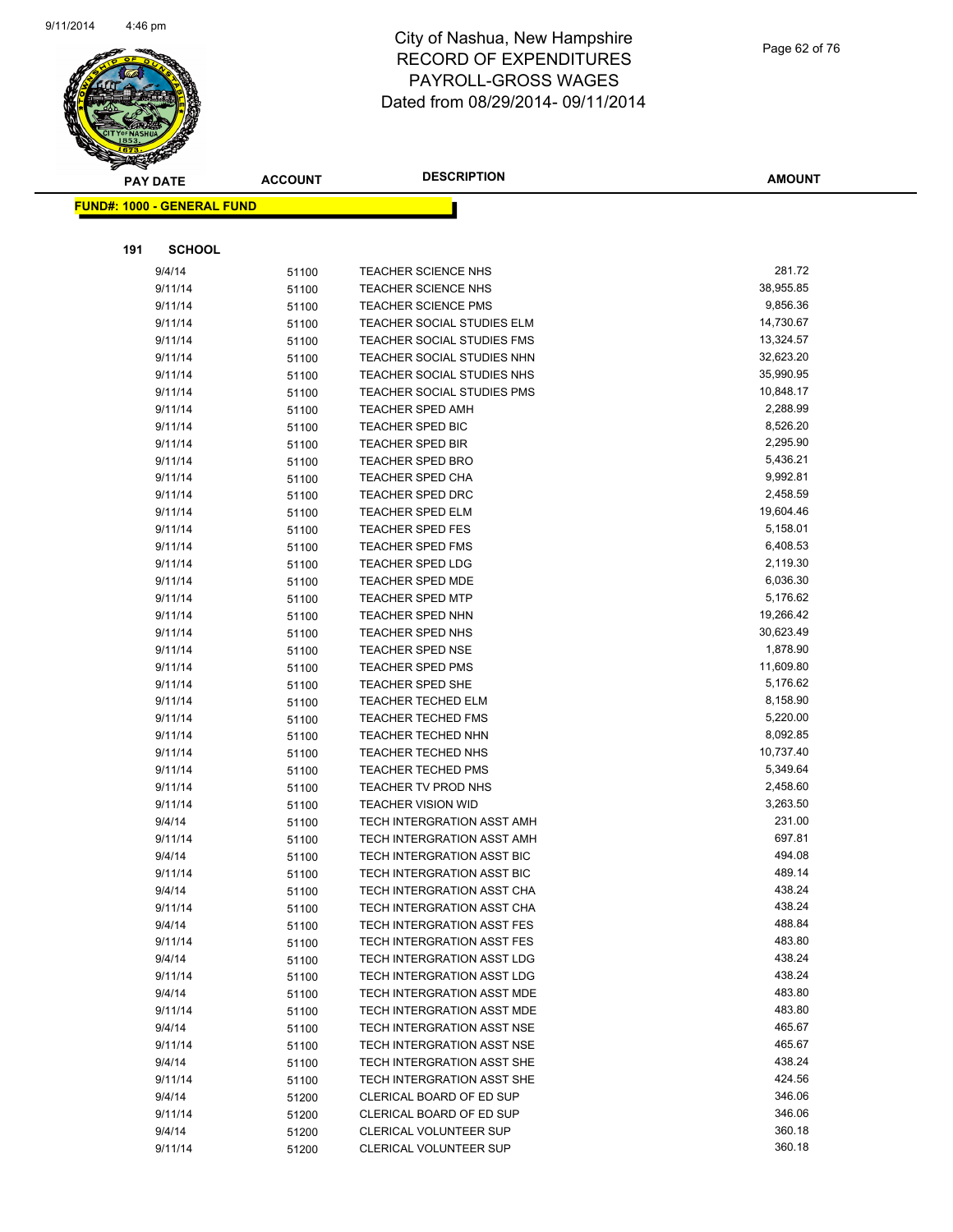

|     | <b>PAY DATE</b>                   | <b>ACCOUNT</b> | <b>DESCRIPTION</b>        | <b>AMOUNT</b> |
|-----|-----------------------------------|----------------|---------------------------|---------------|
|     | <b>FUND#: 1000 - GENERAL FUND</b> |                |                           |               |
|     |                                   |                |                           |               |
|     |                                   |                |                           |               |
| 191 | <b>SCHOOL</b>                     |                |                           |               |
|     | 9/4/14                            | 51200          | <b>CROSSING GUARD WPO</b> | 1,173.60      |
|     | 9/11/14                           | 51200          | <b>CROSSING GUARD WPO</b> | 1,588.80      |
|     | 9/4/14                            | 51200          | <b>CUSTODIAN CHA</b>      | 323.60        |
|     | 9/11/14                           | 51200          | <b>CUSTODIAN CHA</b>      | 258.88        |
|     | 9/4/14                            | 51200          | <b>CUSTODIAN HEAD MTP</b> | 30.00         |
|     | 9/11/14                           | 51200          | <b>CUSTODIAN HEAD MTP</b> | 15.00         |
|     | 9/4/14                            | 51200          | <b>CUSTODIAN MTP</b>      | 15.00         |
|     | 9/11/14                           | 51200          | FOOD SERVICE COOK LDG     | 69.90         |
|     | 9/11/14                           | 51200          | HOME SCHOOL CORD TTI      | 168.76        |
|     | 9/11/14                           | 51200          | <b>INSTRUMENTAL MUSIC</b> | 175.00        |
|     | 9/4/14                            | 51200          | LUNCH MONITOR AMH         | 284.68        |
|     | 9/11/14                           | 51200          | LUNCH MONITOR AMH         | 433.29        |
|     | 9/4/14                            | 51200          | LUNCH MONITOR BIC         | 453.75        |
|     | 9/11/14                           | 51200          | LUNCH MONITOR BIC         | 605.00        |
|     | 9/4/14                            | 51200          | LUNCH MONITOR BIR         | 513.89        |
|     | 9/11/14                           | 51200          | LUNCH MONITOR BIR         | 684.27        |
|     | 9/4/14                            | 51200          | LUNCH MONITOR BRO         | 264.00        |
|     | 9/11/14                           | 51200          | LUNCH MONITOR BRO         | 332.75        |
|     | 9/4/14                            | 51200          | LUNCH MONITOR CHA         | 371.25        |
|     | 9/11/14                           | 51200          | LUNCH MONITOR CHA         | 445.50        |
|     | 9/4/14                            | 51200          | LUNCH MONITOR DRC         | 386.82        |
|     | 9/11/14                           | 51200          | LUNCH MONITOR DRC         | 590.06        |
|     | 9/4/14                            | 51200          | LUNCH MONITOR ELM         | 170.90        |
|     | 9/11/14                           | 51200          | LUNCH MONITOR ELM         | 202.20        |
|     | 9/4/14                            | 51200          | LUNCH MONITOR FES         | 546.75        |
|     | 9/11/14                           | 51200          | LUNCH MONITOR FES         | 795.00        |
|     | 9/11/14                           | 51200          | LUNCH MONITOR FMS         | 272.36        |
|     | 9/4/14                            | 51200          | LUNCH MONITOR LDG         | 492.25        |
|     | 9/11/14                           | 51200          | LUNCH MONITOR LDG         | 651.75        |
|     | 9/4/14                            | 51200          | LUNCH MONITOR MDE         | 478.06        |
|     | 9/11/14                           | 51200          | LUNCH MONITOR MDE         | 539.22        |
|     | 9/4/14                            | 51200          | <b>LUNCH MONITOR MTP</b>  | 297.95        |
|     | 9/11/14                           | 51200          | LUNCH MONITOR MTP         | 429.35        |
|     | 9/4/14                            | 51200          | LUNCH MONITOR NHN         | 239.25        |
|     | 9/11/14                           | 51200          | LUNCH MONITOR NHN         | 330.00        |
|     | 9/4/14                            | 51200          | LUNCH MONITOR NHS         | 137.50        |
|     | 9/11/14                           | 51200          | LUNCH MONITOR NHS         | 217.25        |
|     | 9/4/14                            | 51200          | LUNCH MONITOR NSE         | 264.00        |
|     | 9/11/14                           | 51200          | LUNCH MONITOR NSE         | 308.00        |
|     | 9/4/14                            | 51200          | LUNCH MONITOR PMS         | 165.00        |
|     | 9/11/14                           | 51200          | LUNCH MONITOR PMS         | 214.50        |
|     | 9/4/14                            | 51200          | LUNCH MONITOR SHE         | 373.02        |
|     | 9/11/14                           | 51200          | LUNCH MONITOR SHE         | 466.23        |
|     | 9/11/14                           | 51200          | <b>NURSE FES</b>          | 7,385.10      |
|     | 9/4/14                            | 51200          | PARA DW SPEC ED BIR       | 337.84        |
|     | 9/11/14                           | 51200          | PARA DW SPEC ED BIR       | 321.44        |
|     | 9/4/14                            | 51200          | PARA DW SPEC ED MDE       | 107.52        |
|     | 9/4/14                            |                | PARA DW SPEC ED NHN       | 575.00        |
|     | 9/4/14                            | 51200          | PARA DW SPEC ED PMS       | 48.51         |
|     | 9/11/14                           | 51200          | PARA DW SPEC ED PMS       | 64.68         |
|     | 9/4/14                            | 51200          | PARA INST AMH             | 705.18        |
|     |                                   | 51200          | PARA INST AMH             | 585.44        |
|     | 9/11/14                           | 51200          |                           |               |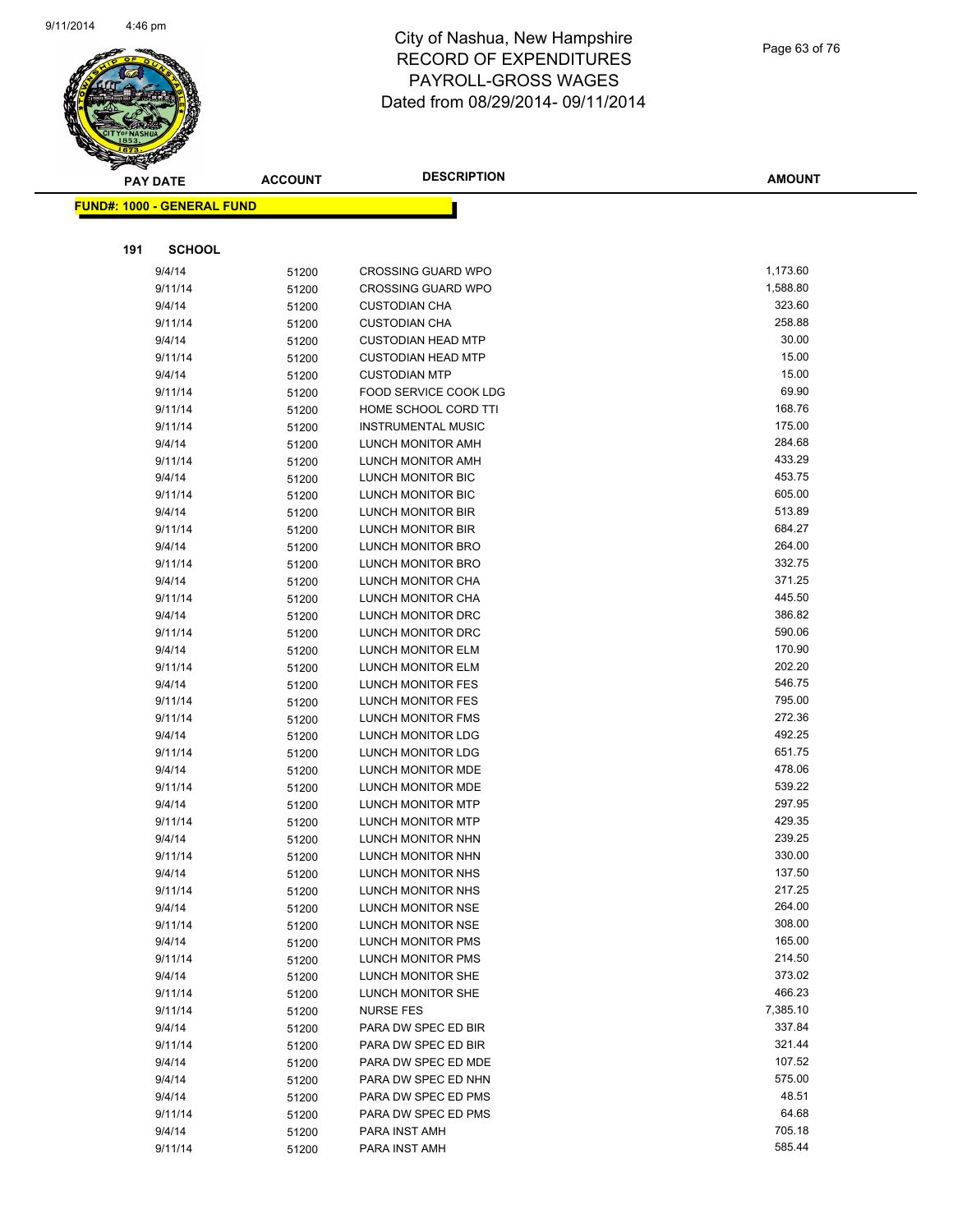

Page 64 of 76

|     | <b>PAY DATE</b>                   | <b>ACCOUNT</b> | <b>DESCRIPTION</b>           | <b>AMOUNT</b>    |
|-----|-----------------------------------|----------------|------------------------------|------------------|
|     | <b>FUND#: 1000 - GENERAL FUND</b> |                |                              |                  |
|     |                                   |                |                              |                  |
|     |                                   |                |                              |                  |
| 191 | <b>SCHOOL</b>                     |                |                              |                  |
|     | 9/4/14                            | 51200          | <b>PARA INST BIC</b>         | 543.10           |
|     | 9/11/14                           | 51200          | <b>PARA INST BIC</b>         | 427.92           |
|     | 9/4/14                            | 51200          | PARA INST MTP                | 273.74           |
|     | 9/11/14                           | 51200          | PARA INST MTP                | 264.87           |
|     | 9/4/14                            | 51200          | PARA INST NHN                | 283.47           |
|     | 9/11/14                           | 51200          | PARA INST NHN                | 283.48           |
|     | 9/4/14                            | 51200          | PARA INST SHE                | 431.19           |
|     | 9/11/14                           | 51200          | PARA INST SHE                | 176.52           |
|     | 9/4/14                            | 51200          | PARA LIB NHN                 | 274.98           |
|     | 9/11/14                           | 51200          | PARA LIB NHN                 | 270.54           |
|     | 9/4/14                            | 51200          | PARA LIB PMS                 | 204.76           |
|     | 9/11/14                           | 51200          | PARA LIB PMS                 | 191.54           |
|     | 9/4/14                            | 51200          | PARA MEDIA NHS               | 194.59           |
|     | 9/11/14                           | 51200          | PARA MEDIA NHS               | 191.40           |
|     | 9/4/14                            | 51200          | <b>PARA MUSIC FMS</b>        | 164.30           |
|     | 9/11/14                           | 51200          | <b>PARA MUSIC FMS</b>        | 257.30           |
|     | 9/4/14                            | 51200          | PARA PRE SCH BIC             | 2,721.70         |
|     | 9/11/14                           | 51200          | PARA PRE SCH BIC             | 1,708.22         |
|     | 9/4/14                            | 51200          | PARA PRE SCH BRO             | 1,540.72         |
|     | 9/11/14                           | 51200          | PARA PRE SCH BRO             | 902.16           |
|     | 9/4/14                            | 51200          | PARA PRE SCH DRC             | 1,044.38         |
|     | 9/11/14                           | 51200          | PARA PRE SCH DRC             | 1,063.64         |
|     | 9/4/14                            | 51200          | PARA PRE SCH MTP             | 1,007.17         |
|     | 9/11/14                           | 51200          | PARA PRE SCH MTP             | 766.71           |
|     | 9/4/14                            | 51200          | PARA PRE SCH NSE             | 2,913.08         |
|     | 9/11/14                           | 51200          | PARA PRE SCH NSE             | 2,341.76         |
|     | 9/4/14                            | 51200          | PARA TTI DRC                 | 151.92<br>161.82 |
|     | 9/11/14                           | 51200          | PARA TTI DRC                 | 45.00            |
|     | 9/4/14<br>9/11/14                 | 51200          | PARA TTI LDG<br>PARA TTI LDG | 60.00            |
|     | 9/11/14                           | 51200          | SCHOOL PSYCHOLOGIST WID      | 4,281.27         |
|     | 9/11/14                           | 51200          | SPEECH LANG PATHOLOGIST WID  | 13,628.36        |
|     | 9/4/14                            | 51200          | <b>SUB CLERICAL</b>          | 431.28           |
|     | 9/11/14                           | 51200          | <b>SUB CLERICAL</b>          | 425.29           |
|     | 9/11/14                           | 51200<br>51200 | <b>TEACHER ART NHN</b>       | 423.70           |
|     | 9/11/14                           |                | TEACHER BEHAVIOR SPEC WID    | 983.42           |
|     | 9/11/14                           | 51200<br>51200 | TEACHER BIO TEC NHN          | 500.66           |
|     | 9/11/14                           | 51200          | <b>TEACHER COMPUTER NHN</b>  | 388.69           |
|     | 9/11/14                           | 51200          | <b>TEACHER ENGLISH NHN</b>   | 1,229.29         |
|     | 9/11/14                           | 51200          | TEACHER FOREIGN LANG FMS     | 918.38           |
|     | 9/4/14                            | 51200          | TEACHER INST SPED WID        | 686.70           |
|     | 9/11/14                           | 51200          | <b>TEACHER INST SPED WID</b> | 1,831.18         |
|     | 9/11/14                           | 51200          | <b>TEACHER KIND BIC</b>      | 916.40           |
|     | 9/11/14                           | 51200          | <b>TEACHER KIND BIR</b>      | 847.29           |
|     | 9/11/14                           | 51200          | <b>TEACHER MATH FMS</b>      | 646.20           |
|     | 9/11/14                           | 51200          | TEACHER MATH NHN             | 1,133.19         |
|     | 9/11/14                           | 51200          | <b>TEACHER MUSIC ELM</b>     | 825.35           |
|     | 9/11/14                           | 51200          | <b>TEACHER MUSIC MTP</b>     | 1,147.95         |
|     | 9/11/14                           | 51200          | TEACHER PE NHS               | 1,349.08         |
|     | 9/11/14                           | 51200          | <b>TEACHER SCIENCE NHS</b>   | 62.50            |
|     | 9/11/14                           | 51200          | <b>TEACHER SPED NHN</b>      | 5,272.69         |
|     | 9/11/14                           | 51200          | TEACHER SPED NHS             | 1,322.29         |
|     |                                   |                |                              |                  |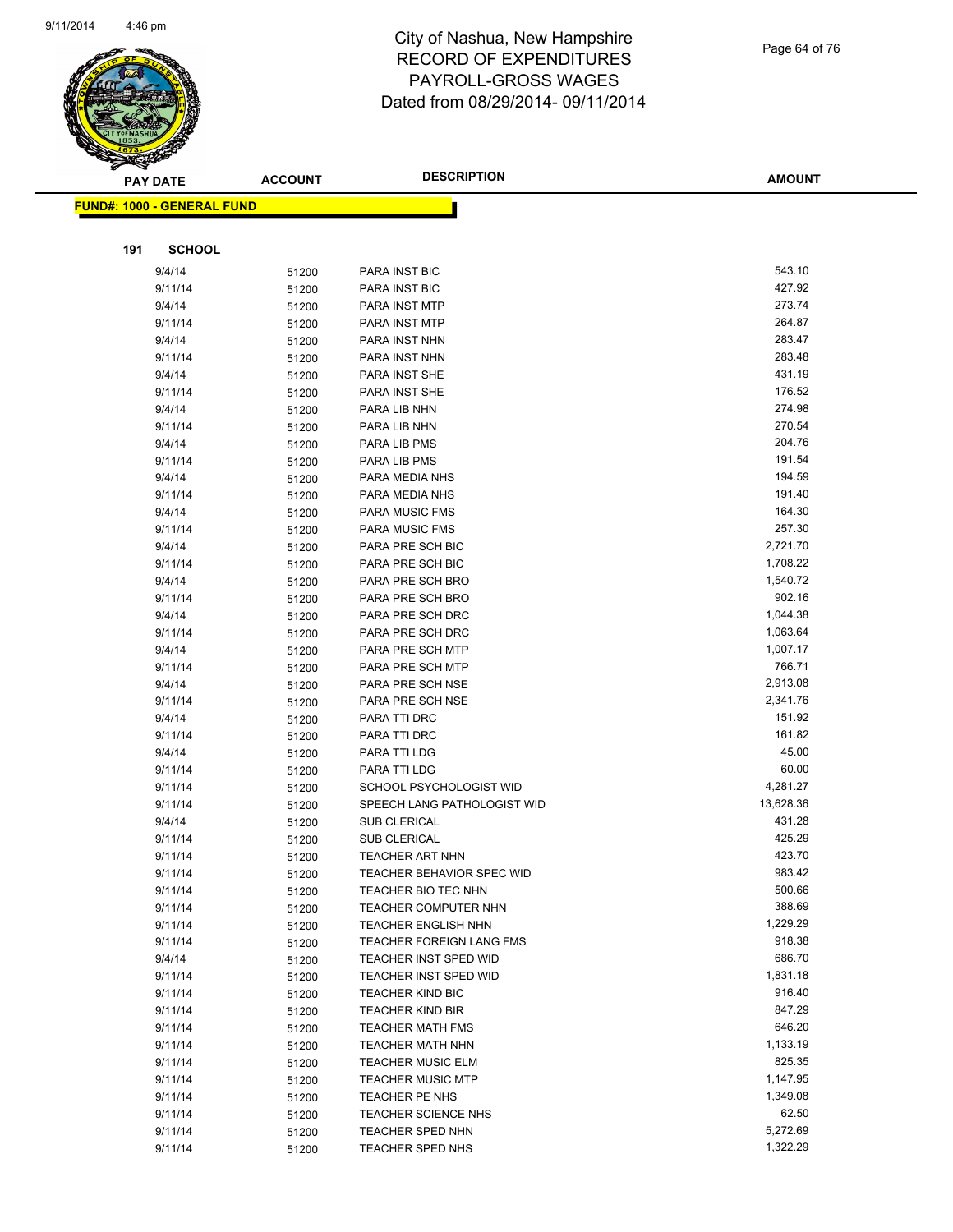

Page 65 of 76

| <b>PAY DATE</b> |                                   | <b>ACCOUNT</b> | <b>DESCRIPTION</b>                     | <b>AMOUNT</b>  |
|-----------------|-----------------------------------|----------------|----------------------------------------|----------------|
|                 | <b>FUND#: 1000 - GENERAL FUND</b> |                |                                        |                |
| 191             | <b>SCHOOL</b>                     |                |                                        |                |
|                 | 9/11/14                           | 51200          | <b>TEACHER SPED PMS</b>                | 100.00         |
|                 | 9/11/14                           | 51200          | <b>TEACHER VISION WIDE</b>             | 1,069.93       |
|                 | 9/4/14                            | 51200          | <b>TECHNOLOGY SUMMER HELP</b>          | 341.00         |
|                 | 9/4/14                            | 51300          | OVERTIME-REGULAR                       | 5,990.75       |
|                 | 9/11/14                           | 51300          | <b>OVERTIME-REGULAR</b>                | 3,365.70       |
|                 | 9/4/14                            | 51400          | WAGES TEMP-SEASONAL                    | 1,082.88       |
|                 | 9/11/14                           | 51400          | <b>WAGES TEMP-SEASONAL</b>             | 310.00         |
|                 | 9/4/14                            | 51412          | <b>WAGES PER DIEM</b>                  | 8,857.42       |
|                 | 9/11/14                           | 51412          | <b>WAGES PER DIEM</b>                  | 18,066.67      |
|                 | 9/4/14                            | 51600          | <b>LONGEVITY</b>                       | 2,817.32       |
|                 | 9/11/14                           | 51600          | <b>LONGEVITY</b>                       | 2,810.57       |
|                 | 9/4/14                            | 51650          | <b>ADDITIONAL HOURS</b>                | 73.19          |
|                 | 9/11/14                           | 51650          | <b>ADDITIONAL HOURS</b>                | 2,189.61       |
|                 | 9/11/14                           | 51700          | <b>STIPENDS</b>                        | 2,581.86       |
|                 | 9/4/14                            | 51750          | <b>RETIREMENT &amp; SEPARATION PAY</b> | 841.50         |
|                 | 9/11/14                           | 51750          | <b>RETIREMENT &amp; SEPARATION PAY</b> | 10,405.18      |
|                 | 9/11/14                           | 52800          | EDUCATIONAL ASSISTANCE                 | 3,264.00       |
|                 | <b>TOTAL 191 - SCHOOL</b>         |                |                                        | \$3,055,096.73 |

**TOTAL FUND 1000 - GENERAL FUND \$5,049,646.81** 

#### **FUND#: 1001 - GF-CAPITAL IMPROVEMENTS**

| <b>TOTAL 161 - STREETS-CAP IMP</b> |       |                             | \$2,711.61 |
|------------------------------------|-------|-----------------------------|------------|
| 9/4/14                             | 81100 | <b>CAPITAL IMPROVEMENTS</b> | 303.79     |
| 8/28/14                            | 81100 | <b>CAPITAL IMPROVEMENTS</b> | 453.36     |
| 9/11/14                            | 51300 | <b>OVERTIME-REGULAR</b>     | 2,407.82   |
| 8/28/14                            | 51300 | OVERTIME-REGULAR            | (453.36)   |

**TOTAL FUND 1001 - GF-CAPITAL IMPROVEMENTS \$2,711.61** 

#### **FUND#: 2100 - FOOD SERVICES FUND**

| 9/4/14  | 51100 | CLERICAL FOOD SERVICE NHS     | 692.65   |
|---------|-------|-------------------------------|----------|
| 9/11/14 | 51100 | CLERICAL FOOD SERVICE NHS     | 692.65   |
| 9/4/14  | 51100 | DELIVERY DRIVER FOOD SERVICE  | 746.85   |
| 9/11/14 | 51100 | DELIVERY DRIVER FOOD SERVICE  | 684.60   |
| 9/11/14 | 51100 | DIRECTOR FOOD SERVICE         | 2.853.80 |
| 9/11/14 | 51100 | FOOD SERVICE BUSINESS MANAGER | 2.030.50 |
| 9/4/14  | 51100 | FOOD SERVICE COOK AMH         | 385.84   |
| 9/11/14 | 51100 | FOOD SERVICE COOK AMH         | 385.84   |
| 9/4/14  | 51100 | FOOD SERVICE COOK BIC         | 372.06   |
|         |       |                               |          |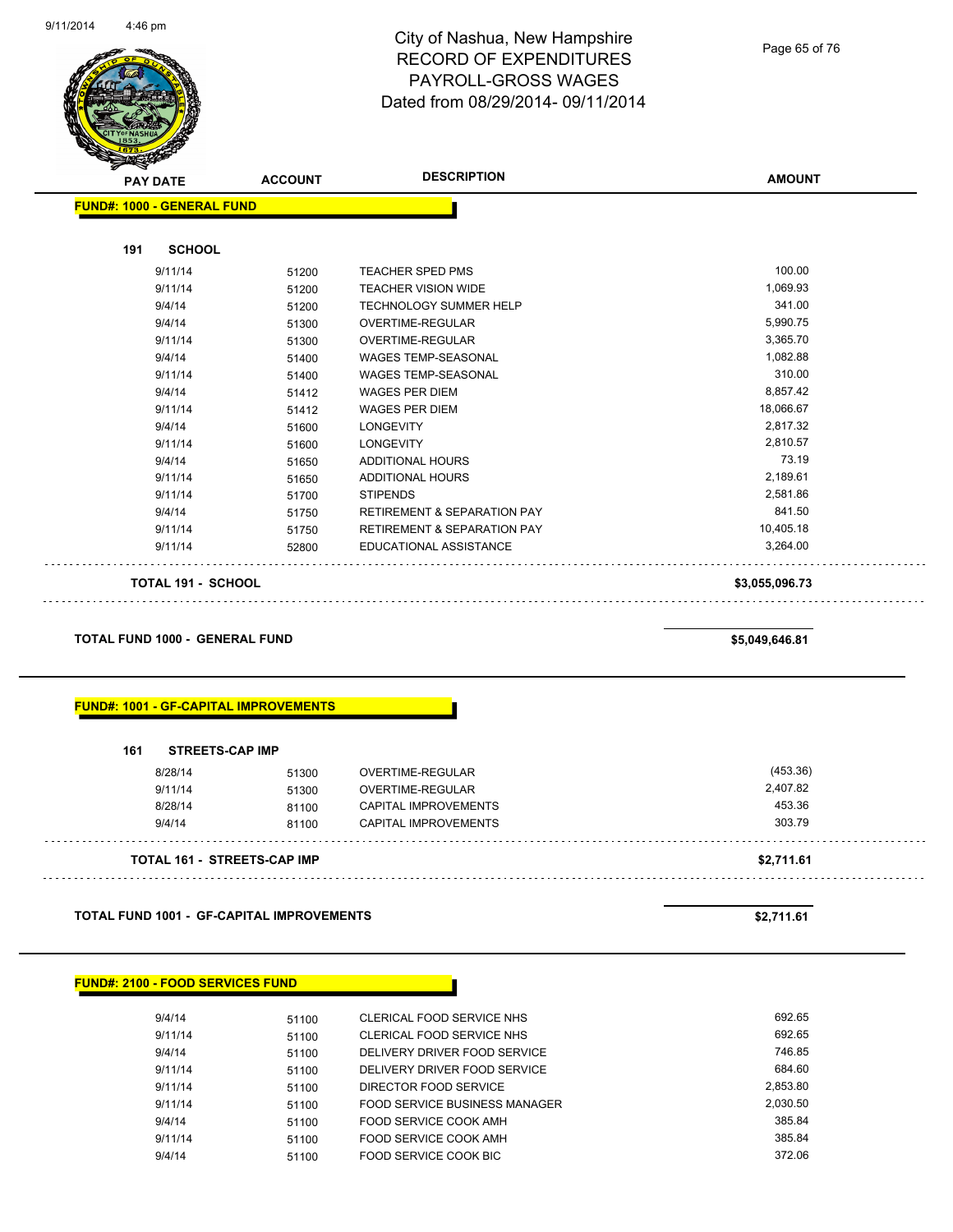

| <b>PAY DATE</b>                          | <b>ACCOUNT</b> | <b>DESCRIPTION</b>                                   | <b>AMOUNT</b>    |
|------------------------------------------|----------------|------------------------------------------------------|------------------|
| <u> FUND#: 2100 - FOOD SERVICES FUND</u> |                |                                                      |                  |
|                                          |                |                                                      |                  |
| 9/11/14                                  | 51100          | FOOD SERVICE COOK BIC                                | 385.84           |
| 9/4/14                                   | 51100          | FOOD SERVICE COOK BIR                                | 385.84           |
| 9/11/14                                  | 51100          | FOOD SERVICE COOK BIR                                | 385.84           |
| 9/4/14                                   | 51100          | FOOD SERVICE COOK BRO                                | 355.33           |
| 9/11/14                                  | 51100          | FOOD SERVICE COOK BRO                                | 355.32           |
| 9/4/14                                   | 51100          | FOOD SERVICE COOK CHA                                | 385.84           |
| 9/11/14                                  | 51100          | FOOD SERVICE COOK CHA                                | 385.84           |
| 9/4/14                                   | 51100          | FOOD SERVICE COOK DRC                                | 385.84           |
| 9/11/14                                  | 51100          | FOOD SERVICE COOK DRC                                | 385.84           |
| 9/4/14                                   | 51100          | FOOD SERVICE COOK ELM                                | 787.92           |
| 9/11/14                                  | 51100          | FOOD SERVICE COOK ELM                                | 787.92           |
| 9/4/14                                   | 51100          | FOOD SERVICE COOK FES                                | 330.00           |
| 9/11/14                                  | 51100          | FOOD SERVICE COOK FES                                | 339.08           |
| 9/4/14                                   | 51100          | FOOD SERVICE COOK FMS                                | 393.96           |
| 9/11/14                                  | 51100          | FOOD SERVICE COOK FMS                                | 393.96           |
| 9/4/14                                   | 51100          | <b>FOOD SERVICE COOK LDG</b>                         | 371.84           |
| 9/11/14                                  | 51100          | FOOD SERVICE COOK LDG                                | 371.84           |
| 9/4/14                                   | 51100          | <b>FOOD SERVICE COOK MDE</b>                         | 365.20           |
| 9/11/14                                  | 51100          | FOOD SERVICE COOK MDE                                | 371.84           |
| 9/4/14                                   | 51100          | <b>FOOD SERVICE COOK NHN</b>                         | 812.84           |
| 9/11/14                                  | 51100          | FOOD SERVICE COOK NHN                                | 812.84           |
| 9/4/14                                   | 51100          | FOOD SERVICE COOK NHS                                | 763.84           |
| 9/11/14                                  | 51100          | FOOD SERVICE COOK NHS                                | 763.84           |
| 9/4/14                                   | 51100          | FOOD SERVICE COOK NSE                                | 369.32           |
| 9/11/14                                  | 51100          | FOOD SERVICE COOK NSE                                | 369.32           |
| 9/4/14                                   | 51100          | FOOD SERVICE COOK PMS                                | 393.96           |
| 9/11/14                                  | 51100          | FOOD SERVICE COOK PMS                                | 393.96           |
| 9/4/14                                   | 51100          | FOOD SERVICE COOK SHE                                | 371.84           |
| 9/11/14                                  | 51100          | FOOD SERVICE COOK SHE                                | 371.84           |
| 9/11/14                                  | 51100          | <b>FOOD SERVICE SITE CORD</b>                        | 11,184.09        |
| 9/11/14                                  | 51100          | <b>FOOD SERVICECOOK MTP</b>                          | 339.08           |
| 9/4/14                                   | 51200          | FOOD SERVICE ASST PT AMH                             | 429.97<br>372.40 |
| 9/11/14                                  | 51200          | FOOD SERVICE ASST PT AMH<br>FOOD SERVICE ASST PT BIC | 433.09           |
| 9/4/14<br>9/11/14                        | 51200          | FOOD SERVICE ASST PT BIC                             | 424.96           |
| 9/4/14                                   | 51200<br>51200 | FOOD SERVICE ASST PT BIR                             | 364.52           |
| 9/11/14                                  | 51200          | <b>FOOD SERVICE ASST PT BIR</b>                      | 333.92           |
| 9/4/14                                   | 51200          | FOOD SERVICE ASST PT BRO                             | 281.30           |
| 9/11/14                                  | 51200          | FOOD SERVICE ASST PT BRO                             | 284.20           |
| 9/4/14                                   | 51200          | FOOD SERVICE ASST PT CHA                             | 537.32           |
| 9/11/14                                  | 51200          | FOOD SERVICE ASST PT CHA                             | 505.12           |
| 9/4/14                                   | 51200          | FOOD SERVICE ASST PT DRC                             | 470.72           |
| 9/11/14                                  | 51200          | FOOD SERVICE ASST PT DRC                             | 534.88           |
| 9/4/14                                   | 51200          | FOOD SERVICE ASST PT ELM                             | 1,721.34         |
| 9/11/14                                  | 51200          | FOOD SERVICE ASST PT ELM                             | 1,656.72         |
| 9/4/14                                   | 51200          | FOOD SERVICE ASST PT FES                             | 568.96           |
| 9/11/14                                  | 51200          | FOOD SERVICE ASST PT FES                             | 574.88           |
| 9/4/14                                   | 51200          | FOOD SERVICE ASST PT FMS                             | 1,706.68         |
| 9/11/14                                  | 51200          | FOOD SERVICE ASST PT FMS                             | 1,708.67         |
| 9/4/14                                   | 51200          | FOOD SERVICE ASST PT LDG                             | 736.59           |
| 9/11/14                                  | 51200          | FOOD SERVICE ASST PT LDG                             | 691.71           |
| 9/4/14                                   | 51200          | FOOD SERVICE ASST PT MDE                             | 240.98           |
| 9/11/14                                  | 51200          | FOOD SERVICE ASST PT MDE                             | 226.80           |
| 9/4/14                                   | 51200          | FOOD SERVICE ASST PT MTP                             | 481.96           |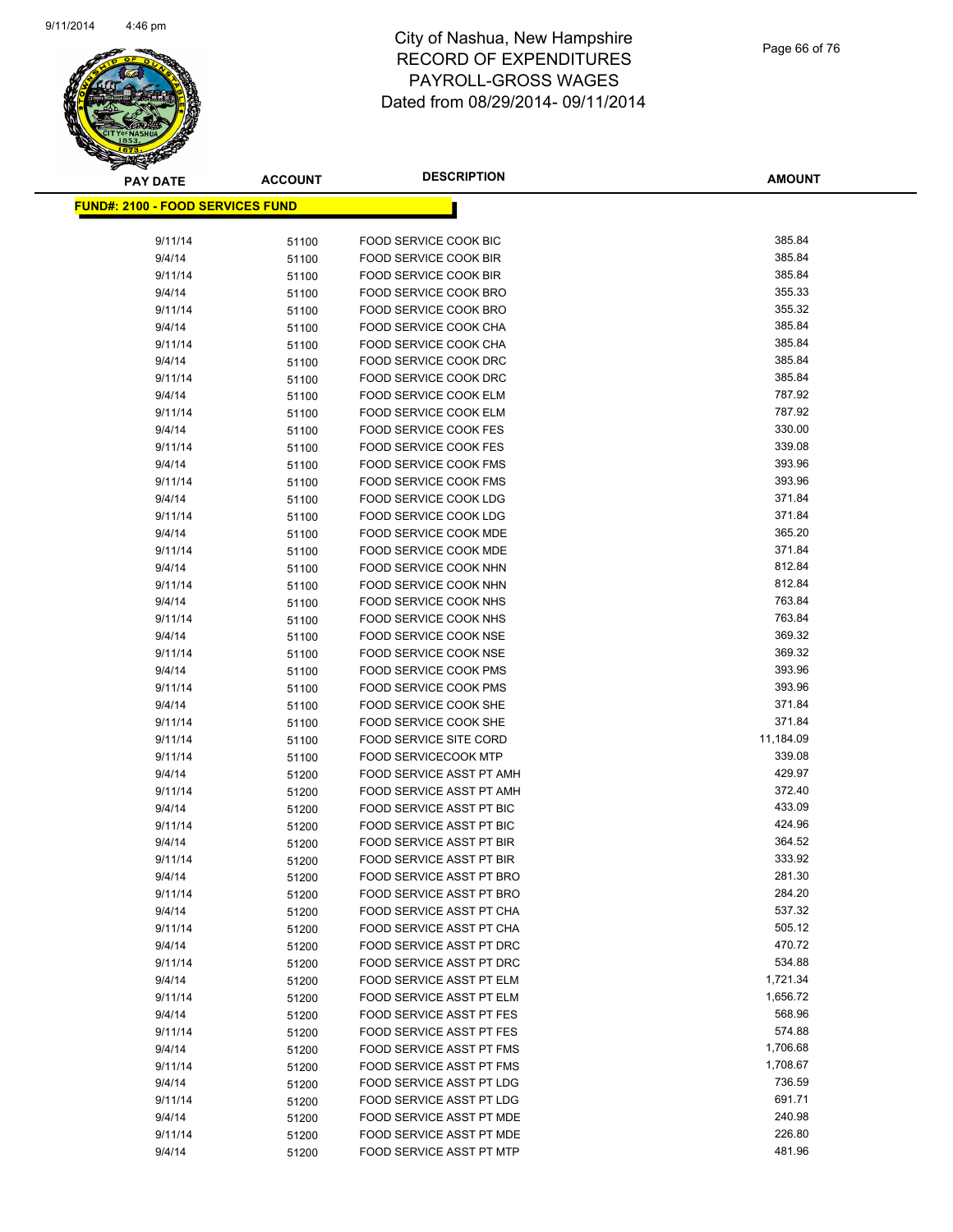

Page 67 of 76

| <b>FUND#: 2100 - FOOD SERVICES FUND</b><br>9/11/14                                                                              |                |                                      |                 |  |
|---------------------------------------------------------------------------------------------------------------------------------|----------------|--------------------------------------|-----------------|--|
|                                                                                                                                 |                |                                      |                 |  |
|                                                                                                                                 | 51200          | FOOD SERVICE ASST PT MTP             | 377.07          |  |
| 9/4/14                                                                                                                          | 51200          | FOOD SERVICE ASST PT NHN             | 3,463.32        |  |
| 9/11/14                                                                                                                         | 51200          | FOOD SERVICE ASST PT NHN             | 3,342.69        |  |
| 9/4/14                                                                                                                          | 51200          | FOOD SERVICE ASST PT NHS             | 3,132.81        |  |
| 9/11/14                                                                                                                         |                | FOOD SERVICE ASST PT NHS             | 3,154.27        |  |
|                                                                                                                                 | 51200          |                                      | 243.81          |  |
| 9/4/14                                                                                                                          | 51200          | FOOD SERVICE ASST PT NSE             | 223.97          |  |
| 9/11/14                                                                                                                         | 51200          | FOOD SERVICE ASST PT NSE             |                 |  |
| 9/4/14                                                                                                                          | 51200          | FOOD SERVICE ASST PT PMS             | 1,936.34        |  |
| 9/11/14                                                                                                                         | 51200          | <b>FOOD SERVICE ASST PT PMS</b>      | 1,696.52        |  |
| 9/4/14                                                                                                                          | 51200          | FOOD SERVICE ASST PT SHE             | 459.19          |  |
| 9/11/14                                                                                                                         | 51200          | FOOD SERVICE ASST PT SHE             | 413.44          |  |
| 9/4/14                                                                                                                          | 51200          | <b>FOOD SERVICECOOK MTP</b>          | 311.64          |  |
| 9/4/14                                                                                                                          | 51300          | OVERTIME-REGULAR                     | 169.74          |  |
| 9/11/14                                                                                                                         | 51300          | OVERTIME-REGULAR                     | 155.15          |  |
| 9/4/14                                                                                                                          | 51412          | <b>WAGES PER DIEM</b>                | 1,872.64        |  |
| 9/11/14                                                                                                                         | 51412          | <b>WAGES PER DIEM</b>                | 1,878.20        |  |
|                                                                                                                                 |                |                                      | \$71,835.14     |  |
|                                                                                                                                 |                |                                      |                 |  |
| <b>TOTAL FUND 2100 - FOOD SERVICES FUND</b><br><b>FUND#: 2201 - DRIVERS EDUCATION FUND</b>                                      |                |                                      |                 |  |
| 9/4/14<br>9/11/14                                                                                                               | 51300<br>51300 | OVERTIME-REGULAR<br>OVERTIME-REGULAR | 101.81<br>87.27 |  |
|                                                                                                                                 |                |                                      |                 |  |
| <b>TOTAL FUND 2201 - DRIVERS EDUCATION FUND</b>                                                                                 |                |                                      | \$189.08        |  |
|                                                                                                                                 |                |                                      |                 |  |
| 9/11/14                                                                                                                         | 51100          | DIRECTOR 21 CENTURY                  | 2,196.70        |  |
|                                                                                                                                 |                |                                      | \$2,196.70      |  |
|                                                                                                                                 |                |                                      |                 |  |
| <b>FUND#: 2222 - AFTER SCHOOL PROGRAM</b><br>TOTAL FUND 2222 - AFTER SCHOOL PROGRAM<br><b>FUND#: 2252 - DAY CARE</b><br>9/11/14 | 51100          | PANTHER PRESCHOOL DIRECTOR           | 846.20          |  |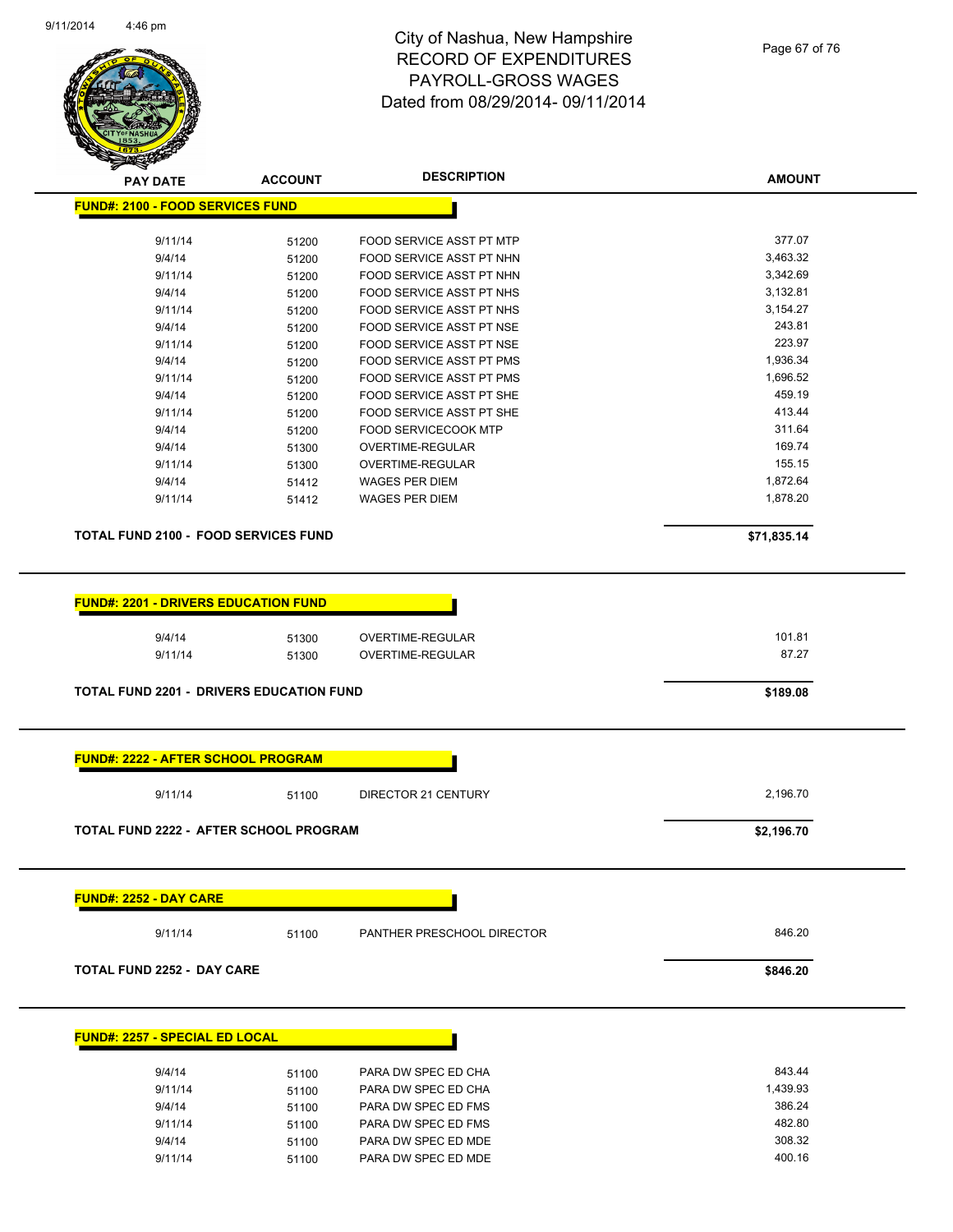

Page 68 of 76

| <b>Anton</b>                                                |                |                               |               |
|-------------------------------------------------------------|----------------|-------------------------------|---------------|
| <b>PAY DATE</b>                                             | <b>ACCOUNT</b> | <b>DESCRIPTION</b>            | <b>AMOUNT</b> |
| <b>FUND#: 2257 - SPECIAL ED LOCAL</b>                       |                |                               |               |
| 9/4/14                                                      | 51100          | PARA DW SPEC ED SHE           | 834.13        |
| 9/11/14                                                     | 51100          | PARA DW SPEC ED SHE           | 1,019.45      |
| 9/4/14                                                      | 51100          | PARA DW SPEC ELM              | 352.00        |
| 9/11/14                                                     | 51100          | PARA DW SPEC ELM              | 435.65        |
| 9/4/14                                                      |                | SIGN LANGUAGE INTERPRETER     | 788.27        |
| 9/11/14                                                     | 51100<br>51100 | SIGN LANGUAGE INTERPRETER     | 1,132.19      |
| 9/4/14                                                      |                | <b>WAGES PER DIEM</b>         | 174.00        |
| 9/11/14                                                     | 51412<br>51412 | <b>WAGES PER DIEM</b>         | 186.68        |
|                                                             |                |                               |               |
| <b>TOTAL FUND 2257 - SPECIAL ED LOCAL</b>                   |                |                               | \$8,783.26    |
| <b>FUND#: 2503 - PARKS &amp; REC PROGRAMS FUND</b>          |                |                               |               |
| 9/4/14                                                      | 51100          | PROGRAM COORDINATOR           | 347.90        |
| 9/11/14                                                     | 51100          | PROGRAM COORDINATOR           | 347.90        |
| 9/11/14                                                     | 51400          | <b>WAGES TEMP-SEASONAL</b>    | 3,960.00      |
| <b>TOTAL FUND 2503 - PARKS &amp; REC PROGRAMS FUND</b>      |                |                               | \$4,655.80    |
| <b>FUND#: 2505 - GOVT &amp; EDUCATION CHANNELS FUND</b>     |                |                               |               |
|                                                             |                |                               |               |
| 9/4/14                                                      | 51100          | ECHANNEL ACCESS ADMINISTRATOR | 1,044.70      |
| 9/11/14                                                     | 51100          | ECHANNEL ACCESS ADMINISTRATOR | 1,044.70      |
| 9/4/14                                                      | 51100          | PEG PROGRAM MANAGER           | 1,173.51      |
| 9/11/14                                                     | 51100          | PEG PROGRAM MANAGER           | 1,173.51      |
| <b>TOTAL FUND 2505 - GOVT &amp; EDUCATION CHANNELS FUND</b> |                |                               | \$4,436.42    |
|                                                             |                |                               |               |
| <b>FUND#: 3050 - POLICE GRANTS FUND</b>                     |                |                               |               |
| 9/4/14                                                      | 51100          | DOMESTIC VIOLENCE ADVOCATE    | 807.60        |
| 9/11/14                                                     | 51100          | DOMESTIC VIOLENCE ADVOCATE    | 807.60        |
| 9/4/14                                                      | 51100          | PATROLMAN ALL RANKS           | 1,173.90      |
| 9/11/14                                                     | 51100          | PATROLMAN ALL RANKS           | 1,173.90      |
| 9/4/14                                                      | 51300          | OVERTIME-REGULAR              | 1,503.83      |
| 9/11/14                                                     | 51300          | OVERTIME-REGULAR              | 837.49        |
| 9/11/14                                                     | 51628          | <b>EXTRA HOLIDAY</b>          | 234.78        |
| <b>TOTAL FUND 3050 - POLICE GRANTS FUND</b>                 |                |                               | \$6,539.10    |
|                                                             |                |                               |               |
| <b>FUND#: 3068 - COMMUNITY SERVICES GRANTS FUND</b>         |                |                               |               |
| 9/4/14                                                      | 51100          | <b>EPIDEMIOLOGIST</b>         | 1,351.05      |
| 9/11/14                                                     | 51100          | EPIDEMIOLOGIST                | 1,351.05      |

| 9/4/14  | 51100 | EPIDEMIOLOGIST                 | 1.351.05 |
|---------|-------|--------------------------------|----------|
| 9/11/14 | 51100 | <b>EPIDEMIOLOGIST</b>          | 1.351.05 |
| 9/4/14  | 51100 | INTAKE SPECIALIST PROGRAM ASST | 366.50   |
| 9/11/14 | 51100 | INTAKE SPECIALIST PROGRAM ASST | 366.50   |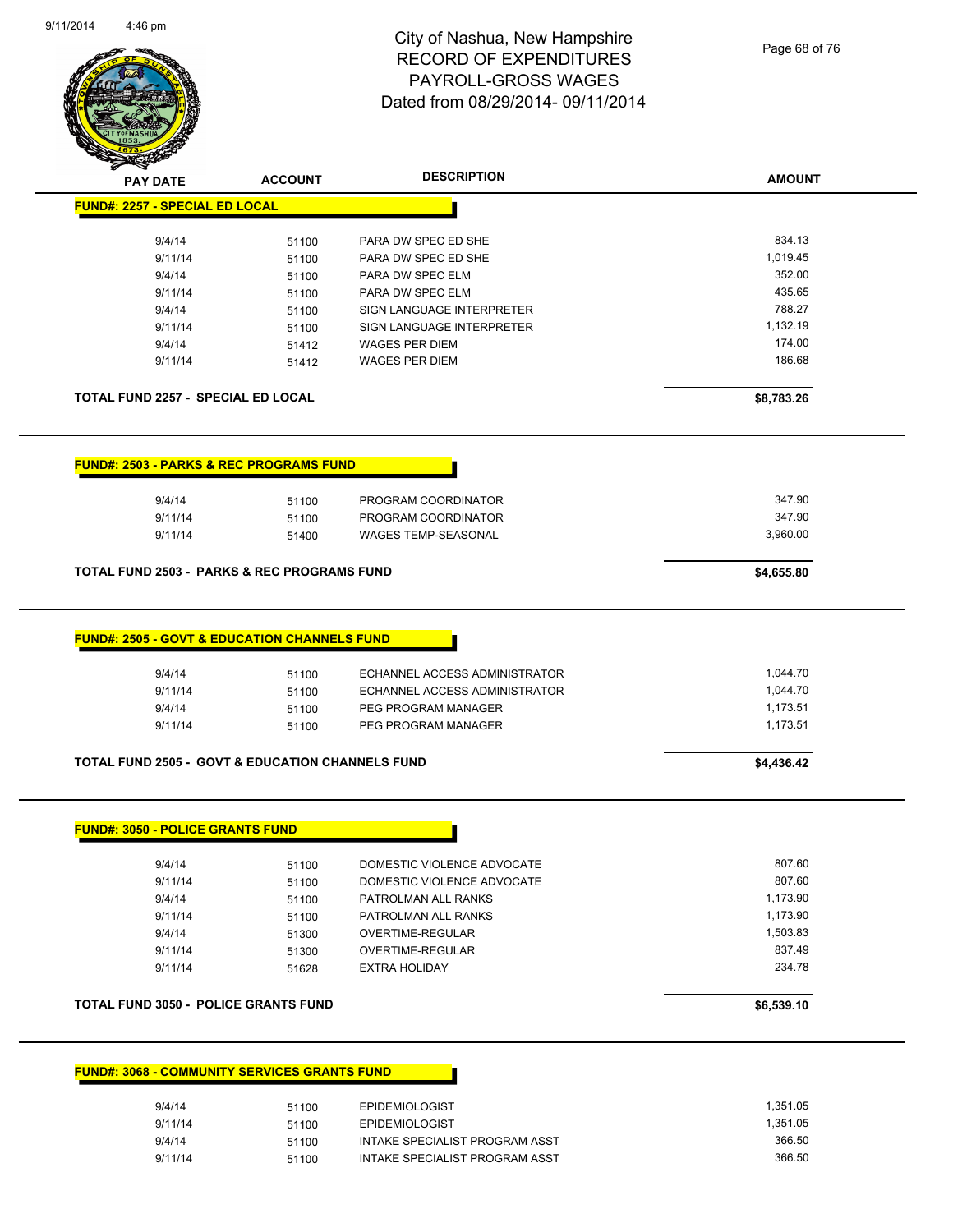

**AMOUNT**

| <b>FUND#: 3068 - COMMUNITY SERVICES GRANTS FUND</b>   |            |                               |          |  |
|-------------------------------------------------------|------------|-------------------------------|----------|--|
| 9/4/14                                                | 51100      | PROGRAM ASSISTANT             | 435.30   |  |
| 9/11/14                                               | 51100      | PROGRAM ASSISTANT             | 435.30   |  |
| 9/4/14                                                | 51100      | PUB HEALTH NURSE              | 140.20   |  |
| 9/11/14                                               | 51100      | PUB HEALTH NURSE              | 140.20   |  |
| 9/4/14                                                | 51100      | PUB HEALTH PREPAREDNESS COORD | 1,150.51 |  |
| 9/11/14                                               | 51100      | PUB HEALTH PREPAREDNESS COORD | 1,150.50 |  |
| 9/4/14                                                | 51100      | SMP PROGRAM COORDINATOR       | 852.15   |  |
| 9/11/14                                               | 51100      | SMP PROGRAM COORDINATOR       | 852.15   |  |
| 8/28/14                                               | 55118      | TELEPHONE-CELLULAR            | 200.00   |  |
| <b>FUND#: 3070 - COMMUNITY HEALTH GRANTS FUND</b>     |            |                               |          |  |
| 9/4/14                                                | 51100      | <b>NURSE PRACTITIONER PT</b>  | 114.00   |  |
| 9/11/14                                               | 51100      | <b>NURSE PRACTITIONER PT</b>  | 123.50   |  |
| 9/4/14                                                | 51100      | PUB HEALTH NURSE              | 938.30   |  |
| 9/11/14                                               | 51100      | PUB HEALTH NURSE              | 938.30   |  |
| <b>TOTAL FUND 3070 - COMMUNITY HEALTH GRANTS FUND</b> | \$2,114.10 |                               |          |  |

#### **FUND#: 3090 - URBAN PROGRAM GRANTS FUND**

| 9/4/14  | 51100 | <b>GRANT MGMT SPECIALIST</b>   | 961.60   |
|---------|-------|--------------------------------|----------|
| 9/11/14 | 51100 | <b>GRANT MGMT SPECIALIST</b>   | 961.60   |
| 9/4/14  | 51100 | INTAKE SPECIALIST PROGRAM ASST | 549.70   |
| 9/11/14 | 51100 | INTAKE SPECIALIST PROGRAM ASST | 549.70   |
| 9/4/14  | 51100 | MANAGER URBAN PROGRAMS         | 1.450.00 |
| 9/11/14 | 51100 | <b>MANAGER URBAN PROGRAMS</b>  | 1,450.00 |
| 9/4/14  | 51100 | PROGRAM COORDINATOR LP&HH      | 1.073.90 |
| 9/11/14 | 51100 | PROGRAM COORDINATOR LP&HH      | 1,073.90 |
| 9/4/14  | 51100 | PROJECT ADMINISTRATOR          | 1.162.45 |
| 9/11/14 | 51100 | PROJECT ADMINISTRATOR          | 1,162.45 |
| 9/4/14  | 51100 | PROJECT ADMINISTRATOR LP&HH    | 1.000.40 |
| 9/11/14 | 51100 | PROJECT ADMINISTRATOR LP&HH    | 1.000.40 |
| 9/4/14  | 51200 | CODE ENFORCEMENT OFFICER II    | 559.68   |
| 9/11/14 | 51200 | CODE ENFORCEMENT OFFICER II    | 559.68   |
| 9/4/14  | 55118 | TELEPHONE-CELLULAR             | 34.00    |
|         |       |                                |          |

#### **TOTAL FUND 3090 - URBAN PROGRAM GRANTS FUND \$13,549.46**

#### **FUND#: 3120 - TRANSIT GRANTS FUND**

| 9/4/14  | 51100 | TRANSIT FINANCE COORDINATOR          | 1.139.65 |
|---------|-------|--------------------------------------|----------|
| 9/11/14 | 51100 | TRANSIT FINANCE COORDINATOR          | 1.139.66 |
| 9/4/14  | 51100 | <b>TRANSIT FLEET FACILITIES SUPV</b> | 961.60   |
| 9/11/14 | 51100 | TRANSIT FLEET FACILITIES SUPV        | 961.60   |
| 9/4/14  | 51100 | <b>TRANSIT MECHANICS</b>             | 1.744.00 |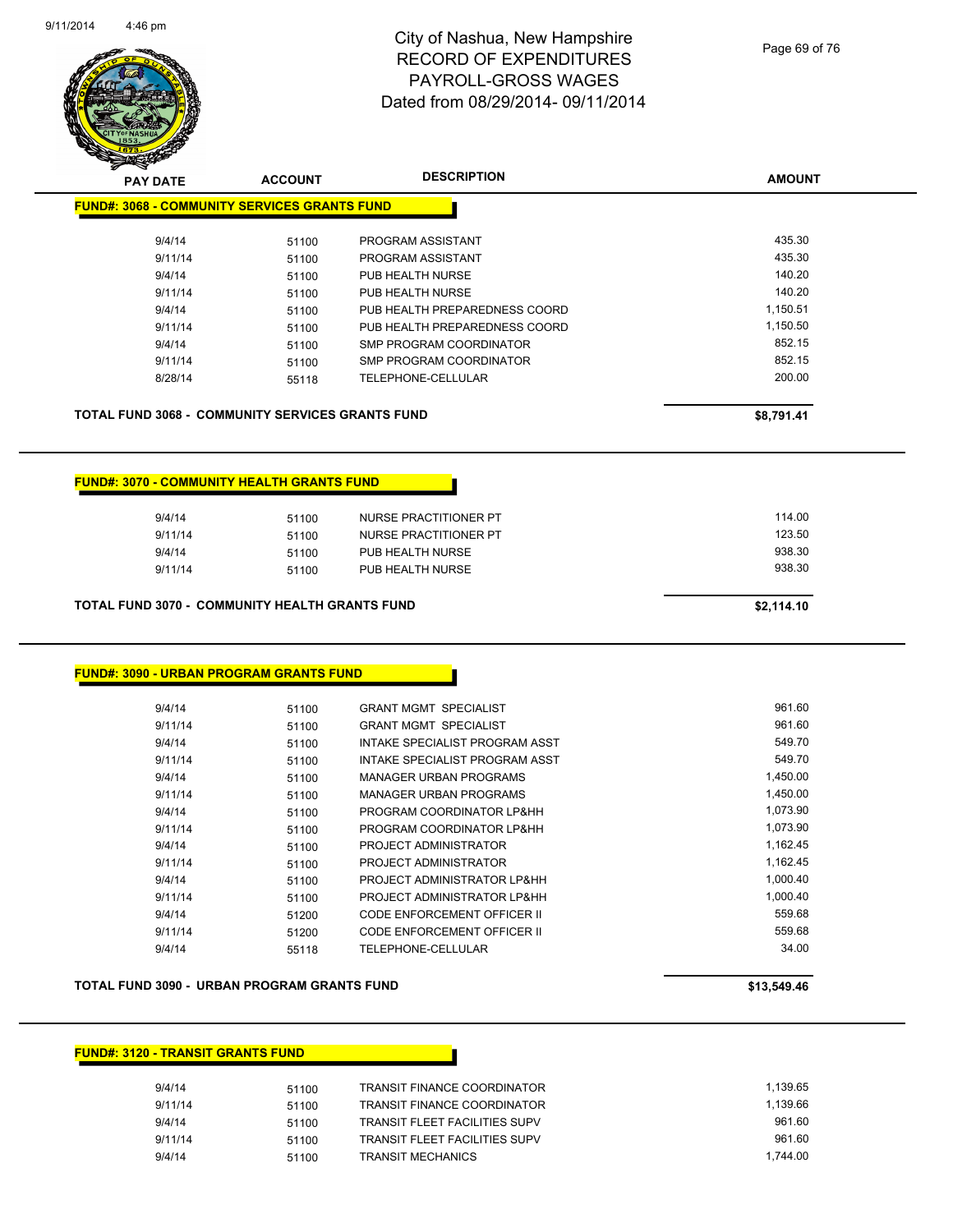

| <b>PAY DATE</b>                              | <b>ACCOUNT</b> | <b>DESCRIPTION</b>                    | <b>AMOUNT</b> |
|----------------------------------------------|----------------|---------------------------------------|---------------|
| <b>FUND#: 3120 - TRANSIT GRANTS FUND</b>     |                |                                       |               |
| 9/11/14                                      | 51100          | <b>TRANSIT MECHANICS</b>              | 1,744.00      |
| 9/4/14                                       | 51100          | <b>TRANSIT OPER MKTG SUPV</b>         | 1,014.25      |
| 9/11/14                                      | 51100          | TRANSIT OPER MKTG SUPV                | 1.014.25      |
| 9/4/14                                       | 51100          | <b>TRANSIT OPERATIONS COORDINATOR</b> | 863.35        |
| 9/11/14                                      | 51100          | <b>TRANSIT OPERATIONS COORDINATOR</b> | 863.35        |
| 9/4/14                                       | 51100          | <b>TRANSIT UTILITY SERVICE WORKER</b> | 643.65        |
| 9/11/14                                      | 51100          | <b>TRANSIT UTILITY SERVICE WORKER</b> | 643.65        |
| <b>TOTAL FUND 3120 - TRANSIT GRANTS FUND</b> |                |                                       | \$12.733.01   |

#### **FUND#: 3800 - SCHOOL GRANTS FUND**

| 9/11/14 | 51100 | 21 CENTURY ELEM MFAM RES COORD | 5,808.64 |
|---------|-------|--------------------------------|----------|
| 9/11/14 | 51100 | ASSISTANT PRINCIPAL AMH        | 1,406.20 |
| 9/11/14 | 51100 | ASSISTANT PRINCIPAL BRO        | 1,403.90 |
| 9/11/14 | 51100 | ASSISTANT PRINCIPAL CHARL      | 1,483.80 |
| 9/11/14 | 51100 | ASSISTANT PRINCIPAL MDE        | 1,406.20 |
| 9/11/14 | 51100 | ASSISTANT PRINCIPAL SHE        | 1,403.90 |
| 9/11/14 | 51100 | AYP FACILITATOR LDG            | 3,365.80 |
| 9/4/14  | 51100 | <b>CLERICAL 21 CENTURY</b>     | 722.30   |
| 9/11/14 | 51100 | CLERICAL 21 CENTURY            | 717.45   |
| 9/11/14 | 51100 | DIRECTOR TITLE 1               | 3,153.80 |
| 9/11/14 | 51100 | DW TECHNOLOGY PEER COACH       | 2,845.08 |
| 9/11/14 | 51100 | <b>INTRUCTIONAL LEADER FES</b> | 5,826.07 |
| 9/11/14 | 51100 | JOB DEVELOPER SPED NHS         | 1,955.79 |
| 9/11/14 | 51100 | OFFICE MANAGER TITLE 1         | 1,442.40 |
| 9/4/14  | 51100 | PARA INST DRC                  | 297.60   |
| 9/4/14  | 51100 | PARA KIND FES                  | 323.64   |
| 9/11/14 | 51100 | PARA KIND FES                  | 406.21   |
| 9/4/14  | 51100 | PARA TTI AMH                   | 430.20   |
| 9/11/14 | 51100 | PARA TTI AMH                   | 536.64   |
| 9/4/14  | 51100 | PARA TTI DRC                   | 693.79   |
| 9/11/14 | 51100 | PARA TTI DRC                   | 764.30   |
| 9/4/14  | 51100 | PARA TTI LDG                   | 1,281.17 |
| 9/11/14 | 51100 | PARA TTI LDG                   | 1,974.70 |
| 9/4/14  | 51100 | PARA TTI NURSERY               | 574.05   |
| 9/11/14 | 51100 | PARA TTI NURSERY               | 574.04   |
| 9/4/14  | 51100 | PARA VOC NHS                   | 323.08   |
| 9/11/14 | 51100 | PARA VOC NHS                   | 402.83   |
| 9/11/14 | 51100 | TEACHER DWSE BIR               | 1,694.51 |
| 9/11/14 | 51100 | TEACHER DWSE BRO               | 1,832.90 |
| 9/11/14 | 51100 | TEACHER DWSE CHA               | 1,823.10 |
| 9/11/14 | 51100 | <b>TEACHER DWSE ELM</b>        | 1,554.79 |
| 9/11/14 | 51100 | TEACHER DWSE SHE               | 1,554.79 |
| 9/11/14 | 51100 | <b>TEACHER PRESCHOOL NHS</b>   | 1,656.81 |
| 9/11/14 | 51100 | TEACHER SPED AMH               | 1,823.10 |
| 9/11/14 | 51100 | <b>TEACHER SPED DRC</b>        | 3,378.00 |
| 9/11/14 | 51100 | TEACHER SPED ELM               | 3,377.90 |
| 9/11/14 | 51100 | <b>TEACHER SPED FES</b>        | 2,295.91 |
| 9/11/14 | 51100 | TEACHER SPED FMS               | 3,575.40 |
| 9/11/14 | 51100 | <b>TEACHER SPED LDG</b>        | 5,017.49 |
| 9/11/14 | 51100 | <b>TEACHER SPED MDE</b>        | 1,554.79 |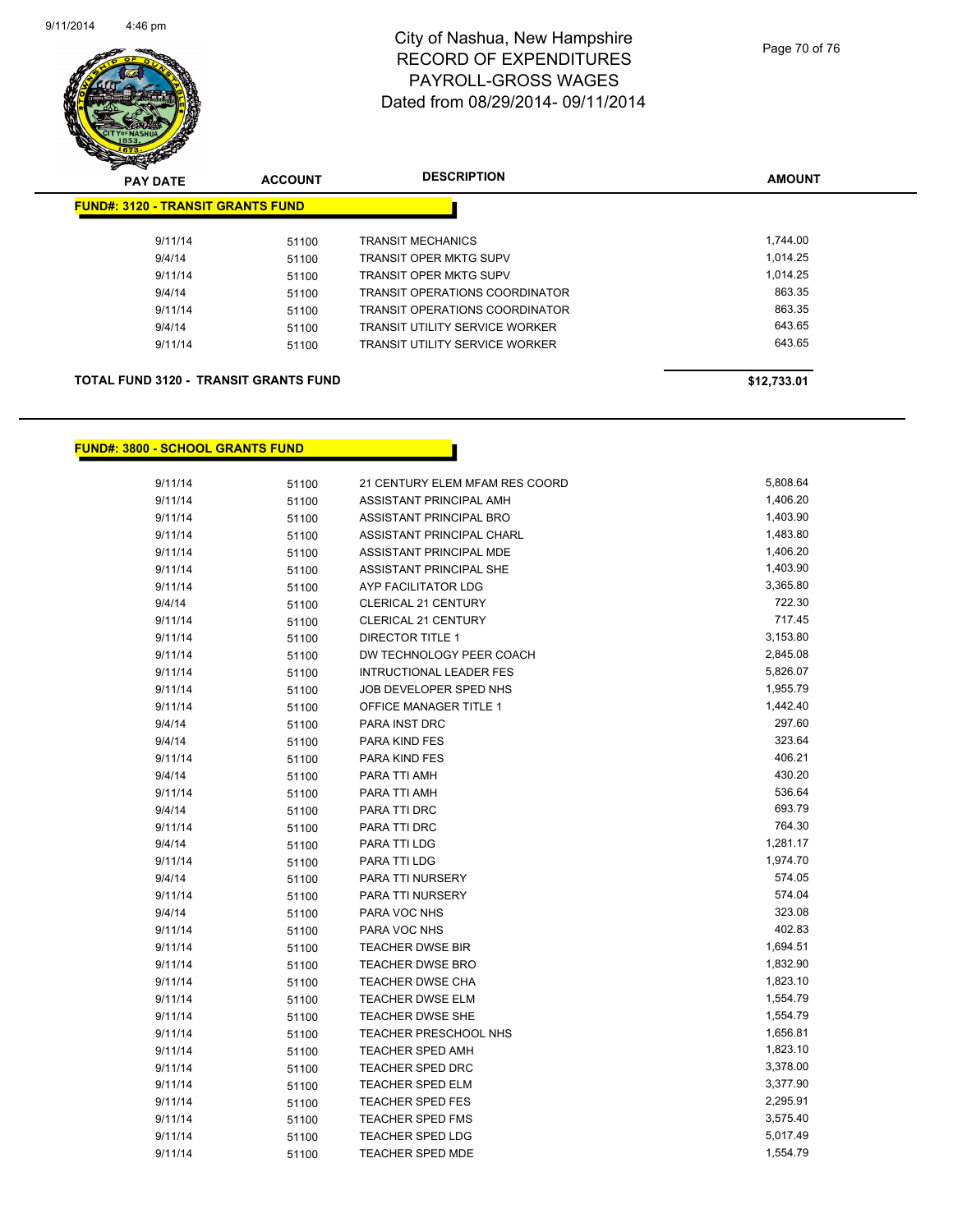

**AMOUNT**

| <u> FUND#: 3800 - SCHOOL GRANTS FUND</u> |       |                                      |                      |
|------------------------------------------|-------|--------------------------------------|----------------------|
| 9/11/14                                  |       |                                      | 6,694.89             |
|                                          | 51100 | <b>TEACHER SPED NHN</b>              | 6,194.67             |
| 9/11/14                                  | 51100 | TEACHER SPED NHS<br>TEACHER SPED NSE | 3,273.00             |
| 9/11/14                                  | 51100 |                                      | 1,554.79             |
| 9/11/14                                  | 51100 | TEACHER SPED PMS                     |                      |
| 9/11/14                                  | 51100 | TEACHER TEAM FACILITATOR AMH         | 2,501.81<br>1,885.01 |
| 9/11/14                                  | 51100 | TEACHER TEAM FACILITATOR MTP         | 360.46               |
| 9/4/14                                   | 51200 | 21ST CENTURY INSTRUCTOR              | 240.30               |
| 9/11/14                                  | 51200 | <b>21ST CENTURY INSTRUCTOR</b>       | 75.08                |
| 9/4/14                                   | 51200 | CLERICAL GUIDANCE NHN                | 56.32                |
| 9/11/14                                  | 51200 | CLERICAL GUIDANCE NHN                | 50.00                |
| 9/4/14                                   | 51200 | <b>CLERICAL PRINCIPAL AMH</b>        |                      |
| 9/4/14                                   | 51200 | ELL OUTREACH WORKER HOURLY           | 600.00               |
| 9/11/14                                  | 51200 | ELL OUTREACH WORKER HOURLY           | 600.00               |
| 9/11/14                                  | 51200 | <b>FAMILY LIAISON</b>                | 650.00               |
| 9/11/14                                  | 51200 | FOCUS MONITORING DATA ANALYST        | 1,721.30             |
| 9/4/14                                   | 51200 | FOOD SERVICE COOK LDG                | 80.10                |
| 9/11/14                                  | 51200 | <b>GUIDANCE COUNSELOR FES</b>        | 80.10                |
| 9/4/14                                   | 51200 | HOME SCHOOL CORD TTI                 | 2,738.91             |
| 9/11/14                                  | 51200 | HOME SCHOOL CORD TTI                 | 2,712.66             |
| 9/4/14                                   | 51200 | <b>INTERPRETER</b>                   | 850.00               |
| 9/11/14                                  | 51200 | <b>INTERPRETER</b>                   | 437.50               |
| 9/4/14                                   | 51200 | LUNCH MONITOR DRC                    | 80.10                |
| 9/4/14                                   | 51200 | LUNCH MONITOR SHE                    | 80.10                |
| 9/11/14                                  | 51200 | LUNCH MONITOR SHE                    | 120.15               |
| 9/4/14                                   | 51200 | PARA ELL MTP                         | 80.10                |
| 9/4/14                                   | 51200 | PARA INST DRC                        | 80.10                |
| 9/4/14                                   | 51200 | PARA INST FES                        | 160.20               |
| 9/11/14                                  | 51200 | PARA INST FES                        | 120.15               |
| 9/4/14                                   | 51200 | PARA INST LDG                        | 80.10                |
| 9/4/14                                   | 51200 | PARA INST NHN                        | 80.10                |
| 9/4/14                                   | 51200 | PARA INST PMS                        | 53.40                |
| 9/4/14                                   | 51200 | PARA KIND AMH                        | 80.10                |
| 9/11/14                                  | 51200 | PARA KIND AMH                        | 120.15               |
| 9/4/14                                   | 51200 | PARA TTI DRC                         | 80.10                |
| 9/11/14                                  | 51200 | TEACHER SPED FES                     | 80.10                |
| 9/11/14                                  | 51200 | <b>TEACHER TTI AMH</b>               | 7,590.50             |
| 9/11/14                                  | 51200 | <b>TEACHER TTI FES</b>               | 6,167.90             |
| 9/11/14                                  | 51200 | TEACHER TTI LDG                      | 10,475.38            |
| 9/11/14                                  | 51200 | <b>TEACHER TTI MTP</b>               | 5,033.99             |
| 9/11/14                                  | 51200 | <b>TEACHER TTI NURSERY</b>           | 4,497.99             |
| 9/11/14                                  | 51200 | <b>TEACHER TTIDRC</b>                | 7,929.62             |
| 9/11/14                                  | 51300 | OVERTIME-REGULAR                     | 300.00               |
| 9/4/14                                   | 51412 | <b>WAGES PER DIEM</b>                | 41.76                |
| 9/11/14                                  | 51412 | <b>WAGES PER DIEM</b>                | 167.04               |
| 9/11/14                                  | 51650 | <b>ADDITIONAL HOURS</b>              | 24,612.50            |

#### **TOTAL FUND 3800 - SCHOOL GRANTS FUND \$174,131.60**

**FUND#: 3810 - FOOD SERVICE GRANTS FUND**

9/4/14 51300 OVERTIME-REGULAR 432.53 9/11/14 51300 OVERTIME-REGULAR 1,002.16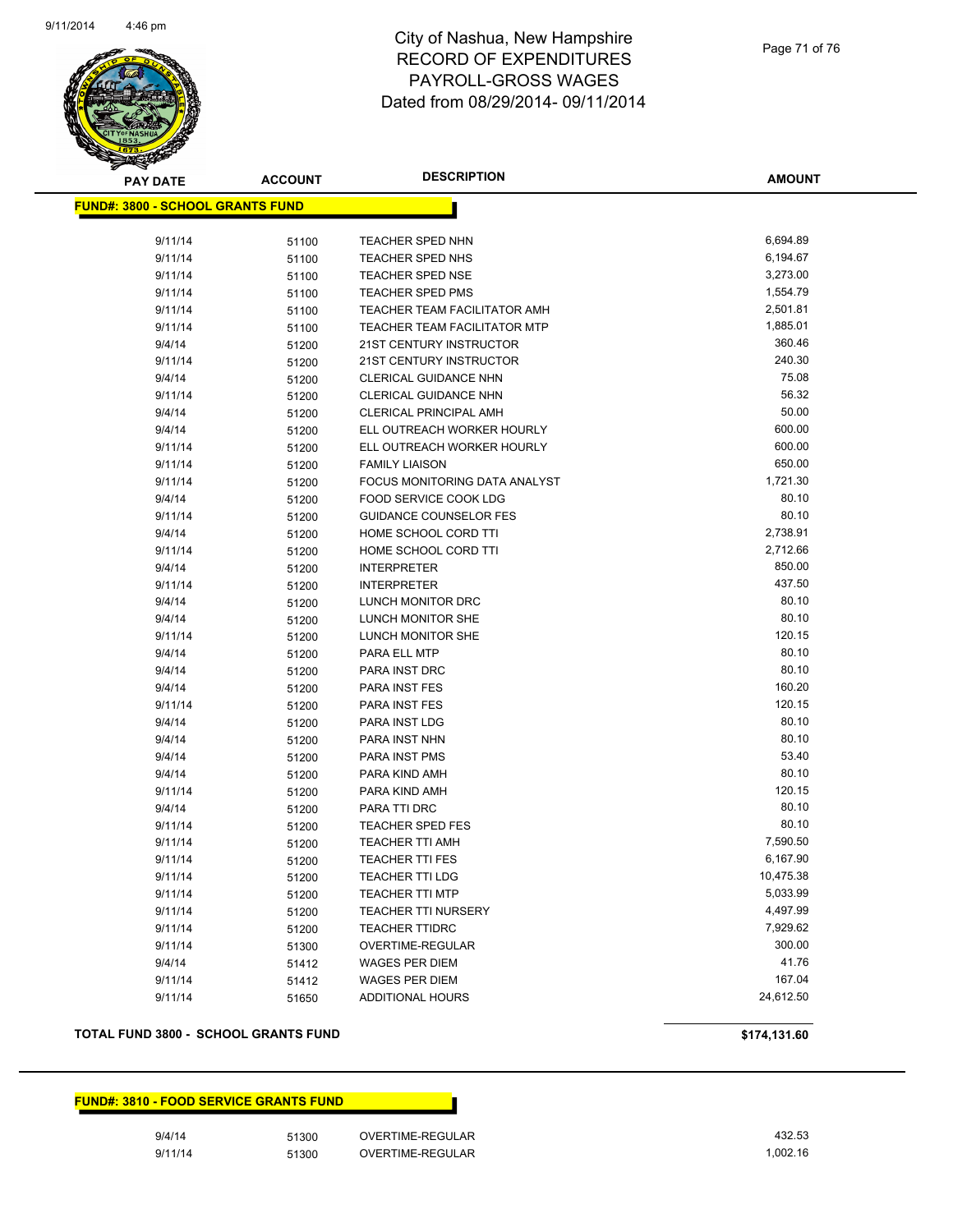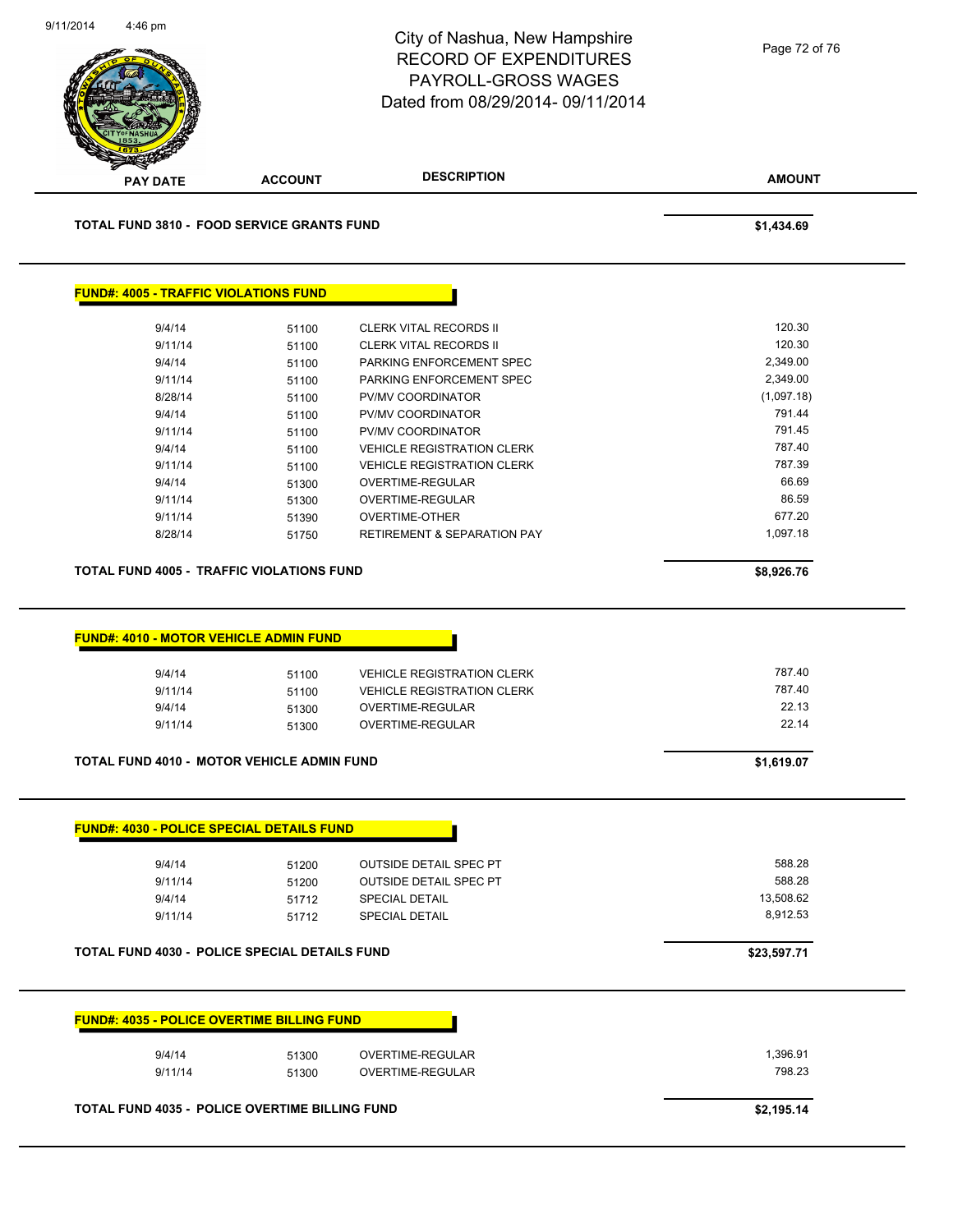|                                       |                                                         | City of Nashua, New Hampshire<br><b>RECORD OF EXPENDITURES</b><br>PAYROLL-GROSS WAGES<br>Dated from 08/29/2014-09/11/2014 | Page 73 of 76      |
|---------------------------------------|---------------------------------------------------------|---------------------------------------------------------------------------------------------------------------------------|--------------------|
| <b>PAY DATE</b>                       | <b>ACCOUNT</b>                                          | <b>DESCRIPTION</b>                                                                                                        | <b>AMOUNT</b>      |
|                                       | <b>FUND#: 4065 - FIRE WATCHGUARDS FUND</b>              |                                                                                                                           |                    |
| 9/4/14                                | 51712                                                   | <b>SPECIAL DETAIL</b>                                                                                                     | 911.40             |
|                                       | <b>TOTAL FUND 4065 - FIRE WATCHGUARDS FUND</b>          |                                                                                                                           | \$911.40           |
|                                       | <b>FUND#: 5010 - CAP PROJECTS-INFO TECHNOLOGY</b>       |                                                                                                                           |                    |
| 9/4/14                                | 51300                                                   | OVERTIME-REGULAR                                                                                                          | 146.85             |
| 9/11/14                               | 51300                                                   | <b>OVERTIME-REGULAR</b>                                                                                                   | 176.22             |
|                                       | TOTAL FUND 5010 - CAP PROJECTS-INFO TECHNOLOGY          |                                                                                                                           | \$323.07           |
| 9/11/14                               | 81200<br>TOTAL FUND 5800 - SCHOOL CAPITAL PROJECTS FUND | <b>BUILDINGS AND IMPROVEMENTS</b>                                                                                         | 150.00<br>\$150.00 |
| <b>FUND#: 6000 - SOLID WASTE FUND</b> |                                                         |                                                                                                                           |                    |
| 9/4/14                                | 51100                                                   | ACCOUNTING COMPLIANCE MGR                                                                                                 | 157.95             |
| 9/11/14                               | 51100                                                   | ACCOUNTING COMPLIANCE MGR                                                                                                 | 157.95             |
| 9/4/14                                | 51100                                                   | ADMINISTRATIVE ASSISTANT I                                                                                                | 632.00             |
| 9/11/14                               | 51100                                                   | ADMINISTRATIVE ASSISTANT I                                                                                                | 632.00             |
| 9/4/14                                | 51100                                                   | ADMINISTRATIVE ASSISTANT II                                                                                               | 665.60             |
| 9/11/14<br>9/4/14                     | 51100                                                   | ADMINISTRATIVE ASSISTANT II<br>AUTOMATIC COLLECTION EQUIP OPR                                                             | 665.60<br>3,636.80 |
| 9/11/14                               | 51100<br>51100                                          | AUTOMATIC COLLECTION EQUIP OPR                                                                                            | 3,636.81           |
| 9/4/14                                | 51100                                                   | <b>CITY ENGINEER</b>                                                                                                      | 304.25             |
| 9/11/14                               | 51100                                                   | <b>CITY ENGINEER</b>                                                                                                      | 304.25             |
| 9/4/14                                | 51100                                                   | <b>COLLECTION EQUIP OPR</b>                                                                                               | 8,640.17           |
| 9/11/14                               | 51100                                                   | <b>COLLECTION EQUIP OPR</b>                                                                                               | 8,649.23           |
| 9/4/14                                | 51100                                                   | <b>COLLECTION EQUIP OPR LANDFILL</b>                                                                                      | 900.80             |
| 9/11/14                               | 51100                                                   | COLLECTION EQUIP OPR LANDFILL                                                                                             | 900.80             |
| 9/4/14                                | 51100                                                   | DEP TREASURER TAX COLLECTOR                                                                                               | 235.45             |
| 9/11/14                               | 51100                                                   | DEP TREASURER TAX COLLECTOR                                                                                               | 235.45<br>76.70    |
| 9/4/14<br>9/11/14                     | 51100                                                   | DEPUTY MANAGER OF ENGINEERING<br>DEPUTY MANAGER OF ENGINEERING                                                            | 76.70              |
| 9/4/14                                | 51100<br>51100                                          | DIRECTOR PUBLIC WORKS                                                                                                     | 212.10             |
| 9/11/14                               | 51100                                                   | DIRECTOR PUBLIC WORKS                                                                                                     | 212.10             |
| 9/4/14                                | 51100                                                   | DIVISION OPERATIONS MANAGER                                                                                               | 176.70             |
| 9/11/14                               | 51100                                                   | DIVISION OPERATIONS MANAGER                                                                                               | 176.70             |
| 9/4/14                                | 51100                                                   | DPW BILLING ACCOUNTANT                                                                                                    | 438.30             |
| 9/11/14                               | 51100                                                   | DPW BILLING ACCOUNTANT                                                                                                    | 438.30             |
| 9/4/14                                | 51100                                                   | DPW COLLECTIONS SPEC III                                                                                                  | 364.60             |
| 9/11/14                               | 51100                                                   | DPW COLLECTIONS SPEC III                                                                                                  | 364.60             |
|                                       |                                                         |                                                                                                                           |                    |
| 9/4/14                                | 51100                                                   | DPW CONTRACT ADMINISTRATOR                                                                                                | 108.35             |
| 9/11/14<br>9/4/14                     | 51100                                                   | DPW CONTRACT ADMINISTRATOR<br>ENVIRONMENTAL ENGINEER                                                                      | 108.35<br>1,293.10 |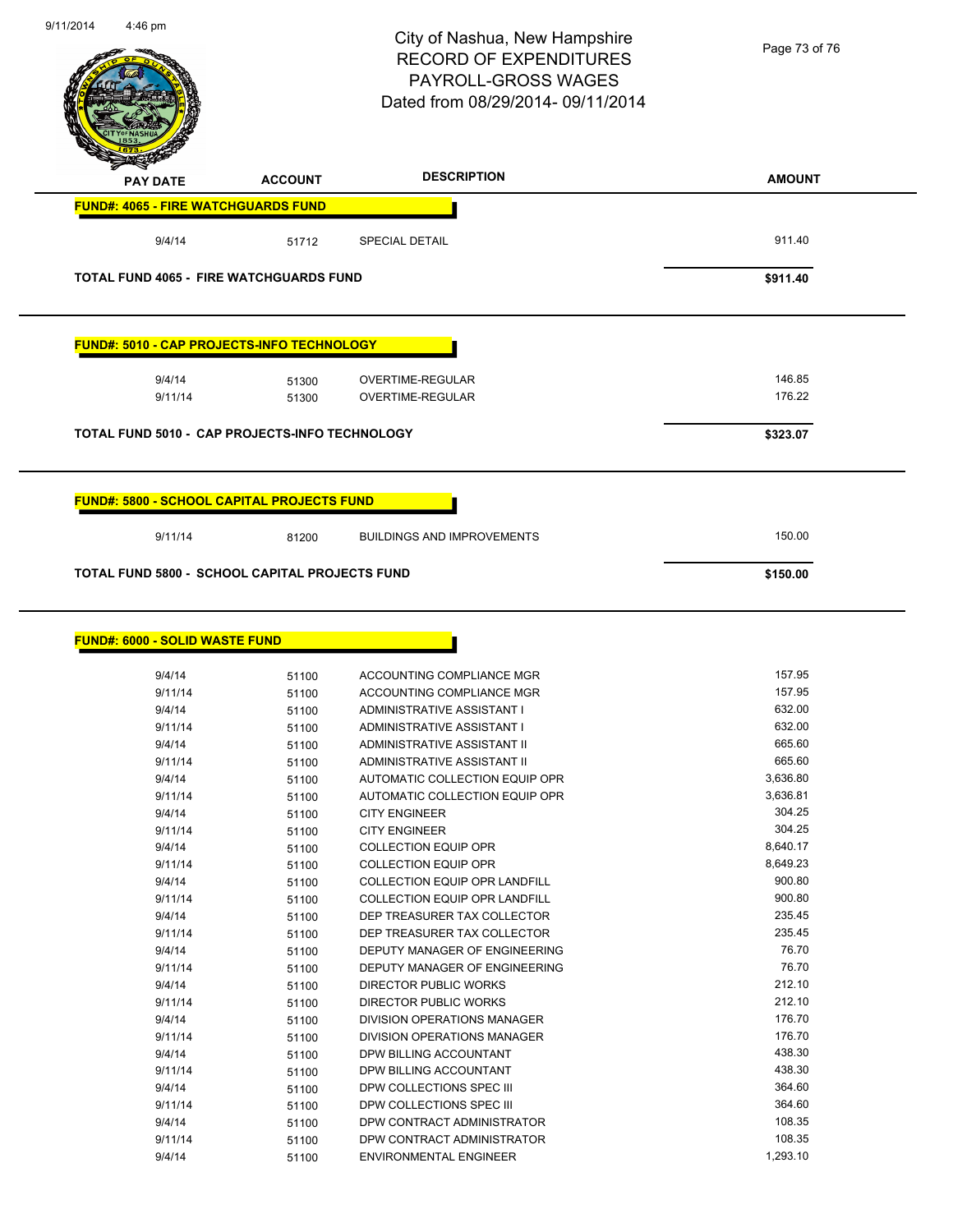

# City of Nashua, New Hampshire RECORD OF EXPENDITURES PAYROLL-GROSS WAGES Dated from 08/29/2014- 09/11/2014

| <b>PAY DATE</b>                | <b>ACCOUNT</b> | <b>DESCRIPTION</b>            | <b>AMOUNT</b> |
|--------------------------------|----------------|-------------------------------|---------------|
| FUND#: 6000 - SOLID WASTE FUND |                |                               |               |
| 9/11/14                        | 51100          | <b>ENVIRONMENTAL ENGINEER</b> | 1,293.10      |
| 9/4/14                         | 51100          | <b>EQUIPMENT OPR LANDFILL</b> | 6,392.41      |
| 9/11/14                        | 51100          | <b>EQUIPMENT OPR LANDFILL</b> | 6,392.40      |
| 9/4/14                         | 51100          | FINANCE AND ADMIN MANAGER     | 383.40        |
| 9/11/14                        | 51100          | FINANCE AND ADMIN MANAGER     | 383.40        |
| 9/4/14                         | 51100          | LICENSED SCALE OPERATOR       | 680.10        |
| 9/11/14                        | 51100          | LICENSED SCALE OPERATOR       | 680.10        |
| 9/4/14                         | 51100          | <b>RECYCLING COORDINATOR</b>  | 1,061.70      |
| 9/11/14                        | 51100          | <b>RECYCLING COORDINATOR</b>  | 1,061.70      |
| 9/4/14                         | 51100          | <b>SOLID WASTE FOREMAN</b>    | 2,308.29      |
| 9/11/14                        | 51100          | <b>SOLID WASTE FOREMAN</b>    | 2,308.30      |
| 9/4/14                         | 51100          | <b>SOLID WASTE TECHNICIAN</b> | 985.55        |
| 9/11/14                        | 51100          | SOLID WASTE TECHNICIAN        | 985.55        |
| 9/4/14                         | 51100          | SUPERINTENDENT OF SOLID WASTE | 1,575.30      |
| 9/11/14                        | 51100          | SUPERINTENDENT OF SOLID WASTE | 1,575.30      |
| 9/4/14                         | 51300          | <b>OVERTIME-REGULAR</b>       | 1,724.61      |
| 9/11/14                        | 51300          | <b>OVERTIME-REGULAR</b>       | 7,828.77      |
| 9/4/14                         | 51400          | <b>WAGES TEMP-SEASONAL</b>    | 2,694.25      |
| 9/11/14                        | 51400          | <b>WAGES TEMP-SEASONAL</b>    | 2,018.25      |
| 9/11/14                        | 51600          | <b>LONGEVITY</b>              | 1,200.00      |
|                                |                |                               |               |

### **TOTAL FUND 6000 - SOLID WASTE FUND \$77,934.19**

#### **FUND#: 6200 - WASTEWATER FUND**

| 9/4/14  | 51100 | ACCOUNTING COMPLIANCE MGR            | 315.80   |
|---------|-------|--------------------------------------|----------|
| 9/11/14 | 51100 | ACCOUNTING COMPLIANCE MGR            | 315.80   |
| 9/4/14  | 51100 | ADMINISTRATIVE ASSISTANT II          | 811.25   |
| 9/11/14 | 51100 | ADMINISTRATIVE ASSISTANT II          | 811.25   |
| 9/4/14  | 51100 | <b>ANALYTICAL CHEMIST</b>            | 85.37    |
| 9/11/14 | 51100 | ANALYTICAL CHEMIST                   | 85.37    |
| 9/4/14  | 51100 | <b>CITY ENGINEER</b>                 | 709.95   |
| 9/11/14 | 51100 | <b>CITY ENGINEER</b>                 | 709.95   |
| 9/4/14  | 51100 | <b>COLLECTION SYSTEM FOREMAN</b>     | 1,087.55 |
| 9/11/14 | 51100 | <b>COLLECTION SYSTEM FOREMAN</b>     | 1,110.99 |
| 9/4/14  | 51100 | <b>COLLECTION SYSTEMS OPERATOR</b>   | 2,772.32 |
| 9/11/14 | 51100 | <b>COLLECTION SYSTEMS OPERATOR</b>   | 2,734.35 |
| 9/4/14  | 51100 | COLLECTION SYSTEMS TECHNICIAN        | 1,952.00 |
| 9/11/14 | 51100 | <b>COLLECTION SYSTEMS TECHNICIAN</b> | 1,952.00 |
| 9/4/14  | 51100 | <b>COLLECTIONS SPEC II</b>           | 791.45   |
| 9/11/14 | 51100 | <b>COLLECTIONS SPEC II</b>           | 791.45   |
| 9/4/14  | 51100 | <b>CSO STORM WATER ENGINEER</b>      | 1,225.70 |
| 9/11/14 | 51100 | CSO STORM WATER ENGINEER             | 1,225.71 |
| 9/4/14  | 51100 | CSO TECHNICIAN INSPECTOR             | 993.74   |
| 9/11/14 | 51100 | CSO TECHNICIAN INSPECTOR             | 993.75   |
| 9/4/14  | 51100 | DEP TREASURER TAX COLLECTOR          | 235.45   |
| 9/11/14 | 51100 | DEP TREASURER TAX COLLECTOR          | 235.45   |
| 9/4/14  | 51100 | DEPUTY MANAGER OF ENGINEERING        | 766.80   |
| 9/11/14 | 51100 | DEPUTY MANAGER OF ENGINEERING        | 766.80   |
| 9/4/14  | 51100 | <b>DIRECTOR PUBLIC WORKS</b>         | 424.10   |
| 9/11/14 | 51100 | <b>DIRECTOR PUBLIC WORKS</b>         | 424.10   |
| 9/4/14  | 51100 | DIVISION OPERATIONS MANAGER          | 176.65   |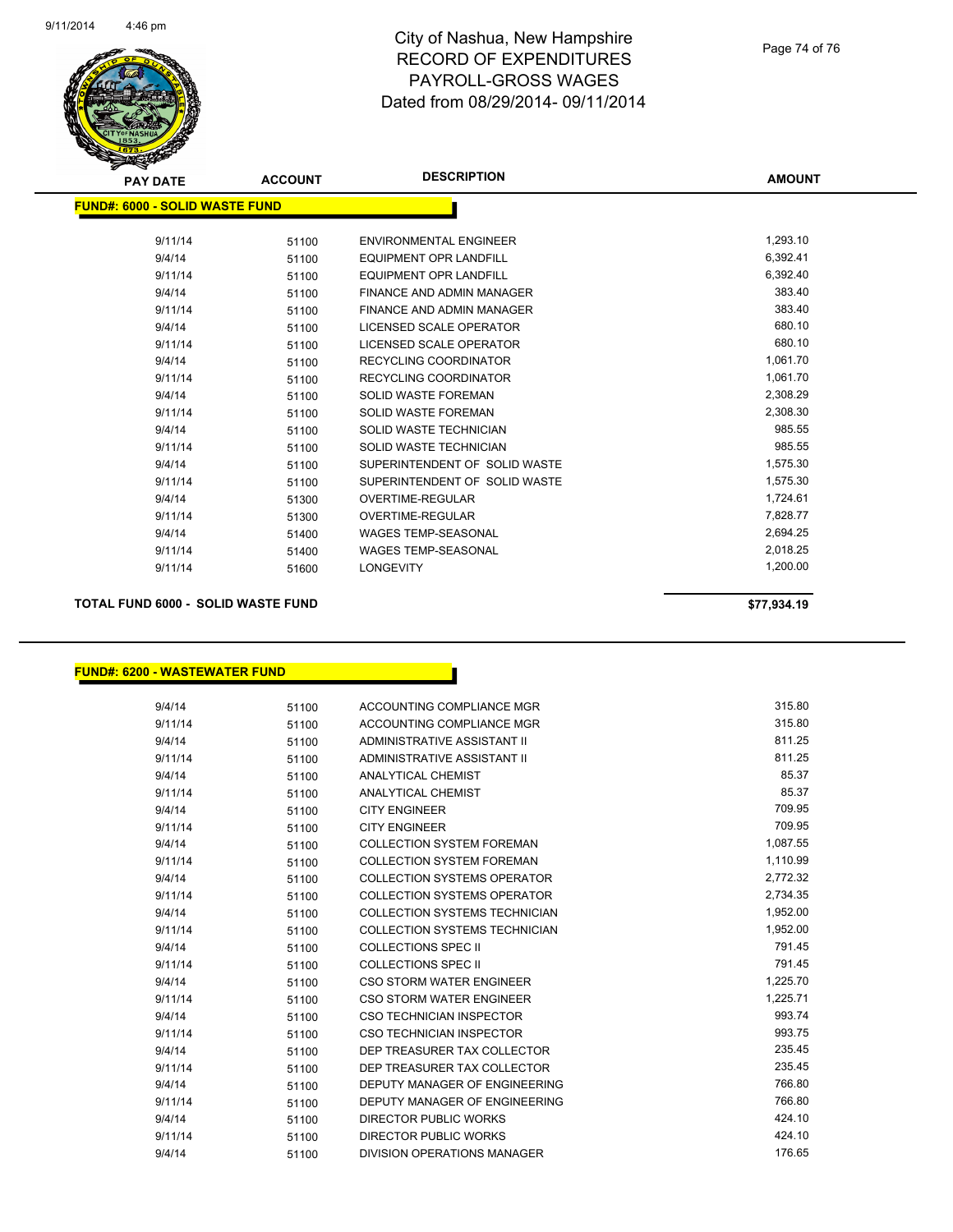

# City of Nashua, New Hampshire RECORD OF EXPENDITURES PAYROLL-GROSS WAGES Dated from 08/29/2014- 09/11/2014

| <b>PAY DATE</b>                      | <b>ACCOUNT</b> | <b>DESCRIPTION</b>            | <b>AMOUNT</b> |
|--------------------------------------|----------------|-------------------------------|---------------|
| <b>FUND#: 6200 - WASTEWATER FUND</b> |                |                               |               |
|                                      |                |                               |               |
| 9/11/14                              | 51100          | DIVISION OPERATIONS MANAGER   | 176.65        |
| 9/4/14                               | 51100          | DPW BILLING ACCOUNTANT        | 438.25        |
| 9/11/14                              | 51100          | DPW BILLING ACCOUNTANT        | 438.25        |
| 9/4/14                               | 51100          | DPW COLLECTIONS SPEC III      | 364.60        |
| 9/11/14                              | 51100          | DPW COLLECTIONS SPEC III      | 364.60        |
| 9/4/14                               | 51100          | DPW CONTRACT ADMINISTRATOR    | 649.70        |
| 9/11/14                              | 51100          | DPW CONTRACT ADMINISTRATOR    | 649.70        |
| 9/4/14                               | 51100          | ELECTRICAL DIAGNOSTIC TECH I  | 1,039.60      |
| 9/11/14                              | 51100          | ELECTRICAL DIAGNOSTIC TECH I  | 1,039.60      |
| 9/4/14                               | 51100          | FINANCE AND ADMIN MANAGER     | 383.40        |
| 9/11/14                              | 51100          | FINANCE AND ADMIN MANAGER     | 383.40        |
| 9/4/14                               | 51100          | FLEET MANAGER STREET DEPT     | 362.50        |
| 9/11/14                              | 51100          | FLEET MANAGER STREET DEPT     | 362.50        |
| 9/4/14                               | 51100          | FOREMAN MAINTENANCE           | 1,154.15      |
| 9/11/14                              | 51100          | FOREMAN MAINTENANCE           | 1,154.15      |
| 9/4/14                               | 51100          | INDUSTRIAL PRETREATMENT COORD | 1,154.10      |
| 9/11/14                              | 51100          | INDUSTRIAL PRETREATMENT COORD | 1,154.10      |
| 9/4/14                               | 51100          | MECHANIC WWTP 1ST CLASS       | 3,003.60      |
| 9/11/14                              | 51100          | MECHANIC WWTP 1ST CLASS       | 3,003.60      |
| 9/4/14                               | 51100          | OPERATOR II WWTP              | 3,976.81      |
| 9/11/14                              | 51100          | OPERATOR II WWTP              | 3,976.80      |
| 9/4/14                               | 51100          | OPERATOR II WWTP 2nd          | 2,018.40      |
| 9/11/14                              | 51100          | OPERATOR II WWTP 2nd          | 2,006.40      |
| 9/4/14                               | 51100          | OPERATOR II WWTP 3rd          | 1,013.20      |
| 9/11/14                              | 51100          | OPERATOR II WWTP 3rd          | 1,013.20      |
| 9/4/14                               | 51100          | OPERATOR III WWTP             | 3,147.21      |
| 9/11/14                              | 51100          | <b>OPERATOR III WWTP</b>      | 3,147.20      |
| 9/4/14                               | 51100          | PLANT OPERATIONS SUPERVISOR   | 1,405.05      |
| 9/11/14                              | 51100          | PLANT OPERATIONS SUPERVISOR   | 1,405.05      |
| 9/4/14                               | 51100          | PROCESS CHEMIST               | 873.56        |
| 9/11/14                              | 51100          | PROCESS CHEMIST               | 1,073.90      |
| 9/4/14                               | 51100          | SUPERINTENDENT OF WASTEWATER  | 1,720.00      |
| 9/11/14                              | 51100          | SUPERINTENDENT OF WASTEWATER  | 1,720.00      |
| 9/4/14                               | 51100          | <b>SUPV LABORATORY</b>        | 1,154.10      |
| 9/11/14                              | 51100          | <b>SUPV LABORATORY</b>        | 1,154.10      |
| 9/4/14                               | 51100          | TRUCK DRIVER STREET REPAIR    | 852.80        |
| 9/11/14                              | 51100          | TRUCK DRIVER STREET REPAIR    | 852.80        |
| 9/4/14                               | 51100          | WASTEWATER PROJECT ENGINEER   | 1,331.46      |
| 9/11/14                              | 51100          | WASTEWATER PROJECT ENGINEER   | 1,331.45      |
| 9/4/14                               | 51300          | OVERTIME-REGULAR              | 7,072.98      |
| 9/11/14                              | 51300          | <b>OVERTIME-REGULAR</b>       | 6,746.77      |
| 9/4/14                               | 51400          | WAGES TEMP-SEASONAL           | 1,440.00      |
| 9/11/14                              | 51400          | <b>WAGES TEMP-SEASONAL</b>    | 384.00        |

#### **TOTAL FUND 6200 - WASTEWATER FUND \$92,598.79**

## **FUND#: 6500 - PROPERTY & CASUALTY FUND**

| 9/4/14  | 51100 | <b>PROGRAM SUPV</b>            | 1.177.20 |
|---------|-------|--------------------------------|----------|
| 9/11/14 | 51100 | <b>PROGRAM SUPV</b>            | 1.177.20 |
| 9/4/14  | 51100 | PROPERTY AND CASUALTY ADJUSTER | 2.027.40 |
| 9/11/14 | 51100 | PROPERTY AND CASUALTY ADJUSTER | 2.027.40 |